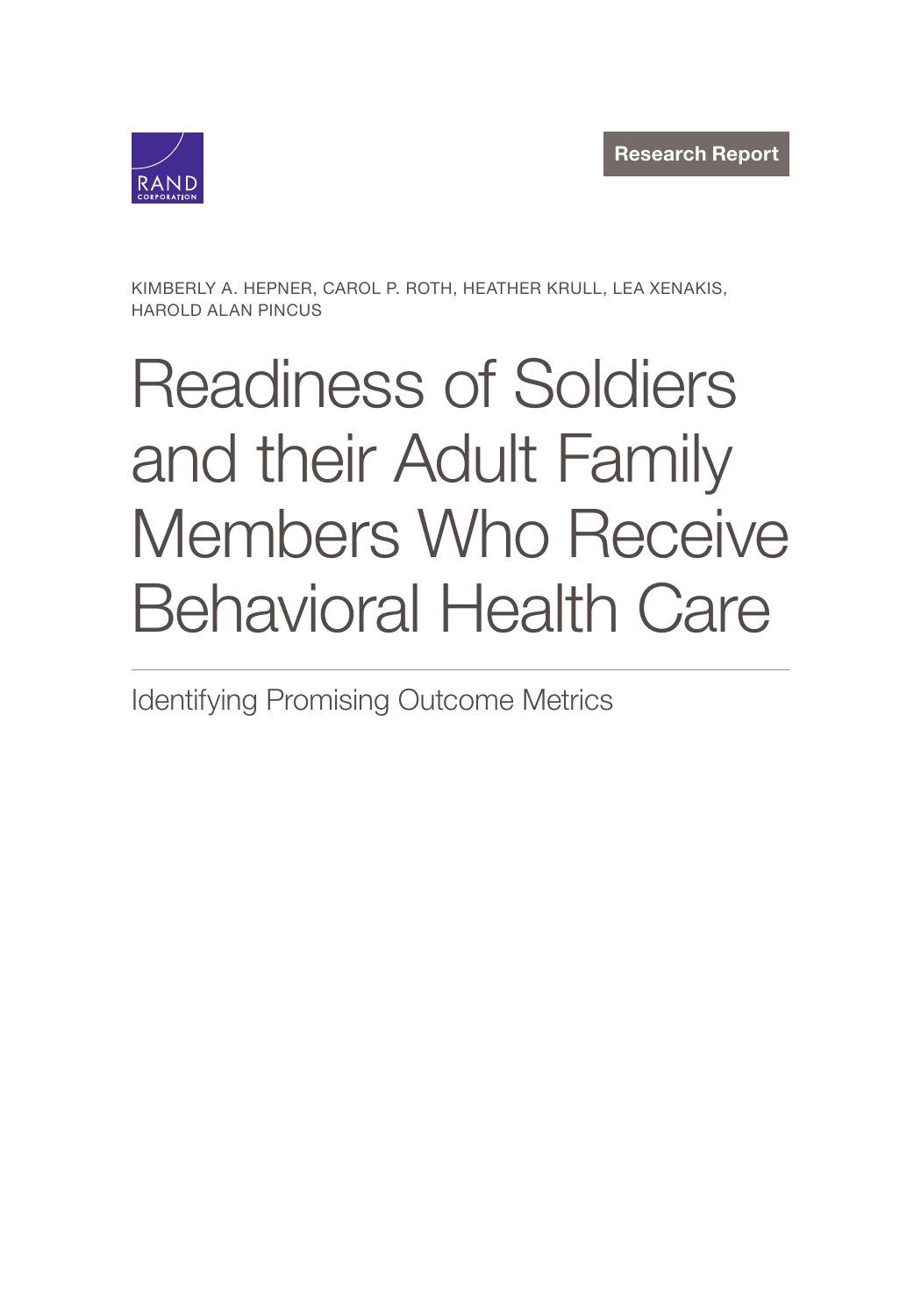For more information on this publication, visit **www.rand.org/t/RR4268**.

#### About RAND

The RAND Corporation is a research organization that develops solutions to public policy challenges to help make communities throughout the world safer and more secure, healthier and more prosperous. RAND is nonprofit, nonpartisan, and committed to the public interest. To learn more about RAND, visit www.rand.org.

#### Research Integrity

Our mission to help improve policy and decisionmaking through research and analysis is enabled through our core values of quality a[nd objectivity and our unwaverin](http://www.rand.org/about/principles)g commitment to the highest level of integrity and ethical behavior. To help ensure our research and analysis are rigorous, objective, and nonpartisan, we subject our research publications to a robust and exacting quality-assurance process; avoid both the appearance and reality of financial and other conflicts of interest through staff training, project screening, and a policy of mandatory disclosure; and pursue transparency in our research engagements through our commitment to the open publication of our research findings and recommendations, disclosure of the source of funding of published research, and policies to ensure intellectual independence. For more information, visit www.rand.org/about/principles.

RAND's publications do not necessarily reflect the opinions of its research clients and sponsors.

Published by the RAND Corporation, Santa Monica, Calif. © 2021 RAND Corporation RAND<sup>®</sup> is a registered trademark.

Library of Congress Cataloging-in-Publication Data is available for this publication.

ISBN: 978-1-9774-0480-0

#### Limi[ted Print and Electronic Distrib](http://www.rand.org/pubs/permissions)ution Rights

This document and trademark(s) contained herein are protected by law. This representation of RAND intellectual property is provided for noncommercial use only. Unauthorized posting of this publication online is prohibited. Permission is given to duplicate this document for personal use only, as long as it is unaltered and complete. Permission is required from RAND to reproduce, or reuse in another form, any of its research documents for commercial use. For information on reprint and linking permissions, please visit www.rand.org/pubs/permissions.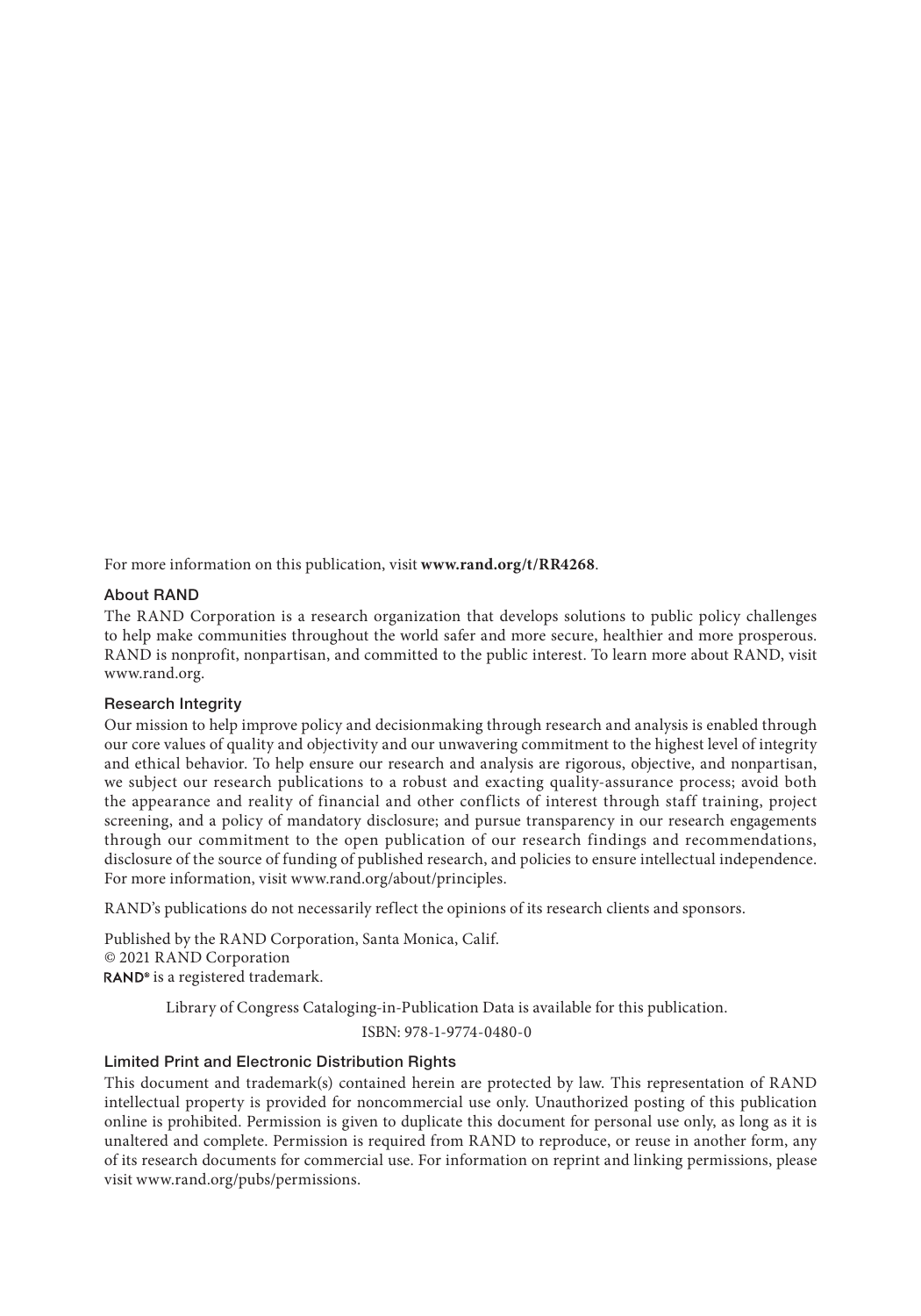This report documents research and analysis conducted as part of the project entitled *Ready Soldiers and Families: Identifying Metrics of Readiness Following Behavioral Health Care*, sponsored by the Office of the Surgeon General, U.S. Army Medical Command. The purpose of the project was to identify metrics to assess soldier and family readiness following behavioral health care to support the Army's efforts to monitor and improve behavioral health care.

This research was conducted within RAND Arroyo Center's Personnel, Training, and Health Program. RAND Arroyo Center, part of the RAND Corporation, is a federally funded research and development center (FFRDC) sponsored by the United States Army.

RAND operates under a "Federal-Wide Assurance" (FWA00003425) and complies with the *Code of Federal Regulations for the Protection of Human Subjects Under United States Law* (45 CFR 46), also known as "the Common Rule," as well as with the implementation guidance set forth in DoD Instruction 3216.02. As applicable, this compliance includes reviews and approvals by RAND's Institutional Review Board (the Human Subjects Protection Committee) and by the U.S. Army. The views of sources utilized in this study are solely their own and do not represent the official policy or position of DoD or the U.S. government.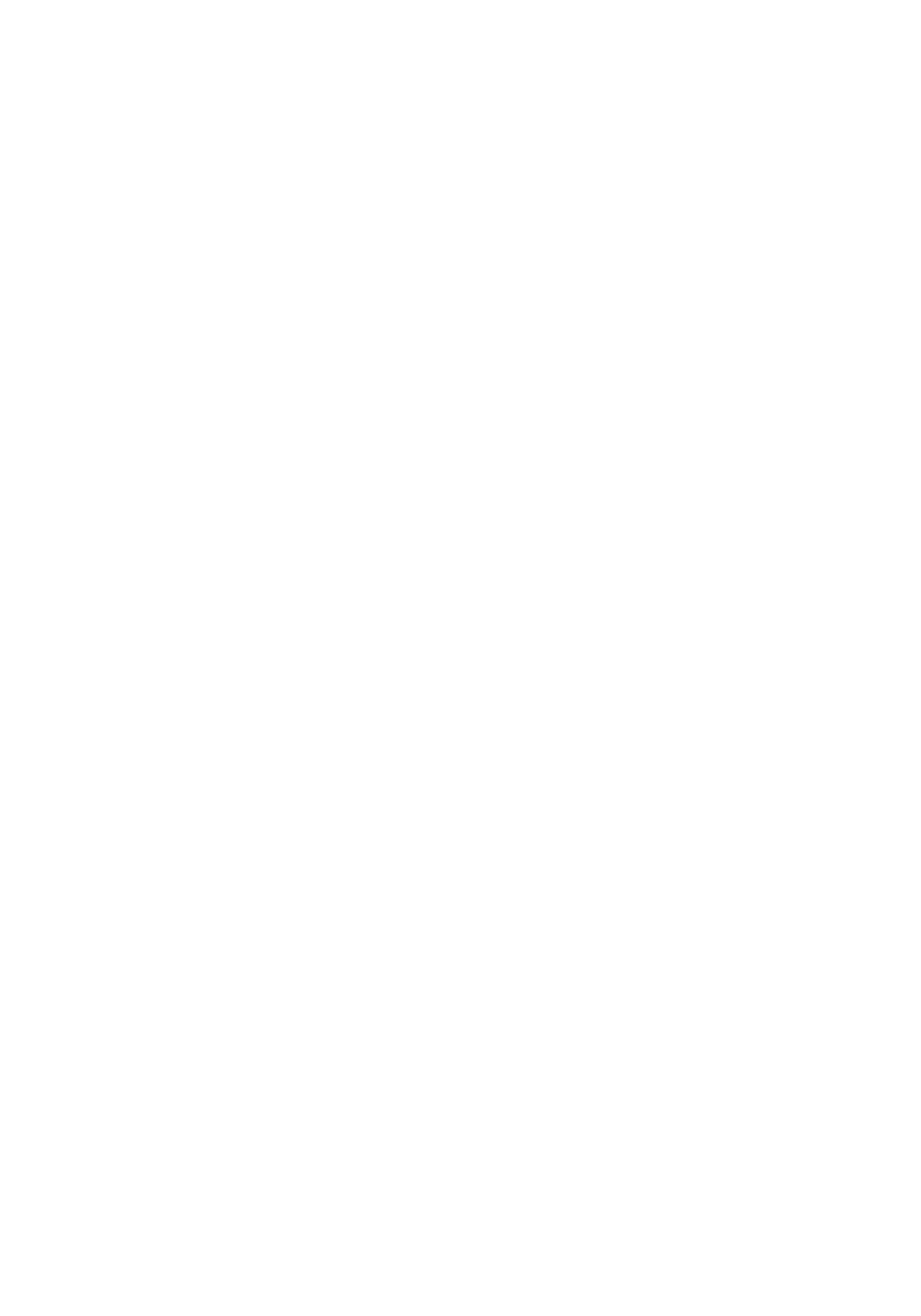# **Contents**

#### **CHAPTER ONE**

#### **CHAPTER TWO**

| Perspectives of Army Behavioral Health Experts and Behavioral Health Providers  15 |  |
|------------------------------------------------------------------------------------|--|
|                                                                                    |  |
| Search of the Literature to Identify Instruments for Readiness Metrics 19          |  |

#### **CHAPTER THREE**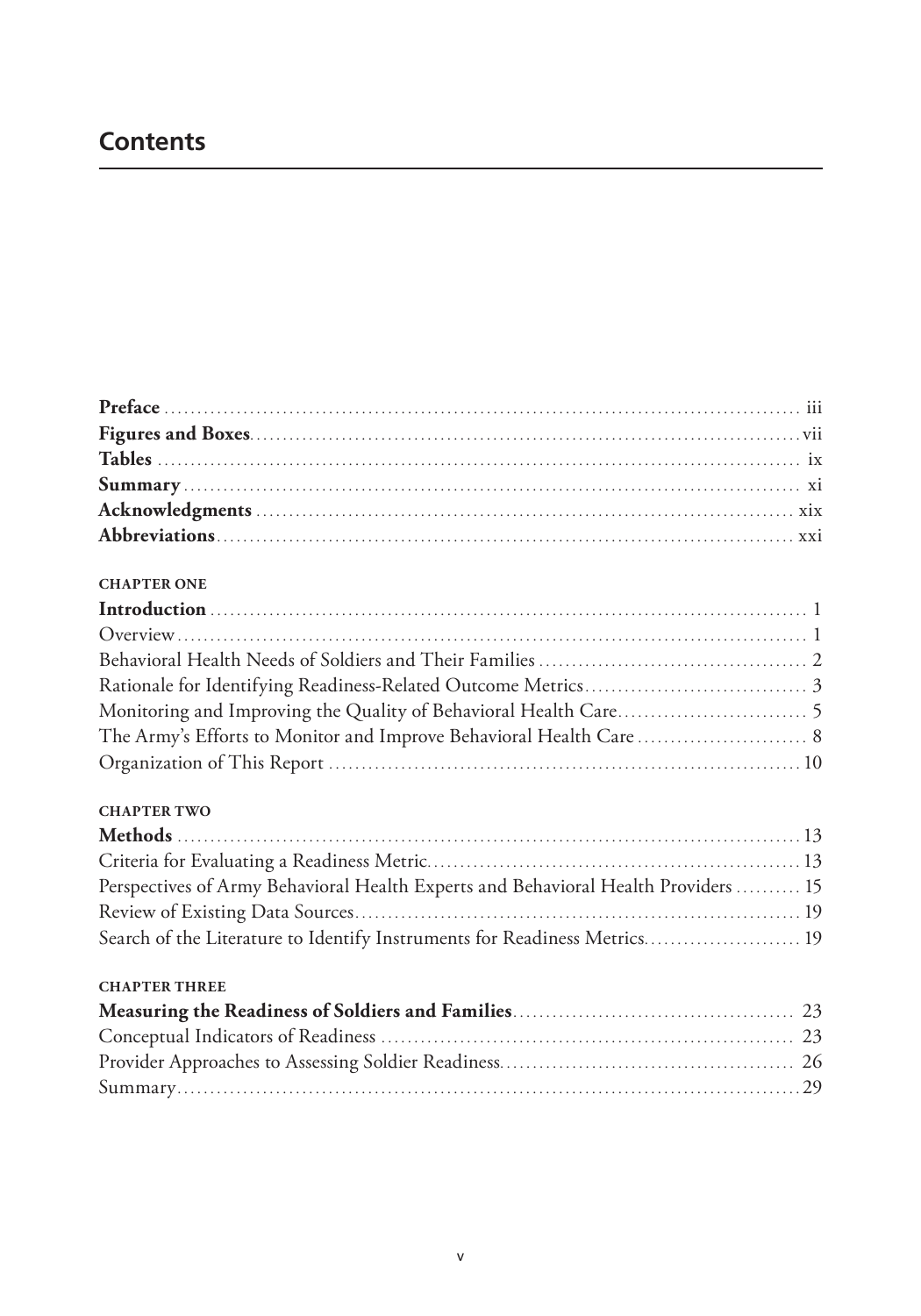| <b>CHAPTER FOUR</b>                                                              |  |
|----------------------------------------------------------------------------------|--|
| Evaluation of Existing Data Sources and Potential Instruments to Support a       |  |
|                                                                                  |  |
|                                                                                  |  |
| Results of the Search to Identify Potential Instruments to Measure Readiness  42 |  |
|                                                                                  |  |
|                                                                                  |  |
| <b>CHAPTER FIVE</b>                                                              |  |
|                                                                                  |  |
| Behavioral Health Expert and Provider Views on Improving Readiness Assessment 47 |  |
|                                                                                  |  |
| <b>CHAPTER SIX</b>                                                               |  |
|                                                                                  |  |
|                                                                                  |  |
|                                                                                  |  |
|                                                                                  |  |
|                                                                                  |  |
| <b>APPENDIXES</b>                                                                |  |
|                                                                                  |  |
|                                                                                  |  |
|                                                                                  |  |
|                                                                                  |  |
|                                                                                  |  |
|                                                                                  |  |
|                                                                                  |  |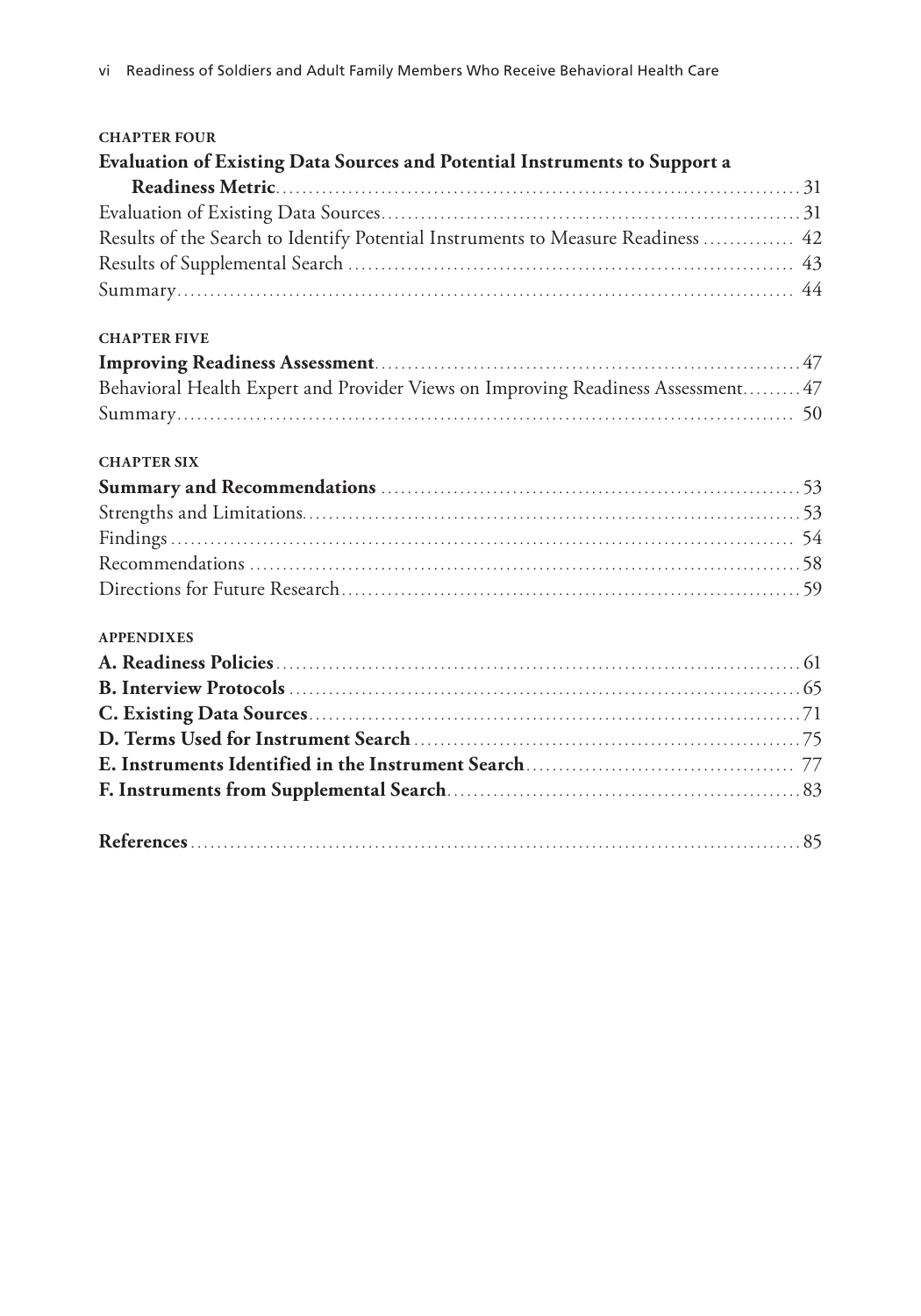# **Figures and Boxes**

# **Figures**

## **Boxes**

| 1.1. Definitions of Soldier and Family Readiness Used for the Project 3 |  |
|-------------------------------------------------------------------------|--|
|                                                                         |  |
|                                                                         |  |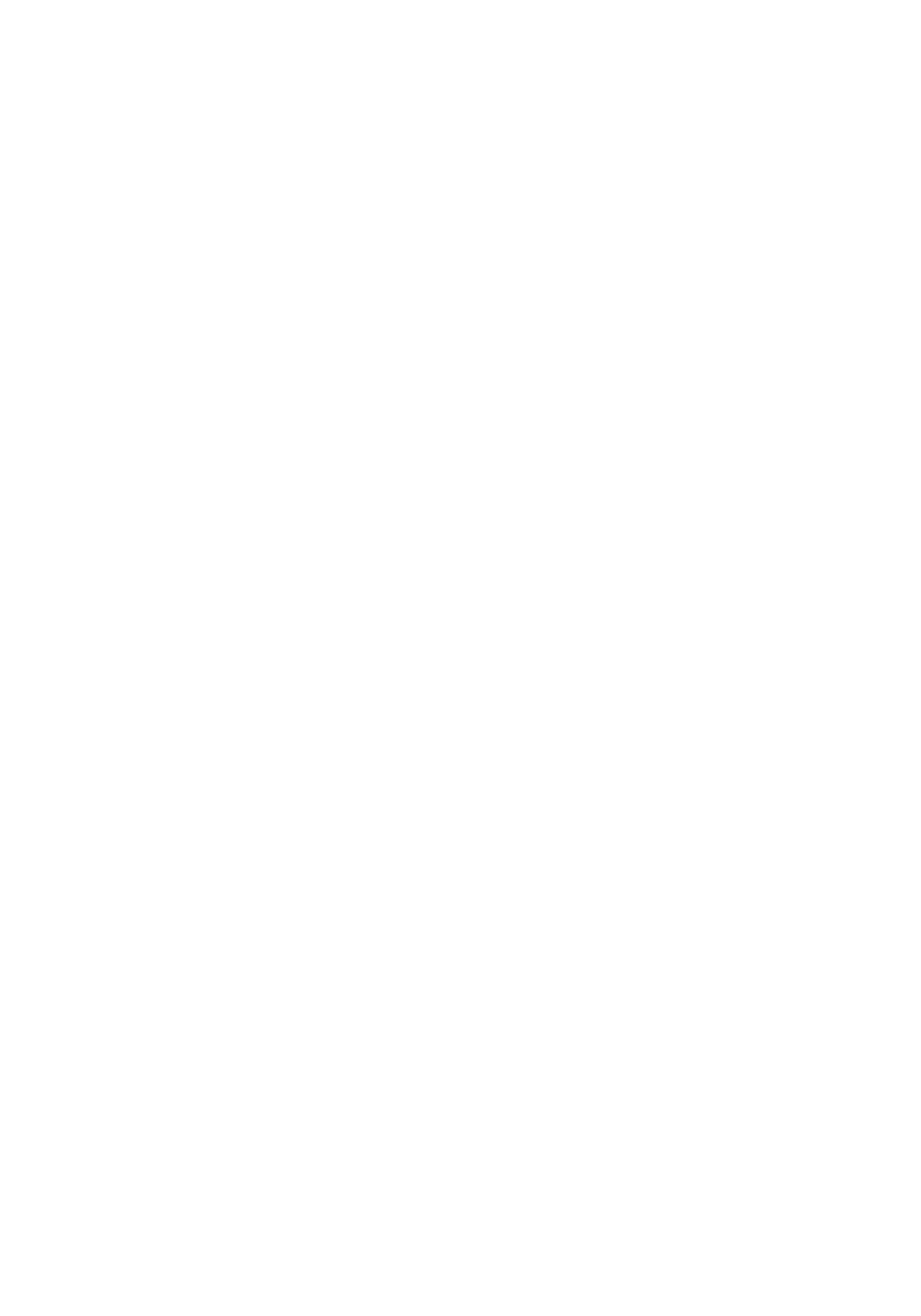# **Tables**

| S.1. |                                                                           |  |
|------|---------------------------------------------------------------------------|--|
| 2.1. | Domains of Behavioral Health Expert and Behavioral Health Provider        |  |
|      |                                                                           |  |
| 2.2. | Army Behavioral Health Experts and Behavioral Health Providers            |  |
|      |                                                                           |  |
| 4.1. | Existing Data Sources Evaluated for Supporting a Readiness Metric 31      |  |
| 4.2. | Content of 14-Item and 6-Item Walter Reed Functional Impairment Scale  33 |  |
| 4.3. | Example Readiness Metric Using Walter Reed Functional Impairment Scale    |  |
|      |                                                                           |  |
| 4.4. |                                                                           |  |
| 4.5. | Candidate Instruments from the Instrument Search That Were Excluded  43   |  |
| 4.6. | Candidate Instruments from Supplemental Search That Were Excluded  44     |  |
| A.1. |                                                                           |  |
| C.1. |                                                                           |  |
| E.1. |                                                                           |  |
| F.1. |                                                                           |  |
|      |                                                                           |  |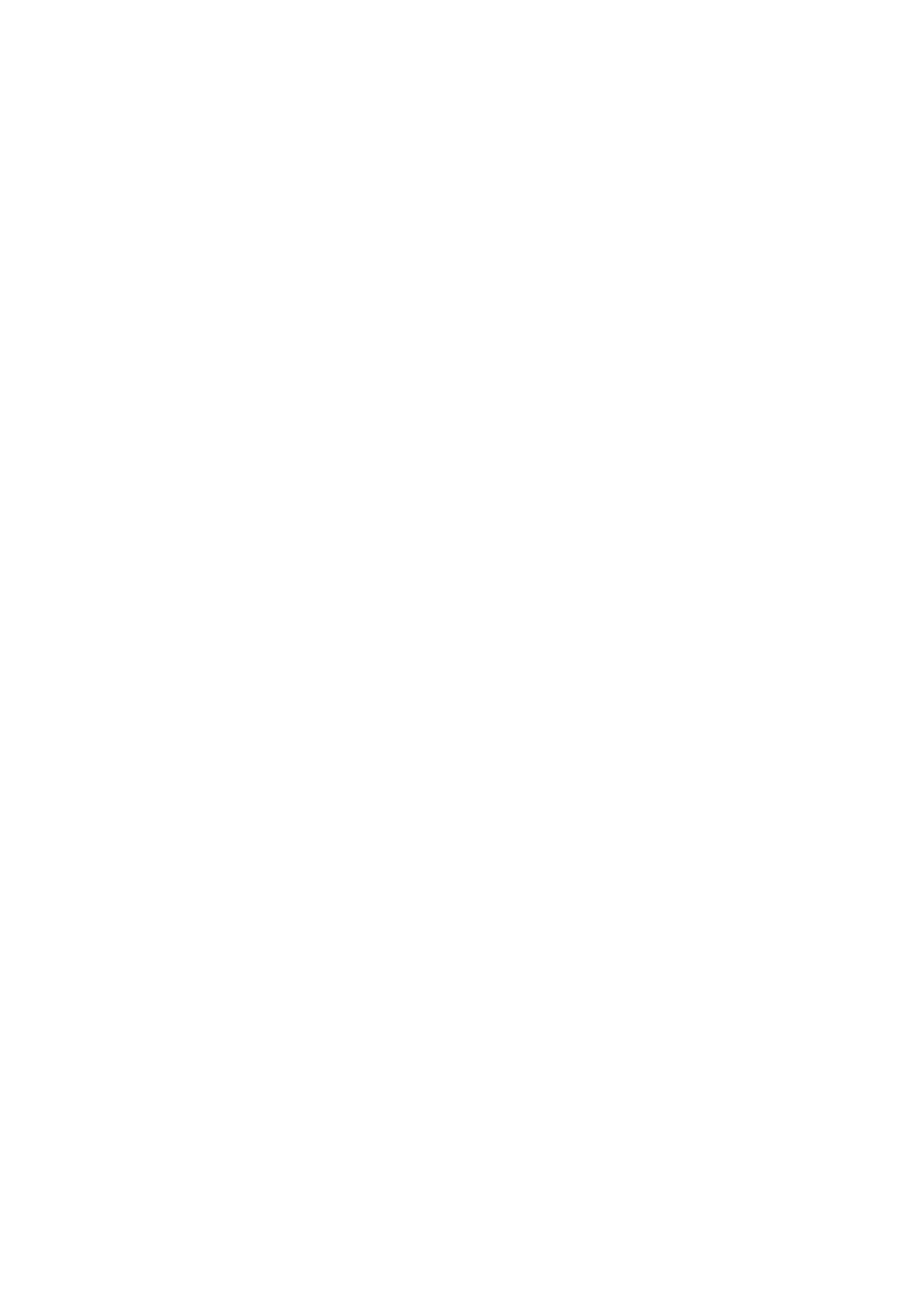# **Summary**

*The research reported here was completed in February 2020, followed by security review by the sponsor and the Office of the Chief of Public Affairs, with final sign-off in August 2021.*

Behavioral health (BH) conditions, such as posttraumatic stress disorder (PTSD), depression, and anxiety, are the second most common medical reason for nondeployability in the U.S. Army. Force readiness is tied not only to individual soldiers' health but also to the well-being of their families. For these reasons, the health and readiness of soldiers and their families is a top concern for the Army, as is ensuring that soldiers and their families have access to high-quality, effective BH care.

A chief strategy that the Army uses to monitor and improve BH treatment is to assess changes in psychological symptoms experienced over the course of BH specialty care. It does so by tracking the proportion of patients who have experienced clinically significant decreases in symptoms. Although such symptom-based metrics are useful, metrics that specifically assess soldier and family readiness could further strengthen the Army's awareness of soldiers' BH treatment outcomes and their readiness to deploy.

To support its efforts to monitor and improve BH care, the Army asked RAND Arroyo Center, part of the RAND Corporation, to identify promising metrics to assess readiness among soldiers and adult family members who receive BH care. Ideally, such metrics would capture whether soldiers and their adult family members returned to a high level of functioning following treatment. Thus, the goal of these metrics would be to expand the Army's outcome monitoring efforts beyond symptoms to include one or more readiness-related metrics, providing additional information to assess and improve the effectiveness of BH care.

Although this project was conducted for the Army, the findings and recommendations will likely be of interest to a broader audience across service branches and the military medical community.

# **Assessing the Behavioral Health Needs of Soldiers and Their Families and Identifying Metrics to Monitor Readiness**

BH diagnoses are common across the U.S. military. Among all active-duty service members, 20 percent received a BH diagnosis through the Military Health System (MHS) in fiscal year (FY) 2016, with the highest within-service-branch proportion being in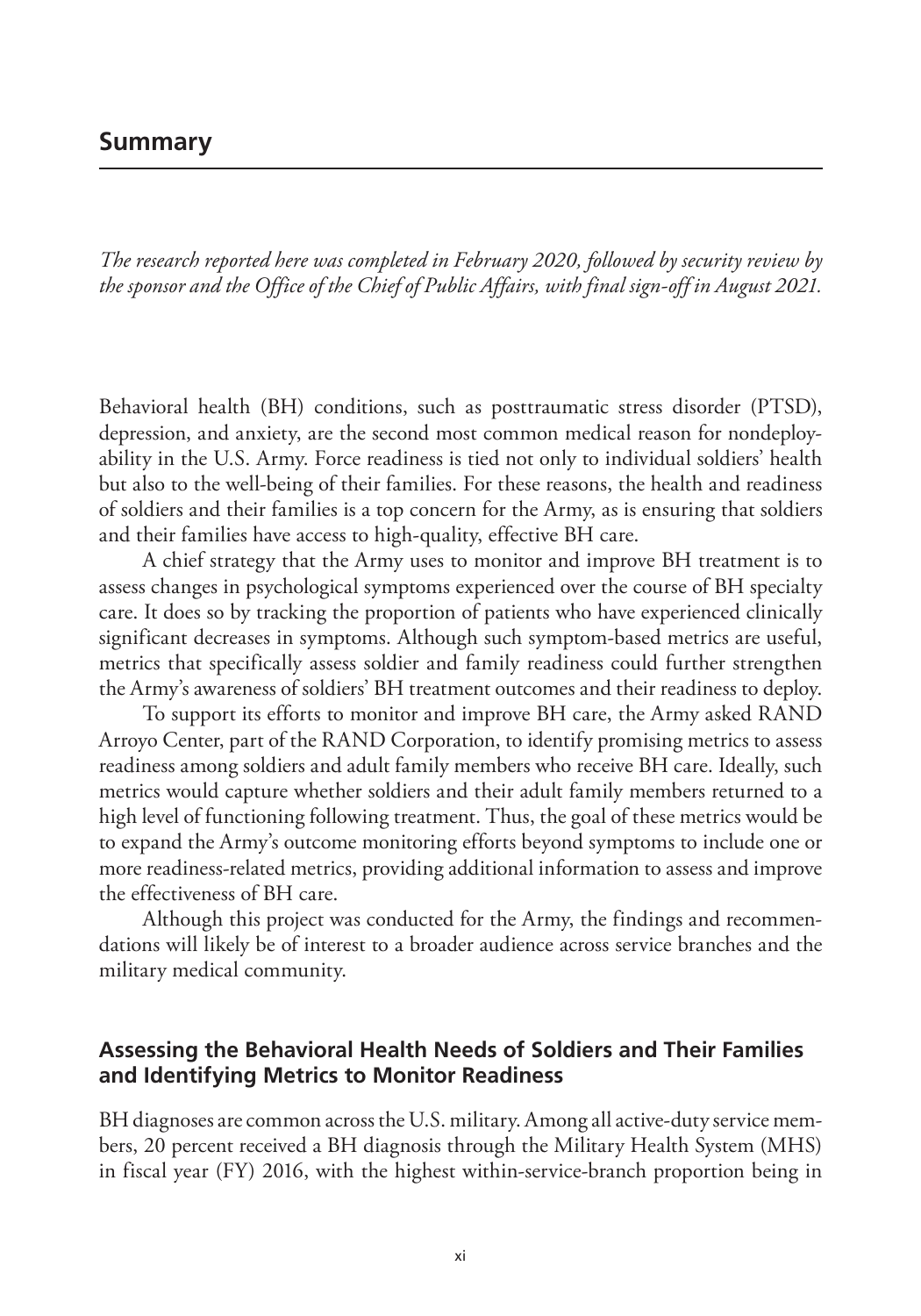the Army (26 percent compared with 15–18 percent for other service branches). This pattern was similar for rates of anxiety, depression, and PTSD diagnoses (Deployment Health Clinical Center, 2017).

Deployments and postdeployment reintegration can be stressful for both service members and their families. A recent survey of 9,845 married couples across service branches found that 36 percent of spouses met criteria for at least one psychiatric condition (Steenkamp et al., 2018). In a convenience sample of 171 Army and Marine Corps families, 15–25 percent of spouses experienced symptoms of stress, anxiety, and depression during their service member's deployment; 10–18 percent of spouses whose service member had recently returned from a deployment experienced these symptoms (Lester et al., 2010). Although spouses were more willing to seek help for their BH problems than soldiers, their main source of BH care was their on-post primary care clinic rather than a BH specialty care provider (Eaton et al., 2008).

A core component of soldier readiness is the ability to deploy. Soldiers who have a temporary or permanent medical condition that may render them not medically ready to deploy are put on a *profile*. In 2017, the Army issued a memorandum to standardize the application of profiles for BH conditions to appropriately inform commanders of duty limitations and treatment support recommendations. The memorandum instructs health care providers to assess soldiers' medical readiness for duty during every clinical encounter.

There are a variety of definitions of soldier and family readiness. For the purpose of this project, we defined these concepts as follows:

- soldier readiness: the ability to perform mission-essential tasks and deploy without limitations from a BH condition
- family readiness: the state of being prepared to effectively navigate the challenges of daily living experienced in the unique context of military service, to include mobility and financial readiness, mobilization and deployment readiness, and personal and family life readiness.

Although the U.S. Department of Defense (DoD) definition of family readiness could apply to children, adolescents, and the family as a whole, this report considered only adult family members who receive BH care. The Army aims to provide timely access to high-quality BH care for both soldiers and their families. Monitoring symptom improvement provides valuable information about the effectiveness of Army BH care and the proportion of patients whose symptoms improve. Yet existing metrics do not fully capture whether soldiers and adult family members achieve readiness after receiving BH care. Incorporating one or more readiness metrics into its outcome monitoring process would provide a clearer picture of readiness levels for those who receive Army BH care.

It is important to select metrics that are reliable, directly relevant to the domain of care that is being measured, and sensitive to changes in care. Choosing the wrong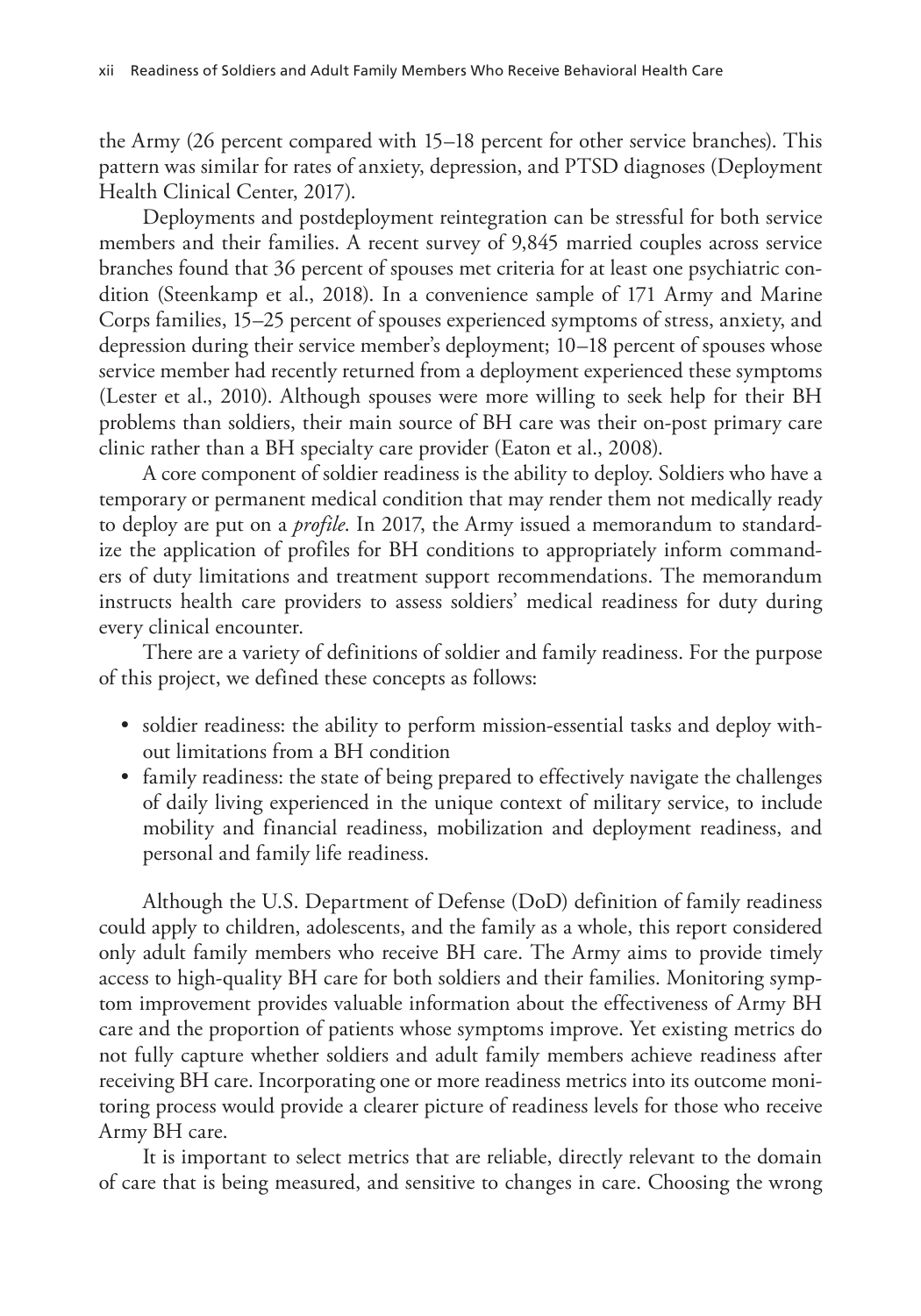metrics could lead to costly implementation and results that are not useful. However, even when an appropriate outcome metric has been selected, implementation could be associated with an increased burden for staff who must administer and incorporate the metric into the care provided and for patients who may need to spend time completing self-report measures. For these reasons, metrics that are intended to drive quality improvement have associated costs that need to be balanced with the potential gains.

# **Project Methods**

We developed a set of criteria to use as a basis for evaluating candidate readiness metrics. These criteria were adapted from those used by the National Quality Forum to evaluate quality measures submitted for its potential endorsement (National Quality Forum, 2018). Characteristics of a desirable readiness metric include the following:

- *Importance*. Does the metric address a high-priority area in which performance could improve?
- *Feasibility*. Do the data exist to measure metric performance? Are those data accessible without undue burden?
- *Scientific acceptability.* Is the metric reliable and valid in measuring the area of interest? Is it sensitive to change?
- *Usability.* Do providers view the metric as useful and informative in assessing BH care?

To inform our assessment, we conducted interviews with stakeholders, reviewed the range of existing sources of data that could support the development of a readiness metric, and conducted an instrument search to identify and evaluate instruments that have been used to measure readiness-related domains in both military and civilian populations.

## **Stakeholder Interviews**

To obtain stakeholder perspectives on soldier and family readiness, we conducted interviews with Army BH subject-matter experts and Army BH providers. We solicited the perspectives of these experts and providers on conceptual indicators of readiness. These perspectives provided important information about which aspects of readiness should be captured in a readiness metric. We also gained insight into how BH providers currently assess readiness and solicited suggestions from both BH experts and providers on how readiness assessment could be improved.

Eligible Army BH experts included Army personnel who had participated in designing policies around readiness, assessed BH care quality or outcomes, been involved in designing systems that capture information to assess soldier or family readiness, or participated in BH quality monitoring and improvement activities. Army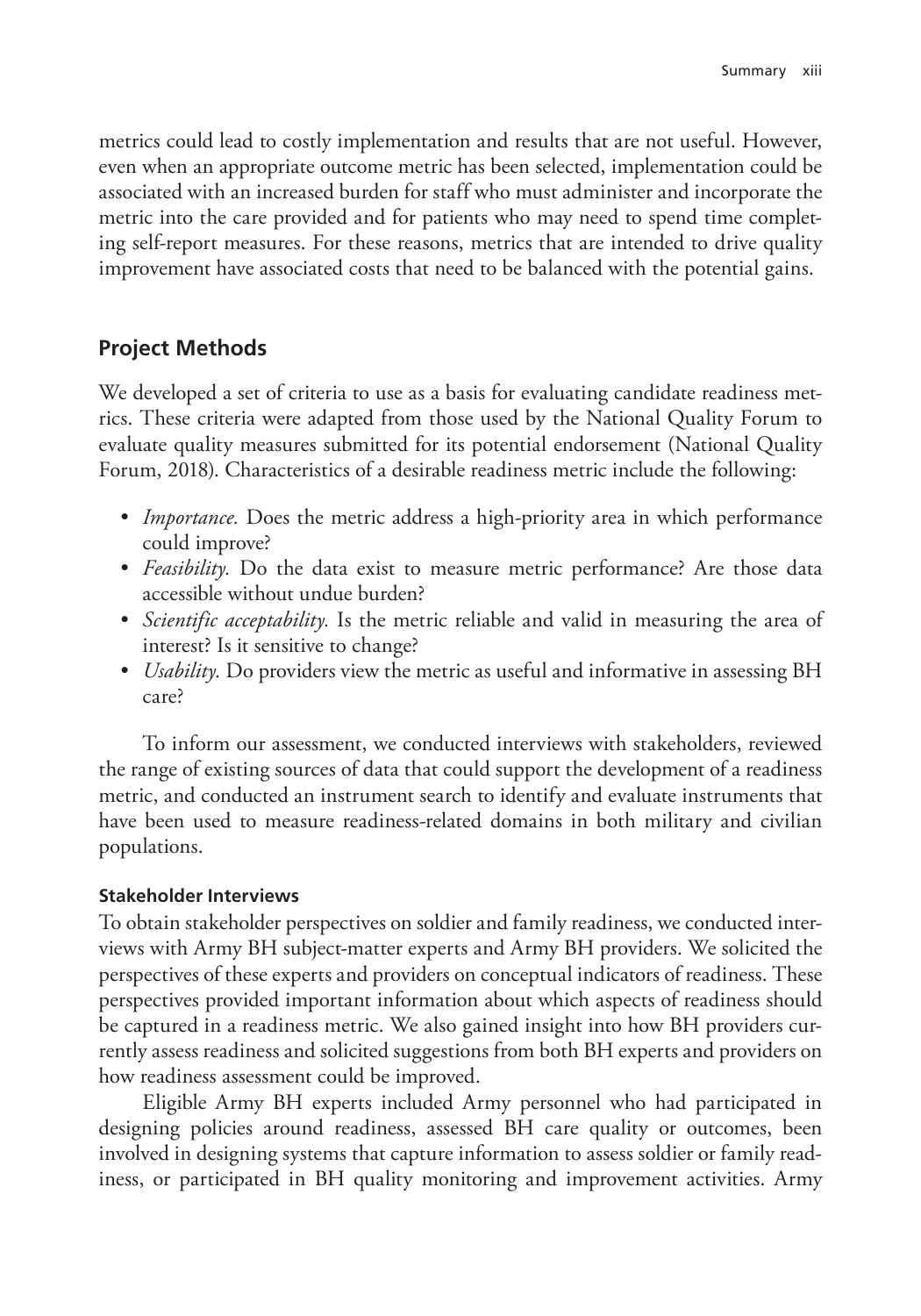BH providers were eligible to participate if they delivered BH treatment to soldiers or family members at an Army military treatment facility (MTF). Providers could have worked in a variety of BH settings, such as Embedded Behavioral Health and BH specialty clinics. Eligible provider types included psychiatrists, psychologists, master'slevel clinicians, and counselors. In total, we interviewed 18 BH experts and 24 BH providers. For both groups, participation was optional. The Army provided a list of potential BH experts, and installation directors of BH were tasked with identifying potential BH provider participants.

#### **Review of Existing Data Sources**

We reviewed existing data sources to determine whether data elements that are currently collected and housed in military systems could support a soldier or family member readiness metric. We considered the content of each data source and its direct applicability to measuring readiness. For each data source, we considered the appropriateness of the variables for potential use in a readiness metric.

The Army currently monitors the BH care provided to soldiers in MTFs using data from the Behavioral Health Data Portal (BHDP). Most BHDP instruments assess symptomology that may affect readiness and inform treatment, but they do not address the broader construct of readiness. However, we identified the Walter Reed Functional Impairment Scale (WRFIS) as a promising instrument to use as the basis for developing a soldier readiness metric. The WRFIS was also suggested by two of the BH experts we interviewed.

A key benefit of the instrument is that it was developed specifically for use with active-duty military personnel, a population that faces unique occupational physical demands and opportunities for exposure to stressful events (see Herrell et al., 2014). Table S.1 shows a step-by-step approach to pilot testing a WRFIS-based readiness metric.

| <b>Step</b>  | <b>Description</b>                                                   | Goal                                                                                                                                                       |
|--------------|----------------------------------------------------------------------|------------------------------------------------------------------------------------------------------------------------------------------------------------|
| $\mathbf{1}$ | Assess current extent to which the<br>WRFIS is used for Army BH care | Determine the level of effort that will be needed<br>to reach full implementation                                                                          |
| 2            | Conduct descriptive analyses of existing<br>WRFIS data               | Evaluate psychometric properties of the WRFIS<br>among soldiers who receive BH care and inform<br>outcome metric specifications                            |
| 3            | Define detailed metric specifications                                | Develop detailed outcome metric specifications<br>to increase the likelihood that the metric meets<br>evaluation criteria (e.g., scientific acceptability) |
| 4            | Pilot test metric                                                    | Assess whether the metric provides useful data<br>on readiness and can be used to monitor and<br>improve BH care                                           |

**Table S.1 Plan for Pilot Testing a WRFIS-Based Readiness Metric**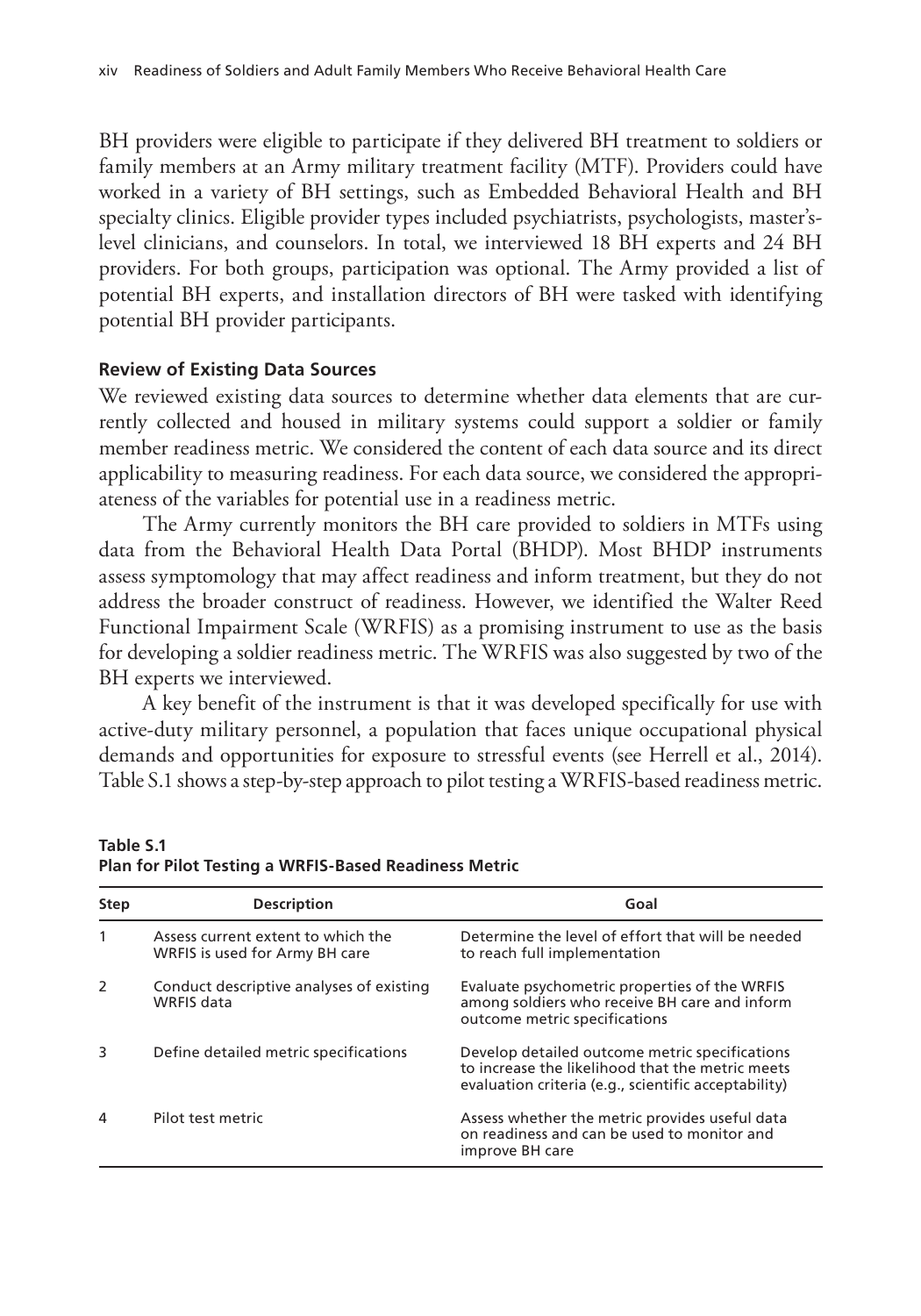A second potential source on which to base a readiness metric is eProfile, the data system that the Army uses to track soldiers who have a temporary or permanent medical condition that may make them medically unready for a deployment. There are policies and guidance on when and how to assign a soldier a temporary or permanent profile, including the recently implemented Behavioral Health Readiness Evaluation and Decisionmaking Instrument (B-REDI), a decision support tool designed to help providers determine whether to write a profile for a soldier for a BH condition. Nonetheless, our interview respondents reported a lack of consistency in how profiles are applied, something that could limit the utility of profile data as a source for a readiness metric. Potential inconsistency also points to a need for continued training and decision support for providers on when and how to place a soldier on a profile.

#### **Instrument Search**

We conducted a search of the peer-reviewed literature to identify instruments that have been used to assess the readiness of soldiers or adult family members. There are many components that affect readiness (e.g., social support, financial constraints, family issues, mental and physical health), so we aimed to identify a single instrument that would support a readiness metric capable of assessing multiple components of readiness. Our search focused on instruments that could capture the unique demands on soldiers and their families.

To remain in consideration, an instrument needed to assess readiness, be selfreport, and contain no more than 30 items. Few instruments met all of these standards. We identified two potentially promising instruments that measured resilience, but both instruments were proprietary tools. Ultimately, we found that none of the instruments in the literature that had been used with military populations or their families met our final inclusion criteria for further consideration.

We also conducted a supplemental search for recommended instruments that measure functioning—a concept related to readiness—in the civilian population. Despite identifying three potentially useful instruments that assess health status and disability in both clinical and population settings, we determined that they were not as relevant to soldiers and their families, who are younger, on average, than the civilian population and face unique stressors. Therefore, none of the instruments identified in our supplemental search met final inclusion criteria for further consideration.

## **Findings**

There are several strengths associated with the methods we employed, but our project also had some limitations. First, we focused only on the readiness of soldiers and adult family members. The readiness of children and adolescents and the family as a unit is also a key part of overall family readiness. Second, policies related to readiness vary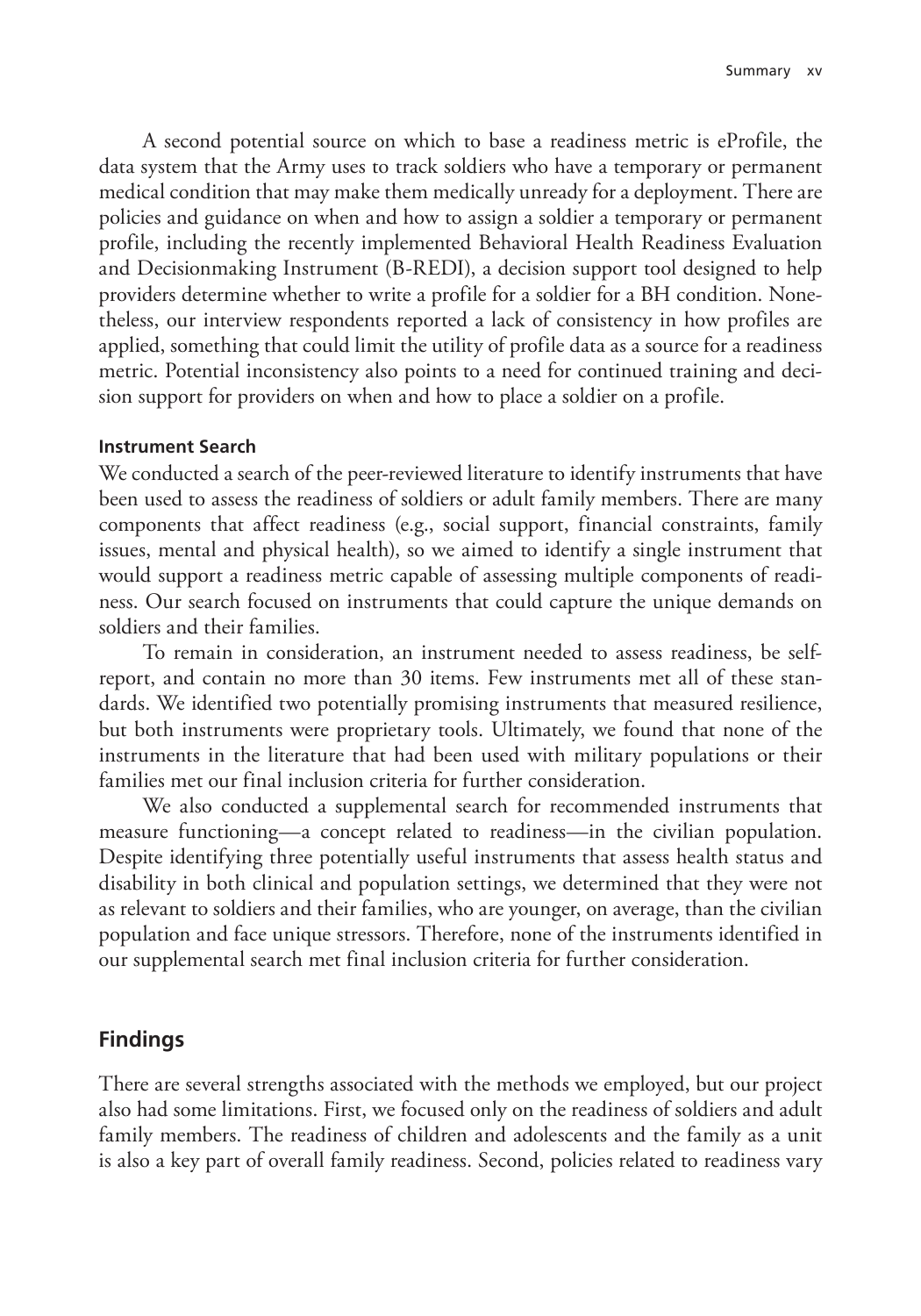across service branches. Our project was limited to Army policies, personnel, and families, and our interviews were limited to Army BH experts and providers. Therefore, our findings may not be applicable to other service branches. Third, we conducted a limited number of interviews, and few respondents had experience working with adult family members. Fourth, we were unable to include planned interviews with commanders, and therefore that perspective is lacking. Further, the perspectives of soldiers and adult family members were not included. Finally, because readiness represents a unique type of functioning in the military community, we applied strictly defined criteria to guide our instrument search. Therefore, we may have missed some sources that may have warranted consideration.

## **Stakeholders Reported That Psychiatric Symptoms, Diagnoses, Treatment, and Impaired Functioning Are Important Indicators of Lack of Readiness for Soldiers and Adult Family Members**

When asked about conceptual indicators of readiness, BH experts and BH providers cited psychiatric symptoms or diagnoses and related treatment as indicators of not being ready for both soldiers and adult family members. These included psychiatric symptoms related to risk (e.g., suicidal ideation) and specific BH diagnoses (e.g., PTSD, depression, substance use disorder) with high symptom severity, need for intensive psychiatric treatment, or treatment with certain psychotropic medications. These responses reflected the Army's current policies regarding BH conditions and their potential negative impact on readiness. Findings from our stakeholder interviews highlighted the importance of ongoing symptom monitoring as a key component of monitoring readiness for soldiers and adult family members.

Input regarding conceptual indicators of readiness also highlighted the important role of multiple aspects of functioning, including occupational functioning (particularly for soldiers), social functioning, and general functioning (particularly for family members) related to readiness. Although there are numerous instruments that assess functioning in general populations, in the case of the Army, the challenge of identifying a metric of functioning is complicated by the unique demands the military places on soldiers and their adult family members.

#### **No Existing Data Source or Patient Self-Report Instrument Met Criteria for Army-Wide Implementation of a Readiness Metric for Soldiers, but One Instrument Is Promising**

We used rigorous criteria to evaluate whether any existing data sources would support a readiness metric for soldiers and/or adult family members. The WRFIS assesses important components of soldier readiness, is feasible to use, and appears valid and reliable (based on the psychometric properties of the original form). Unfortunately, there are no data about its sensitivity to change (i.e., whether scores improve over time in response to effective treatment) or its usability as a clinical tool for providers to inform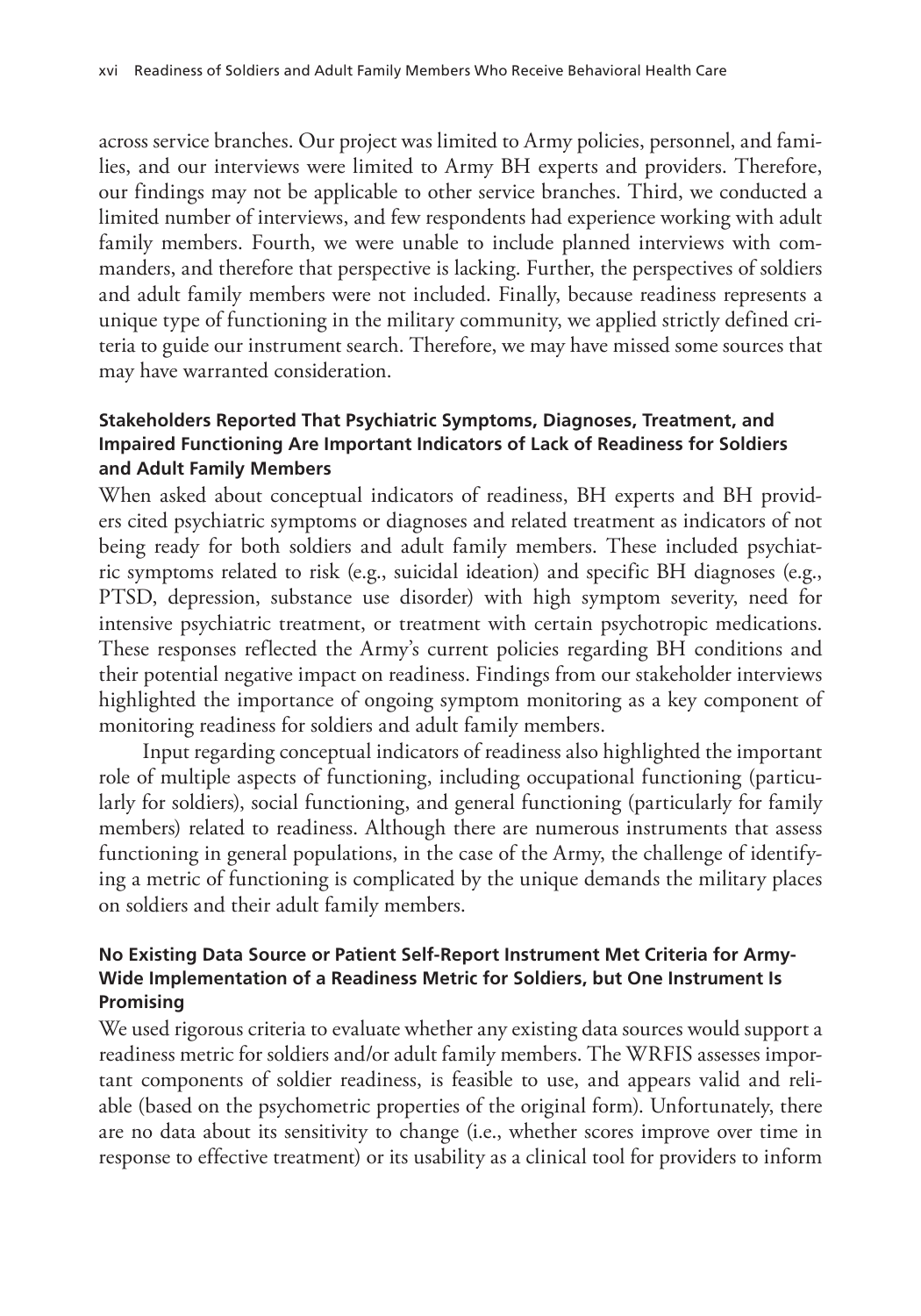care for individual patients. Therefore, some additional work is needed before it could be implemented on a large scale. Once these parameters are established, a pilot would be a useful way to test whether the WRFIS could support a soldier readiness metric.

#### **No Existing Data Source or Patient Self-Report Instrument Met Criteria for Army-Wide Implementation of a Readiness Metric for Adult Family Members**

Neither the WRFIS nor any other data source or instrument we evaluated would support a readiness metric for adult family members. The demands of military readiness on families are unique compared with the functional demands of civilian populations. Instruments to measure functioning in general populations tend to focus on self-care and activity limitations related to physical and mental health problems, making them less relevant to military adult family members who are likely to be young and in generally good health. In addition, the development of instruments to measure overall functioning, including in the context of BH care, is still evolving. Therefore, we found no existing self-report instrument to recommend for Army-wide implementation to monitor family readiness at this time.

#### **BH Providers Reported Some Variability in Assessing Readiness, but BH Experts and Providers Offered Suggestions for Improving Readiness Assessment**

BH providers reported using similar information to assess readiness, including occupational functioning, policy guidance, and such collateral information as consulting with the soldier's command and, to a lesser extent, friends and family. The most common information used to assess readiness, however, was patient self-report measures and clinical interviews, which providers use to assess the soldier's clinical presentation, determine diagnoses, and inform the treatment plan. Responses were more variable as to whether a soldier's specific duties informed the readiness decision and whether to place the soldier on a profile.

BH experts and BH providers had many suggestions for improving how readiness is assessed. Two specific ideas had the most support: BHDP should be improved and expanded to include additional measures and information about soldiers, and more information should be collected about family members.

## **Recommendations and Policy Implications**

## **Recommendation 1. Conduct a Pilot Evaluation of a WRFIS-Based Soldier Readiness Metric**

We found the WRFIS to be a viable option for further work to develop a soldier readiness metric. The WRFIS's specificity to soldier readiness and feasibility of use (brief length, currently available in BHDP, and accessible to providers and Defense Health Agency leadership) are notable strengths. Although the WRFIS is currently included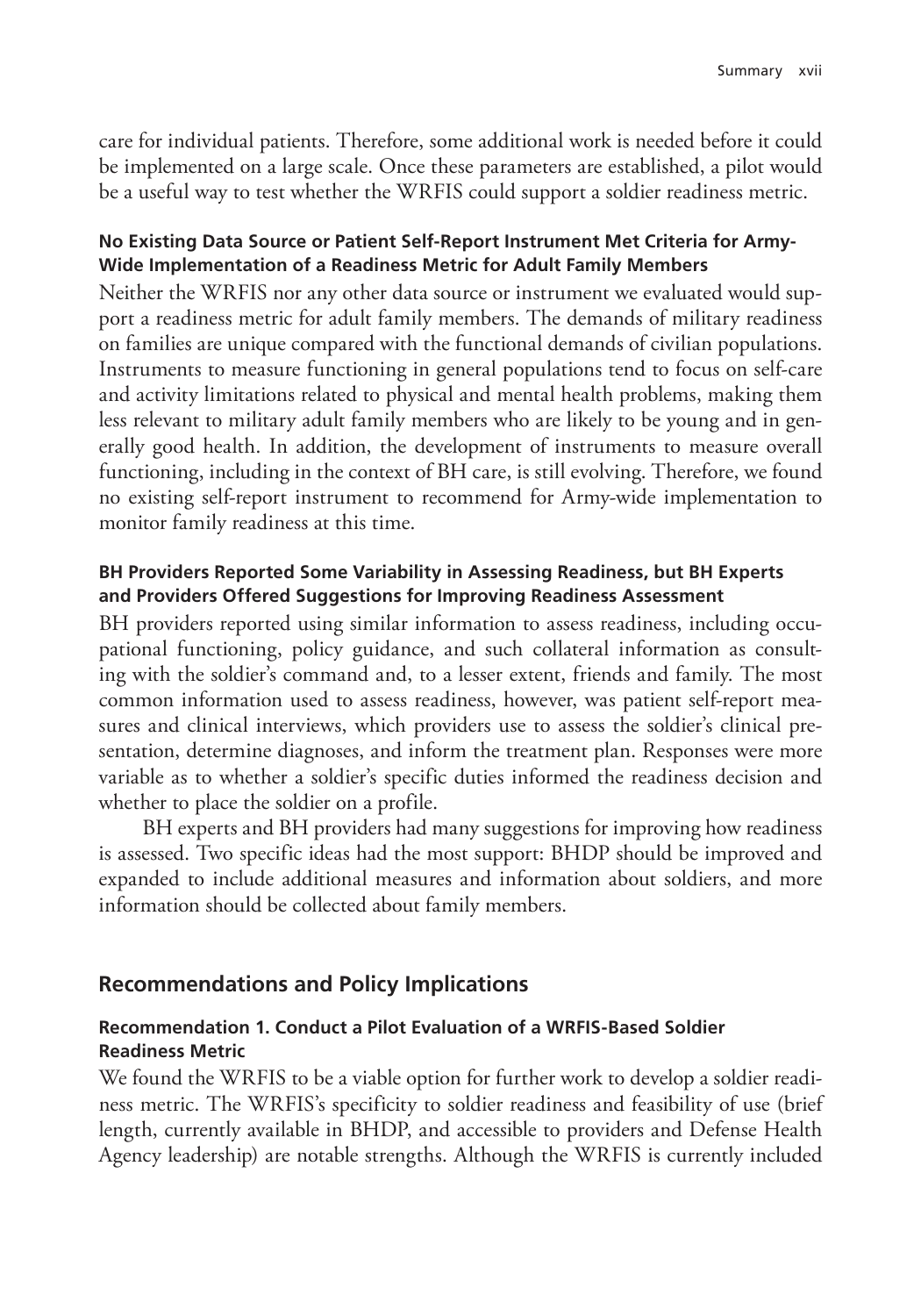in BHDP, we do not have current information about its level of use by providers or its clinical utility. We also did not identify an alternative instrument that was suitable for soldiers and had adequate psychometric properties. We recommend that the Army systematically test the use of the WRFIS. These analyses would guide the development of a potential metric to monitor soldier readiness that could be pilot tested in a defined population of those who receive Army BH care.

# **Recommendation 2. Increase Standardization in Applying Profiles and Continue B-REDI Training**

Profiles are used to communicate that a soldier has a medical condition that limits their ability to perform job-related duties. Therefore, we initially believed that profile data could potentially be used to develop a metric that assesses and tracks soldier readiness. However, we learned during interviews that there are issues with how BH profiles are applied. We recommend that, before the Army considers using profile data to develop a readiness metric, steps should be taken to ensure that profiles are applied consistently across providers. Providers should receive additional training on when and how to place a soldier on a profile and continue provider decision support efforts. The B-REDI tool and associated training are an excellent example of the Army's efforts to standardize the application of profiles, and this effort should be continued.

# **Directions for Future Research**

We identified several areas that could be addressed in future research, including the development of an instrument to assess readiness for adult family members. Another research direction would be to assess the utility of profile data, including the reliability and validity of these data and how the presence of a profile predicts soldier service and BH outcomes. In addition, it would be useful to identify an approach to assessing the readiness of service members across service branches who receive BH care from the MHS. Lastly, efforts should be made to capture stakeholder perspectives that were not represented in this report, specifically commanders and those who receive BH care.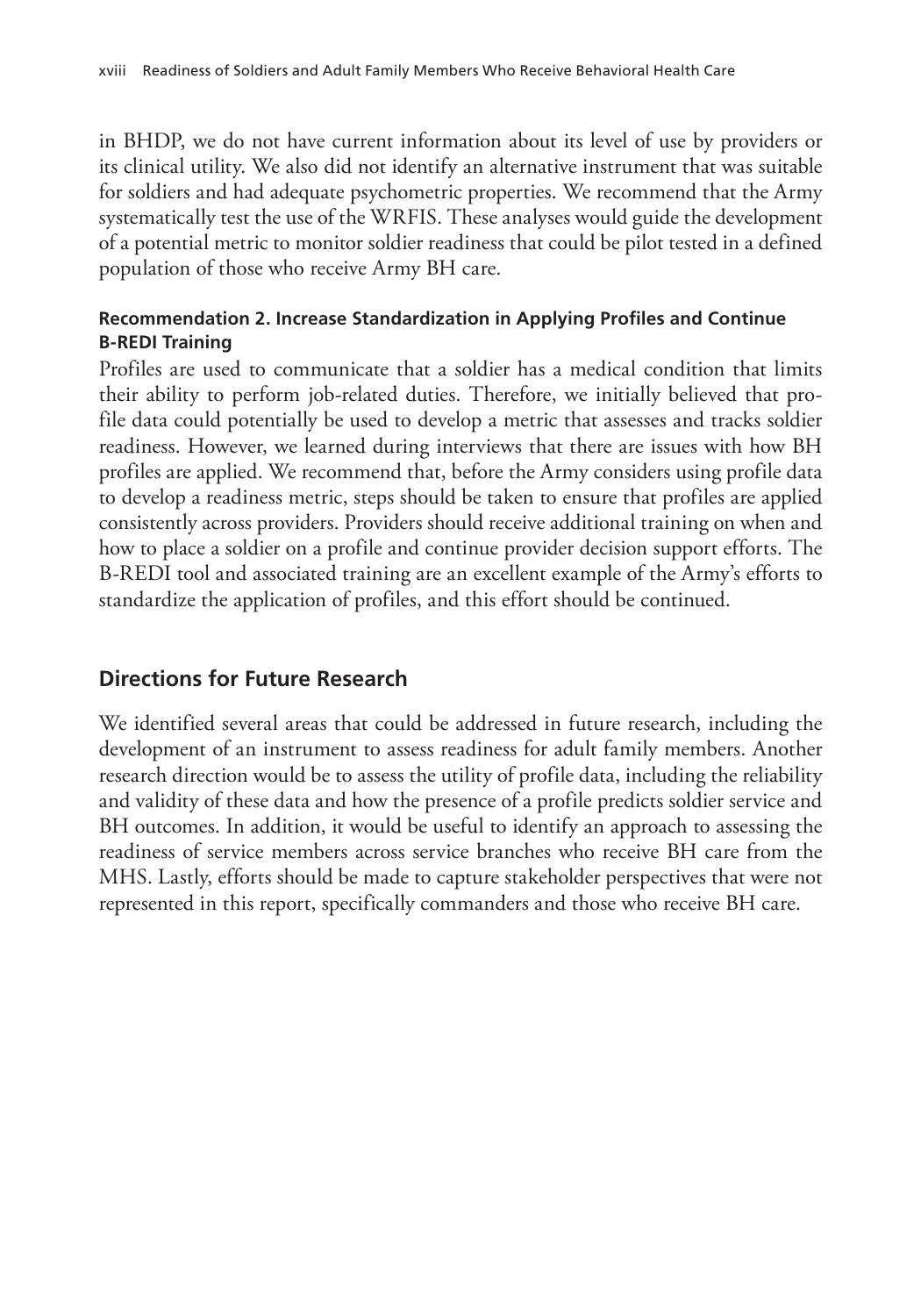We gratefully acknowledge the support of our project sponsors, LTC Deborah Engerran, Kelly Woolaway-Bickel, and LTC Chester Jean in the Office of the Surgeon General, U.S. Army Medical Command. We appreciate the valuable insights we received from Carrie Farmer of RAND and Maria Steenkamp of New York University. We addressed their constructive critiques as part of RAND's rigorous quality assurance process to improve the quality of this report. We thank Lauren Skrabala for revisions to the report and Tiffany Hruby for report preparation. Finally, we are grateful to the Army BH subject-matter experts and providers who participated in this study, sharing both their time and experience.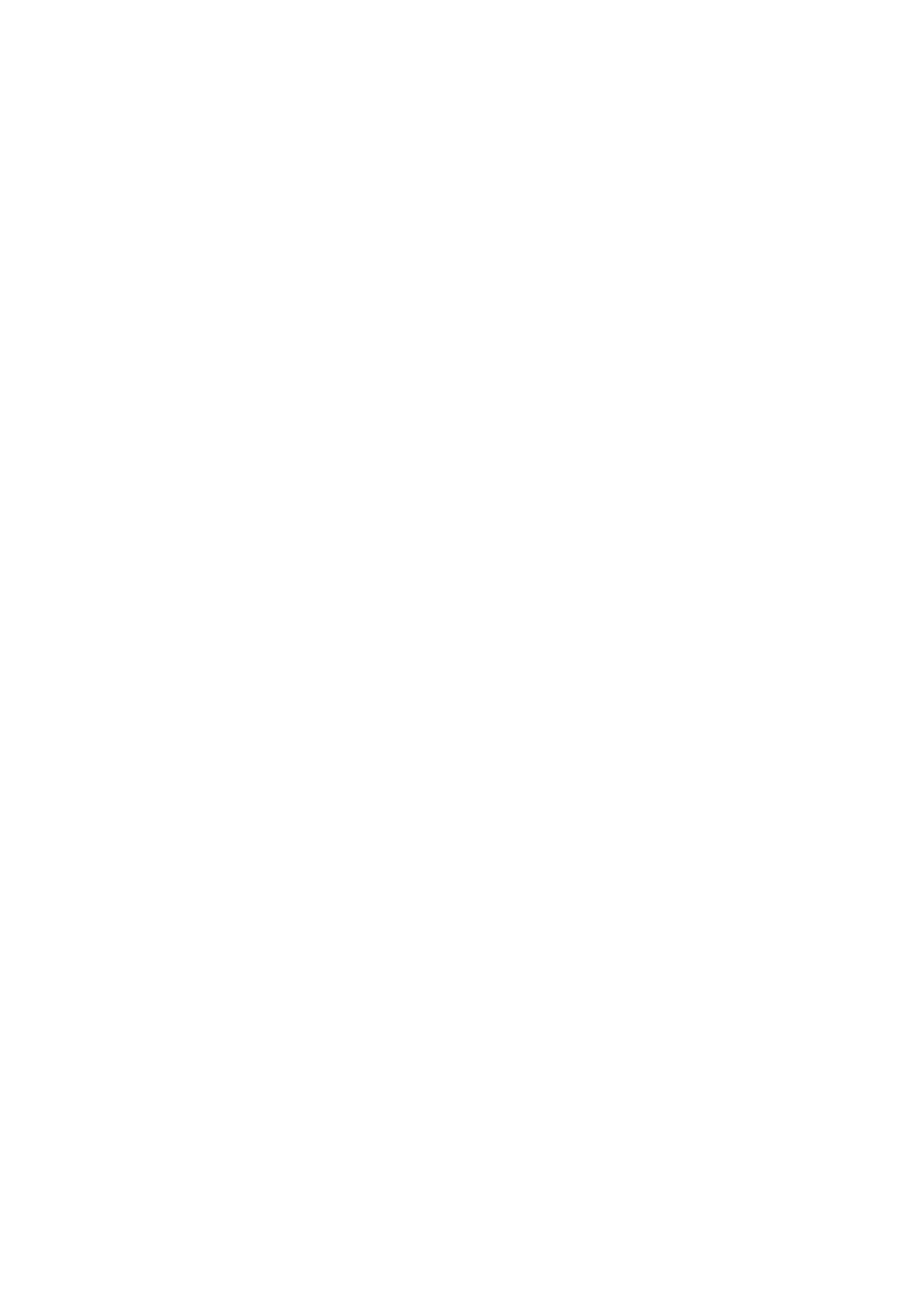| <b>BH</b>      | behavioral health                                              |
|----------------|----------------------------------------------------------------|
| <b>BHDP</b>    | Behavioral Health Data Portal                                  |
| <b>B-REDI</b>  | Behavioral Health Readiness Evaluation and Decisionmaking      |
|                | Instrument                                                     |
| <b>CAFBHS</b>  | Child and Family Behavioral Health Services                    |
| <b>DHA</b>     | Defense Health Agency                                          |
| DoD            | U.S. Department of Defense                                     |
| <b>FORSCOM</b> | U.S. Army Forces Command                                       |
| FY             | fiscal year                                                    |
| <b>MBHR</b>    | Mental and Behavioral Health Registry                          |
| <b>MDD</b>     | major depressive disorder                                      |
| <b>MEDCOM</b>  | U.S. Army Medical Command                                      |
| <b>MHS</b>     | Military Health System                                         |
| <b>MODS</b>    | Medical Operational Data System                                |
| <b>MOS</b>     | military occupational specialty                                |
| <b>MTF</b>     | military treatment facility                                    |
| <b>NQF</b>     | National Quality Forum                                         |
| <b>OTSG</b>    | Office of the Surgeon General                                  |
| PHQ-9          | Patient Health Questionnaire                                   |
| <b>PROMIS</b>  | Patient-Reported Outcomes Measurement Information System       |
| <b>PTSD</b>    | posttraumatic stress disorder                                  |
| <b>PULHES</b>  | military medical grading system: P, physical capacity/stamina; |
|                | U, upper extremities; L, lower extremities; H, hearing/ear;    |
|                | E, eyes; S, psychiatric                                        |
| RADaR          | Rapid and Rigorous Qualitative Data Analysis                   |
| SUD            | substance use disorder                                         |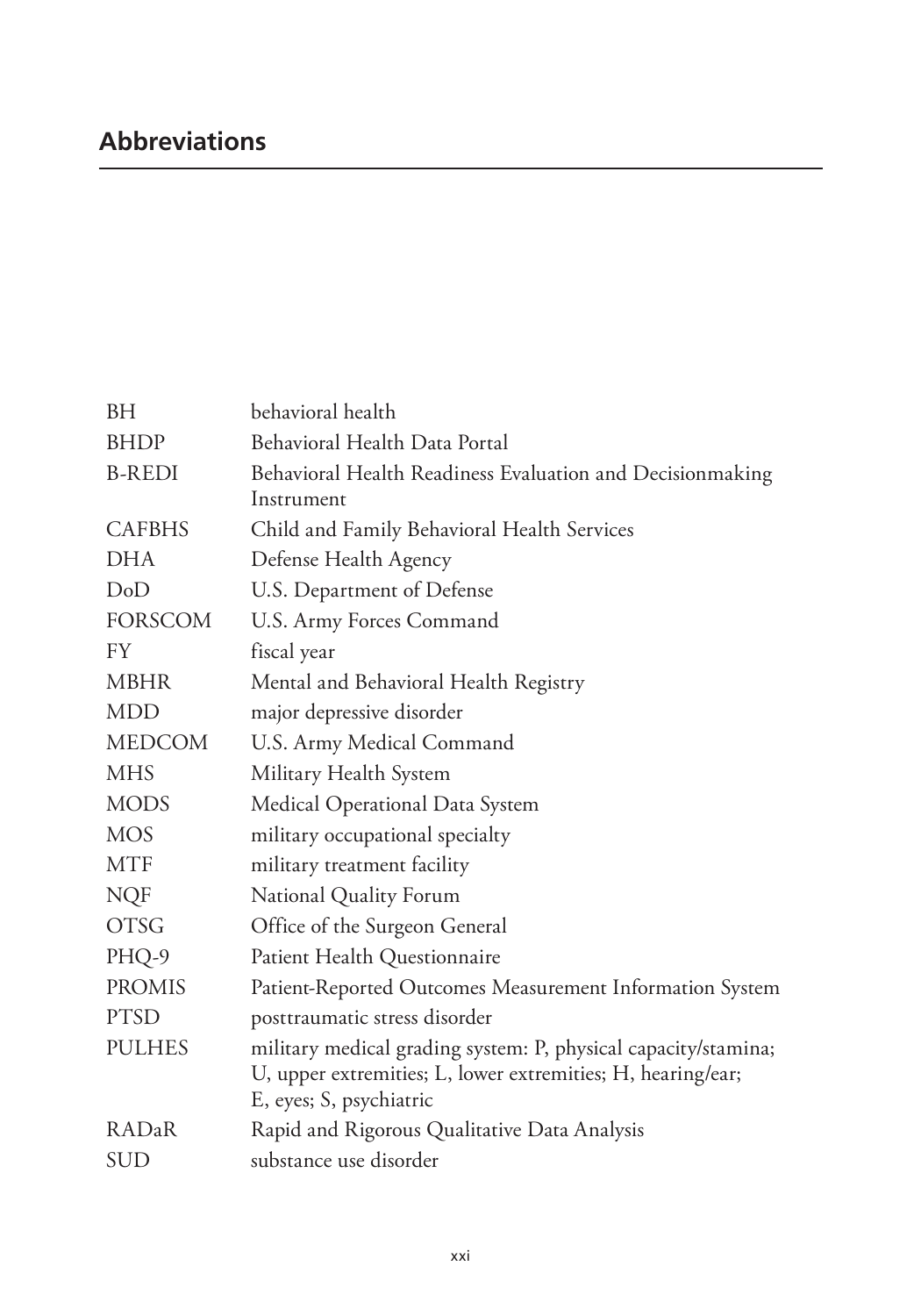| <b>SUDCC</b>  | Substance Use Disorder Clinical Care                     |
|---------------|----------------------------------------------------------|
| $VR-12$       | Veterans RAND 12-Item Health Survey                      |
| <b>VTA</b>    | <b>Veterans Tracking Application</b>                     |
| <b>WHODAS</b> | World Health Organization Disability Assessment Schedule |
| <b>WRFIS</b>  | Walter Reed Functional Impairment Scale                  |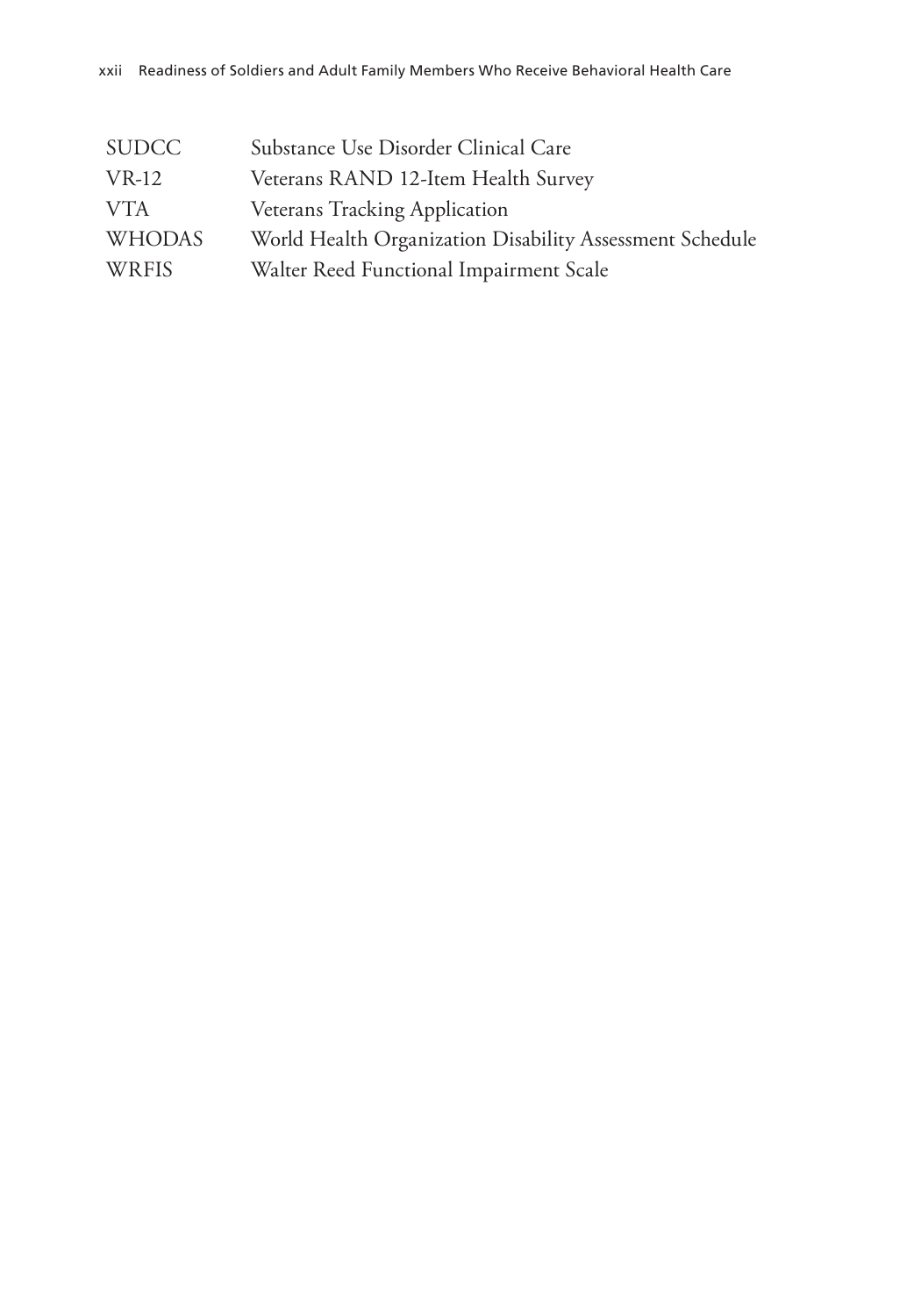## **Overview**

The health and readiness of soldiers and their families is a top concern for the U.S. Army. Behavioral health (BH) conditions, such as posttraumatic stress disorder (PTSD) and depression, can potentially have a significant negative impact on readiness. Collectively, BH conditions are the second most common medical reason (after musculoskeletal problems) for not being ready to deploy (U.S. Army Public Health Center, 2018). Thus, access to high-quality, effective BH care is essential. One chief strategy that the Army uses to monitor and improve BH treatment is to assess changes in psychological symptoms experienced over the course of BH specialty care (Defense Health Agency, 2018). Specifically, the Army tracks the proportion of patients who experience clinically significant decreases in PTSD, depression, and anxiety symptoms. While these symptom-based metrics provide essential information about whether patients experience an improvement in symptoms associated with their diagnoses during BH treatment, metrics that specifically assess soldier and family readiness could strengthen the Army's monitoring of BH outcomes.

To support its readiness mission and its effort to monitor and improve BH care, the Army asked RAND Arroyo Center, part of the RAND Corporation, to identify metrics to assess readiness among soldiers and adult family members who receive BH care. Ideally, such metrics would capture whether soldiers and their adult family members return to a high level of functioning following treatment. Thus, the goal of these metrics would be to expand the Army's outcome monitoring efforts beyond symptoms to include one or more readiness- related metrics, providing additional information to assess and improve the effectiveness of BH care.

In this chapter, we first describe the Army's efforts to support soldier and family readiness in the context of BH care and then provide the definitions of readiness that were used for this project. Next, we provide an overview of quality measurement and improvement. Finally, we provide a description of the Army's current efforts to monitor and improve BH care and how a readiness-related outcome metric could strengthen these efforts.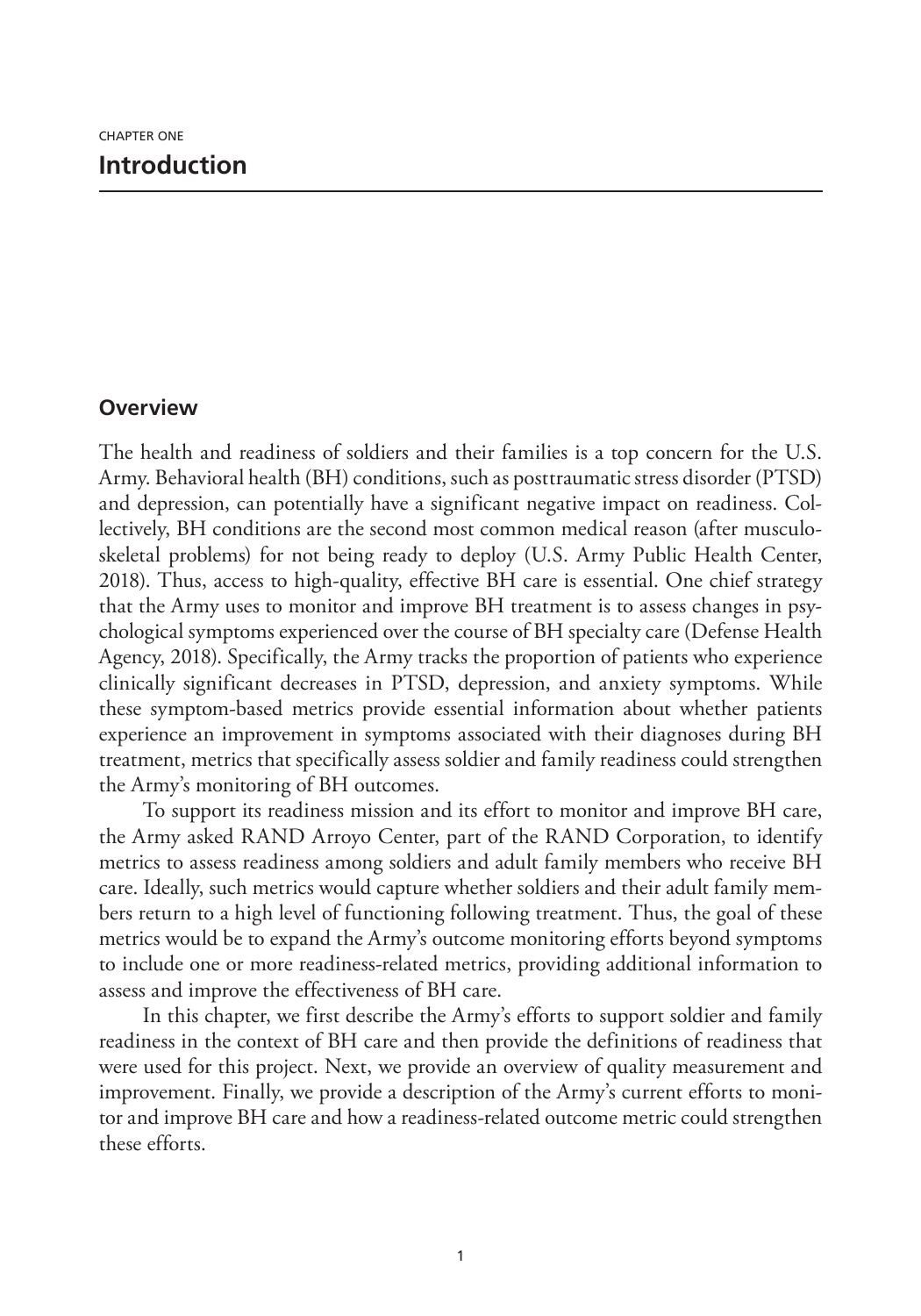Although this project was conducted for the Army, which guided its focus, the findings and recommendations in this report will be of broader interest to Defense Health Agency (DHA) leadership. The Military Health System (MHS) is in the process of consolidating the administration and management of all military treatment facilities under the DHA in a phased approach that is scheduled to be completed by October 2021 (Adirim, 2019). Because of these changes, the work presented here will be applicable to a broader audience across all service branches.

#### **Behavioral Health Needs of Soldiers and Their Families**

Across service branches, there is a need for high-quality BH care for both service members and their families. Among all U.S. active-duty service members, 20 percent received a BH diagnosis through the MHS in FY 2016. When examined by service branch, data indicated that 26 percent of Army soldiers had a BH diagnosis compared with 15–18 percent of service members in other branches (Deployment Health Clinical Center, 2017). This pattern was echoed for rates of anxiety and depressive disorder diagnoses and PTSD diagnoses, which, at 7 percent and 4 percent, respectively, were higher in the Army than in the Air Force, Navy, or Marine Corps (Deployment Health Clinical Center, 2017). The U.S. Department of Defense (DoD) Health-Related Behaviors Survey collects self-report data from a sample of nondeployed active-component personnel. In 2015, almost 18 percent of respondents reported experiencing at least one of three mental health problems (probable depression, probable generalized anxiety disorder, and probable PTSD), and almost 10 percent reported experiencing two or more (Meadows et al., 2018). Deployments, which typically separate the soldier from his or her family, and eventual postdeployment reintegration can contribute further stressors.

Access to high-quality BH care is similarly critical for adult family members. Military spouses have shown higher levels of emotional distress across nine dimensions, including depression and anxiety, than their civilian counterparts (Lester et al., 2010). In a study of 940 soldiers' spouses who sought primary care or attended a family readiness group meeting, 20 percent met screening criteria for either major depression or anxiety disorder (Eaton et al., 2008). When a single-item functional impairment criterion was combined with diagnostic criteria, providing a more stringent threshold, rates of depression or generalized anxiety were 8 percent in this group. Spouses were more willing to seek help for their BH problems than soldiers, but their main source of BH care was their on-post primary care clinic (Eaton et al., 2008).

Deployments are a significant stressor for Army spouses. In a convenience sample of 171 Army and Marine Corps families, 15–25 percent of spouses experienced symptoms of stress, anxiety, and depression during their service member's deployment; 10–18 percent of spouses whose service member had recently returned from a deployment experienced these symptoms (Lester et al., 2010). In a more recent study, data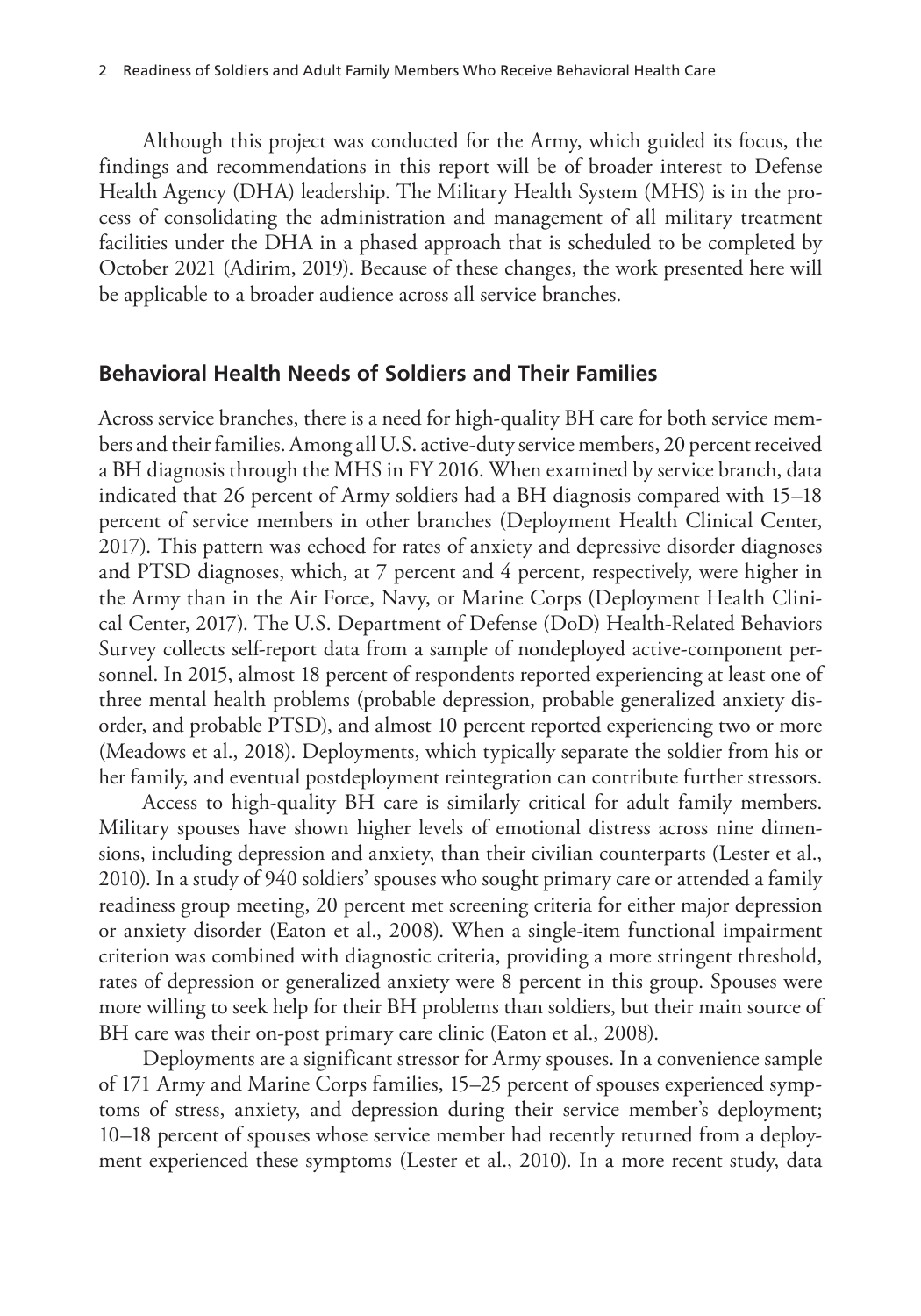from surveyed spouses of active-duty service members from all service branches, the National Guard, and the Reserve (*n* = 9,845) revealed that 36 percent met criteria for at least one psychiatric condition. Most commonly endorsed conditions were moderate to severe somatization symptoms (18 percent) and insomnia (16 percent) (Steenkamp et al., 2018). Poorer mental health of spouses of deployed service members is also significantly associated with a greater number of academic and psychosocial challenges for their children (Chandra et al., 2010).

## **Rationale for Identifying Readiness-Related Outcome Metrics**

#### **Defining Soldier and Family Readiness**

There are a variety of definitions of soldier and family readiness; for this project, we adopted the definitions shown in Box 1.1. The Army has described the characteristics required for soldier readiness as including the capability to conduct all required military operations, as well as maintenance of multidomain fitness (e.g., physical, environmental, medical and dental, nutritional, spiritual, psychological, behavioral, and social) (Chairman of the Joint Chiefs of Staff Instruction 3405.01, 2011; Milley, 2016). Optimal functioning is important in the civilian population but, for soldiers, functional demands are higher and focus heavily on military occupational performance. In addition, soldier functional demands may vary over time, depending on the soldier's patterns of deployment. Army definitions also note that readiness extends beyond the soldier and includes strong family, community, and organizational resilience, highlighting the key role of family health (DoD Instruction 6025.19, 2014; Chairman of the Joint Chiefs of Staff Instruction 3405.01, 2011; Nindl et al., 2018; Milley, 2016). We define soldier readiness based on the definitions above but adapt it to specifically refer to the impact of BH conditions.

For family readiness, we adopt DoD's definition (DoD Instruction 1342.22, 2012). A recent review of the literature addressing military family readiness identified 16 indicators of family readiness, including physical and mental health, social sup-

#### **Box 1.1 Definitions of Soldier and Family Readiness Used for the Project**

**Soldier Readiness:** The ability to perform mission-essential tasks and deploy without limitations from a BH condition.

**Family Readiness:** The state of being prepared to effectively navigate the challenges of daily living experienced in the unique context of military service, to include mobility and financial readiness, mobilization and deployment readiness, and personal and family life readiness.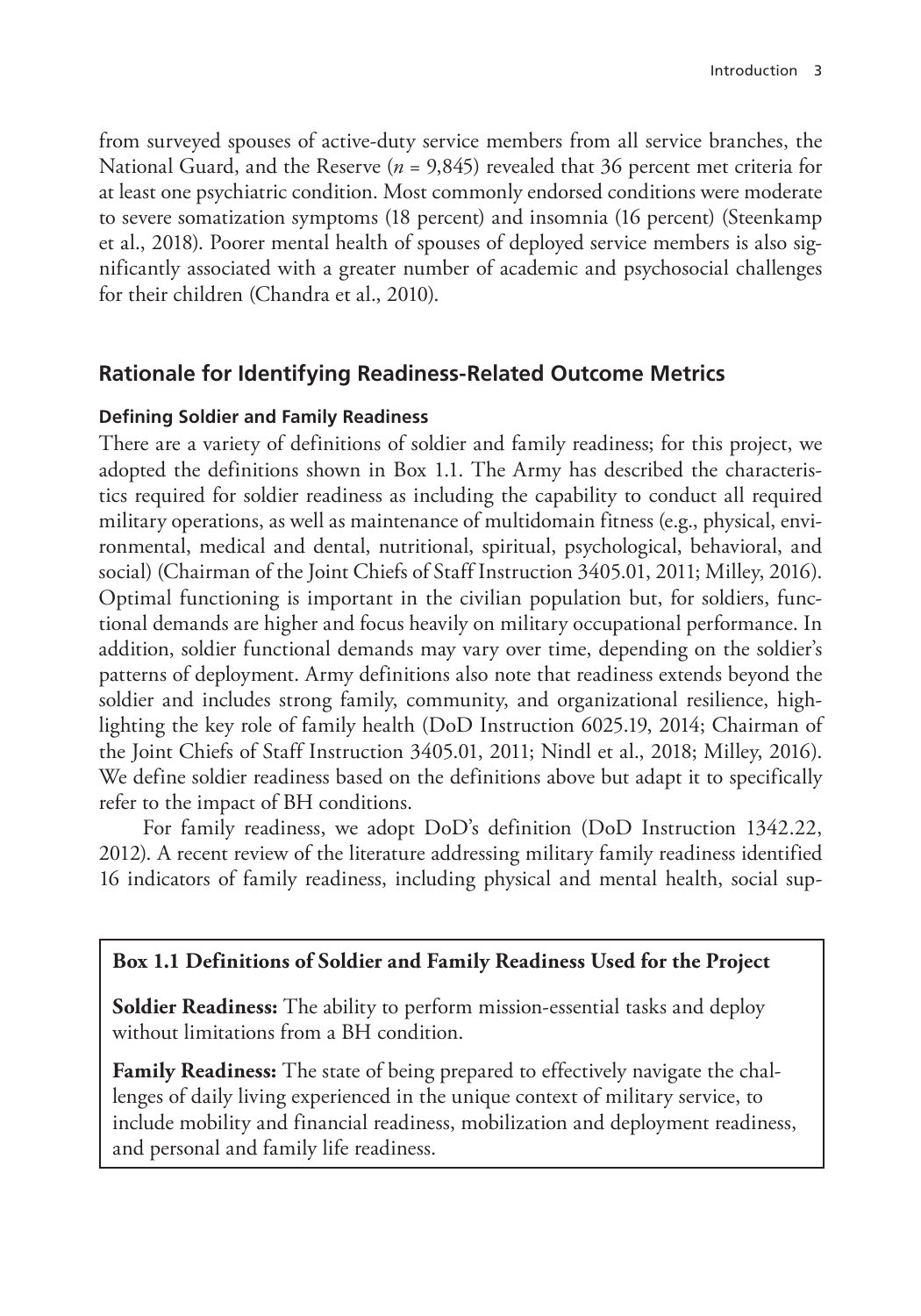port, couple functioning, children's functioning, parenting, finances and employment, deployment experiences, and accessibility of military services. Key findings of the review highlighted the importance of social, family, and marital support in promoting well-being and readiness (Hawkins et al., 2018). Another recent study on strengthening military family readiness noted the challenge of supporting today's increasingly complex and diverse family units that may include other members in addition to spouses and children, such as unmarried partners, siblings, and dependent elders (National Academies of Sciences, 2019). Although this DoD definition of family readiness could apply to children, adolescents, and the family as a whole, this report considered only adult family members who receive BH care.

The concept of readiness is complex, as indicated by the multiple and varied domains noted above related to soldier and family readiness. A key component of both soldier and family readiness is psychological well-being, which supports overall functioning (Lee et al., 2018; Trivedi et al., 2013). In civilian populations, assessment of functioning is traditionally focused on the degree of impairment or disability, if any, affecting self-care and daily activities, and is often related to current medical or mental health conditions. However, soldiers and adult family members tend to be relatively young and healthy, making measures of this type less useful in military populations. Our definition of soldier readiness highlights the importance of functioning in the context of the specific occupational tasks required to support the military mission. For adult family members, readiness involves functioning in the context of changes related to the soldier's potential absence, reintegration, and other circumstances specific to living in a military community. Although there is overlap in the domains included in both definitions of readiness (e.g., mental health, social functioning), each also may have unique domains (e.g., soldier physical fitness for military service, spouse's experiences during deployment). These differences present challenges to identifying a single metric that would aptly assess readiness for both soldiers and adult family members. In addition, family members (e.g., spouses, dependents) are increasingly accessing BH care at acute civilian medical facilities (Wooten et al., 2018), and there has been an increase in the overall net use of civilian care by spouses (and dependents) during soldier deployments (Larson et al., 2012). Any metric that the Army uses to monitor readiness would likely assess BH specialty care delivered at military treatment facilities (MTFs; i.e., direct care); therefore, its applicability to adult family members who use purchased care may be limited.

#### **Identifying Soldiers with Duty or Deployment Limitations**

A core component of soldier readiness, as highlighted by our definition, is the ability to deploy. Soldiers who have a temporary or permanent medical condition that may render them not medically ready to deploy are put on a *profile*. In 2017, the Army issued a memorandum to standardize the application of profiles for BH conditions to appropriately inform commanders of duty limitations and related treatment support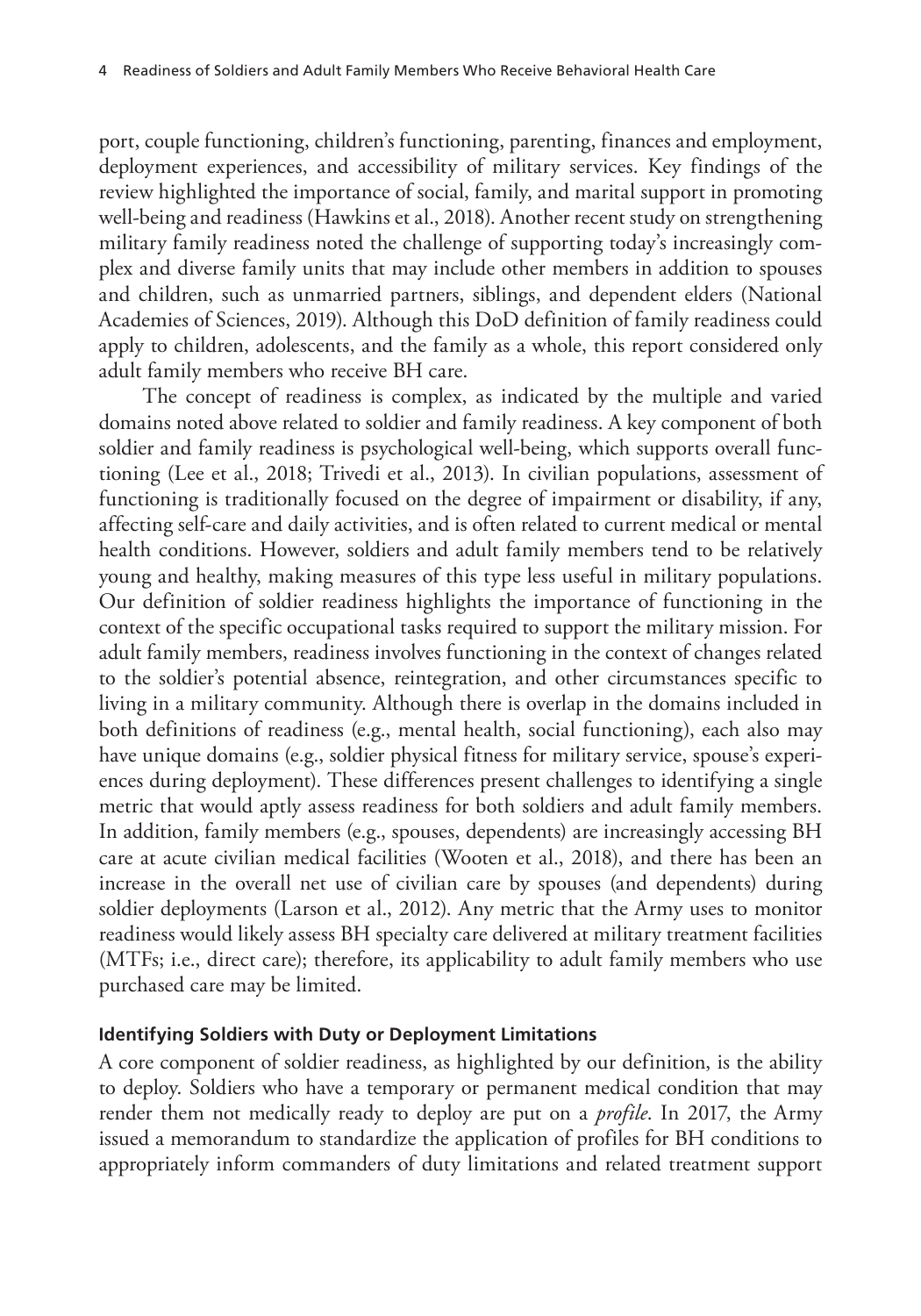recommendations. The memorandum instructs health care providers to assess soldiers' medical readiness for duty during every clinical encounter. It also provides specific guidance on issuing profiles for specific BH conditions (e.g., severe psychiatric diagnoses) or treatments (e.g., inpatient BH care, selected psychotropic medications) and the minimum type of profile required (i.e., temporary or permanent) (U.S. Army, 2017). When a provider performs a clinical assessment and finds a soldier to be ready, but the soldier does not fully meet deployment criteria, the provider may issue a waiver. However, soldiers with BH waivers have been shown more likely than those without waivers to be medically evacuated from theater (Cronrath et al., 2017). The eProfile software application within the Medical Operational Data System (MODS) suite allows global tracking of soldiers who are on a profile.

Despite DoD's efforts to standardize the profiling process, Army providers have reported barriers to profiling, including the time required to write a profile, the impact of soldier restrictions on affected units, a lack of sufficient provider training in profiling, and the stigma associated with a profile, as well as a potential loss of confidentiality (Curley, Crouch, and Wilk, 2018). A recent study reconciled reported health care utilization and pharmacy data with documented profiles, and the results suggested that 1–3 percent of Army personnel without a profile met nondeployable criteria related to a BH or substance use condition (Curley and Warner, 2017). Interviews and focus groups with 29 Army BH providers revealed that there is also variation in how much and what particular information providers take into consideration when BH profiles are subsequently reviewed and soldiers are deemed ready or not ready to return to duty (Crouch et al., 2018).

# **Monitoring and Improving the Quality of Behavioral Health Care**

The monitoring of the quality of BH care is a multifaceted process. The learning BH system model—an extension of the learning health care system proposed by the Institute of Medicine in 2012—provides a framework and core strategies for delivering highquality BH care (Stein, Adams, and Chambers, 2016). The model assumes that every health care system has areas that need improvement, and the core strategy to support continuous improvement is the transparent use of data. Core strategies include the routine use of data to understand variations in care that may inform quality improvement efforts and the monitoring of changes that result from those efforts. Systematic data collection provides an ongoing opportunity to mitigate these variations and continuously evaluate the effectiveness of care. Calculating performance rates for specific areas of care and subsequently sharing this information with health care providers and the public can create a learning environment that facilitates care improvement. DHA has shown its support for this model of monitoring quality. Its manual for clinical quality management in MHS describes the goal of clinical quality improvement through clinical measurement, knowledge sharing, and feedback (Defense Health Agency, 2019).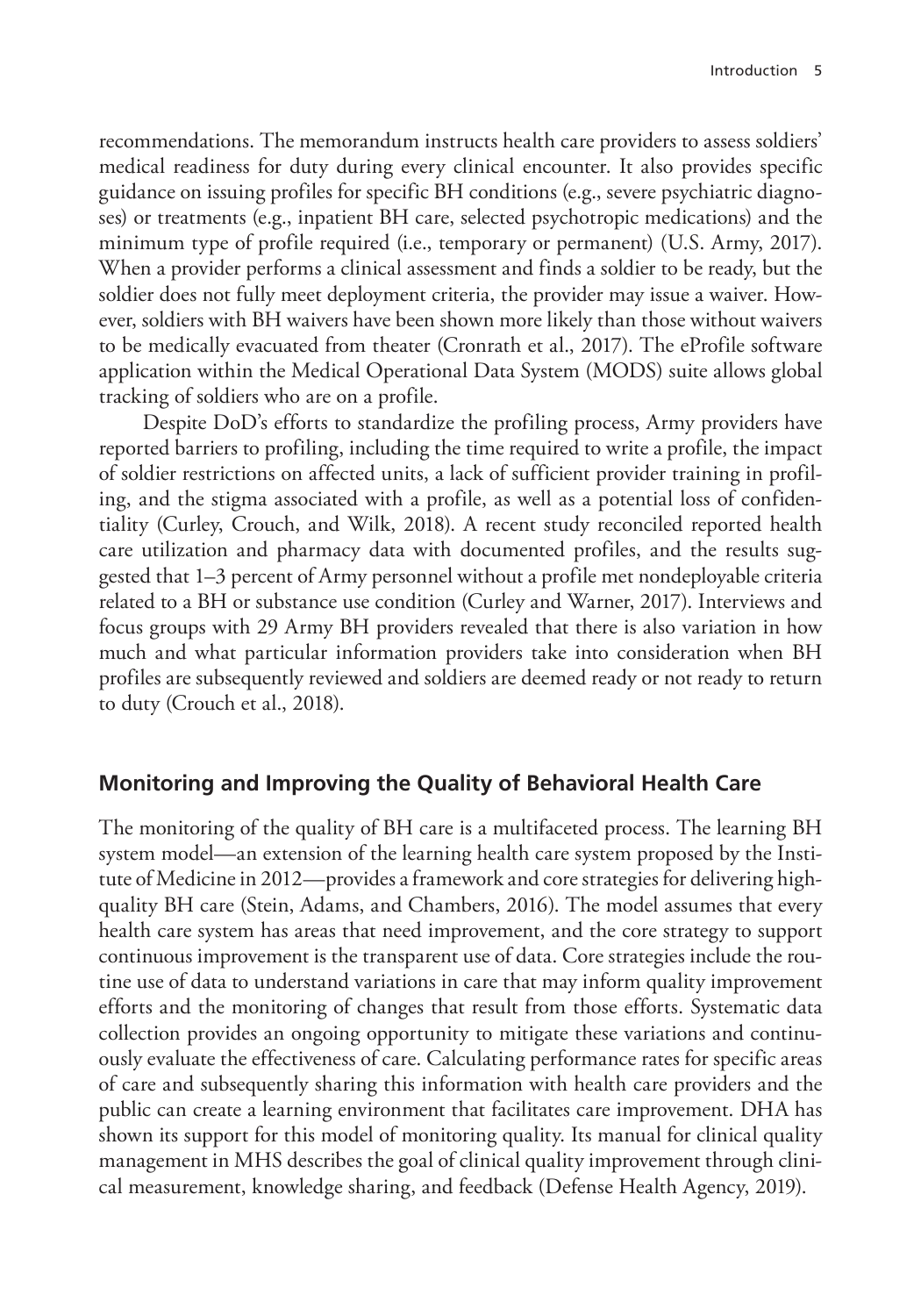#### **Assessing the Quality of Behavioral Health Care**

When monitoring the quality of health care, three dimensions of care are commonly assessed: structure, process, and outcomes (Donabedian, 1988) (Figure 1.1). The structure of health care includes physical and organizational characteristics of care settings, such as facilities, equipment, personnel, and operational and financial administrative policies. Assessing aspects of structure informs whether a health care setting has the capacity to provide evidence-based care. The process of care includes activities related to the provision of care that is evidence based, including preventive care, diagnosis and treatment of health care problems, rehabilitation, and ongoing management of care. Care processes rely on adequate resources and mechanisms to support the delivery of evidence-based patient care. Optimal implementation can support improvements in care outcomes, such as patient symptoms, functioning, and satisfaction with care (also referred to as the patient experience of care). Consistent with a learning BH system, information about a health care system's performance across these three dimensions can reinforce areas of high performance and help identify areas of lower performance to inform ongoing quality improvement activities.

Ideally, outcome data that are collected for quality monitoring and improvement purposes (i.e., at the clinic, MTF, and organizational levels) should also be useful for providers in their work with individual patients. Individual patient outcomes (e.g., change in depression symptoms) provide clinicians with useful data to make timely decisions about treatment adjustments during the course of care, an approach called measurement-based care, that has shown improvement in patient outcomes (Harding et al., 2011; Slade et al., 2006).

Quality metrics<sup>1</sup> provide a means to evaluate the extent to which a recommended structural component, process of care, or outcome was achieved. Computed scores may be presented as a percentage of eligible facilities, encounters, or patients achieving the desired aspect of care (numerator) out of the total population of eligible facilities, encounters, or patients (denominator). A score can be compared with a desired target or benchmark. Examples of structural metrics include the percentage of MTFs that provide telehealth services for BH care or the average number of days' wait to receive



<sup>1</sup> The standards used to assess quality of care are referred to as *quality measures*, *indicators*, or *metrics*. We use *quality metric* because that is the term that the Army has traditionally used.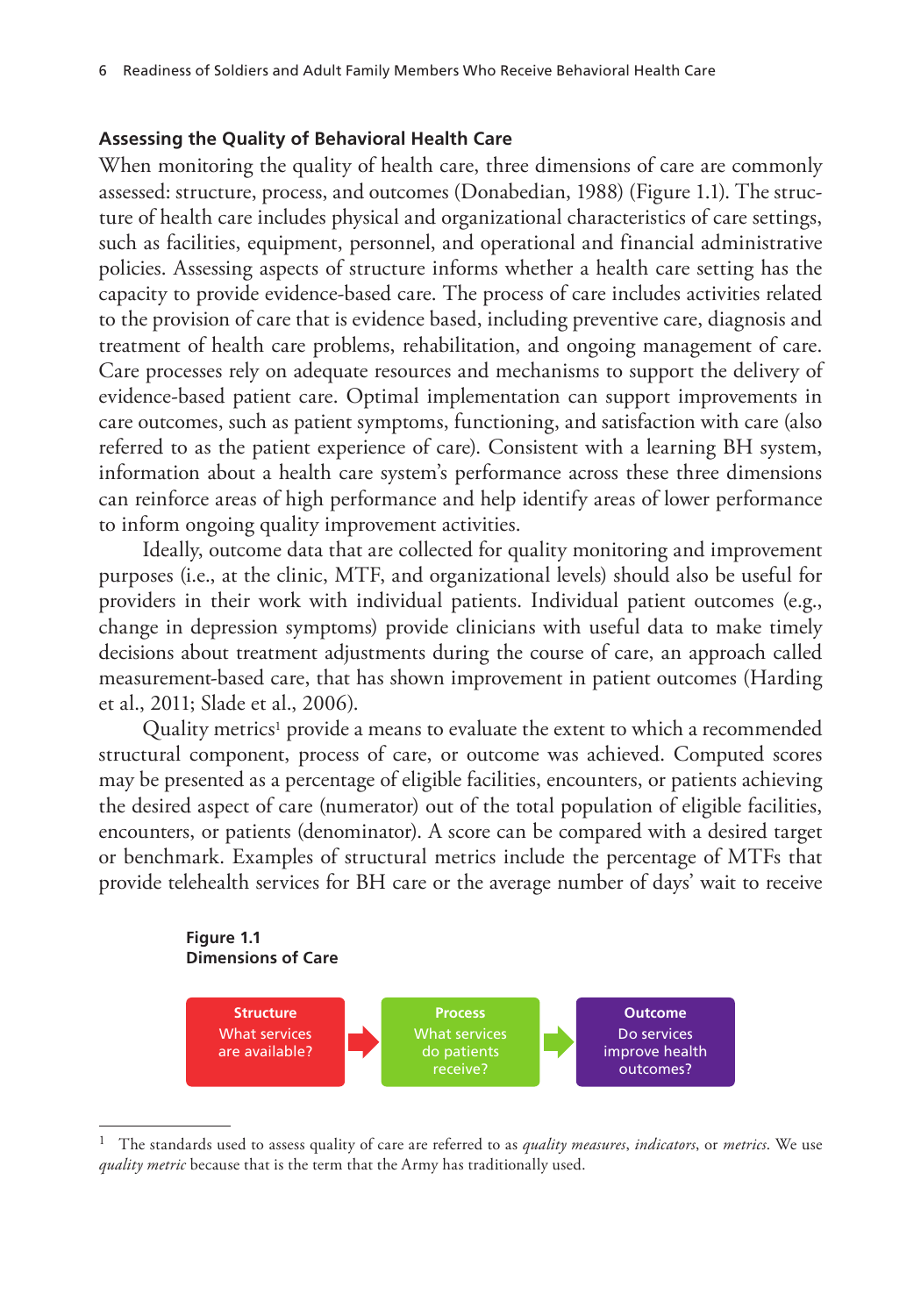specialty care for a new BH problem. An example of a process metric would be the percentage of patients with depression treated with an antidepressant who received at least 12 weeks of medication. A related outcome metric would be the percentage of patients with moderate to severe symptoms of depression, as measured by the Patient Health Questionnaire (PHQ-9; Spitzer et al., 1999) who had a clinically significant decrease in symptoms within 6 months. Note that while the underlying instrument (i.e., PHQ-9) provides a continuous depression symptom score, when information from this instrument is used in a quality metric, it is reported as a dichotomous metric (i.e., patient showed at least a clinically significant symptom improvement or not).

#### **Challenges of Implementing Quality Improvement**

The implementation of a systemwide means to drive quality improvement, measure the success of that effort, and transparently use collected data to support identified strengths and target needed improvements can be challenging. Selected outcome metrics should reliably measure an outcome of interest, be related to associated processes of care, and be sensitive to changes in that care. When outcome metrics do not meet these standards, their use may lead to costly implementation programs that do not measure an outcome of interest and can cause institutional frustration at the lack of positive results (Martinez, Lewis, and Weiner, 2014). Therefore, outcome metrics should be selected carefully to meet a minimum standard of psychometric soundness.

Even when an appropriate outcome metric has been selected, an organization may find implementation burdensome. Metrics used to drive quality improvement have associated costs that need to be balanced with the potential gains that may be achieved. Implementation places a degree of burden on staff to administer and incorporate the quality metrics into the care provided. Those receiving care may also experience the burden of the time required to complete self-report measures, as well as some degree of fatigue when multiple self-report measurements are required.

In the face of these challenges, the Institute for Healthcare Improvement and other organizations have created tool kits to support the planning, launch, and management of successful quality improvement projects (see Institute for Healthcare Improvement, 2019b). In the United Kingdom, the National Health Service has created a tool to evaluate the potential for the success of quality improvement efforts that assesses several contextual factors that affect the viability of a program, such as data infrastructure, internal and external motivators, program staff skills, and organizational support (National Health Service, 2019). The Joint Commission, an independent certification organization for health care entities, has also issued guidance on the selection of sound outcome metrics for considering costs, implementation management challenges, and the use of data (The Joint Commission, undated). Therefore, the selection of an outcome metric for quality improvement is a decision that carries multiple implications for an organization and requires considering not only the psychometrics of the instrument of choice but also the organizational context in which it will be implemented.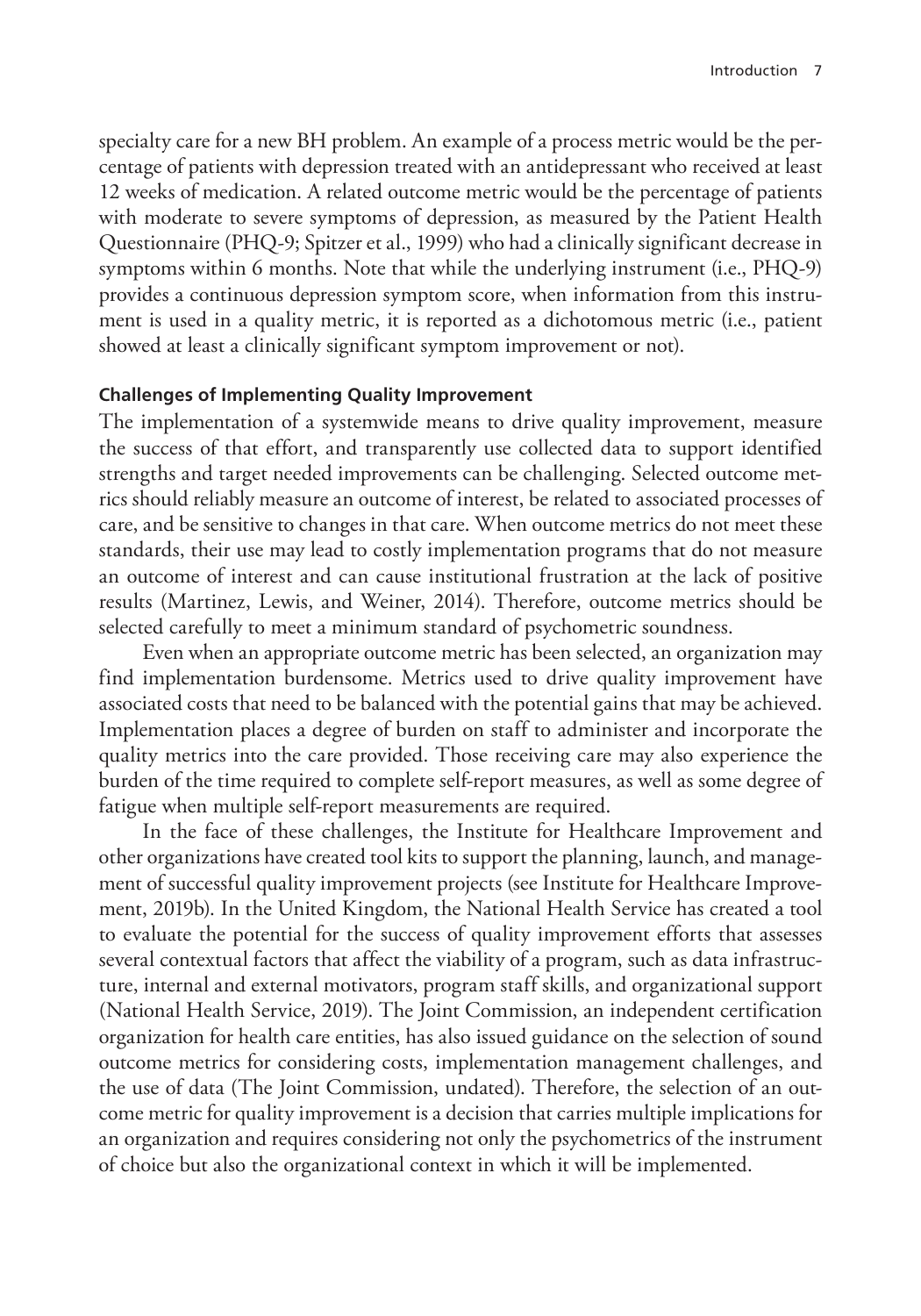# **The Army's Efforts to Monitor and Improve Behavioral Health Care**

The Army has instituted several efforts to ensure the delivery of high-quality, standardized BH care. These efforts have included centralizing workload management, consolidating BH provider services, creating satellite BH clinics within brigade work areas, and incorporating BH providers into primary care, as well as implementing processes for routine and periodic mental health screening and expanding services for family members (Hoge et al., 2015; Meadows et al., 2018). Although the military provides several support services to assist family members in managing the unique demands of living in the context of military service, family member participation in those services is voluntary (DoD Instruction 1342.22, 2012).

## **Monitoring Quality of Behavioral Health Care**

The Army uses structure, process, and outcome metrics to monitor the quality of BH care on an ongoing basis. Using data from the Behavioral Health Data Portal (BHDP; U.S. Army, 2016a), along with administrative encounter and pharmacy data from the MHS Data Repository (MHS, 2019), the Army can track multiple aspects of care. Figure 1.2 includes metrics specified in a 2018 DHA Procedural Instruction, which aimed to identify a standardized core set of BH treatment and outcome metrics (Defense Health Agency, 2018) that would be collected for DHA care delivered across all service branches.





NOTE: MDD = major depressive disorder; SUD = substance use disorder.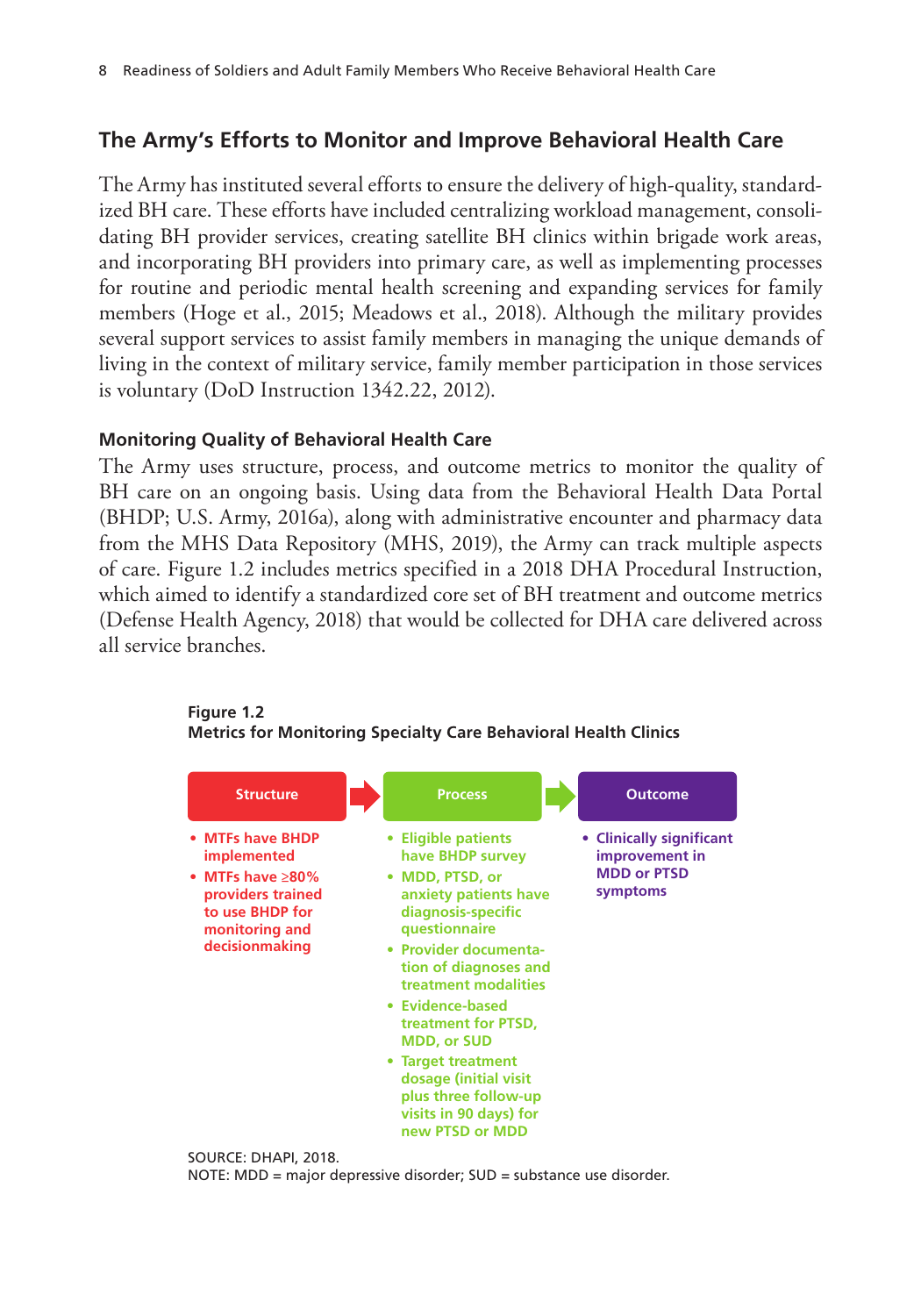Routine symptom monitoring data are collected via BHDP from those receiving BH care in MTFs (direct care). BHDP focuses on symptom change in common BH conditions (e.g., PTSD, depression, anxiety disorders) during the course of treatment and provides essential information for clinicians to inform treatment management (DoD, 2016). These data also support ongoing evaluation of the effectiveness of Army's BH care and enable timely feedback about the impact of quality improvement efforts. However, symptom-based outcome metrics may not adequately capture whether soldiers who receive BH care are ready to perform the tasks required by their military occupational specialty (MOS) over the long term or whether family members who receive BH care can support them in doing so. Identifying how to most effectively measure readiness for soldiers and their families who receive BH care would allow the Army to optimize these outcomes.

#### **Expanding Outcome Monitoring to Include Readiness**

The Army's effectiveness relies on the readiness of its soldiers. In 2017 and based on existing definitions, 14 percent of active-component soldiers were classified as medically not ready (U.S. Army Public Health Center, 2018). The Army recently updated its policy on personnel readiness with modified medical deployability class definitions and set a targeted nondeployable rate of 5 percent or less (Secretary of the Army, 2018). To support the readiness of the force, the Army's Behavioral Health Service Line has instituted several strategies to promote readiness through effective BH care. As noted earlier, a soldier's medical readiness is assessed during every clinical encounter. At a minimum, this includes the soldier's mental status, risk of harm to self or others, symptom severity, prognosis for return to full duty, treatment needs, and risk of decompensation or further injury if the soldier participates in occupational activities (U.S. Army, 2017). Furthermore, the Army aims to provide timely access to highquality BH care for both soldiers and their families.

Monitoring symptom improvement provides valuable information about the effectiveness of Army BH care and the proportion of patients whose symptoms improve. Yet these existing metrics do not fully capture whether soldiers and adult family members achieve readiness after receiving BH care. Incorporating one or more readiness metrics into its outcome monitoring program would allow the Army to expand their efforts to monitor and improve BH care. High quality BH care has the potential to improve multiple patient outcomes including psychiatric symptoms and functioning, such as improvements in occupational functioning (Lee et al., 2018; Trivedi et al., 2013). While soldier readiness could be viewed as a dichotomous concept (i.e., soldiers are either ready to deploy or not), our definition also includes "the ability to perform mission-essential tasks . . . without limitation from a BH condition." This definition highlights that soldier readiness can be viewed on a continuum and thus be measured continuously, similar to concepts like symptoms and functioning. As noted earlier, data collected for quality monitoring and improvement purposes should ideally be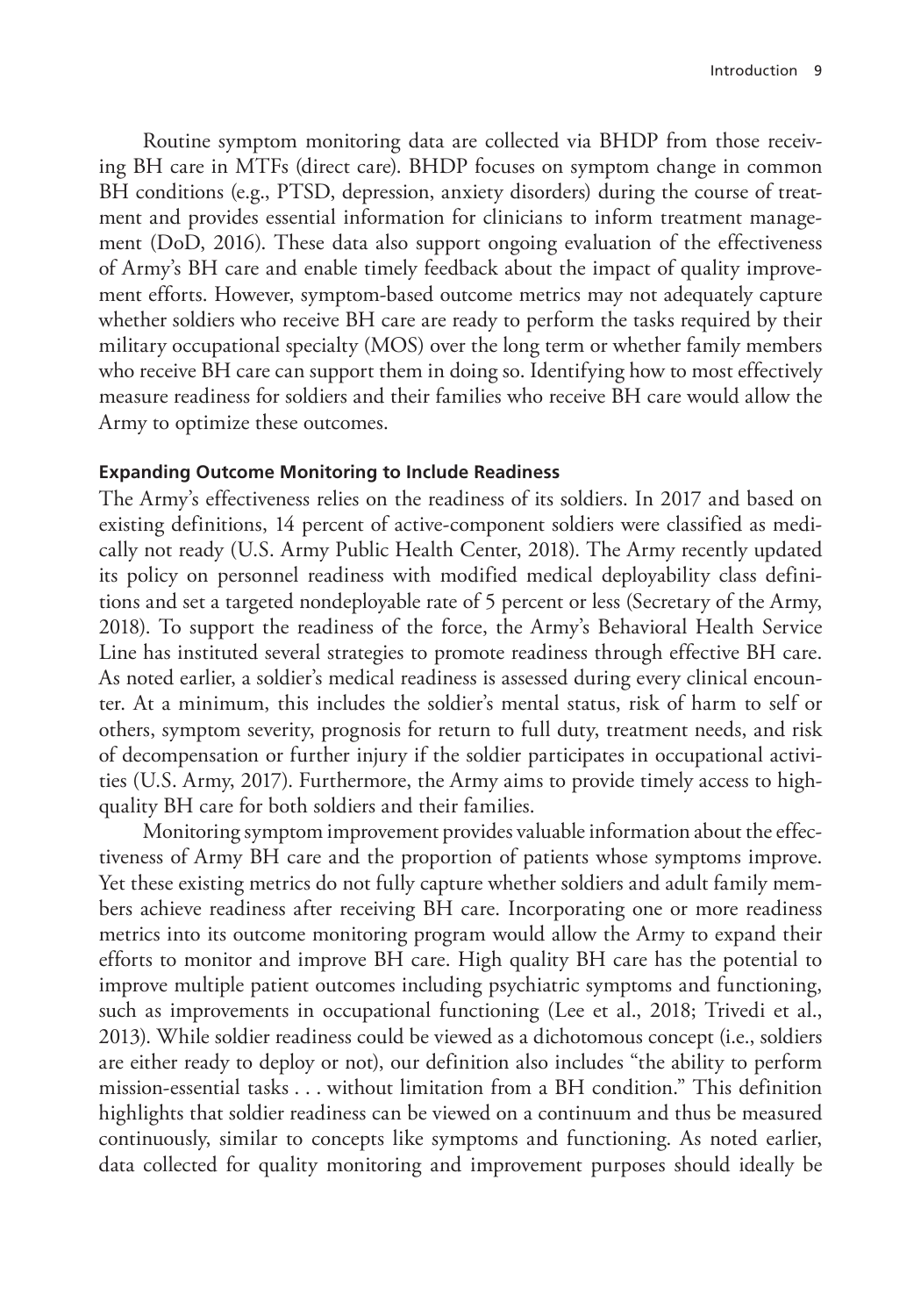useful in the course of clinical care as well. Thus, considering instruments that assess readiness on a continuum could be particularly useful for both quality monitoring and clinical purposes.

#### **Organization of This Report**

This report describes our efforts to identify potential metrics to assess readiness for soldiers and adult family members who receive BH care. While readiness to meet missionrelated tasks, including deployment, is important for all soldiers and their families, this report focuses on the smaller population of soldiers and adult family members who receive BH care and the impact of that care on readiness. Additionally, while adult mental health has an impact on the well-being of other family members, this project does not address the readiness status of children, adolescents, or Army families as a whole. We aimed to identify outcome metrics that would assess readiness and contribute to monitoring the effectiveness of BH care.

In Chapter Two, we describe the methods used in our project. We conducted interviews with Army BH subject-matter experts and providers to document their perspectives on soldier and adult family readiness and its assessment. We also reviewed existing Army data sources that could be a source for readiness metrics and considered what new data collection could be of value. We searched the literature to identify instruments that could support a readiness metric for soldiers or adult family members, with an emphasis on those used in military populations. We also explored functioning metrics from core sets of BH outcome measures suggested by experts in the field. As noted earlier, there are potential costs and risks associated with implementing a metric that does not meet scientific standards (e.g., cost of data collection and reporting, lack of meaningful data, failure to capture patient improvement). Therefore, we developed rigorous criteria to evaluate potential readiness metrics.

Our findings are described in three chapters. In Chapter Three, we summarize respondents' perspectives on conceptual indicators of readiness, which allowed us to identify the most important concepts within the multidimensional concept of readiness that should be captured in a readiness metric. Relatedly, we also describe BH provider perspectives on assessing soldier readiness, such as the information that they integrate into their readiness assessments and how they decide whether to place a soldier on a profile. Chapter Four describes the results of our primary project objective, to identify metrics to assess readiness among soldiers and adult family members who receive BH care. Specifically, we describe our review of existing data sources and instruments and our application of our criteria to evaluate potential readiness metrics. As a supplement to our primary objective, we also documented BH expert and provider suggestions for strategies to improve readiness assessment, and these findings are described in Chapter Five. Chapter Six summarizes our findings and provides recommendations to help the Army identify optimal readiness metrics.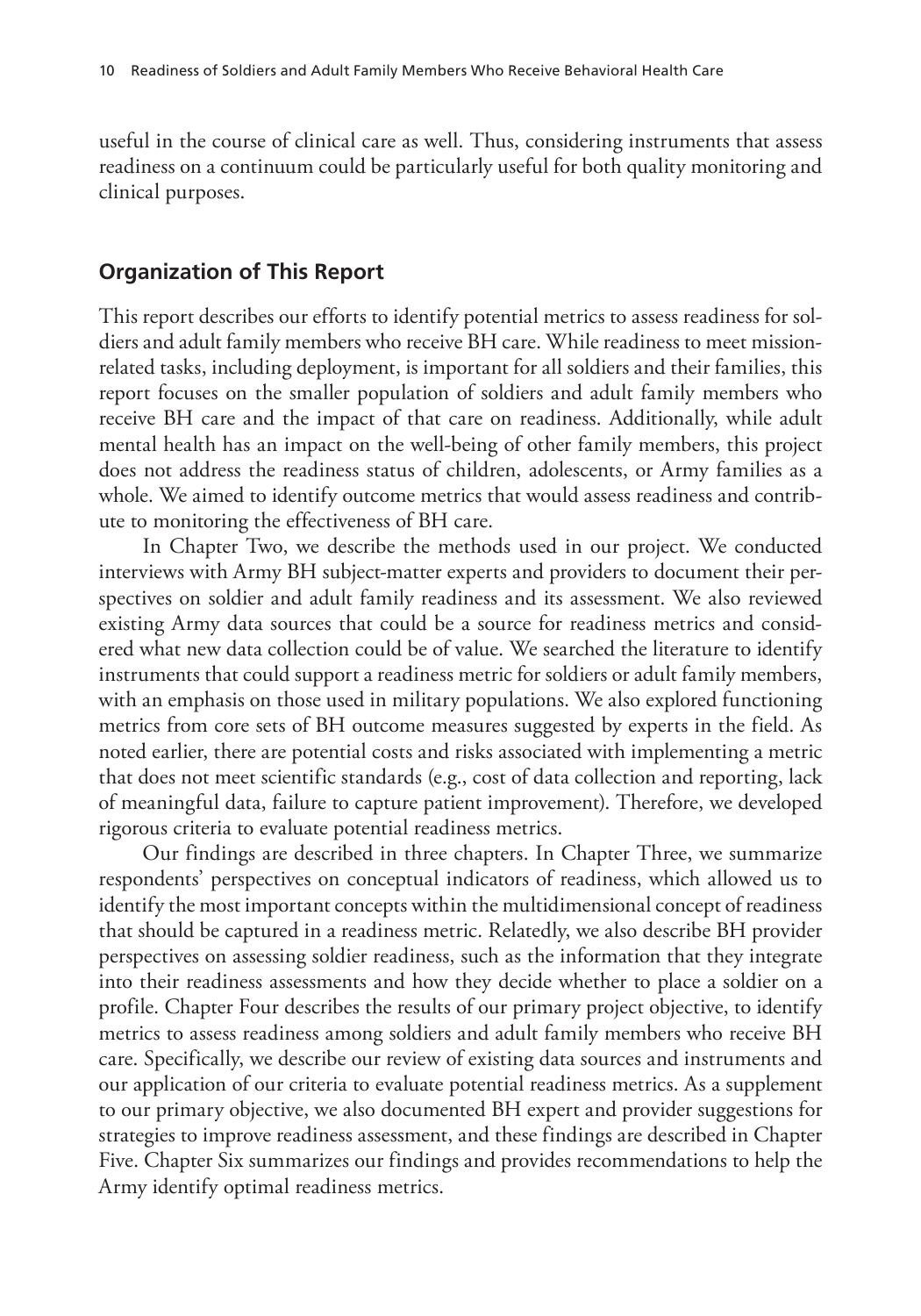This report includes six appendixes that provide additional detail on, respectively, Army readiness policies, our interview protocols, the existing data sources that we identified, the search terms used in our instrument search, a summary of instruments identified in the literature, and a summary of instruments that we identified in a supplemental search.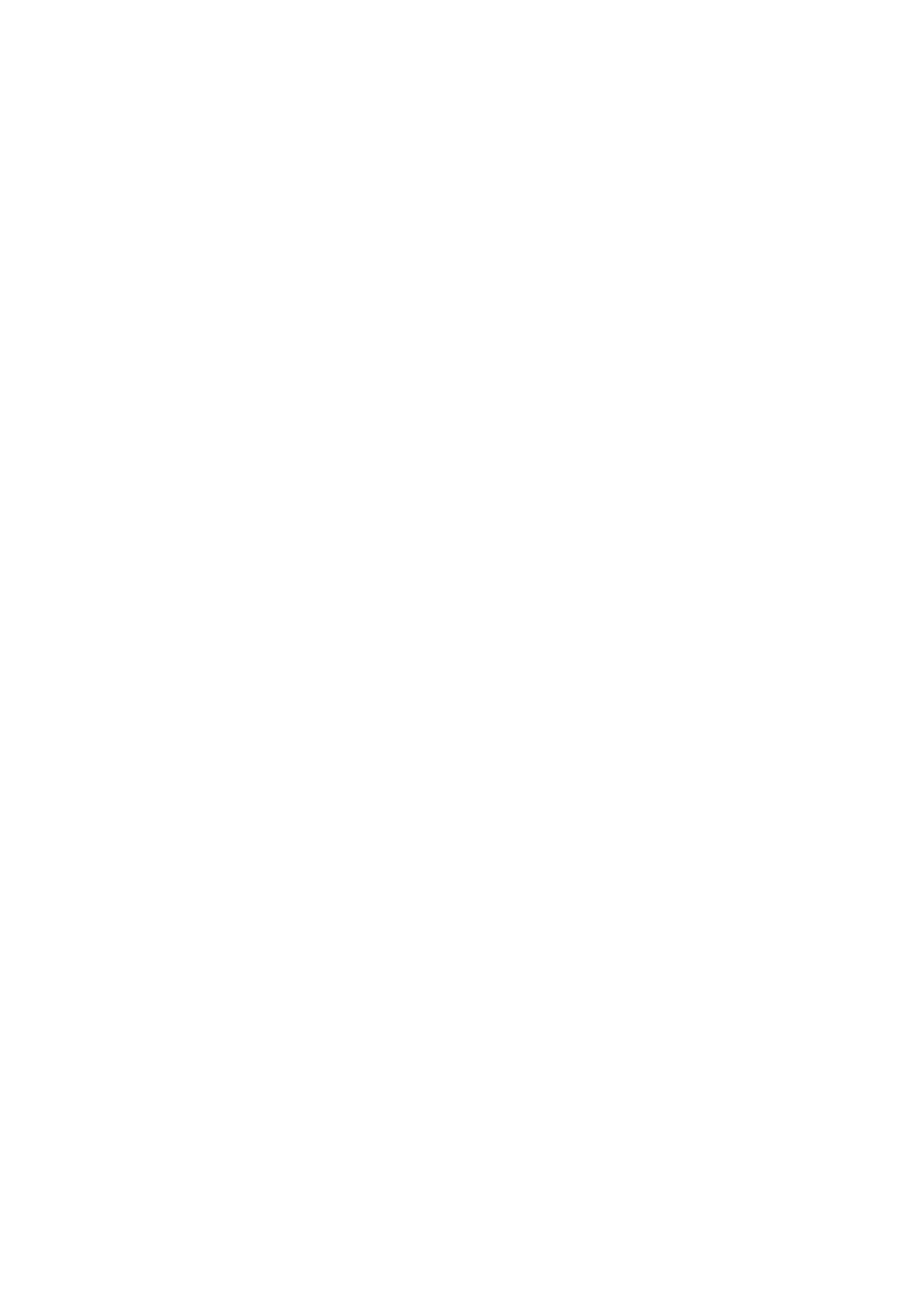In this chapter, we describe the methods we used to identify potential metrics to assess readiness for soldiers and adult family members who receive BH care. We discuss the criteria that we used to evaluate potential readiness metrics and our approach to collecting and analyzing qualitative data from BH experts and providers on multiple aspects of readiness. In addition, we outline our review of existing MHS data sources that could serve as a basis for developing readiness metrics. Finally, we describe our process for identifying promising readiness metrics and instruments by searching the peer-reviewed literature on military personnel and their families and through areaexpert recommendations.

# **Criteria for Evaluating a Readiness Metric**

As noted in Chapter One, it is important to implement only valid, reliable outcome metrics because of the significant costs associated with implementation. When metrics are not sufficiently vetted, the costs can be high, and implementation can have unintended consequences, such as the tracking of outcome results that are not valid. In this project, the focus of interest was the readiness of soldiers and adult family members receiving BH care. Therefore, a valid outcome metric's scores will be directly related to the BH care provided, allowing an evaluation of symptom improvement, the effectiveness of the care the patient received, and its impact on readiness.

We developed a set of criteria to use as a basis for evaluating the merits of candidate readiness metrics (Box 2.1). These criteria were adapted from those used by the National Quality Forum (NQF) to evaluate quality measures submitted for its potential endorsement (National Quality Forum, 2018). Characteristics of a desirable readiness metric include importance (the metric addresses a high-priority area in which performance could improve), feasibility (data exist to measure metric performance that are accessible without undue burden), scientific acceptability (the metric is reliable and valid in measuring the area of interest and sensitive to change), and usability (providers view the metric as useful and informative in assessing care). However, because this project was limited to identifying readiness metrics, the criteria do not include all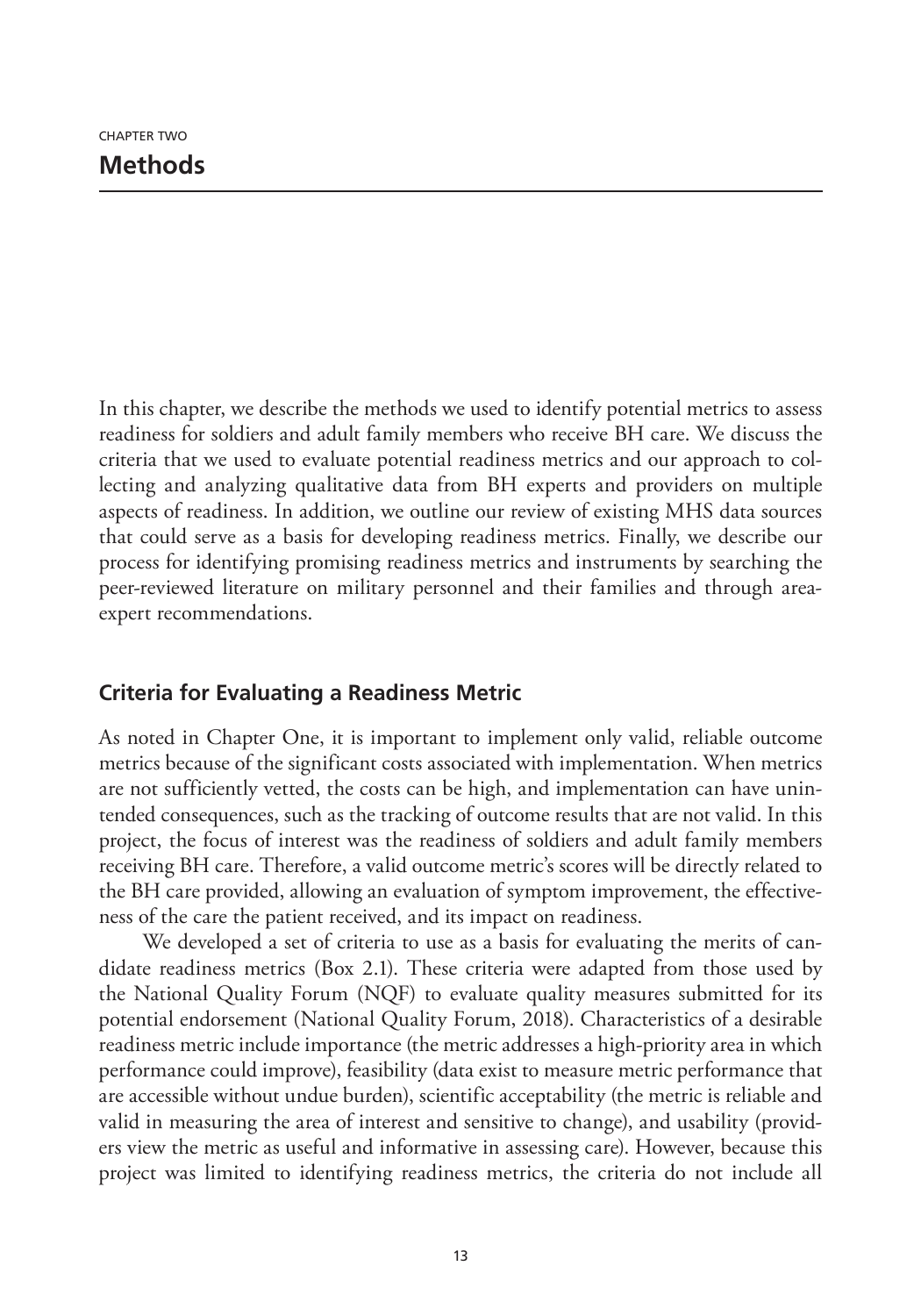# **Box 2.1 Criteria for Evaluating a Readiness Outcome Metric**

#### **Importance**

• Metric assesses a high-priority area in which there is an opportunity to improve

# **Feasibility**

- Data to support the metric are retrievable without undue burden (e.g., existing data sources that are coded rather than unstructured, free text)
- Existing data or new metric data are collected routinely enough to capture changes that occurred while the soldier was receiving BH direct care
- Data can be accessed by Army BH leadership and/or DHA
- Metrics requiring new data collection should use instruments that are selfreport, brief (30 or fewer items), and require no fee (e.g., no license fee or per administration fee)
- Data to support the metric must be linkable to soldiers and/or family members who receive Army BH direct care

# **Scientific Acceptability**

- *Validity:* data are valid (assess soldier or family readiness as defined by the project)
- *Reliability:* data are reliable (data collection instrument consistently measures the outcome of interest)
- *Sensitivity to change:* data are sensitive to change (metric score would be expected to change if patient received high quality BH care)

# **Usability**

• Readiness concept, as measured by the metric, is seen as valuable, important, and informative to providers in improving care

aspects of metric evaluation, such as field testing. Box 2.1 includes feasibility criteria that are important to the MHS in that they consider the costs of collecting existing or new data, prioritizing instruments that are brief, collect self-report data, and have no fee. The Joint Commission has emphasized the importance of using instruments with established psychometric properties (e.g., reliability, validity) (The Joint Commission, 2020). A selected instrument should be used routinely to establish norms and to ensure that care can be adjusted if needed. The instrument should be able to detect meaningful changes over time—that is, it should be sensitive to change beyond typical variation (The Joint Commission, 2020).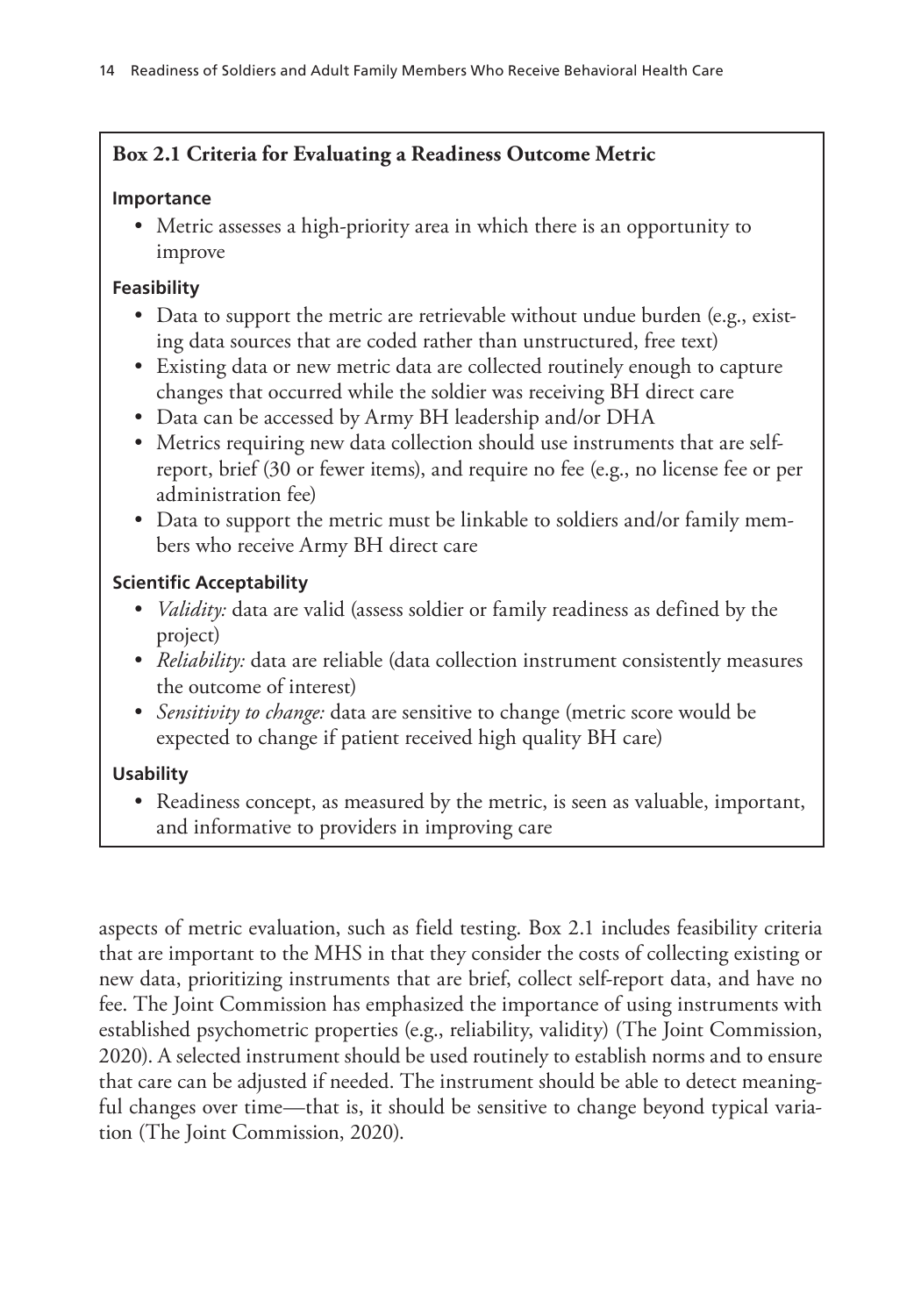# **Perspectives of Army Behavioral Health Experts and Behavioral Health Providers**

As described in Chapter One, definitions of readiness, including those adopted for this project, are typically broad and multidimensional. Therefore, we sought stakeholder input to identify the most important aspects of readiness to aid our evaluation of potential readiness metrics that would be applicable in general and to those who received BH care. To obtain stakeholder perspectives on soldier and family readiness, we conducted interviews with Army BH subject-matter experts and Army BH providers.

#### **Interview Domains**

Interviews with BH experts captured perspectives on (1) indicators of soldier and family readiness; (2) potential readiness metrics, including historical efforts to assess readiness, the value of existing data sources, and potential new data collection requirements; and (3) potential improvements to assessing readiness for soldiers and family members who receive BH care (Table 2.1). These interviews also allowed us to verify whether we had obtained copies of all policies related to readiness. See Appendix A for a list of relevant readiness policies.

BH provider interviews focused on (1) indicators of soldier and family readiness, (2) BH providers' approaches to assessing readiness, (3) interactions with commanders about BH care and force readiness, and (4) potential improvements to assessing readiness for soldiers and family members who receive BH care. Appendix B presents both interview protocols. We initially planned to interview Army unit commanders to document their perspectives on soldier readiness related to BH care. Unfortunately, scheduling conflicts prevented this, and the lack of commander input is a limitation of this study.

| Domain                                                                                     | <b>Army BH Experts</b> | <b>Army BH Providers</b> |
|--------------------------------------------------------------------------------------------|------------------------|--------------------------|
| Indicators of readiness for soldiers and adult family members<br>who have received BH care | X                      | X                        |
| Assessing readiness                                                                        |                        | X                        |
| Interactions with commanders                                                               |                        | X                        |
| Metrics of readiness following BH care                                                     | X                      |                          |
| Improving readiness assessment                                                             | X                      | X                        |
| Readiness-related policies                                                                 | X                      |                          |

**Table 2.1 Domains of Behavioral Health Expert and Behavioral Health Provider Interviews**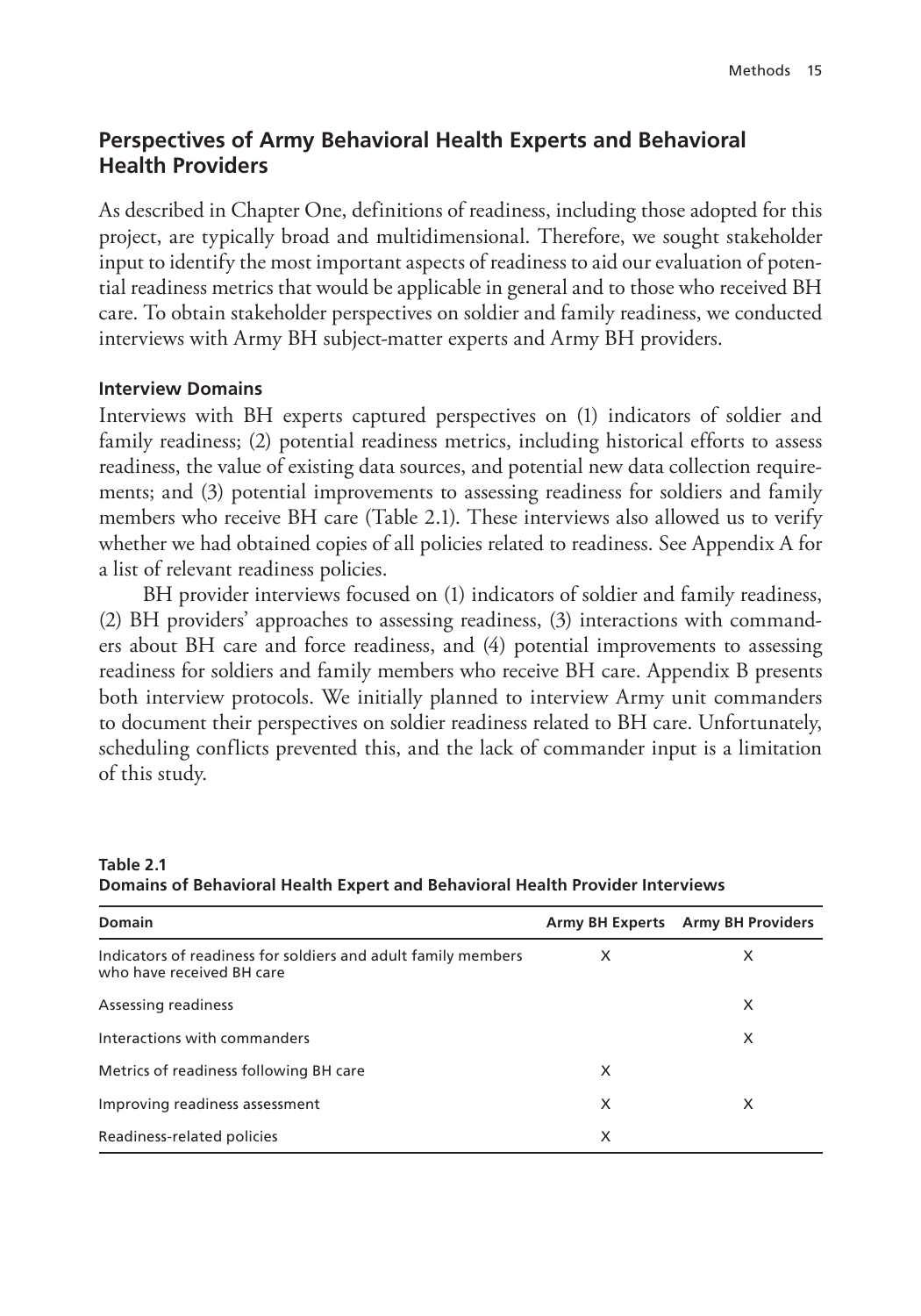#### **Eligibility Criteria and Recruitment**

Eligible Army BH experts included Army personnel who had participated in designing policies around readiness, assessed BH care quality or outcomes, been involved in designing systems that capture information to assess soldier or family readiness, or participated in BH quality monitoring and improvement activities.<sup>1</sup> The size of this eligible population is unknown, but we believe that there would be a relatively small number of Army personnel that would bring significant expertise in these areas. Army BH providers were eligible to participate if they delivered BH treatment to soldiers or family members at an Army MTF. Providers could have worked in a variety of BH settings, such as embedded behavioral health and BH specialty clinics. Eligible provider types included psychiatrists, psychologists, master's-level or advanced practice clinicians, and counselors. The size of the eligible population is relatively large. A RAND study found that in 2016 the Army had 2,365 BH providers that were psychiatrists, psychiatric nurse practitioners, doctoral-level psychologists, or master's-level clinicians (i.e., psychologists, social workers) (Hepner et al., 2017).

We recruited BH experts and providers in collaboration with the Army, which provided a list of 20 potential BH experts. We agreed with the recommended participant selection, and Army BH leadership emailed potential respondents to notify them of the study. Subsequently, we scheduled telephone or in-person interviews, which were conducted between March and May 2019. For BH provider interviewees, Army BH leadership recommended a small number of Army installations, from which we selected two for interviews. Army BH leaders connected us with the director of psychological health at each installation, each of whom identified potential participants and provided us with an interview schedule. The interviews were conducted either in person or by phone in March and May 2019. For both BH experts and providers, participation was optional; installation directors of BH were tasked with identifying potential BH provider participants, which may have introduced some bias in the perspectives we documented (e.g., identifying providers who were more interested in readiness issues or policies).

#### **Analytic Approach**

Interviews were conducted by two researchers, ensuring that one person was able to take detailed notes, as interviews were not recorded. Notes from the interviews were checked for quality, completeness, and accuracy by both the interviewer and notetaker assigned to each interview. To summarize perspectives for each interview domain, the project team used qualitative methods, incorporating Rapid and Rigorous Qualitative Data Analysis (RADaR) (Watkins, 2017) and Qualitative Description (Bradshaw,

 $1$  Due to regulatory requirements, we planned for BH experts and BH providers to be primarily active duty or DoD government civilians but allowed up to nine contractors in each group. Ultimately, no contractors participated.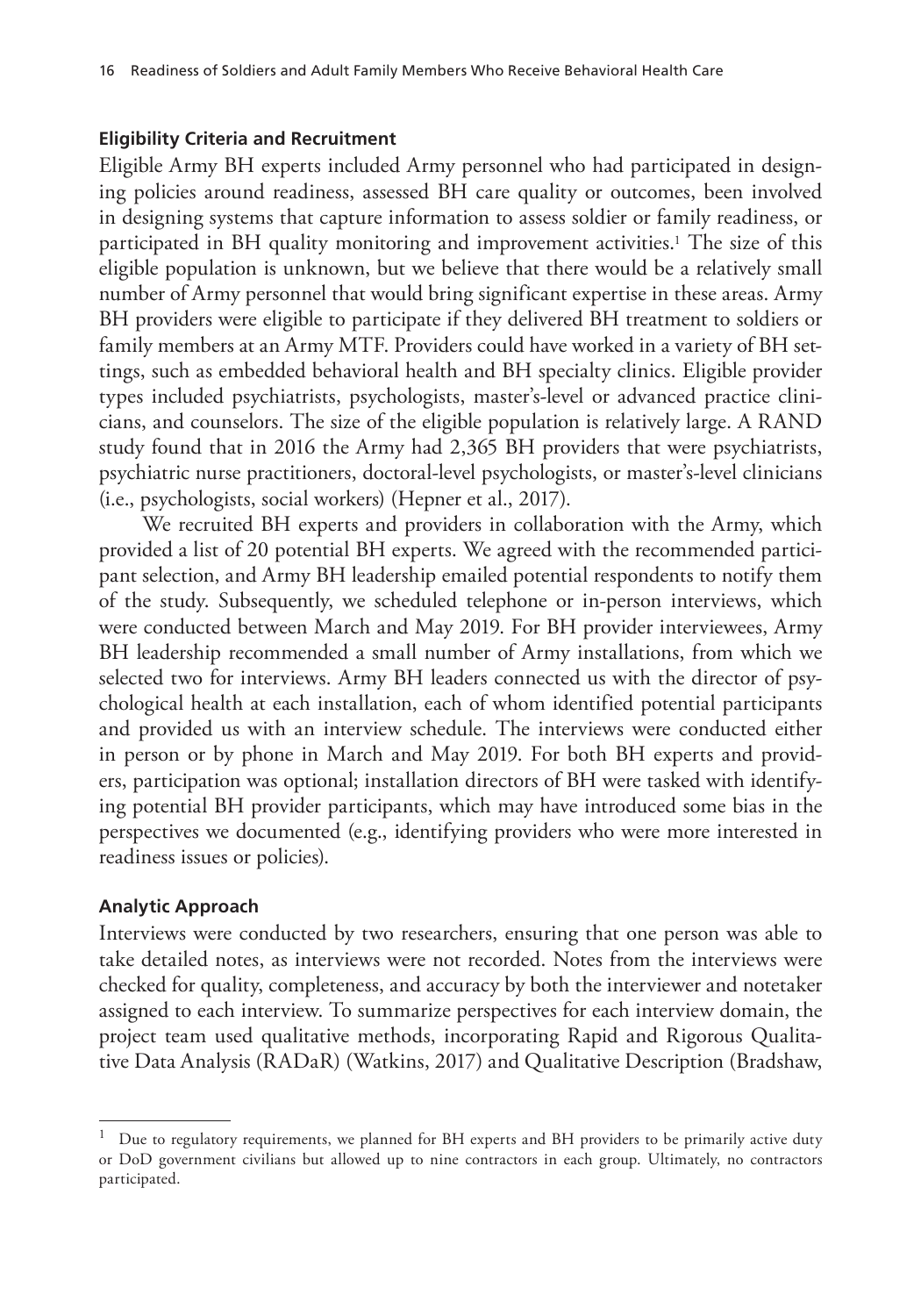Atkinson, and Doody, 2017; Neergaard et al., 2009) techniques. The RADaR technique uses an expedited and team-oriented approach for organizing and analyzing interview data, which supported the project's rapid timeline. The Qualitative Description approach is particularly useful where information is required directly from those experiencing the phenomenon under investigation and where time and resources are limited. Qualitative Description uses a structured interview guide with open-ended questions to gather the information directly from those with relevant, firsthand experience, such as BH providers assessing soldier readiness. By using this approach, we could capture and explore in detail the perspectives of the participants.

The detailed interview notes were entered into a spreadsheet, organized by interview prompt and interview identification code. A researcher examined the responses across respondent type (i.e., BH expert vs. BH provider) and presented a list of topics organized by prompt to the research team. Following team discussion, final topics were coded using a count (1/0) to represent the presence or absence of the topic. Next, the team reviewed the summary topics and proposed themes (i.e., individual topics grouped into themes). We summed counts and computed a percentage for each topic and theme. Percentages were calculated using the sum of the counts divided by number of respondents who provided a response to the relevant prompt.

#### **Respondent Characteristics**

We interviewed 18 BH experts and 24 BH providers (Table 2.2). Most BH experts were active duty, while the majority of BH providers were Army civilians. Approximately a third of BH providers were active duty; three were also part of the U.S. Army Forces Command (FORSCOM). Among active-duty participants, BH experts tended to be higher ranked than BH providers. BH experts were more likely to have both a clinical and administrative role, while BH providers were more likely to only have a clinical role. Participants were practicing across a variety of clinical settings, with BH experts most likely to be practicing in a multidisciplinary outpatient BH clinic and most BH providers practicing in an embedded BH clinic. Half of the BH experts were psychiatrists, and two-thirds of BH providers were licensed clinical social workers or psychologists.

While we aimed to collect information about soldier and family readiness, no providers reported currently providing direct clinical services to adult family members. This may reflect that many or most adult family members receive BH care from purchased care providers. Alternatively, it may be an artifact of the providers who were selected by the directors of psychological health at the individual installations or the small number of providers whom we interviewed. Those who saw patients through the Army's Child and Family Behavioral Health Services (CAFBHS) clinics saw children. Respondents who felt that they had adequate prior experience treating families or who were familiar with family member policies opted to respond to interview questions related to family readiness. Thus, the resulting sample limited our ability to capture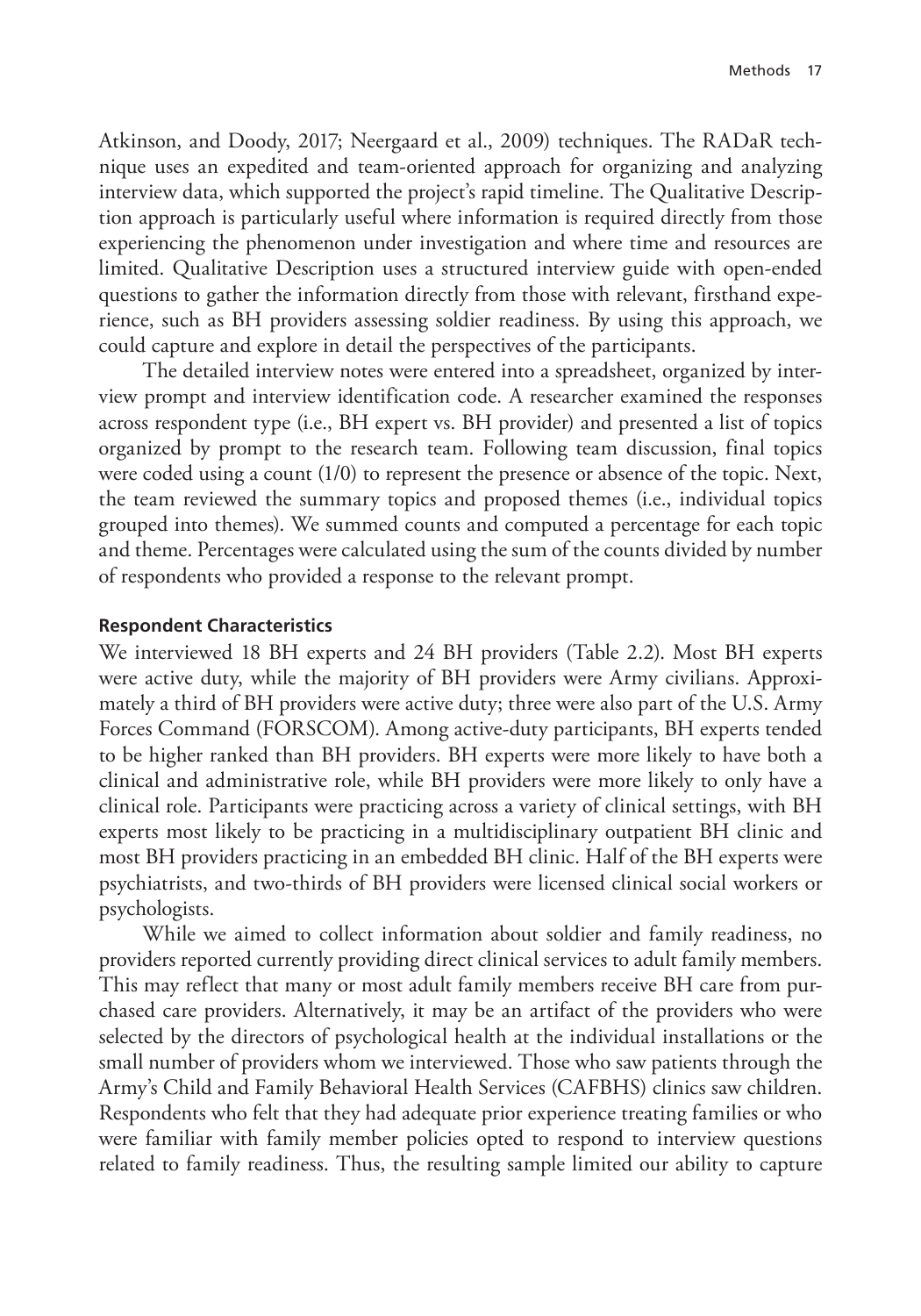| <b>Characteristics</b>                                 | <b>Army BH Experts</b><br>$(N = 18)$ | <b>Army BH Providers</b><br>$(N = 24)$ |
|--------------------------------------------------------|--------------------------------------|----------------------------------------|
| <b>Status</b>                                          |                                      |                                        |
| Active duty                                            | 13                                   | 8                                      |
| Army civilian                                          | 5                                    | 16                                     |
| Rank                                                   |                                      |                                        |
| Colonel                                                | 4                                    | 0                                      |
| Lieutenant colonel                                     | 8                                    | 2                                      |
| Major                                                  | 1                                    | 4                                      |
| Captain                                                | 0                                    | 2                                      |
| Role                                                   |                                      |                                        |
| Clinical                                               | 0                                    | 16                                     |
| Administrative                                         | 4                                    | 0                                      |
| <b>Both</b>                                            | 14                                   | 8                                      |
| Location of current clinical activities <sup>a</sup>   |                                      |                                        |
| <b>CAFBHS</b>                                          | $\overline{2}$                       | 3                                      |
| <b>Embedded BH clinic</b>                              | 0                                    | 15                                     |
| Inpatient/residential                                  | 4                                    | 2                                      |
| Intensive outpatient program                           | $\mathbf{1}$                         | 0                                      |
| Multidisciplinary outpatient BH                        | 8                                    | 3                                      |
| Primary care                                           | 1                                    | $\mathbf{0}$                           |
| Soldier Family Care Center                             | 0                                    | 1                                      |
| <b>SUD Clinical Care (SUDCC)</b>                       | 0                                    | 2                                      |
| No current clinical activities                         | 3                                    | 0                                      |
| Provider type                                          |                                      |                                        |
| Licensed clinical social worker                        | 4                                    | 9                                      |
| Master's-level counselor                               | $\Omega$                             | 1                                      |
| Physician assistant                                    | 1                                    | 0                                      |
| Psychiatric advanced practice nurse                    | 0                                    | 3                                      |
| Psychiatrist                                           | 9                                    | 3                                      |
| Psychologist                                           | 4                                    | 7                                      |
| <b>SUDCC/Army Substance Abuse Program</b><br>counselor | 0                                    | 1                                      |

**Table 2.2 Army Behavioral Health Experts and Behavioral Health Providers Interviewed**

a Individuals may be included in more than one category.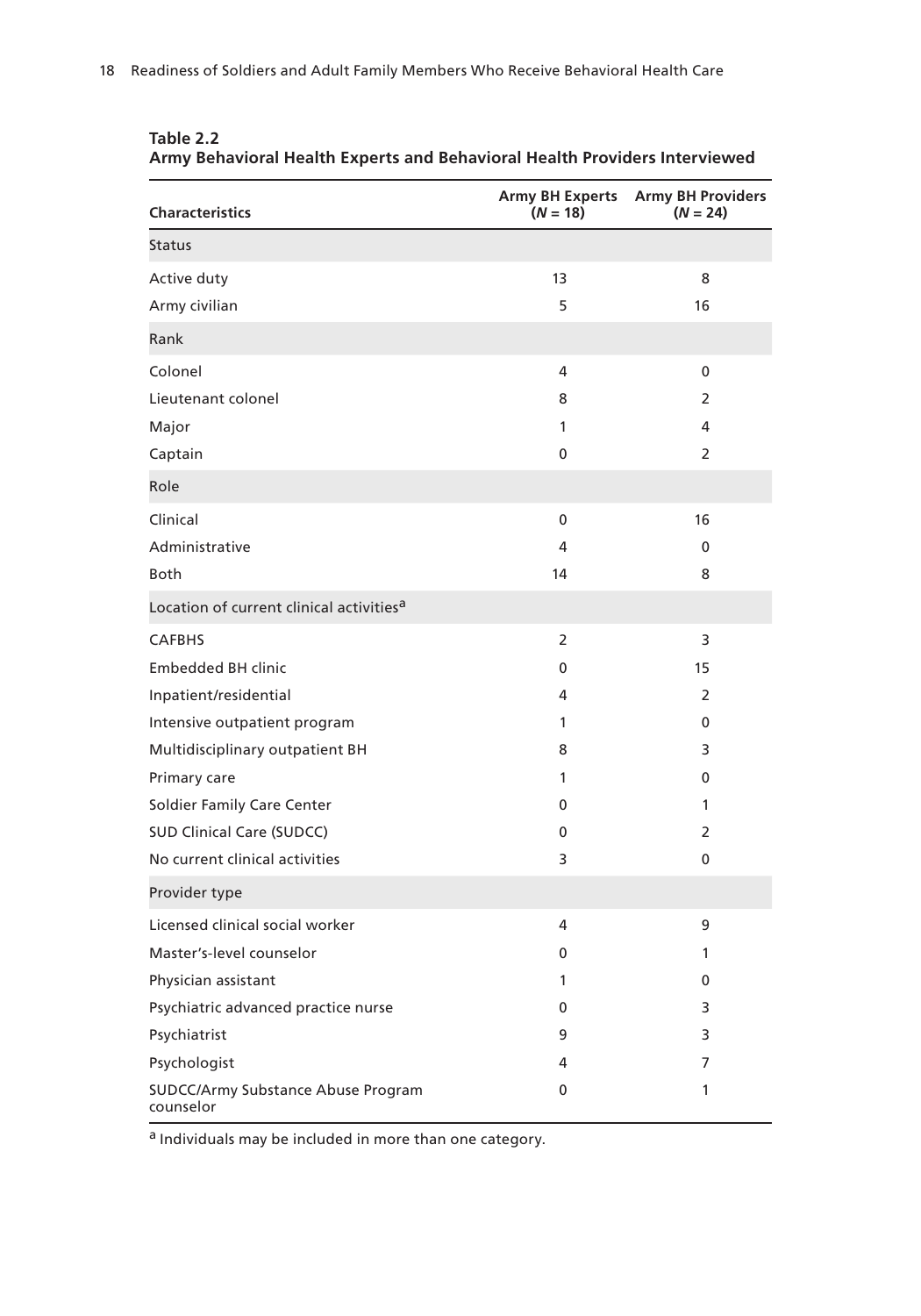perspectives on family readiness. In addition, some respondents declined to respond to a few questions: Two BH providers did not currently treat soldiers and declined to provide responses about assessing soldier readiness and putting a soldier on a profile, and six BH providers declined to respond to the prompt about indicators of family readiness because they were not currently treating family members.

#### **Review of Existing Data Sources**

We reviewed existing data sources that could potentially support a readiness metric for soldiers and/or adult family members. The primary advantage of using an existing data source is that the additional effort and cost associated with relying on these data may be minimal. Still, because existing data sources were not designed with the explicit purpose of supporting a readiness metric, we anticipated that we would need to evaluate the limitations of these data sources carefully.

Using information available from published sources (e.g., websites) and perspectives provided during interviews with BH experts and providers, we identified 15 potential data sources (listed in Appendix C). We did not include data sources that were limited to a specific program or service (e.g., Family Advocacy Program, Army Community Services) or to a limited population (e.g., Drug and Alcohol Management Information System). For each source we considered, we evaluated the appropriateness of variables contained within the source for potential use in a readiness metric (to the extent that we had visibility of specific data elements). The criteria we used to evaluate the data elements in each source included those listed in Box 2.1 as well as the population to whom the data applied (e.g., data sources covering only reservists were excluded). Data sources that met these inclusion criteria were further studied for their potential use in constructing a readiness metric.

## **Search of the Literature to Identify Instruments for Readiness Metrics**

#### **Search Strategy**

We conducted a search of the literature to identify instruments that have been used to assess the readiness of soldiers or adult family members. While there are many components that affect readiness (e.g., social support, financial constraints, family issues, mental and physical health), we aimed to ultimately identify a single instrument that would support a readiness metric that would assess multiple components of readiness. The review focused on instruments that captured the unique demands on soldiers and their families and their impact on readiness.

We executed two separate searches of the peer-reviewed literature, one for military personnel and one for military families. We searched the title, abstract, subject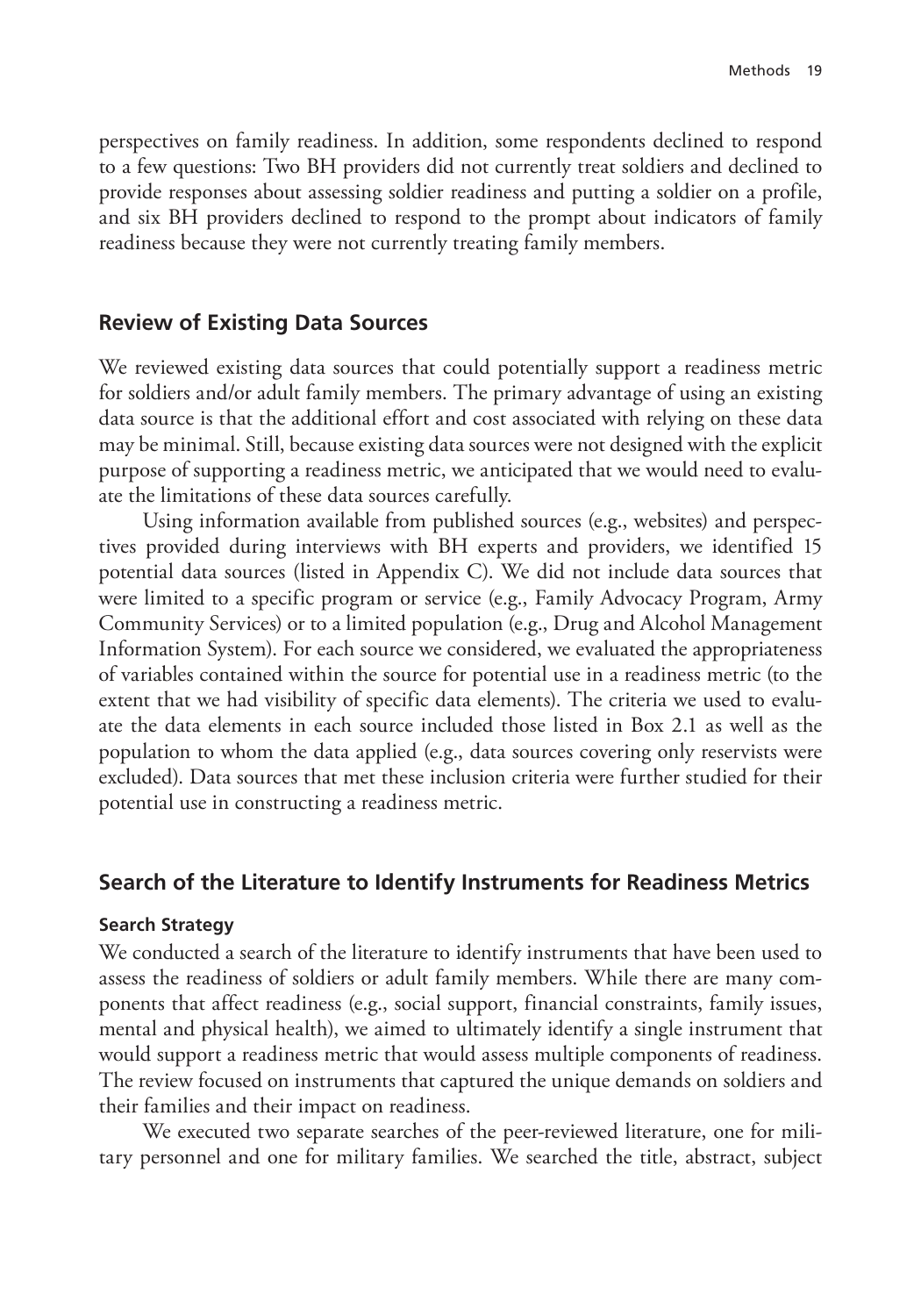heading, and keywords in Academic Search Complete, PsycINFO, PubMed, and Web of Science from 2008 to 2018 for the following terms (see Appendix D for a complete list of the search terms):

- military personnel or military family or military spouse
- and a metric, measure, survey, instrument, profile, or screening tool
- and readiness
- and a component that affects readiness (e.g., mental functioning, behavioral health, well-being).

The searches yielded a combined total of 171 articles. We reviewed titles and abstracts of the 171 articles for inclusion of a measure, outcome metric, or indicator of readiness (or proxy of readiness), an adult population, and published in English. We excluded articles if they focused only on a symptom measure that was not used as a measure of readiness, the studied population was under the age of 18, or the instrument was a military-unit measure rather than an individual measure. Out of the 171 articles, 56 were retained for full text review. Most of the articles were excluded during the title and abstract phase because they did not include an instrument that would support a readiness metric.

#### **Full Text Review**

The 56 articles that moved to full text review were screened a second time using the same inclusion and exclusion criteria as the title and abstract screening to confirm the inclusion of an instrument that would support a readiness metric. As a result, we retained 14 articles that included a total of 50 instruments. (See Appendix E for the complete list of instruments.) Reasons for article exclusion included a lack of a readiness component, a focus solely on a military-unit-level measurement (not a metric of the individual), or a focus on condition-specific symptoms.

From the 14 remaining articles, we extracted the following data: instrument name, instrument source, readiness domain, population studied, typical setting of use, timing of administration, number of instrument items, length of administration time, reliability, validity, predictive validity, and sensitivity to change. The extracted data were reviewed, and the metrics were evaluated by the research team to explore their feasibility and application for soldiers and adult family members who received BH care. To remain in consideration, a metric needed to be self-report, contain no more than 30 items, and assess readiness/functioning. Instruments that were limited to a subcomponent affecting readiness (e.g., social support) or past events (e.g., history of past stressors) were excluded.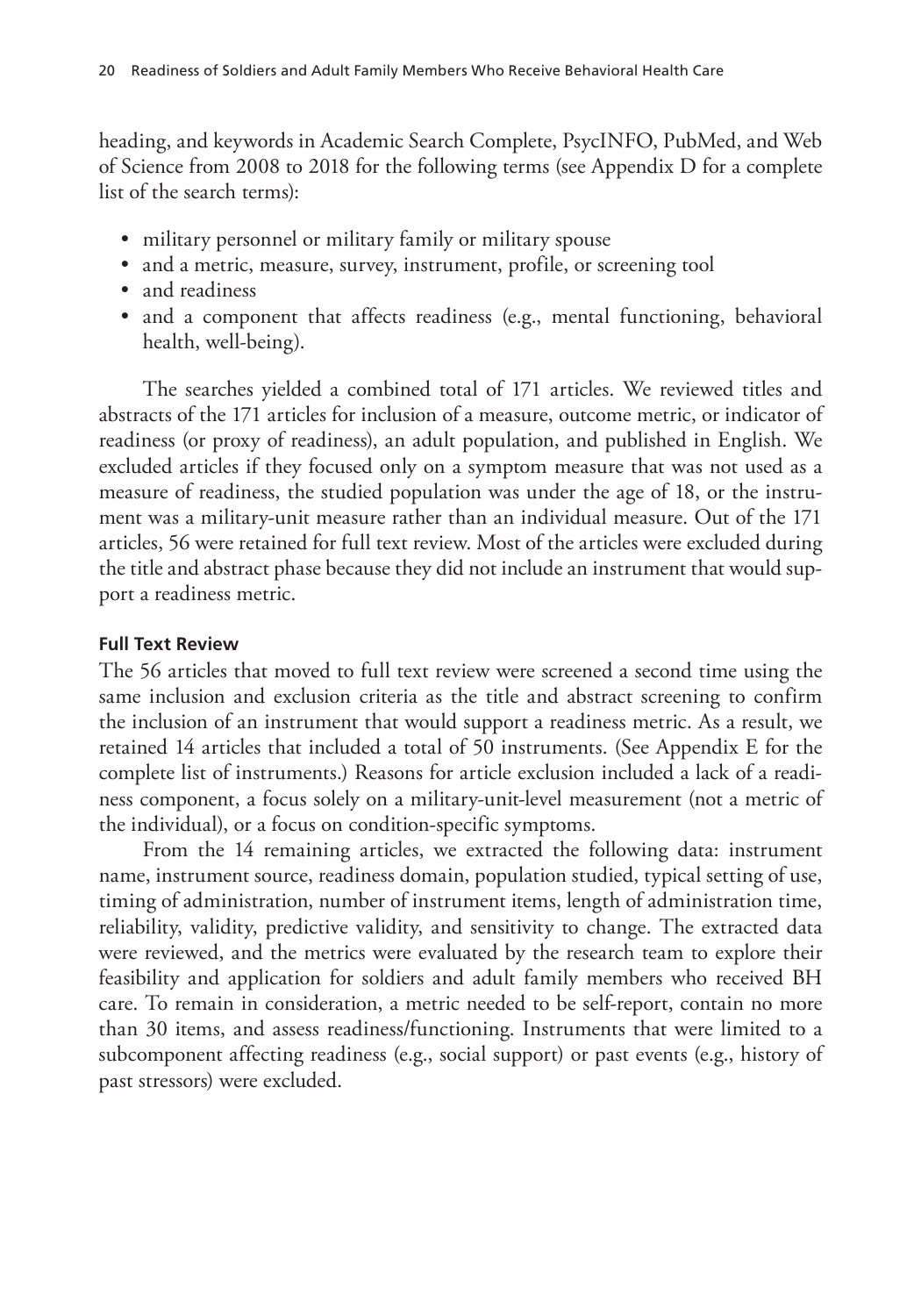#### **Supplemental Search for Instruments for Readiness Metrics**

In addition to the formal search of the literature for instruments, we identified instruments measuring functioning recommended in core sets of BH outcome instruments and other metrics suggested by BH experts. (See Appendix F for a full list of instruments from the supplemental search.) The purpose of the supplemental review was to complement our identification of potential instruments addressing functioning from the literature with those that have been recommended for this purpose for general use. Similar criteria as described above for the instrument search were used to evaluate the metrics from the supplemental search to select candidate metrics for continuing consideration.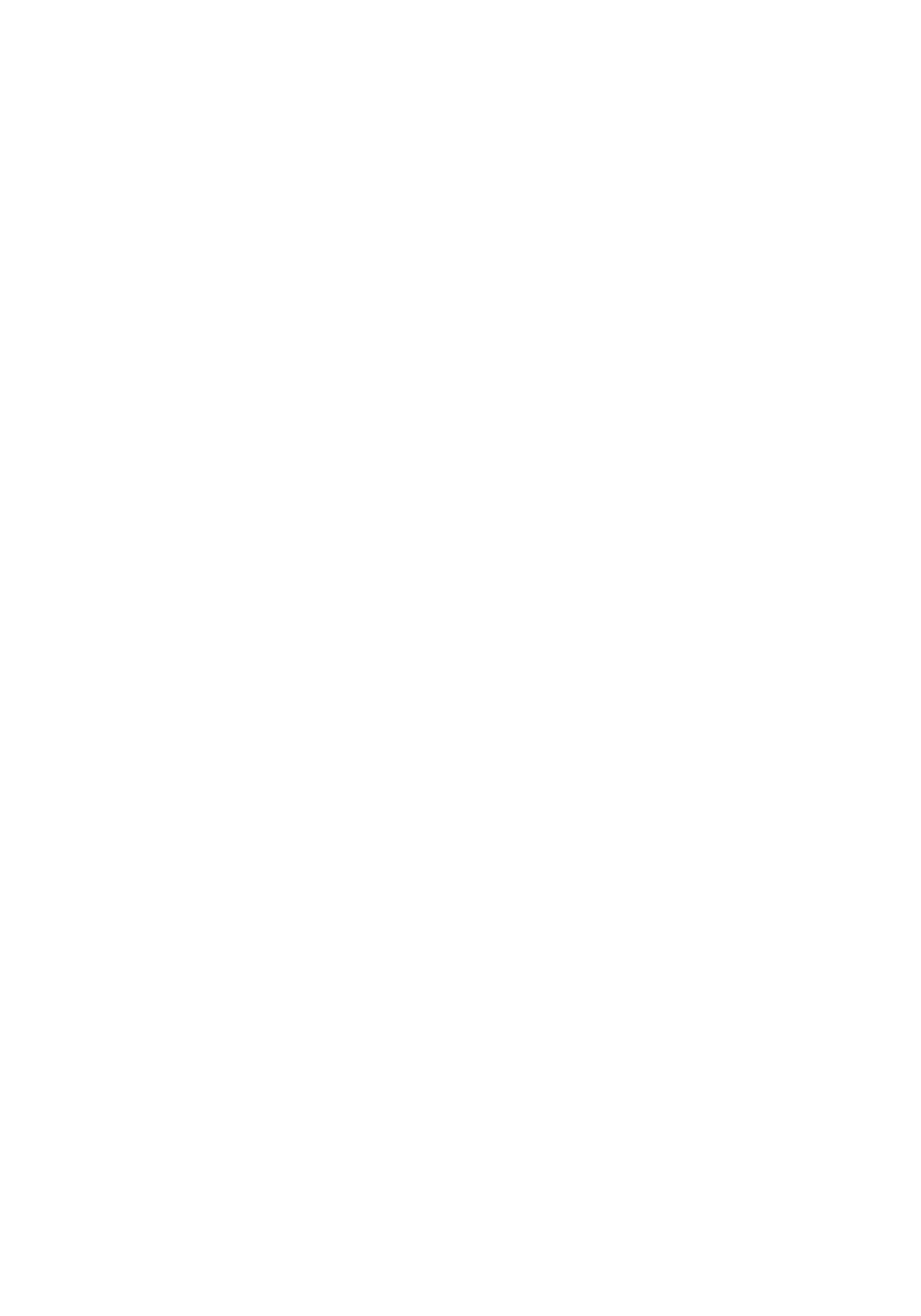In this chapter, we describe the perspectives of BH experts and BH providers on conceptual indicators of readiness. These perspectives provided important information about which aspects of readiness should be captured in a readiness metric. Although data for a readiness metric could come from a variety of sources (e.g., existing databases, patient self-report instrument), BH providers play an important role in assessing readiness within BH settings. Thus, we also summarize findings from our qualitative interviews with BH providers on topics related to assessing soldier readiness, communicating with commanders, and deciding whether to put a soldier on a profile. Not surprisingly, respondents covered many of the same topics here that they discussed with conceptual indicators of readiness.

# **Conceptual Indicators of Readiness**

As noted in Chapter One, we define soldier readiness as "the ability to perform missionessential tasks and deploy without limitations from a BH condition." Family readiness was defined as "the state of being prepared to effectively navigate the challenges of daily living experienced in the unique context of military service, to include mobility and financial readiness, mobilization and deployment readiness, and personal and family life readiness." We asked BH experts and providers whether they had any concerns about these definitions, and none voiced a concern.

## **Indicators of Soldier Readiness**

We asked BH experts (*N* = 18) and providers (*N* = 24) what indicators they observed that suggested that soldiers were *not ready*. The indicators of lack of soldier readiness could be grouped in four categories:

- psychiatric symptoms/diagnoses
- being on a profile
- psychiatric treatment
- impaired functioning.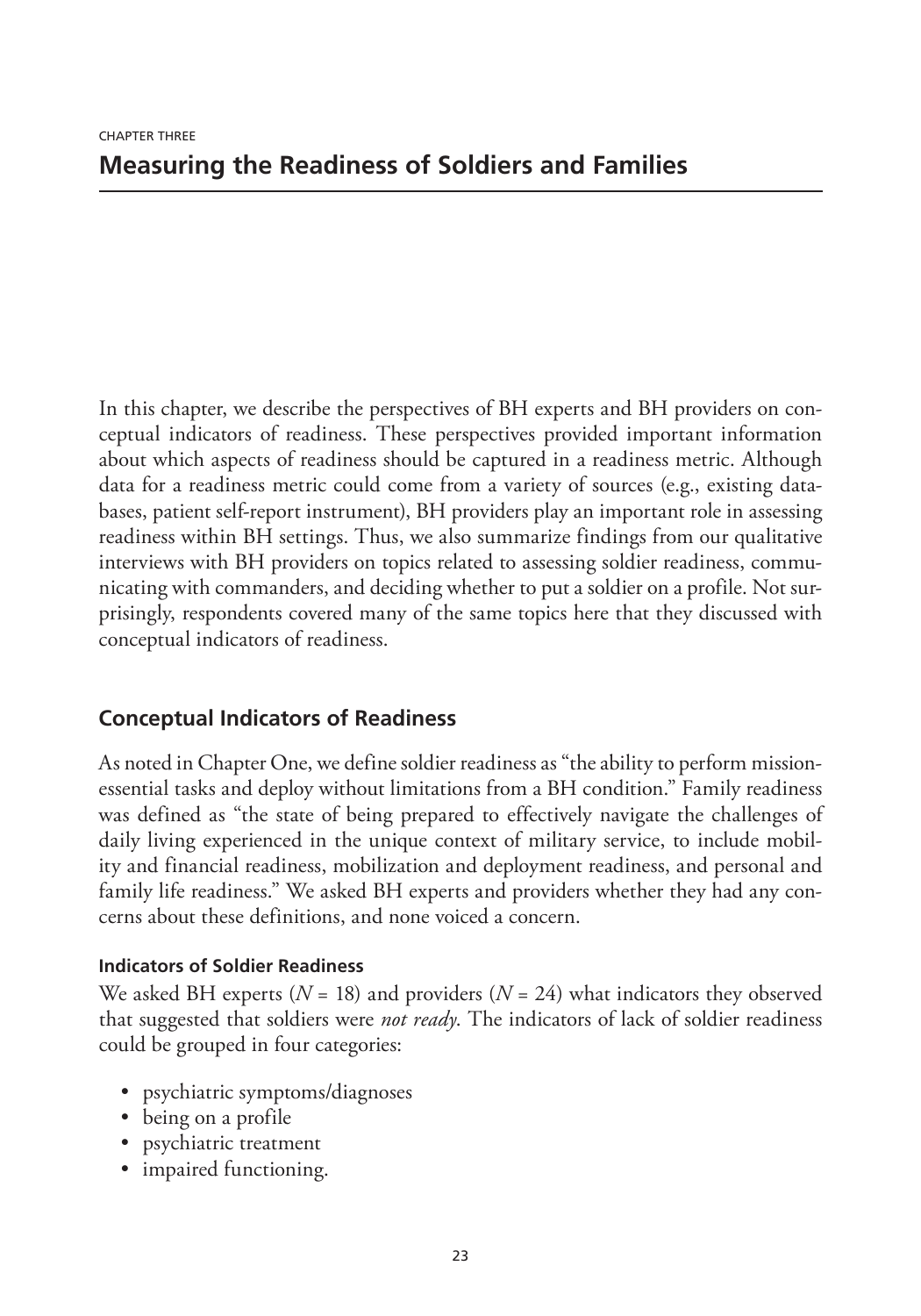It should be noted that these categories are highly related from a clinical perspective and, thus, their occurrence is likely highly correlated within a soldier.

Psychiatric symptoms or diagnoses were frequently mentioned by both BH experts and providers (BH experts,  $n = 12$ ; BH providers,  $n = 22$ ). For example, more than half of respondents mentioned that a psychiatric diagnosis, such as MDD and PTSD, indicated that a soldier was not ready (BH experts,  $n = 11$ ; BH providers,  $n = 15$ ). And approximately one-fourth mentioned severe mental illness and approximately one-fourth mentioned the presence of safety concerns—namely, suicidal or homicidal ideation—as indicators that a soldier was not ready (in both cases, BH experts,  $n = 4$ ; BH providers,  $n = 6$ ). Nearly as many respondents noted that alcohol or drug use often indicates lack of readiness (BH experts, *n* = 5; BH providers, *n* = 4). BH providers were more likely than BH experts were to report that high scores on BH symptom screening measures or more severe BH symptoms noted during the clinical interview would be indicators that a soldier was not ready (BH experts,  $n = 1$ ; BH providers,  $n = 7$ ).

These responses were largely consistent with and likely influenced by existing policy guidance on applying profiles. The Minimum Profile Guidance instructs providers when to apply a temporary profile related to psychiatric symptoms (e.g., suicidal ideation) (U.S. Army, 2016b) or psychiatric diagnoses (e.g., SUD) (U.S. Army, 2017; DoD Instruction 6490.07, 2010). Overall, about one-fifth of respondents indicated that a soldier's already being on a profile would indicate that a soldier is *not ready* (BH experts,  $n = 5$ ; BH providers,  $n = 4$ ).<sup>1</sup>

Respondents also frequently reported that aspects of psychiatric treatment were indicators of a lack of readiness (BH experts,  $n = 11$ ; BH providers,  $n = 12$ ). For example, over half of BH experts and nearly half of BH providers reported that frequent use of BH care suggested that a soldier may not be ready (BH experts, *n* = 11; BH providers, *n* = 11). Some respondents also noted that psychotropic medication treatment, such as being on a medication that restricted deployment or a newly prescribed medication, would also be indicators of lack of readiness (BH experts, *n* = 3; BH providers, *n* = 4). These responses also align with existing policy, which instructs providers in how to apply a temporary profile regarding psychotropic medication use (MEDCOM Policy Memo 17-079, 2017; DoD Instruction 6490.07, 2010).

The final theme reported by respondents was impaired functioning, including both occupational (BH experts, *n* = 7; BH providers, *n* = 20) and social functioning (BH experts, *n* = 10; BH providers, *n* = 15). Related to occupational functioning, twothirds of BH providers reported poor job performance or poor relationships with superiors as important indicators of a lack of readiness (BH providers, *n* = 16); a lower proportion of BH experts endorsed these factors (BH experts, *n* = 7). Fewer respondents

<sup>1</sup> Fewer respondents may have mentioned this because it was not included as a follow-up probe in our interview guide. Alternatively, respondents may have viewed being on a profile as an administrative process that follows after a soldier is determined to be not ready rather than a presenting characteristic of the soldier.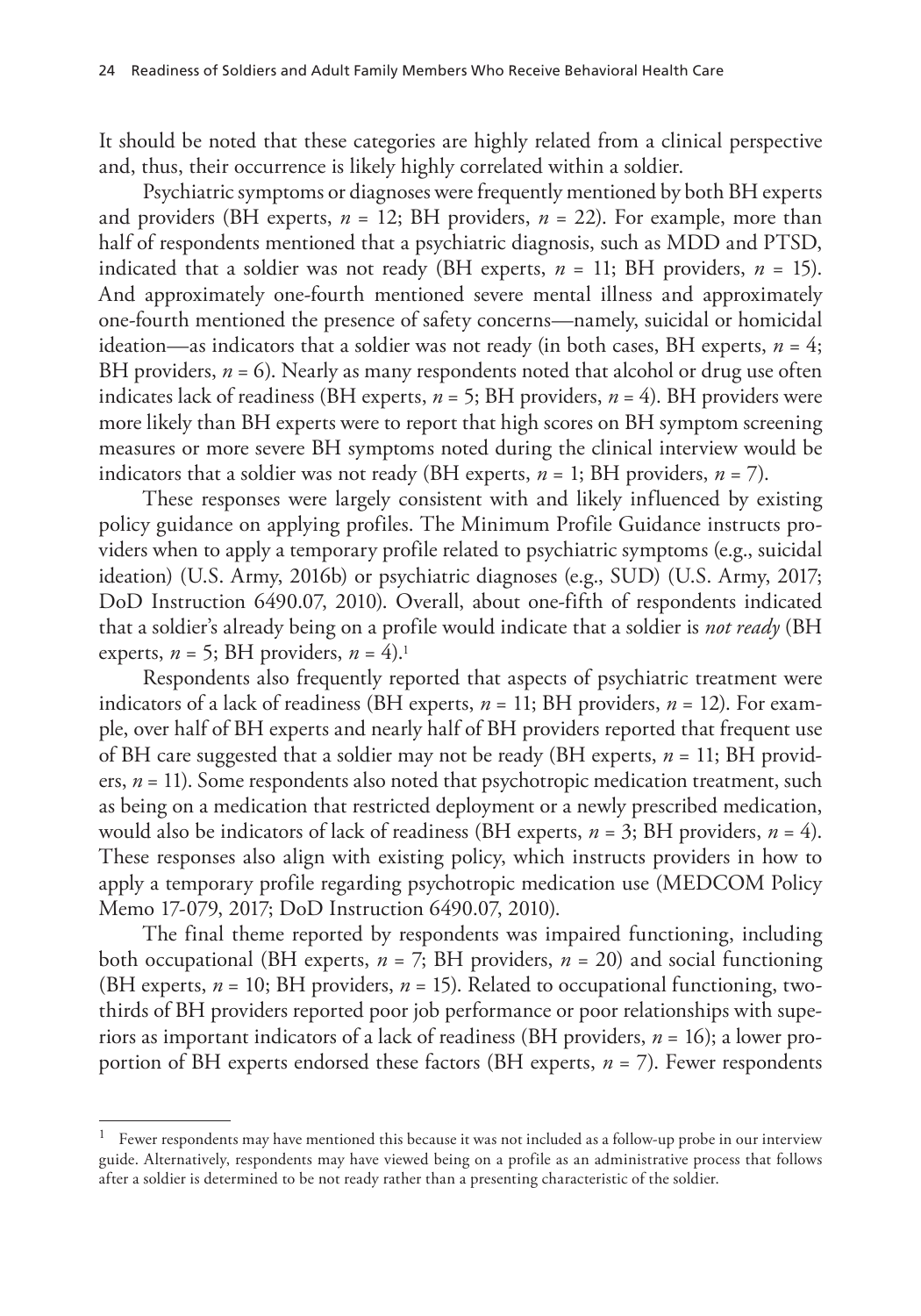noted that administrative actions or disciplinary events indicated a lack of readiness (BH experts,  $n = 2$ ; BH providers,  $n = 6$ ).

Difficulties with social functioning was another prominent theme that was frequently mentioned by both BH experts and providers. For example, half of BH experts and nearly half of BH providers noted that the presence of family stressors or other family problems were indicators of lack of readiness (BH experts, *n* = 9; BH providers,  $n = 10$ ). Some respondents also mentioned reduced social cohesion or inability to work in a team (BH experts,  $n = 3$ ; BH providers,  $n = 8$ ) and soldier immaturity, such as not understanding the level of responsibility and dedication required to be a soldier, as indicators of lack of readiness (BH experts, *n* = 1; BH providers, *n* = 4).

#### **Indicators of Readiness for Adult Family Members**

We also asked BH experts and providers what indicators they had observed to suggest that adult family members are not ready. The indicators related to lack of readiness for adult family members were similar to those noted for soldiers:

- impaired functioning
- psychiatric symptoms/diagnoses
- psychiatric treatment.

One-third of BH providers declined to respond to this question, as they did not believe that they had adequate clinical experience with this population, so the following findings include the 18 BH providers who provided a response. Indicators of lack of readiness fell into three categories: impaired functioning, psychiatric symptoms/diagnoses, and psychiatric treatment. Aspects of functioning defined the most common theme; half of respondents highlighted impaired overall or general functioning (BH experts,  $n = 12$ ; BH providers,  $n = 10$ ), whereas fewer reported that impaired social (BH experts,  $n = 4$ ; BH providers,  $n = 4$ ) or occupational functioning (BH experts,  $n = 2$ ; BH providers,  $n = 1$ ) were indicators of a lack of readiness. For example, half of BH experts and one-third of BH providers noted that if the adult family member cannot function independently (without the soldier), that would indicate that the adult family member is not ready (BH experts, *n* = 10; BH providers, *n* = 6). Other aspects of overall functioning mentioned by respondents included the presence of family stressors, lack of childcare, involvement with the Family Advocacy Program or the Exceptional Family Member Program, and inability to function outside the United States. A few noted that if a family member is not well, then a soldier is not well.

Some respondents highlighted other aspects of impaired social or occupational functioning in their responses. For example, about one-fifth of respondents reported that marital or personal relationship stressors were indicators of lack of readiness (BH experts,  $n = 3$ ; BH providers,  $n = 4$ ). Only a few respondents noted that problems with occupational functioning, such as challenges at a job or finding employment,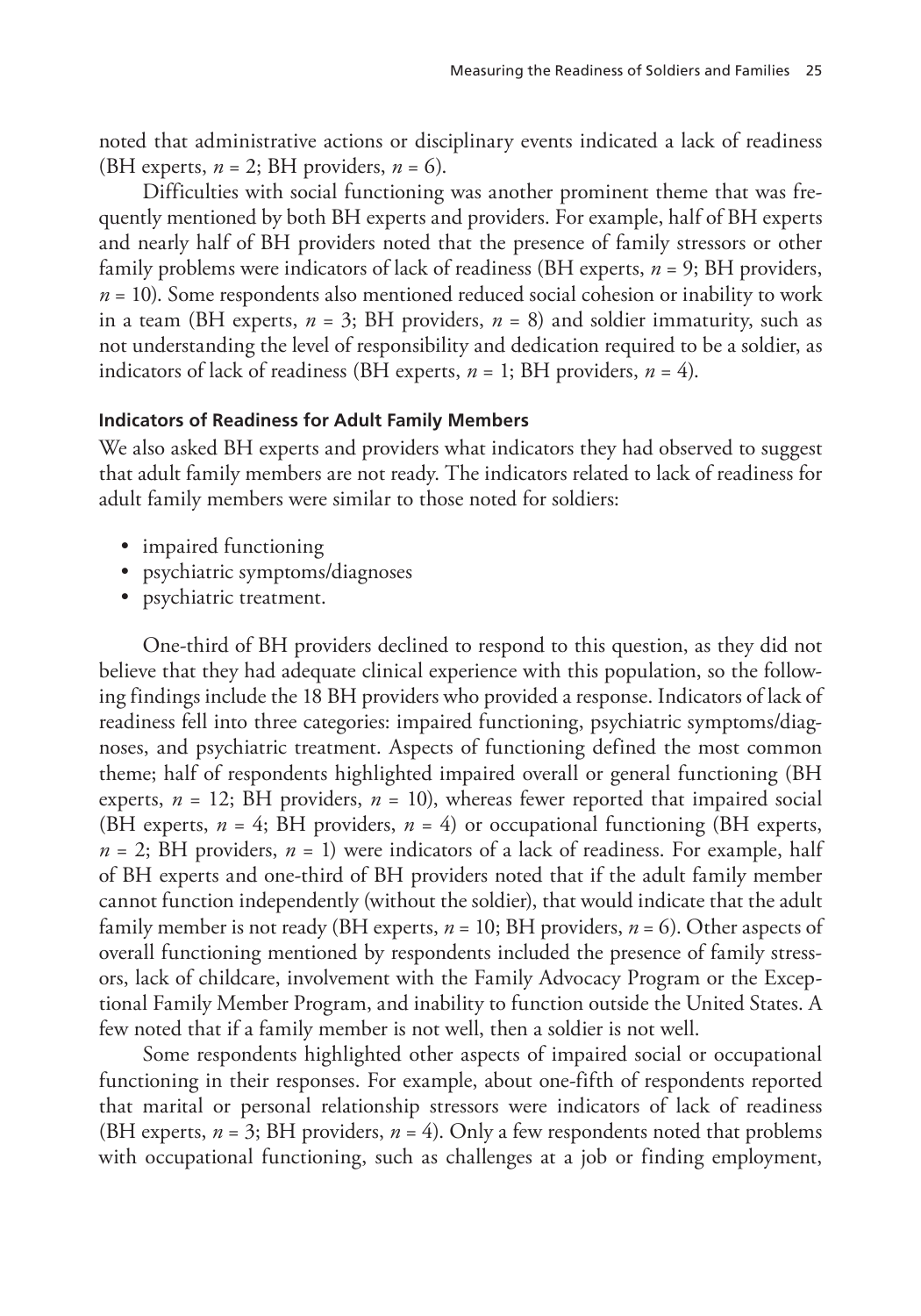suggested that an adult family member was not ready (BH experts, *n* = 2; BH providers,  $n = 1$ ).

The second theme was the presence of psychiatric symptoms or diagnoses, mentioned more frequently by BH experts than by BH providers (BH experts, *n* = 8; BH providers, *n* = 2). For example, about one-fifth of BH experts mentioned mental health issues (BH experts,  $n = 4$ ), and about one-fifth mentioned alcohol and drug issues (BH experts, *n* = 4), while far fewer BH providers mentioned these (BH providers, *n* = 2 and  $n = 0$ , respectively). The final theme identified, psychiatric treatment, was mentioned only by BH experts  $(n = 3)$ . Specifically, they reported that high utilization of behavioral health care by a family member suggested that the family member was *not ready*.

# **Provider Approaches to Assessing Soldier Readiness**

During our interviews with BH providers, we asked providers to elaborate on how they approach assessing the readiness of soldiers. Specifically, we asked about the type of information BH providers find informative in assessing soldier readiness, their collaboration with commanders, and how they decide whether to place a soldier on a profile.

### **Information Behavioral Health Providers Use to Assess Soldier Readiness**

BH providers were asked about the information that they incorporate into their assessments of readiness for soldiers who receive BH care. Two providers declined to respond to this question (a child psychiatrist and child psychologist who did not routinely assess soldier readiness), giving us a total of 22 respondents. BH providers reported using a variety of information to assess soldier readiness, which we categorized according to six themes:

- patient self-report measures
- clinical interviews
- collateral information
- occupational functioning
- current and past BH treatment
- policy guidance.

The two types of information mentioned most frequently were patient self-report measures (*n* = 19) and clinical interviews (*n* = 20). Most BH providers reported that they used patient self-report measures that were typically collected in BHDP. The clinical interview is a semi-structured or unstructured approach clinicians use to assess the patient's clinical presentation (e.g., symptoms, diagnoses, history, psychosocial factors) and inform the treatment plan. Most providers specifically mentioned the clinical interview  $(n = 18)$  as a key approach to assess soldier symptomatology and inform diag-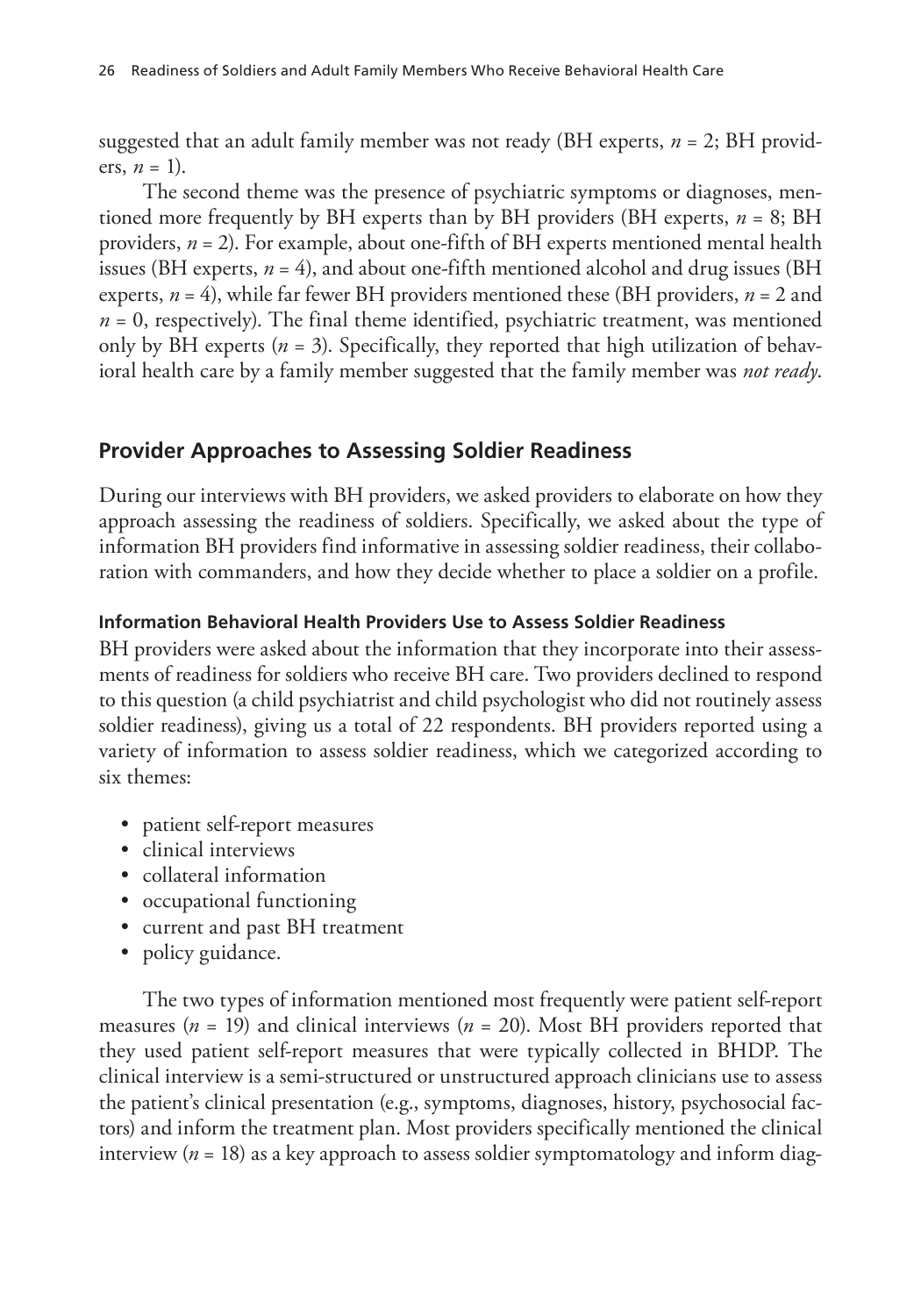nosis. Some providers specifically mentioned aspects of the clinical interview, including assessing for risk issues (e.g., suicide risk) (*n* = 3), alcohol and drug use (*n* = 5), and consistency between self-report measures and the clinical interview (*n* = 2). BH providers frequently reported also integrating collateral information in their assessment of readiness ( $n = 17$ ). For example, nearly three-quarters of providers ( $n = 16$ ) reported consulting with command to integrate their perspective on occupational or risk issues that the soldier may be experiencing. Fewer reported integrating information from family ( $n = 9$ ) or peers ( $n = 4$ ). Relatedly, some providers noted that they also consider information from a variety of sources about the soldier's occupational functioning (*n* = 5), such as whether the soldier is ready to deploy (*n* = 3) or assessment of job performance  $(n = 4)$ .

Several BH providers noted that they integrate a review of current and past BH treatment  $(n = 9)$ , typically through a review of the medical record. Specifically, onethird of providers  $(n = 7)$  mentioned reviewing treatment history. Individual providers also noted various aspects of treatment including inpatient treatment, stability on medication, and length of time in BH care. Finally, a few providers noted that they refer to policy guidance  $(n = 5)$ , such as existing regulations  $(n = 4)$  or the Behavioral Health Readiness Evaluation and Decisionmaking Instrument (B-REDI) tool (*n* = 1). B-REDI is a decision support tool designed to help providers determine whether to write a profile for a soldier for a BH condition.

The ability to perform duties without limitations is central to soldier readiness. We asked BH providers whether they assessed the *specific duties* that soldiers needed to perform as part of their readiness assessment (23 respondents). Most providers relied on the soldier's MOS ( $n = 17$ ) and/or the soldier's description of specific duties ( $n = 18$ ) in making their readiness assessment. Some providers noted that the MOS is quite general and may not accurately capture what the soldier needs to be able to do. About three-quarters of providers  $(n = 18)$  reported they communicate with command to assess the specific duties that a soldier must be ready to perform. The small proportion of providers that did not routinely assess specific duties focused rather on clinical diagnoses or believed that specific duties were not relevant to addressing the central question of whether a soldier could deploy.

#### **Behavioral Health Providers' Collaboration with Commanders**

When asked if their view of readiness is different from that of commanders, threequarters of providers ( $n = 18$ ) indicated there were differences in perspectives. The most frequent reason provided for the differences was that BH providers and commanders have different roles and priorities (*n* = 9). For example, commanders rely on soldiers to be ready to fulfill the mission, and meeting BH needs may be associated with a soldier's not being ready. Another frequent reason reported was that soldiers may present differently in different situations (*n* = 7), hiding or exaggerating symptoms with their commander or a BH provider. For example, soldiers may attempt to hide psychiatric symp-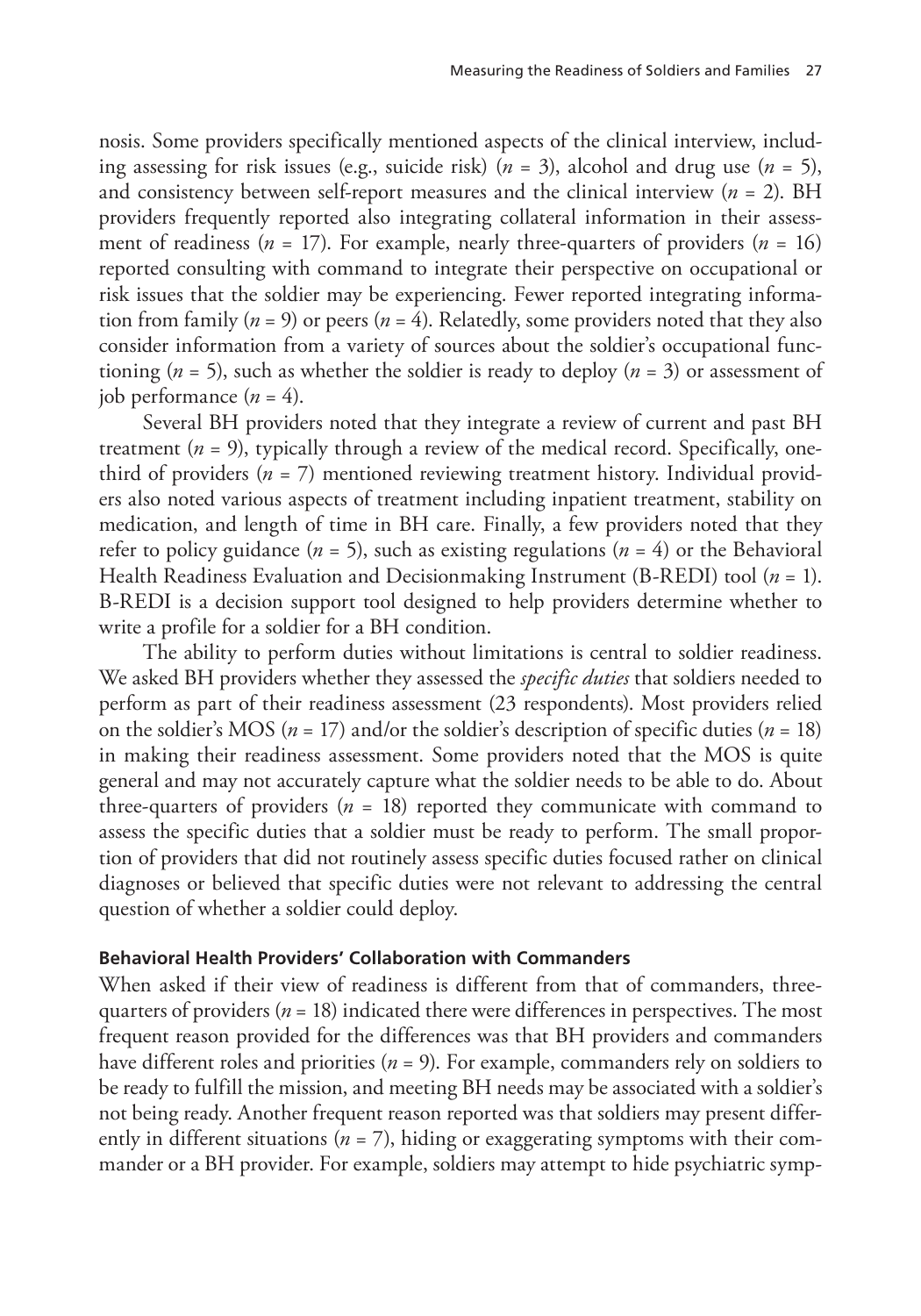toms from their commander, perhaps due to stigma or career implications, or may show more symptoms to avoid being deployed. Providers also mentioned that they have sometimes felt pressure from command to change their assessment of a soldier (*n* = 6) and have had instances where their decision about a soldier's readiness was "overruled" by command (*n* = 6) (e.g., taking a soldier on a deployment when the provider assessed the soldier as not ready).

#### **Behavioral Health Provider Decision to Place Soldier on a Profile**

BH providers were asked what influences whether they put a soldier on a profile. Two providers who were not seeing soldiers declined to respond to this question, leaving 22 respondents. There were several similarities in the information sources that providers draw on to assess readiness (described earlier) and what influences their decision to place a soldier on a profile. Five themes emerged:

- psychiatric symptoms/diagnoses
- psychiatric treatment
- collateral information
- occupational functioning
- policy guidance.

Psychiatric symptoms and diagnoses were the most frequent factor that influenced whether a provider placed a soldier on a profile (*n* = 20). For example, nearly two-thirds of providers (*n* = 15) considered risk/safety issues (e.g., suicide risk) and half broadly referred to psychiatric symptoms or diagnoses (*n* = 12). Aspects of psychiatric treatment  $(n = 10)$  also influenced these decisions, with amount of BH utilization, including whether psychiatric hospitalization was needed (*n* = 7), use of specific psychotropic medications ( $n = 5$ ), and level of response to treatment ( $n = 1$ ) as significant factors. One-third  $(n = 8)$  reported that communication with command about occupational functioning or symptom presentation was a factor in their decisionmaking. Level of occupational functioning was mentioned by several providers (*n* = 10), including deployability ( $n = 6$ ), performance of duties ( $n = 5$ ) (e.g., ability to complete assignments), ability to support the mission  $(n = 3)$ , and presence of any duty limitations (*n* = 2) (e.g., limited duties due to medical limitations). Lastly, about a third of providers (*n* = 7) mentioned that policy guidance influences their decision to place a soldier on a profile. For example, providers reported that they refer to Army retention standards (*n* = 1), deployment standards and guidelines (*n* = 4), or B-REDI (*n* = 3). Although providers were asked if time pressure or competing demands influenced their assessment of whether to place a soldier on a profile, none of the providers endorsed this as a factor. Not surprisingly and as noted earlier, the factors mentioned that influence whether a provider places a soldier on a profile align with current policy guidance.

In addition to reporting what influences their decision to place a soldier on a profile, some providers shared their perspective on whether their decision to apply a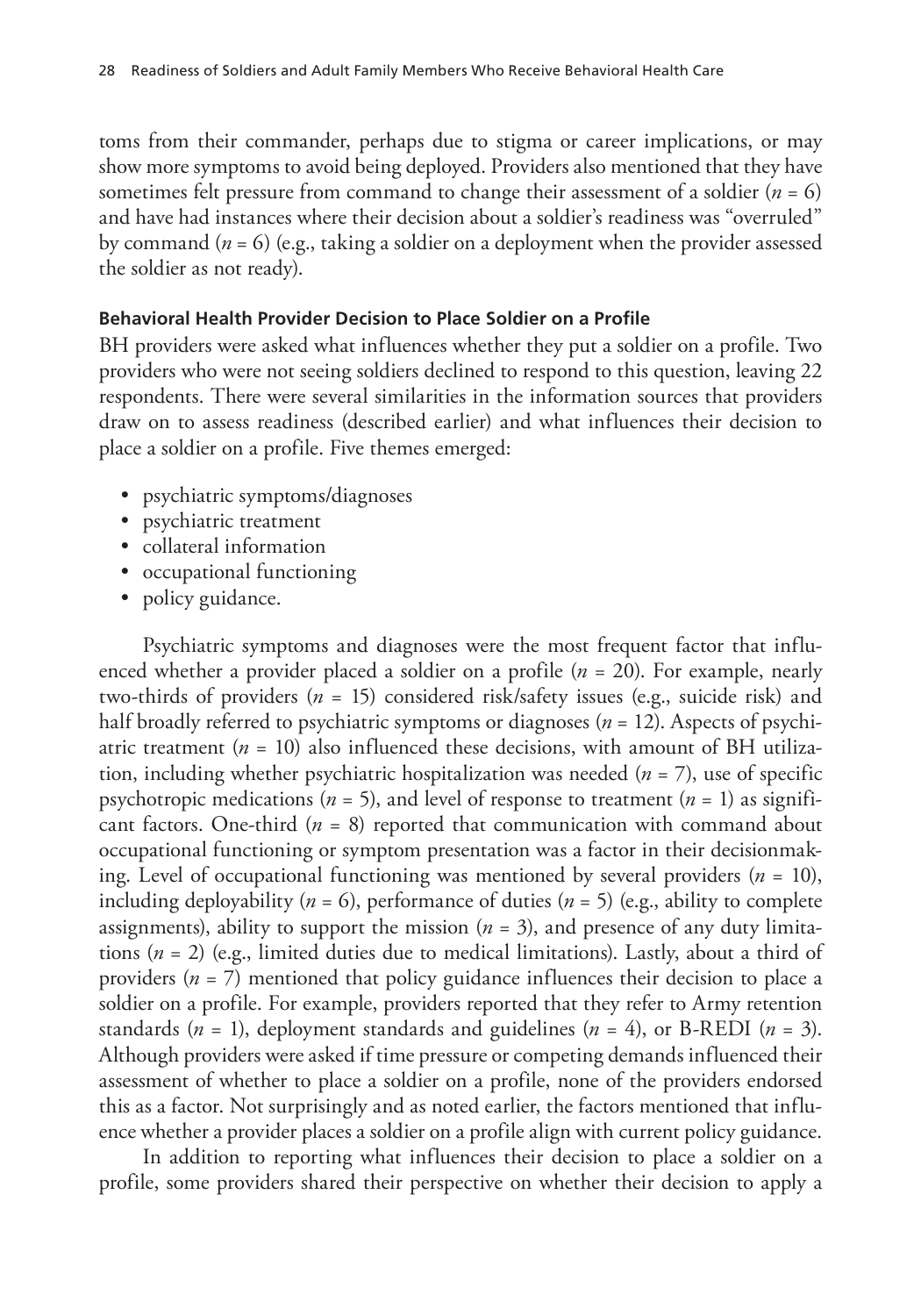profile varies based on the type of profile (e.g., temporary vs. permanent). The examples often aligned with the themes discussed above. For example, if a soldier is completing a course of treatment and this information needs to be communicated to command, a provider will apply a temporary profile. Other reasons included the soldier's receiving treatment in SUDCC, which aligns with policy (DoD Instruction 6490.07, 2010), or concerns about the soldier's ability to perform during field training. Providers also mentioned that if they apply a permanent profile, it often requires approval by their superior, and the soldier is typically sent to the Medical Review Board once the permanent profile is applied. Respondents also mentioned they would apply a permanent profile if a soldier did not improve following a temporary profile or had a chronic condition that prevented them from having a successful experience in the Army.

#### **Summary**

In this chapter, we described the conceptual indicators of soldier and adult family readiness identified by BH experts and providers. For soldiers, the indicators can be grouped into four categories: psychiatric symptoms/diagnoses, being on a profile, psychiatric treatment, and impaired functioning. Indicators for adult family member were similar and included impaired functioning, psychiatric symptoms/diagnoses, and psychiatric treatment. These findings highlight the multidimensional nature of readiness and the factors that affect it for both soldiers and their families. Both BH experts and providers identified psychiatric symptoms or diagnoses as prominent indicators of lack of readiness, with this theme being mentioned more frequently regarding soldiers than families. These results suggest that these stakeholders find that BH symptoms are an important indicator of readiness, which provides support for the Army's ongoing efforts to track symptom-based BH outcome measures. Another indicator of readiness mentioned for soldiers related to the receipt of psychiatric treatment. Specific diagnoses and treatments are included in the guidance for placing a soldier on a BH profile, so it was not unexpected that this guidance was reflected in what respondents identified as indicators of lack of readiness. Relatedly, some respondents mentioned that already being on a profile indicated that the soldier was not ready.

Notably, the findings also highlight the significant role of multiple aspects of functioning, including occupational functioning (particularly for soldiers), social functioning, and general functioning (particularly for family members) related to readiness. The Army's current efforts to monitor outcomes for soldiers and adult family members who receive BH care do not include outcome metrics that assess functioning. These results suggest that including functioning may provide a more complete assessment of both soldier and family readiness.

Although data for a readiness metric could come from a variety of sources, BH providers routinely assess readiness in their clinical practice. We also described inter-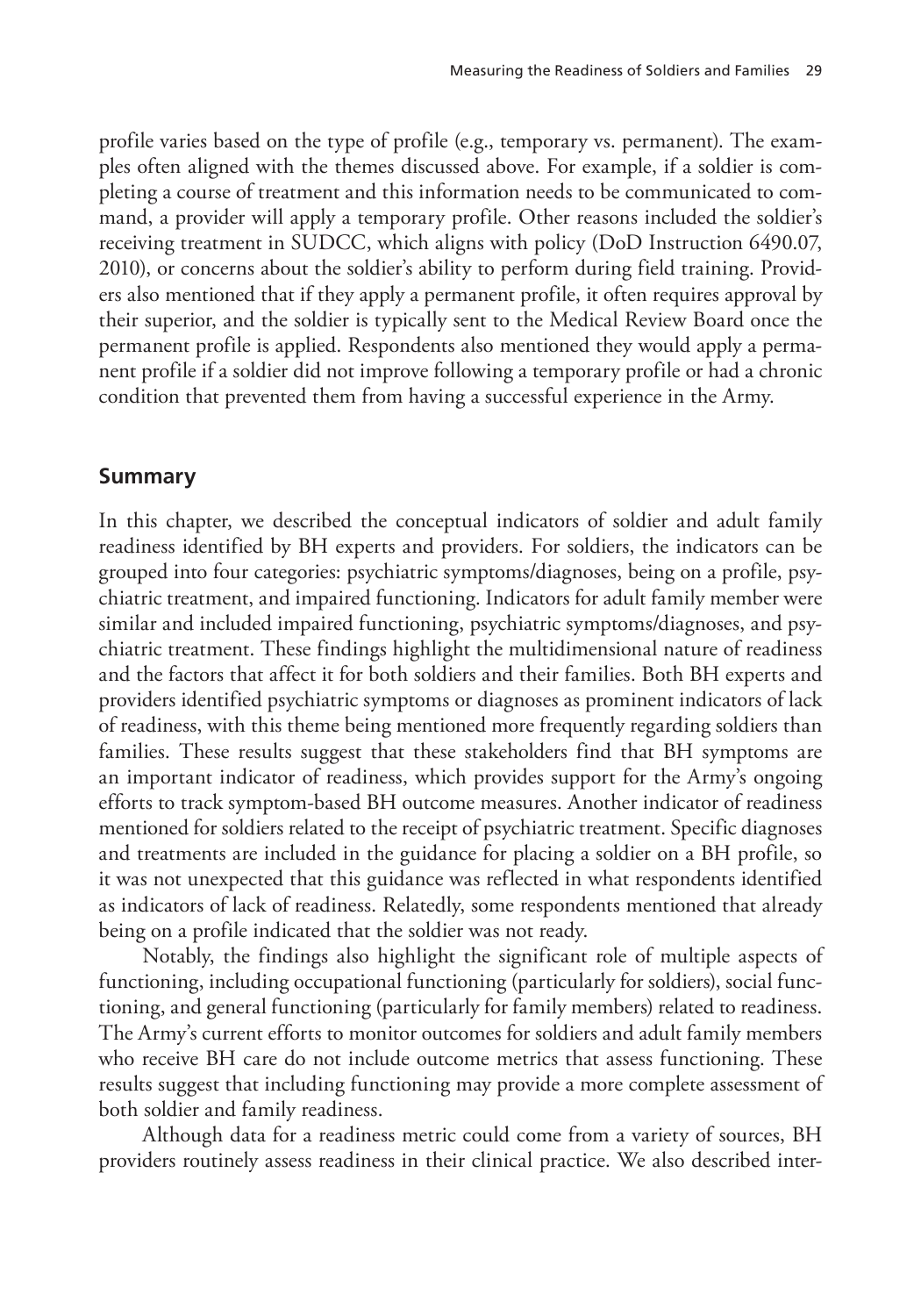view findings related to the information BH providers use to assess soldier readiness, whether BH providers' view of readiness was different from that of commanders, and how BH providers decide whether to place a soldier on a profile.

BH providers use a variety of information to make a readiness assessment, including patient self-report measures, a clinical interview, collateral information obtained primarily from commanders, assessment of the soldier's occupational functioning, current and past BH treatment, and policy guidance. Providers also reported that as part of their readiness assessment, they consider the specific duties that soldiers must be able to perform, which may be evident by the soldier's MOS or may require a soldier's description of his or her responsibilities. When we asked BH providers whether their view of readiness differed from that of commanders, most said that there were differences in perspective, owing primarily to their different roles and priorities, as well as differences in how the soldier presents to a commander and to a BH provider. Finally, when providers are deciding whether to place a soldier on a profile, they base the decision on the soldier's psychiatric symptoms, diagnoses, related treatment, collateral information, occupational functioning, and policy guidance. Some providers reported that they most often applied temporary profiles, but some assigned a permanent profile for chronic conditions, if the soldier required a disability evaluation, or if the soldier did not improve after being on a temporary profile.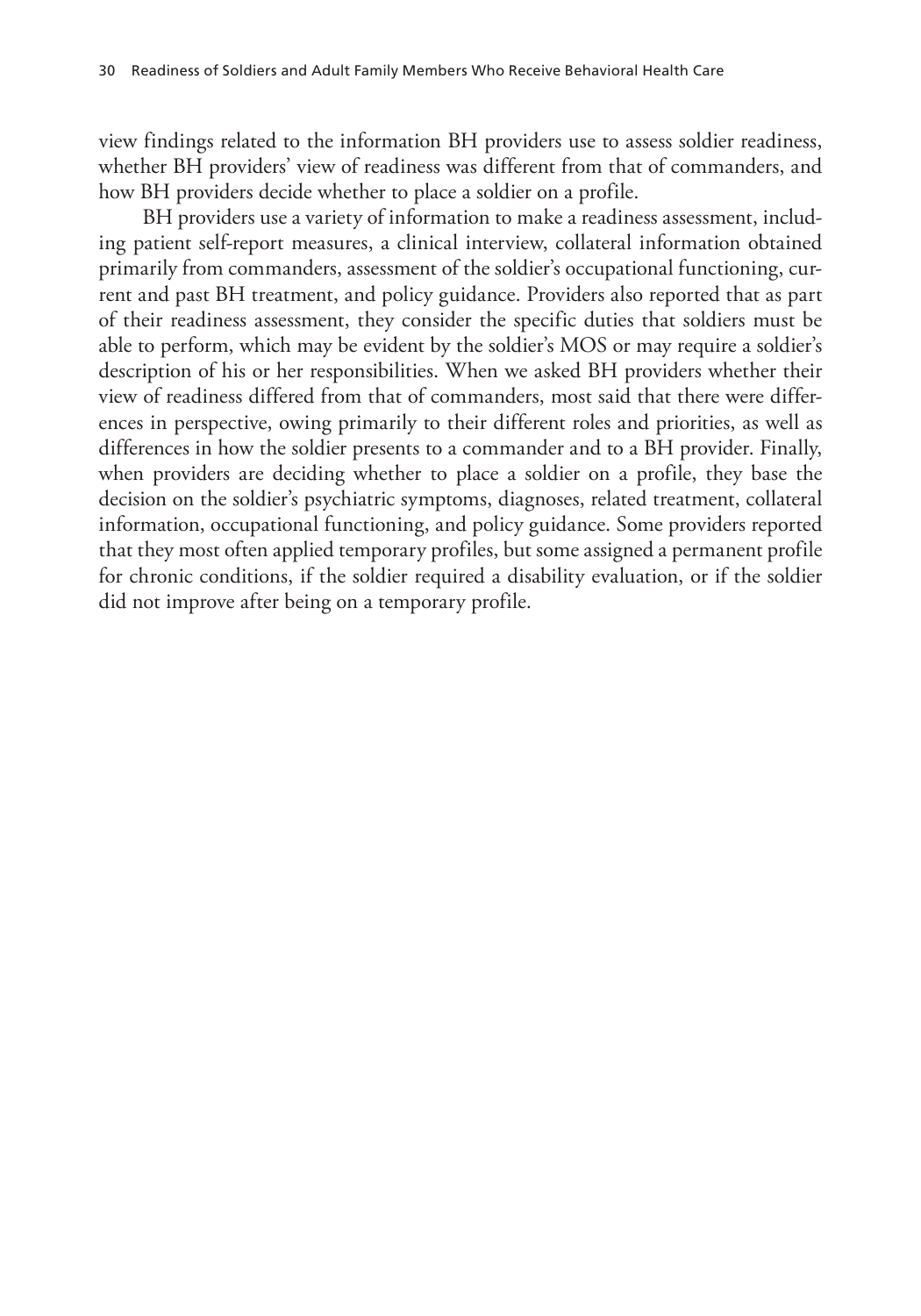# CHAPTER FOUR **Evaluation of Existing Data Sources and Potential Instruments to Support a Readiness Metric**

In this chapter, we describe the results of our evaluation of potential data sources and instruments that could be utilized for a readiness metric. Specifically, we present the results of our evaluation of existing data sources, followed by an evaluation of potential patient self-report instruments to support monitoring readiness.

# **Evaluation of Existing Data Sources**

We reviewed existing data sources to determine whether data elements that are currently collected and housed in military data systems could support a soldier or family member readiness metric. Using the criteria described in Chapter Two, we considered the content of each data source (to the extent possible) and its direct applicability to measuring readiness. Based on this evaluation, we subsequently narrowed these down from 15 data sources to two promising sources (Table 4.1): BHDP and eProfile (Hoge et al., 2015; Womak Army Medical Center, undated). The complete list of data sources that we considered, along with a description of each and a brief explanation of why we excluded a source from our full evaluation, can be found in Appendix C. The primary reasons for excluding a data source were that the data elements were collected too infrequently (e.g., annually), limited to a specific population (e.g., reservists), or did not address readiness (e.g., personnel files).

**Table 4.1 Existing Data Sources Evaluated for Supporting a Readiness Metric**

| Data Source | <b>Description</b>                                                                                                                                      |
|-------------|---------------------------------------------------------------------------------------------------------------------------------------------------------|
| <b>BHDP</b> | Module within MODS designed to track BH symptoms to inform treatment and<br>improve BH care                                                             |
| eProfile    | Tracks soldiers who have been identified as having a permanent or temporary<br>medical condition that may result in medical nonreadiness for deployment |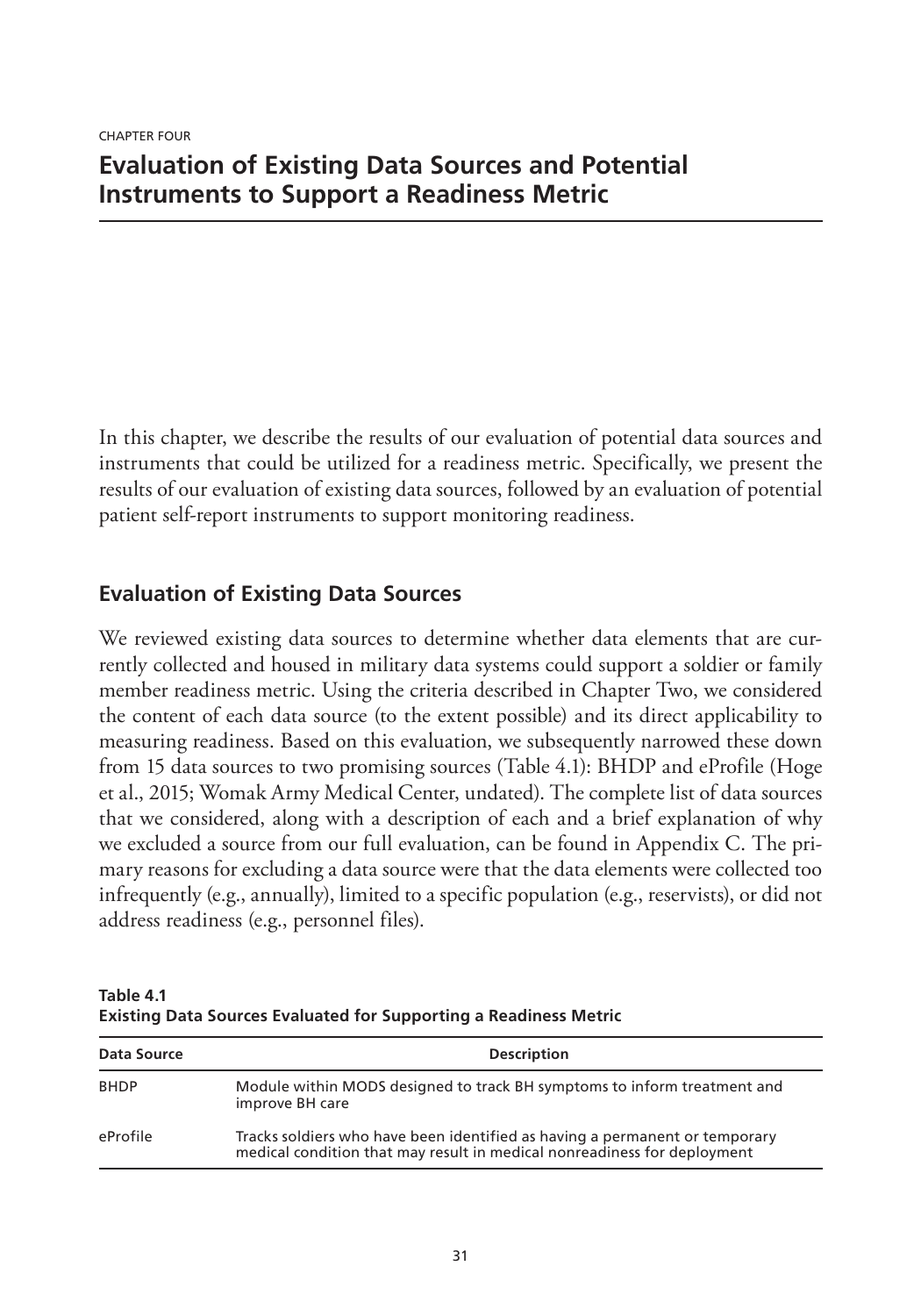## **Evaluation of the Behavioral Health Data Portal for Potential Source of Readiness Data**

BHDP is an online system used in MTFs (i.e., direct care) that contains patientreported symptom data and clinician-reported information about BH treatment frequency and modalities (U.S. Army, 2016a). The goals of BHDP are to improve BH clinical care and risk tracking (e.g., suicide risk), to support the evidence-based use of outcome data to assess responses to BH care, and to integrate relevant sources of data to help improve coordination of care. BHDP includes several self-report instruments that assess psychiatric symptoms (e.g., PTSD, depression, anxiety, insomnia, suicide risk) and related concepts (e.g., general distress).

### *Experts' Perspectives on the Behavioral Health Data Portal*

The use of existing data sources to support a readiness metric was a topic addressed during our interviews with BH experts. When asked about existing data sources that could support a readiness metric, more than three-quarters of the BH experts (*n* = 14) suggested BHDP, as it is the current vehicle for collecting data from adult patients (e.g., soldiers, adult family members) who are receiving BH treatment in MTFs (i.e., direct care). Although some respondents suggested using BHDP instruments to monitor readiness, most of these instruments do not measure readiness directly. Rather, they assess conditions that can affect readiness (e.g., suicidality, depression, insomnia, general distress, alcohol use) and inform BH treatment. On the other hand, some respondents voiced concerns about BHDP as a practical tool, citing the need for more computers and better maintenance to reduce downtime and slow performance. BHDP can be informative for the provider, but it can be a source of frustration for the soldier who may feel burdened by the need to complete multiple questionnaires. Therefore, any proposed metric should be as parsimonious as possible.

#### *Walter Reed Functional Impairment Scale*

While most of the instruments in BHDP assess symptomology that may affect readiness and inform treatment, they do not address the broader construct of readiness. However, we determined that the Walter Reed Functional Impairment Scale (WRFIS) within BHDP is a promising instrument for supporting a readiness metric as it addresses several aspects of functioning.1 The WRFIS was also suggested as a readiness metric by two of the BH expert interview respondents. The content of the WRFIS is summarized in Table 4.2.

The original WRFIS is a 14-item self-report questionnaire focused on physical, occupational, social, and personal functional limitations, with responses to each question about difficulty performing functions using a five-point scale (no difficulty at all, a little difficulty, moderate difficulty, quite a bit of difficulty, and extreme dif-

<sup>1</sup> The WRFIS was mentioned as a potential instrument during stakeholder interviews. It was not detected in our instrument search because the term *readiness* is not associated or linked to the publication.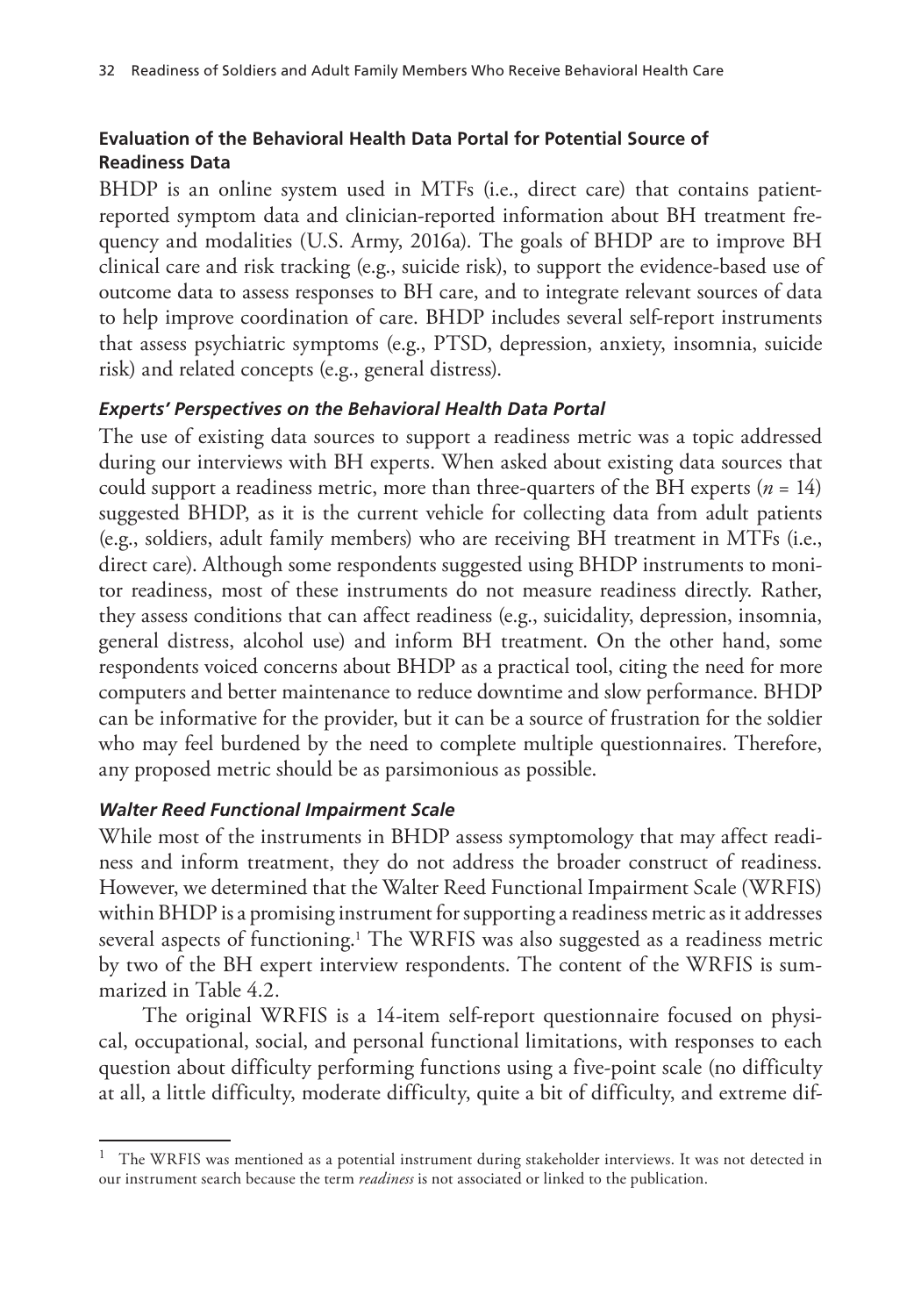| <b>WRFIS Item</b>                                                                                                      | 14-Item | 6-Item |
|------------------------------------------------------------------------------------------------------------------------|---------|--------|
| How much difficulty do you have with the following?                                                                    |         |        |
| Physical functioning                                                                                                   |         |        |
| Your ability to do PT or exercise                                                                                      |         |        |
| (PT = physical training to maintain fitness required for military service)                                             | X       | X      |
| Your ability to carry heavy loads                                                                                      | X       |        |
| Occupational functioning                                                                                               |         |        |
| Your overall work performance                                                                                          | X       | X      |
| The accuracy of your work <sup>a</sup>                                                                                 | X       |        |
| The quality of your work <sup>a</sup>                                                                                  | X       |        |
| Your ability to complete assigned tasks                                                                                | X       |        |
| Your ability to multitask                                                                                              | X       |        |
| Your problem-solving at work                                                                                           | X       |        |
| Social functioning                                                                                                     |         |        |
| Your ability to get along with your coworkers                                                                          | X       | X      |
| Your ability to interact with social groups (e.g., church, sports, clubs)                                              | X       |        |
| Your ability to get along with family or friends                                                                       | X       | X      |
| Your ability to have a close relationship (e.g., spouse, girlfriend/boyfriend)                                         | X       | X      |
| Personal functioning                                                                                                   |         |        |
| Your ability to handle personal responsibilities (e.g., maintaining the car,<br>keeping appointments, running errands) | X       | X      |
| Your ability to get your bills paid on time                                                                            | X       |        |

| Table 4.2 |                                                                       |
|-----------|-----------------------------------------------------------------------|
|           | Content of 14-Item and 6-Item Walter Reed Functional Impairment Scale |

a BHDP currently includes the 6-item WRFIS plus these additional items.

ficulty). The WRFIS has a score range of 14–70. Many commonly used instruments that measure functioning address limitations based on physical or mental conditions and are intended to assess functioning in adults and elderly populations with varying levels of health or chronic disease burden. The WRFIS, on the other hand, was developed specifically for use with active-duty military personnel, a population that faces unique occupational physical demands and opportunities for exposure to stressful events (Herrell et al., 2014). The WRFIS assesses four domains of functioning: physical (ability to do physical training and carry heavy loads); occupational (overall work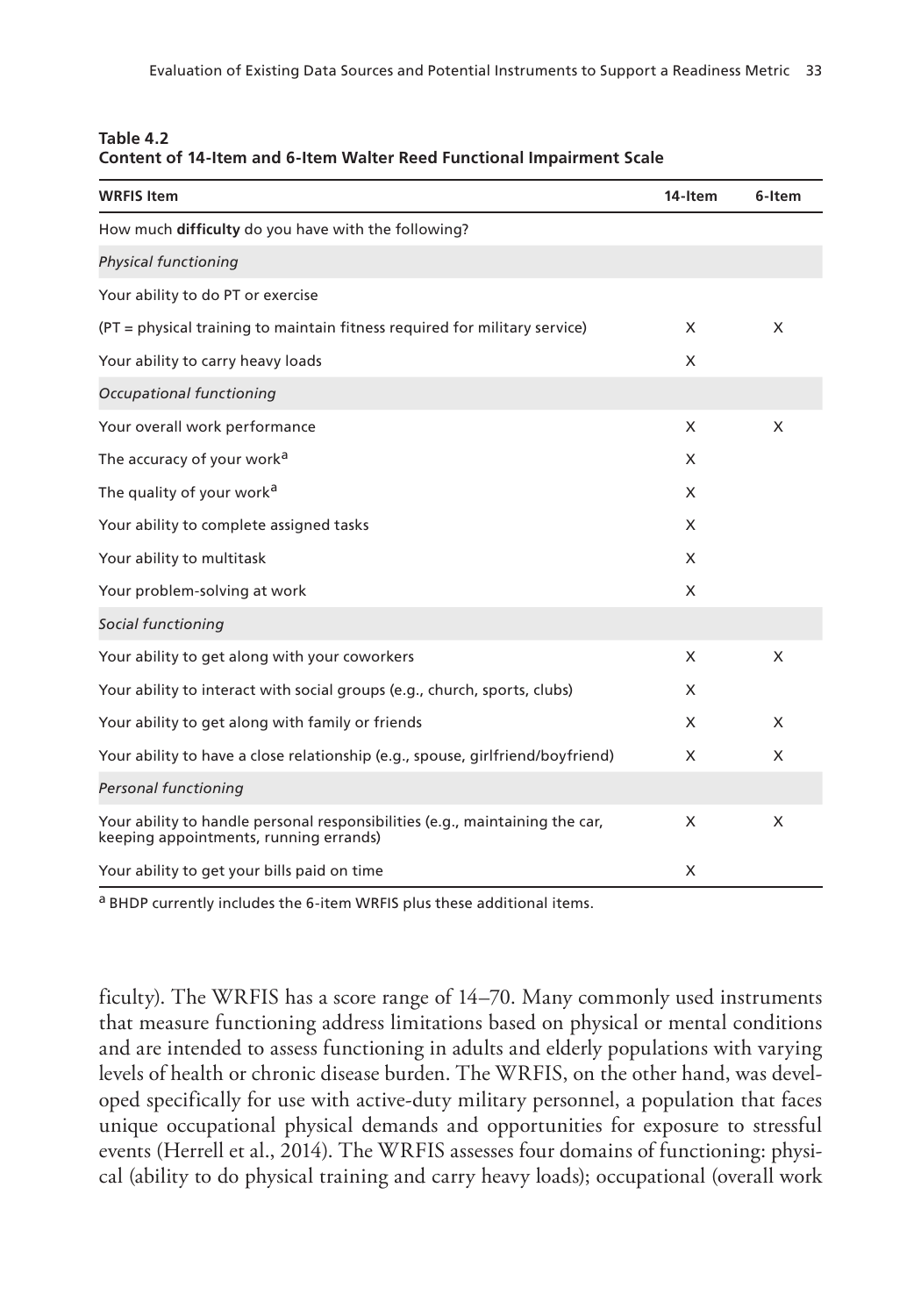performance, accuracy of work, quality of work, ability to complete assigned tasks, ability to multitask, and problem solving at work); social (ability to get along with coworkers, ability to interact with social groups, ability to get along with family and friends, and ability to have a close relationship [e.g., spouse, girlfriend/boyfriend]), and personal (e.g., ability to handle personal responsibilities, ability to get bills paid on time).

Using a cross-sectional sample of soldiers who had recently returned from deployment ( $n = 3,380$ ), the instrument's developers showed that greater impairment as measured by the 14-item WRFIS was strongly associated with a worse perception of overall health, more absenteeism, and higher health care utilization (Herrell et al., 2014). When computing score quartiles, they noted that the percentage of participants meeting criteria for major depression or PTSD was less than 4.5 percent among those below the median level of impairment and greater than 30 percent among those in the highest quartile of impairment. Higher WRFIS scores were also correlated with negative occupational and social performance outcomes, such as concerns expressed by the soldier's supervisor or receiving corrective training. Quartile score boundaries for the 14-item version were 14–15 indicating no difficulty or impairment, 16–19 indicating little impairment, 20–26 indicating moderate impairment, and 27–70 indicating extreme impairment. Internal consistency reliability was high (Cronbach's  $\alpha$  = 0.92).

A shorter, six-item version of the WRFIS has also been developed, with a score range of 6–30. The WRFIS that is currently in BHDP contains eight items: the same six items as the shorter WRFIS, plus an additional two items related to occupational function. Both short versions address the same four domains of functioning as the longer version. In a study of soldier perceptions of integration into a new unit, researchers measured various soldier characteristics, including depression and anxiety symptoms and functional impairment. Functional impairment was measured using the sixitem WRFIS. The results indicated that a positive perception of personal integration was significantly associated with fewer mental health symptoms, fewer anger reactions, better unit climate, and less functional impairment (Adrian et al., 2018).

Both the original and six-item versions of the WRFIS were undergoing further development and testing at the time of this writing, including validation against the Veterans RAND 12-Item Health Survey (VR-12) (Spiro et al., 2004), and the results were not yet published (Duffy, 2019). To date, no studies have examined the WRFIS's sensitivity to change.

Because the WRFIS targets occupational functioning, along with physical, social, and personal functioning, it is not an applicable tool for adult family members who are not employed. Furthermore, soldier occupational functioning is directly relevant to readiness, but family members' occupational functioning, when applicable, represents just a single aspect of family readiness. However, because of its broad focus on overall functioning and its applicability to a working population, we nonetheless selected the WRFIS for further consideration for assessing soldier readiness. This decision also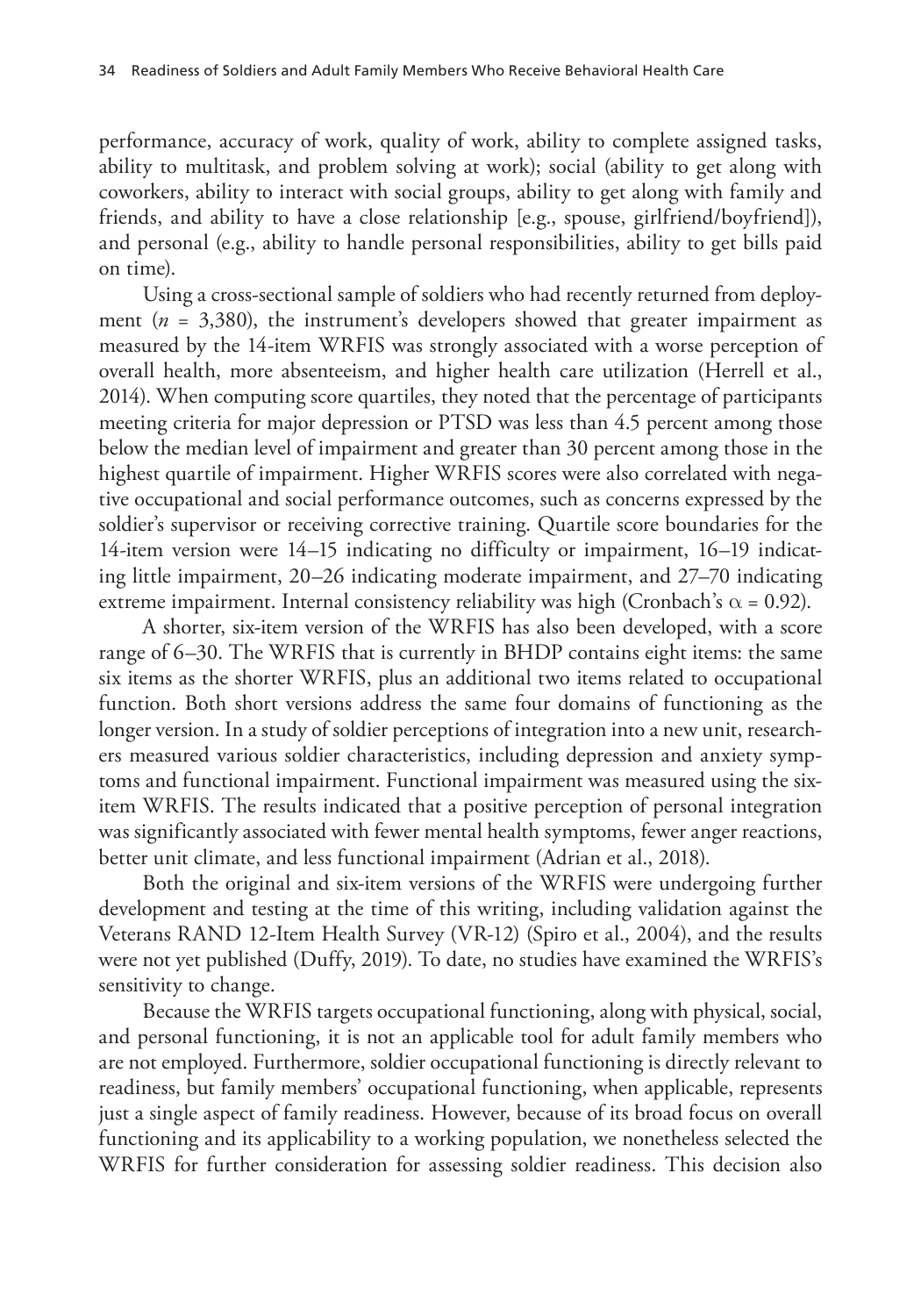aligned with recommendations from BH experts and providers who thought that functioning—for example, job performance, relationships with friends and family, and the ability to work in teams—was an important aspect in measuring readiness.

## *Potential Metric Using Walter Reed Functional Impairment Scale Data*

We developed an example of a potential outcome metric that could be computed using WRFIS data and assessed it using our metric criteria described in Chapter Two (Table 4.3). The denominator of this outcome metric would include soldiers who receive BH care in an Army MTF (i.e., direct care) with a WRFIS score at or above a threshold level of severity (e.g., indicating at least moderate functional impairment). The numerator would include soldiers who have a specified decrease in WRFIS score within six months. The exact threshold score to be included in this metric would need to be defined, along with the point decrease that would indicate clinically meaningful improvement in functioning. This example metric is similar to the "response-totreatment" outcome metrics currently tracked by the Army, which evaluate whether symptoms improve for patients with particular diagnoses (i.e., PTSD, depression, or anxiety). These response-to-treatment metrics are modeled after an NQF-endorsed measure that assesses whether depression symptoms improved within six months (National Quality Forum, 2019a).

We applied the criteria in Table 2.1 to evaluate this example metric using WRFIS data (Table 4.2).

• *Importance.* The WRFIS targets four domains of functioning related to the demands of military duty. As noted in Chapter One, readiness is a top concern of the Army, and it has set a goal to achieve a nondeployable rate of 5 percent or less. The example metric addresses a high-priority area in which there is an opportunity to improve.

|           |          | <b>Metric numerator:</b> soldiers with a specified improvement in WRFIS score within six months |                                                                               |                               |               |
|-----------|----------|-------------------------------------------------------------------------------------------------|-------------------------------------------------------------------------------|-------------------------------|---------------|
|           |          | <b>Metric denominator:</b> soldiers in BH care with a threshold severity WRFIS score            |                                                                               |                               |               |
|           |          |                                                                                                 | <b>Evaluation Criteria</b>                                                    |                               |               |
| Important | Feasible | Valid                                                                                           | Reliable                                                                      | <b>Sensitive</b><br>to Change | <b>Usable</b> |
| Yes       | Yes      | 14-item WRFIS: Yes<br>6-item WRFIS: No data<br>Metric: Unable to<br>determine                   | 14-item WRFIS: Yes<br>6-item WRFIS: No data<br>Metric: Unable to<br>determine | No data                       | No data       |

**Table 4.3 Example Readiness Metric Using Walter Reed Functional Impairment Scale Data**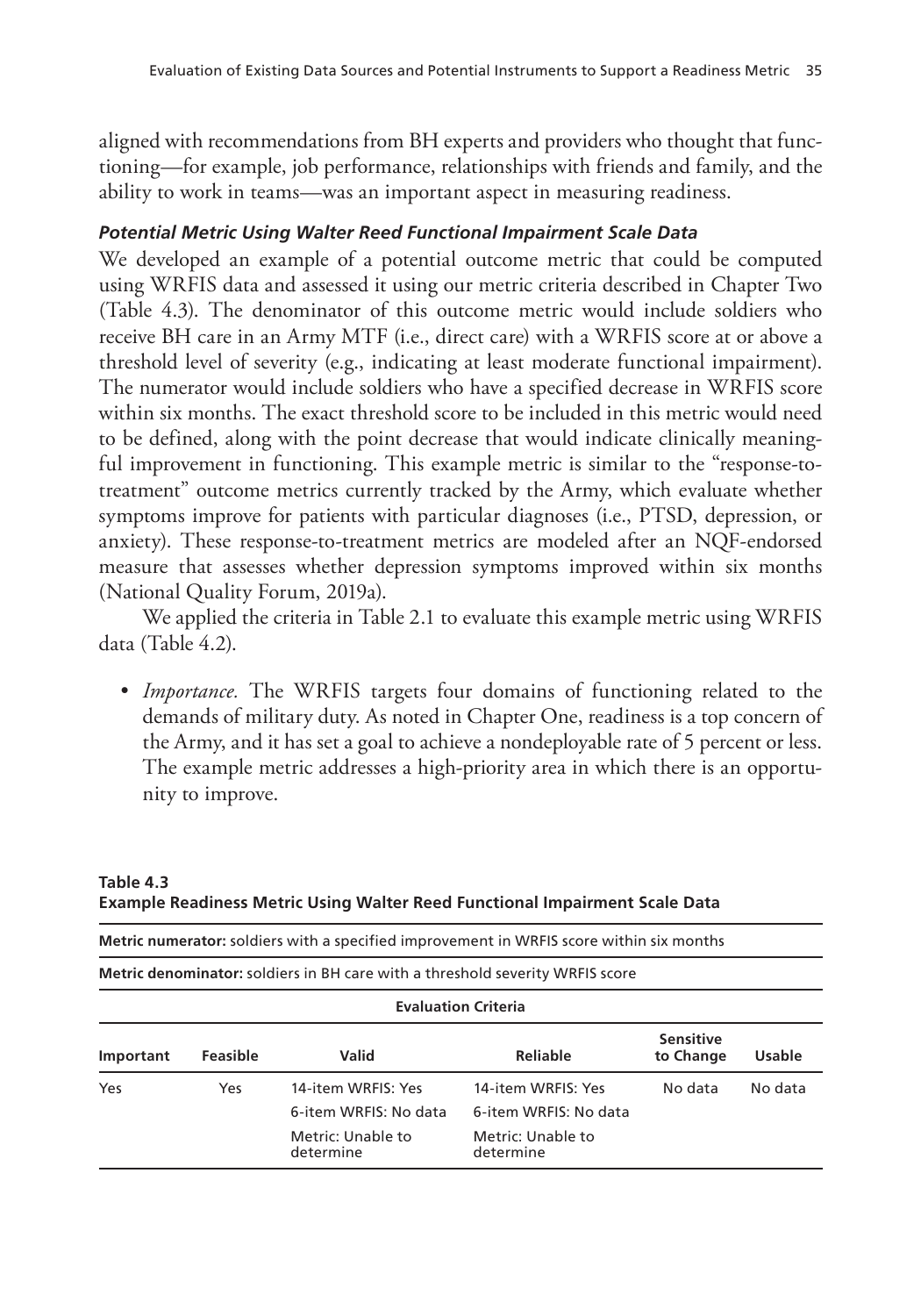- *Feasibility.* The self-report data to support this example metric are retrievable without undue burden or cost since BHDP currently contains a shorter 8-item version of the WRFIS. The data can be collected from soldiers routinely while receiving BH care at an MTF. Data can be accessed by Army BH leadership and/or DHA.
- *Scientific acceptability.* The 14-item WRFIS appears to have some degree of *validity* based on the initial development work. The instrument has face validity, in that it was developed specifically to assess functioning in service members. The incorporation of multiple domains to assess a concept that is thought to involve different aspects of functioning provides support for content validity. There is also evidence of criterion validity in that it correlates with BH symptoms and social and occupational performance outcomes. The 14-item WRFIS has also shown high internal consistency *reliability* (Cronbach's  $\alpha$  = 0.92) (Herrell et al., 2014). Further tests of its psychometric properties and those of the 6-item version are in progress. Currently there are no data to establish the example metric's *sensitivity to change*.
- *Usability.* Although the WRFIS is currently included in BHDP, we do not have current information about its level of use by providers. Its perceived utility to providers and the Army as a useful source of data to monitor soldier readiness is unknown. As noted earlier, the WRFIS is not applicable as a monitor of family readiness.

The lack of data about the WRFIS sensitivity to change and its usability are notable limitations to a WRFIS-based readiness metric. To consider using the WRFIS as a readiness metric, further analyses and pilot testing are needed. Further work has been done to evaluate the psychometrics of the 14-item and 6-item versions of the WRFIS and their comparison with the RAND VR-12. When these data are available, they will provide more information to assess the WRFIS's potential use. The 8-item version (which includes the items in the 6-item version) is currently part of BHDP and would have less burden of completion than the full 14-item version. Additionally, the BHDP database currently contains 8-item WRFIS data for a sample of soldiers who have received BH care. Given these factors, a plan to examine these data and pilot a potential metric is described in Box 4.1. Implementation of these pilot testing steps will also ensure that a WRFIS-based readiness metric adds value over the existing symptom-based outcome metrics.

#### **Evaluating eProfile as a Potential Source of Readiness Data**

The current data system that records when soldiers are not ready to deploy is the eProfile system. A module within MODS, eProfile enables users to track soldiers who have a temporary or permanent medical condition that may make them medically unready for a deployment.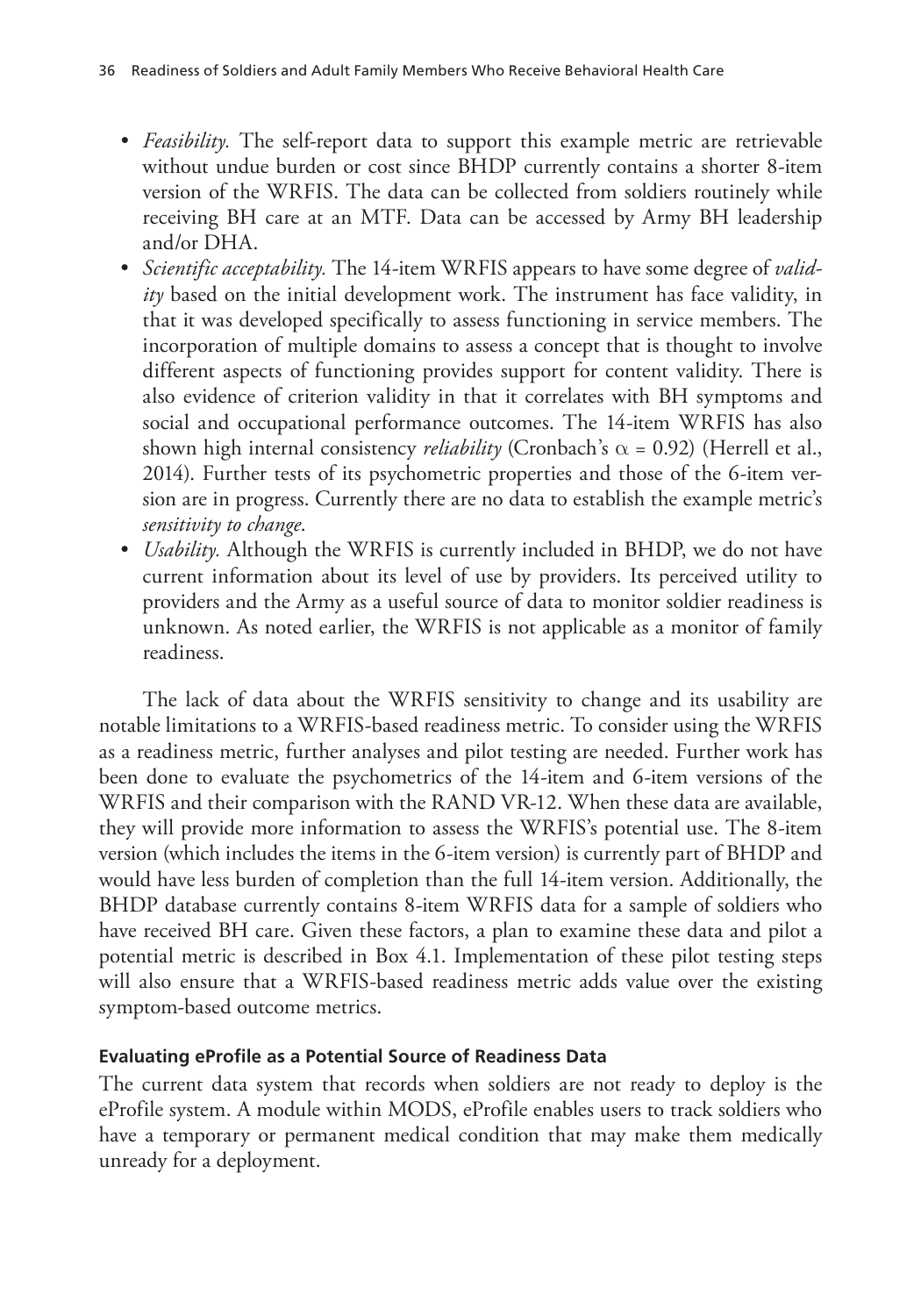## **Box 4.1 Plan for Pilot Testing a WRFIS-based Readiness Metric**

## **Step 1: Assess Current Level of Use of the WRFIS in Army BH Care**

*Goal: to determine the level of provider implementation of the WRFIS and effort that will be needed to increase use of the instrument.*

- Using WRFIS data in BHDP, compute:
	- percentage of soldiers seen in Army BH care with at least one administration; at least two administrations
	- mean number of completed WRFIS administrations per patient, frequency distribution.
- Assess whether level of implementation varies by MTF. Consider conducting qualitative interviews with BH providers at MTFs that use the measure more frequently to assess clinical utility.

## **Step 2: Conduct Descriptive Analyses of Existing WRFIS Data**

*Goal: to evaluate psychometric properties of the WRFIS in soldiers receiving Army BH care and inform outcome metric specifications.*

- Using available WRFIS scores in BHDP, compute
	- mean, median total scores
	- interval consistency reliability (e.g., Cronbach's  $\alpha$ ).
- Assess concurrent validity by evaluating how WRFIS scores relate to other key variables by computing correlations between a soldier's WRFIS score and:
	- symptom scores (e.g., PHQ-9 item, PTSD Checklist, Generalized Anxiety Disorder–7 item, Couples Symptom Inventory)
	- number of BH diagnoses (as an indicator of comorbidity).
- Assess predicative validity by evaluating how WRFIS scores (i.e., a soldier's last score) predict ability to deploy and separation
- Among soldiers with at least two administered the WRFIS, evaluate sensitivity to change and compute:
	- mean initial WRFIS score
	- mean last WRFIS score
	- mean WRFIS score change (i.e., last WRFIS score minus first score)
	- percentage of soldiers with specified decreases in WRFIS score 4–8 months after initial score.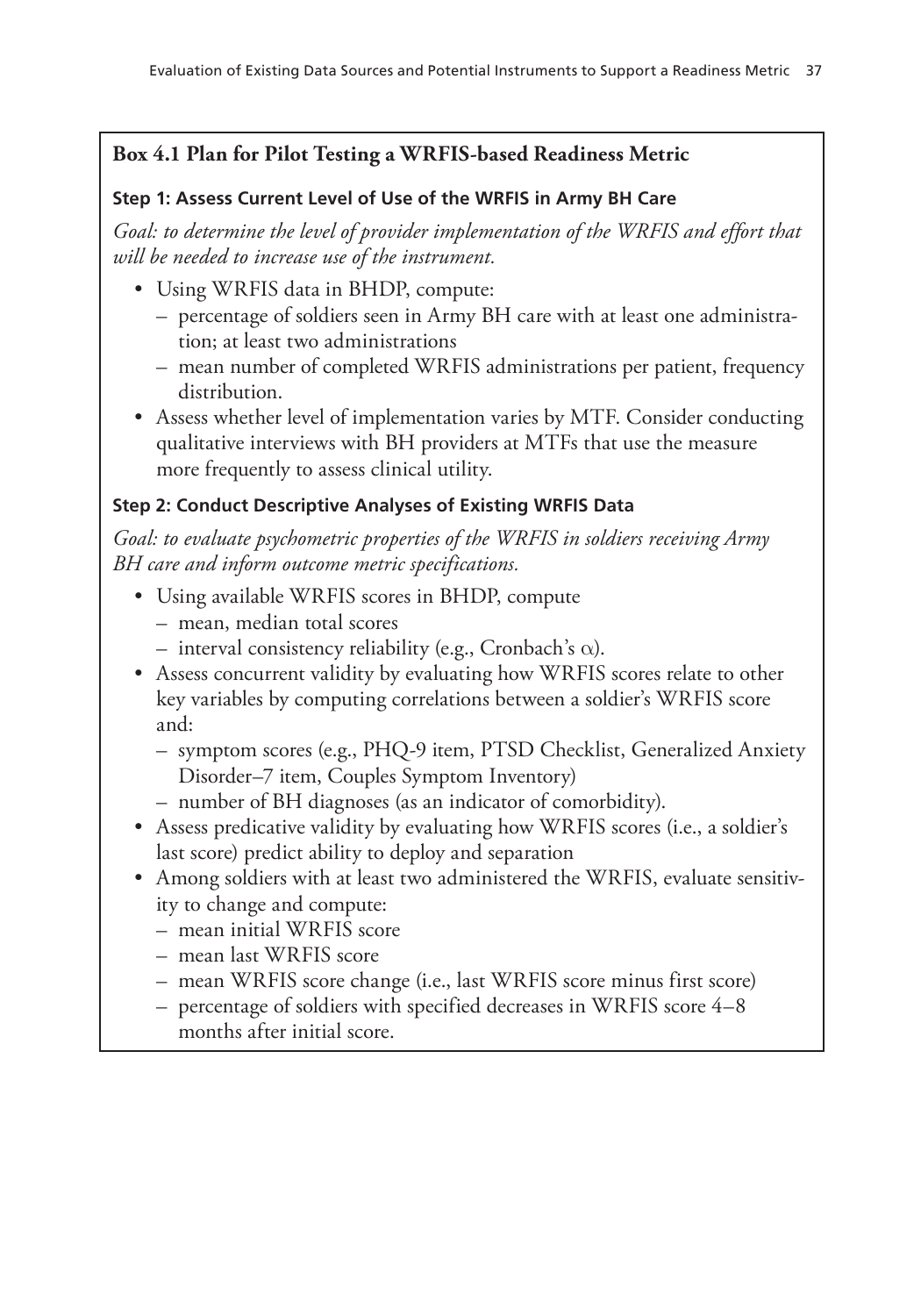## **Box 4.1—Continued**

#### **Step 3: Define Detailed Metric Specifications**

*Goal: to develop detailed outcome metric specifications to increase the likelihood that the metric meets metric evaluation criteria (e.g., scientific acceptability).*

- Define population eligible for metric (denominator):
	- eligible BH diagnoses (e.g., PTSD, depression, anxiety)
	- eligible episode of care (e.g., beginning a new treatment episode vs. ongoing care)
	- type of BH visit and/or type of provider
	- minimum number and timing of WRFIS administrations (e.g., two required—initial administration plus at least one additional 4–8 months later)
	- minimum threshold WRFIS score for inclusion (e.g., score that indicates impaired functioning, such as ≥20 for the 14-item version).
- Define required improvement in WRFIS score that would indicate treatment response (numerator)
	- score-point decrease (or percent decrease) that would indicate clinically significant improvement in functioning.
- Compute metric scores

## **Step 4: Pilot Test Metric**

*Goal: to assess whether the metric provides useful readiness-related information to monitor and improve BH care.*

- Given current rates of implementation, assess whether metric can be tested Army-wide or whether testing should be conducted with a few target MTFs (perhaps with higher rates of current WRFIS use).
- Compute metric scores and evaluate how metric scores relate to symptombased metrics (e.g., PTSD, depression, anxiety symptom metrics assessing response to treatment and remission).

Army Regulation 40-501—Medical Services, Standards of Medical Fitness (2017) provides guidelines for when medical conditions warrant placing a soldier on a profile, and the U.S. Army Medical Command (MEDCOM) 2017 policy on standardizing profiles for BH conditions and recent updates to determining readiness and medical deployability (Secretary of the Army, 2018) provide additional instruction. Profiles can be either temporary or permanent, and they are assigned a level ranging from 1 to 4 depending on functional capacity. Permanent profile levels derive from PULHES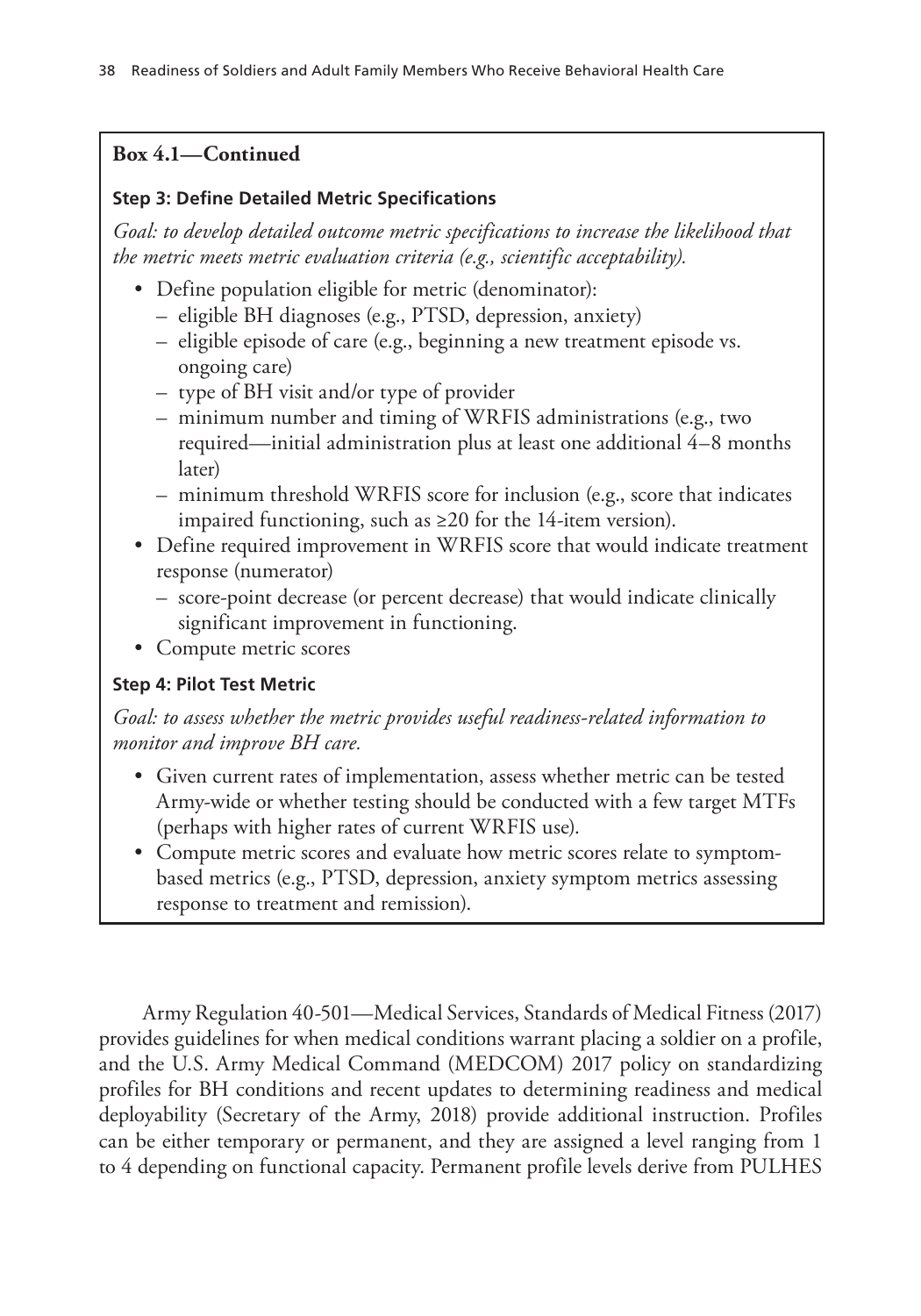scores (military medical grading system), where PULHES represent six organs or systems of the body ( $P =$  physical capacity or stamina;  $U =$  upper extremities;  $L =$  lower extremities;  $H =$  hearing and ears;  $E =$  eyes; and  $S =$  psychiatric). If all six organs or systems are level 1, the profile will be a 1 indicating that the individual "is considered to possess a high level of medical fitness" (Army Regulation 40-501—Medical Services, Standards of Medical Fitness, 2017). Any PULHES score of 2 translates to a physical profile of 2, meaning the "individual possess some medical condition of physical defect that may require some activity limitations" (Army Regulation 40-501—Medical Services, Standards of Medical Fitness, 2017). A designation of 3 on a PULHES factor, corresponding to a profile of 3, indicates that the service member has "one or more medical conditions of physical defects that may require significant limitations" and that "the individual should receive assignment commensurate with his or her physical capacity for military duty" (Army Regulation 40-501—Medical Services, Standards of Medical Fitness, 2017). Finally, a profile of 4, corresponding to one or more PULHES scores of 4, means "the individual has one or more medical conditions or physical defects of such severity that performance of military duty must be drastically limited" (Army Regulation 40-501—Medical Services, Standards of Medical Fitness, 2017). Therefore, permanent profiles take on such values as P3 (permanent, level 3). The level of the profile (1–4) does not automatically indicate whether the soldier is deployable, what his or her assignment restrictions are, or whether he or she needs to be referred for disability evaluation; the specific medical condition and the soldier's functional limitations determine their capabilities (Army Regulation 40-501—Medical Services, Standards of Medical Fitness, 2017). Temporary profiles do not derive from PULHES scores (U.S. Army, 2017). Instead, the reason for a temporary profile is now documented using a template, which contains extensive guidance for writing the profile and allows the provider to document the soldier's duty restrictions.

MEDCOM's 2017 BH eProfiling Standardization Policy memo states that a soldier's medical readiness for duty will be assessed during every clinical encounter. It defines the minimum assessment that must be done, including "the Soldier's mental status, risk of harm to self or others, symptom severity, prognosis for return to full duty, treatment needs, and risk of decompensation or further injury if the soldier participates in occupational activities" (U.S. Army, 2017, p. 3). It also describes the specific circumstances under which profiles should be issued related to BH conditions. This guidance is generally about when a temporary profile should be issued (e.g., when the soldier is at risk of harm to self or others, but duty restrictions will mitigate the risk), what profile to issue when a soldier is not expected to meet medical retention standards within a year of diagnosis, the profile requirements for a soldier on psychotropic medication, and determinations that define a soldier's ability to deploy.

In addition to this guidance, the policy memo contains two enclosures, one that provides examples of appropriate documentation of functional limitations and rationale, which providers are encouraged to include in profile comments, and a second that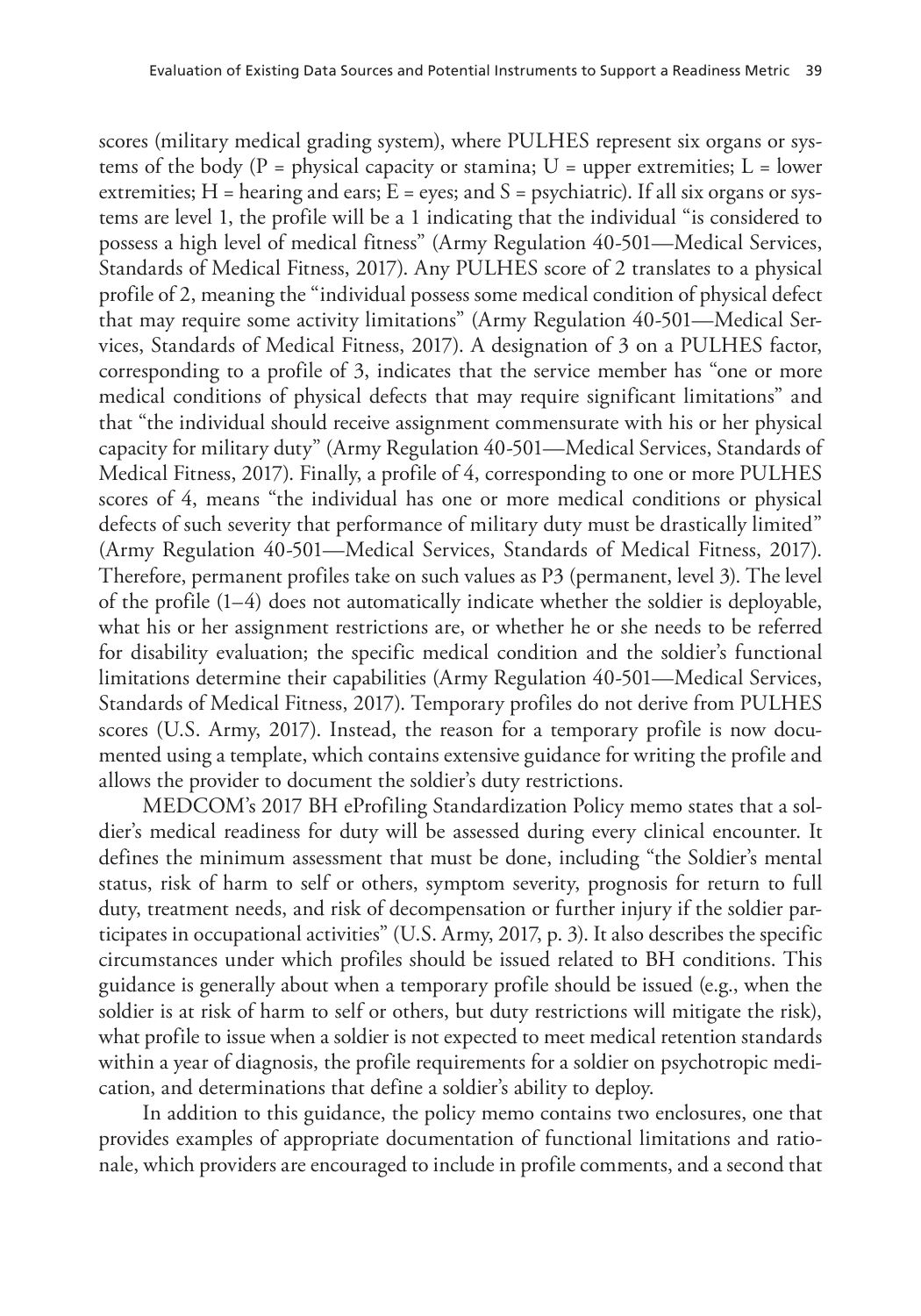describes minimal profile guidance. The minimal profile guidance instructs providers when to place a soldier on a profile and when to reassess or renew the profile. For example, for several BH conditions, the soldier is to be placed on a 90-day profile and reassessed at the end of that period to determine if a permanent profile is warranted. For other conditions, the soldier is to remain on temporary profile until he or she is removed from at-risk case tracking.

#### *Interview Respondent Perspectives on eProfile*

We asked BH experts what existing data could be used to support the development of a metric to assess readiness among those who have received BH care. Most (*n* = 15) indicated that being on a profile was an indicator of medical nonreadiness. Profiles were also viewed by some as a useful tool for communicating duty limitations to the soldier's commander.

However, BH experts and providers also indicated a number of concerns about using profile data to support a readiness metric. First, respondents reported a lack of consistency in how profiles are applied, which limits the utility of what profiles (or the lack of a profile) convey. One respondent suggested that the length of time a soldier is on a profile can be a readiness indicator, but since different diagnoses have different recovery trajectories, profile duration alone may not indicate anything about readiness. Finally, one respondent reported that the Army developed metrics to explore whether providers were correctly applying profiles to all soldiers who should have been on them, based on information available in MODS and the MHS Data Repository (e.g., admitted to inpatient facility for a limiting condition or received deployment-limiting medication). One study found some evidence of soldiers who should have been on profile but were not (Curley and Warner, 2017). In the next chapter, we discuss eProfile in more detail and present recommendations from respondents about ways to improve how profiles are applied.

#### *Potential Metric Using eProfile Data*

Since the presence of a BH profile indicates that a soldier is not ready, coming off a profile upon the completion of BH care—and not going back on a BH profile within a set period of time—may suggest that the soldier is now ready and that, at least in part, treatment provided while on the profile was effective. Based on this assumption, we developed an example of a potential metric using profile data and assessed it using our metric criteria described in Chapter Two (Table 4.4). In this example metric, the denominator includes soldiers in BH care who have been placed on a BH profile, and the numerator includes those soldiers who are *not* on a BH profile six months later.

• *Importance.* The example metric targets functioning and readiness-related demands of military duty. As noted earlier, levels of readiness are top priority, and the Army has set a target benchmark. The metric measures a high-priority area in which there is an opportunity to improve.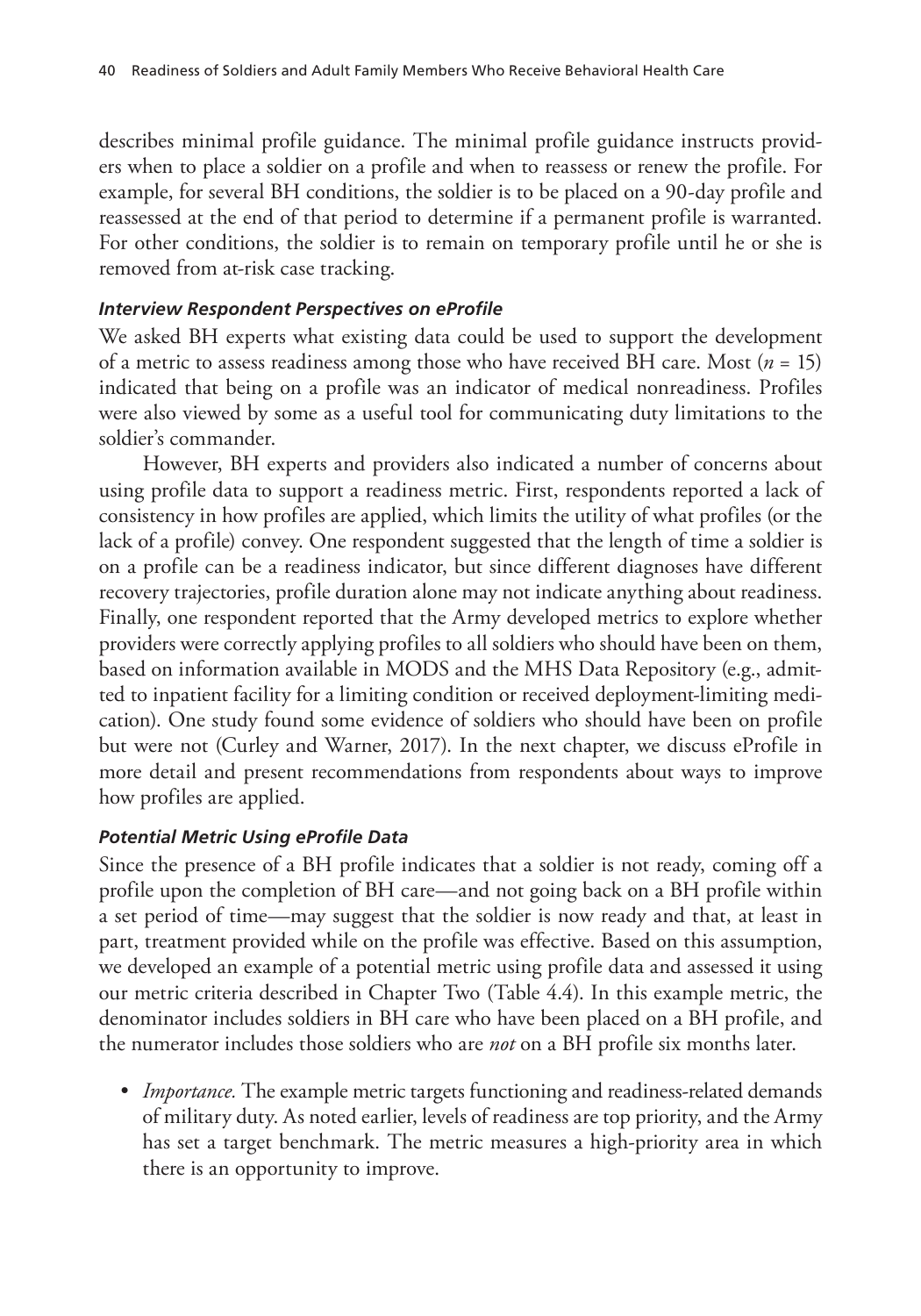|           |                        | Metric Numerator: soldiers who are not on a BH profile in six months          |                                      |                               |         |
|-----------|------------------------|-------------------------------------------------------------------------------|--------------------------------------|-------------------------------|---------|
|           |                        | <b>Metric Denominator:</b> soldiers in BH care who are placed on a BH profile |                                      |                               |         |
|           |                        | <b>Evaluation Criteria</b>                                                    |                                      |                               |         |
| Important | Feasible               | Valid                                                                         | Reliable                             | <b>Sensitive</b><br>to Change | Usable  |
| Yes       | Unable to<br>determine | Profile data: Unable<br>to determine                                          | Profile data: Unable<br>to determine | No data                       | No data |
|           |                        | Metric: Unable to<br>determine                                                | Metric: Unable to<br>determine       |                               |         |

| Table 4.4                                           |  |
|-----------------------------------------------------|--|
| <b>Example Readiness Metric Using eProfile Data</b> |  |

- *Feasibility.* The feasibility of using data from eProfile to construct a readiness metric is not known. Our interviews with BH experts did not reveal complete details about the content of eProfile data, and we did not have direct access to the data elements/variables that are currently available; therefore, our information about the specific data elements is somewhat incomplete.2 Based on input from interview respondents' experience with the data, there appears to be some difficulties associated with accessing coded data from BH profiles. (Free text would not be suitable for this purpose.) In the absence of evaluating this information, we are unable to determine the feasibility of using eProfile data for this example metric. There were some promising aspects of feasibility. Specifically, policy guidance indicates that a soldier's readiness for duty should be assessed during every clinical encounter, suggesting that profiles should be updated as necessary to reflect current levels of readiness. This process is already integrated into the practices of Army providers. Further, Army BH leadership have access to eProfile data.
- *Scientific acceptability.* Profile data have face *validity*, in that profiling guidance and eProfile were designed specifically to document soldier readiness (i.e., by indicating lack of readiness). There is some indication that profiles have predictive validity, as soldiers with BH waivers to deploy (after being determined to not be medically ready) have been more likely than those without waivers to be medically evacuated from theater (Cronrath et al., 2017). This suggests that being on a profile measures lack of readiness. However, questions were raised about the *reliability* of profile data. Interviewed providers described inconsistency in the application of profiles, and an initiative to measure the application of BH profiles

 $2$  We had access to a data dictionary intended to be used by external consumers of eProfile data, and it included variables about a soldier and their unit, characteristics of the symptom(s), date the condition started and ended, whether the condition is temporary or permanent, severity of the condition (if temporary), PULHES score, and functional and duty limitations. It is not clear how representative these variables are with respect to the universe of information available in eProfile.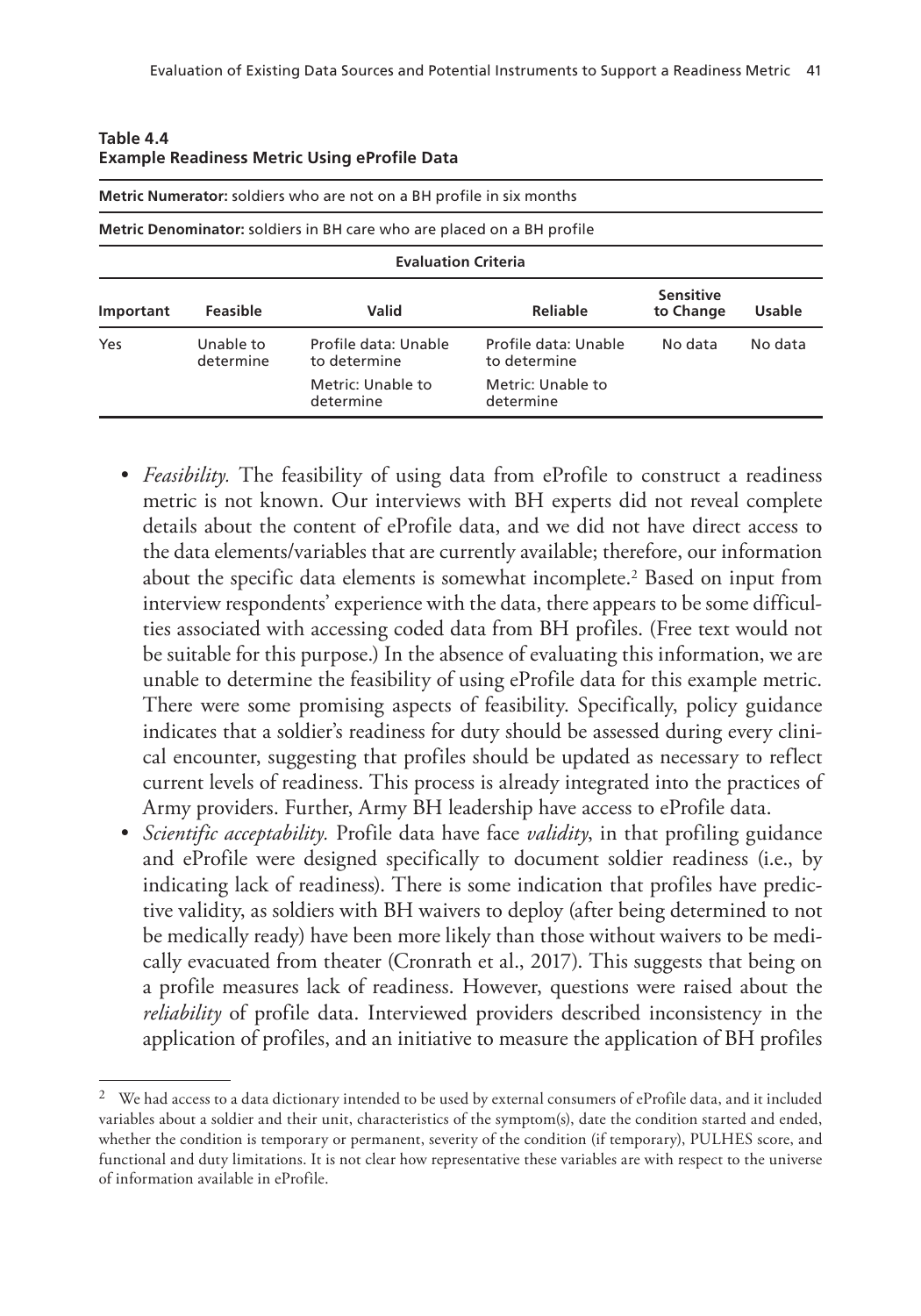revealed some underuse of profiles, which was consistent with what we learned during interviews. Instruments or data sources that are not reliable typically are not considered valid. Given this, we note that we are unable to determine the validity and reliability of profile data and this example metric. There are no data about eProfile data *sensitivity to change*.

• *Usability.* Although not all providers viewed profile data as a way to measure readiness, most did, and, therefore, we believe a metric created from eProfile data could be seen as meaningful and informative for providers. However, its usability as a metric is unknown.

Given the issues noted above, it is unclear whether eProfile data could be used to support a readiness metric. In any event, some improvements would have to be made to reduce some of eProfile's current shortcomings. Respondents expressed that profile guidance should be enhanced to more clearly identify when providers should write a profile, providers should be formally trained in when and how to write profiles, and the Army should monitor the application of profiles. As noted earlier, B-REDI is a decision support tool designed to help providers determine whether to write a profile for a soldier for a BH condition. The effectiveness of the B-REDI program is currently being evaluated. An assessment of B-REDI training provided at five sites in fall 2018 indicated high end-user satisfaction with training and a significant improvement in provider knowledge, confidence, and decisionmaking regarding applying profile policy posttraining (Curley, 2019). Respondents also indicated that profiles and diagnoses are not entered into the same system; eProfile captures profiles, and related diagnoses are entered into the Armed Forces Health Longitudinal Technology Application. If the two systems were integrated, providers would not have to switch between systems to enter data that are inherently related. The reader should note that integrating these systems may not be feasible due to confidentiality requirements. Finally, because profiles relate directly to soldier readiness, metrics drawn from eProfile data would not be applicable to family readiness.

# **Results of the Search to Identify Potential Instruments to Measure Readiness**

As described in Chapter Two, our search of the literature targeted the identification of instruments used to assess readiness in military service members and their families. The search resulted in 14 articles that met final inclusion criteria and contained 50 instruments used in military populations that addressed functioning or readiness. The extracted data about these instruments were evaluated to explore the feasibility and application for soldiers and adult family members who received BH care. To remain in consideration, an instrument needed to be self-report, contain no more than 30 items, and assess readiness/functioning. Few instruments met the standard of assess-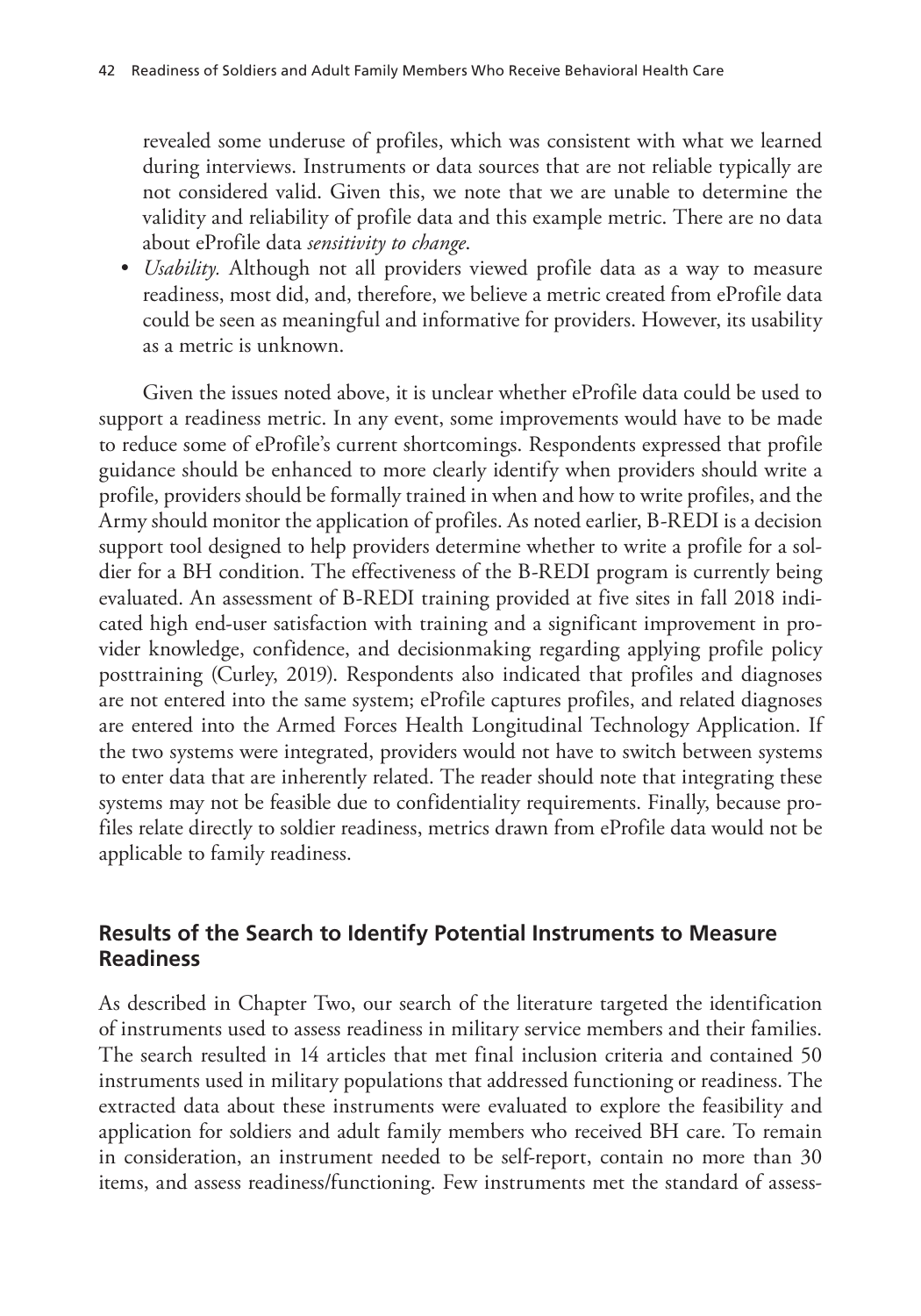| Instrument                                      | <b>Description</b>                                                                                                                                    | <b>Final Exclusion</b><br>Criterion |
|-------------------------------------------------|-------------------------------------------------------------------------------------------------------------------------------------------------------|-------------------------------------|
| CD-RISC-25: Connor-Davidson<br>Resilience Scale | Resilience metric with factors related to<br>competence, tolerance of negative affect, change<br>and relationships, control, and spiritual influences | Proprietary tool                    |
| DRS-15: Dispositional<br>Resilience Scale       | Hardiness metric with subscales for commitment,<br>control, and challenge                                                                             | Proprietary tool                    |

**Table 4.5 Candidate Instruments from the Instrument Search That Were Excluded**

ing the broader concept of readiness/functioning. (See Appendix E for a list of instruments considered and the reasons for their exclusion.) Given the emphasis on resilience as a readiness factor related to the ability to adapt to stressors and meet changing demands in both soldiers and adult family members (Chairman of the Joint Chiefs of Staff Instruction 3405.01, 2011; Meadows et al., 2016), we identified two instruments that measured resilience, described in Table 4.5: the Connor-Davidson Resilience Scale (CD-RISC; CDRISC, undated; Connor and Davidson, 2003) and the Dispositional Resilience Scale (DRS; Bartone, 2008; Bartone, 2007). However, both instruments are proprietary tools. Therefore, none of the instruments in the literature that had been used with military populations or their families met final inclusion criteria for further consideration.

# **Results of Supplemental Search**

The complete list resulting from our supplemental search for recommended instruments to measure functioning can be found in Appendix F. Three instruments were within our 30-item limit and have been used with various populations (Table 4.6). These include two instruments from the Patient-Reported Outcomes Measurement Information System (PROMIS) and the World Health Organization Disability Assessment Schedule (WHODAS) 2.0 (Cella et al., 2010; Hays et al., 2009; World Health Organization, 2010). PROMIS Global Health and PROMIS-29 are from the PROMIS item banks of outcome measures for commonly studied patient-reported outcomes. Both instruments incorporate domains of physical and mental health, fatigue, pain, and social roles. PROMIS-29 also includes a domain assessing sleep disturbance. WHODAS 2.0 collects self-report responses about difficulty functioning (in terms of cognition, mobility, self-care, getting along, life activities, and participation) due to health conditions.

All three instruments are meant to assess health status and disability in communitydwelling adults in both clinical and population settings. The physical domains of these instruments include items addressing activities of daily living, such as the ability to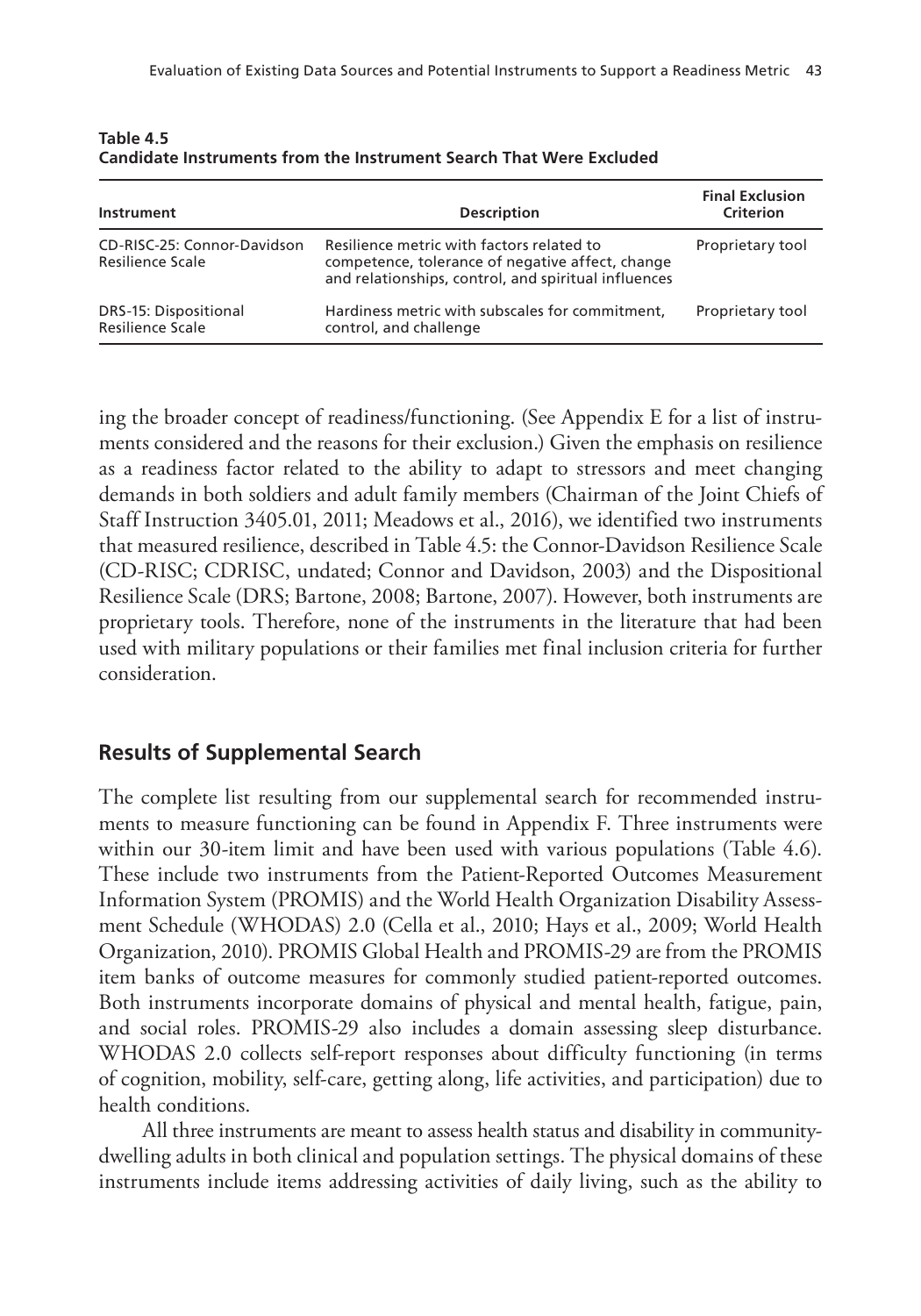| Instrument                  | <b>Description</b>                                                                                                                                         | Source                                                                                        | <b>Final Exclusion</b><br>Criterion                 |
|-----------------------------|------------------------------------------------------------------------------------------------------------------------------------------------------------|-----------------------------------------------------------------------------------------------|-----------------------------------------------------|
| <b>PROMIS Global Health</b> | Patient self-report of general<br>health, physical health,<br>mental health, social/work,<br>fatique, and pain                                             | Subject-matter expert<br>recommendation                                                       | Focus on limitations<br>due to health<br>conditions |
| PROMIS-29 Profile           | Collection of four-item short<br>forms assessing physical<br>functioning, anxiety,<br>depression, fatigue, pain,<br>sleep disturbance, and social<br>roles | Subject-matter expert<br>recommendation                                                       | Focus on limitations<br>due to health<br>conditions |
| WHODAS 2.0                  | Patient self-report of physical,<br>emotional, and social/<br>occupational functioning                                                                     | International<br>Consortium for<br><b>Health Outcomes</b><br>Measurement and<br>Kennedy Forum | Focus on limitations<br>due to health<br>conditions |

**Table 4.6 Candidate Instruments from Supplemental Search That Were Excluded**

walk and bathe oneself, and instrumental activities of daily living, such as the ability to run errands or buy groceries. Because the populations of interest for this study (soldiers and families) are comprised of younger adults, predominantly physically able and functioning in a unique military environment that is distinct from that of civilians, we judged the PROMIS and WHODAS tools to not be sufficiently relevant for assessing functioning relative to readiness. Therefore, none of the instruments identified from the supplemental search met final inclusion criteria for further consideration.

## **Summary**

In this chapter, we reviewed and evaluated the possibility of using an existing data source to construct a readiness metric. We suggested an example outcome metric constructed using WRFIS data contained in BHDP, which would focus on improvement in functioning, and an example metric making use of profile or duty limitation data. However, a WRFIS-based metric would require continued study of the WRFIS's psychometric properties and existing WFRIS data to determine its usefulness for tracking readiness. Data from eProfile are currently used to identify soldiers who are not ready and could potentially be used to construct a new readiness metric. However, improvements in the reliable application of BH profiles and accessibility of coded eProfile data would be needed prior to the use of eProfile data for this purpose. While both sources include data related to soldier readiness, neither data source is designed to support a readiness metric for adult family members.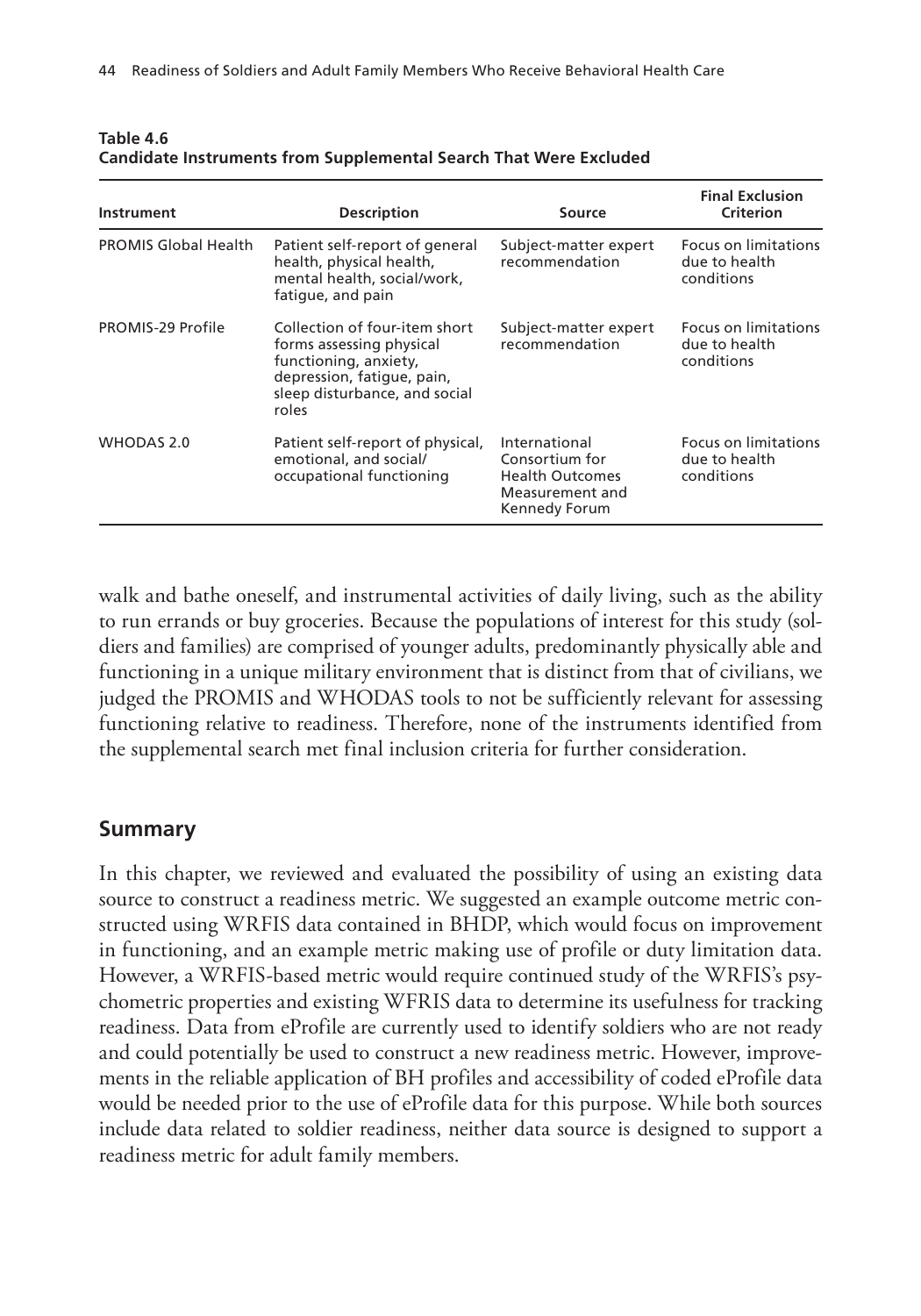This chapter also presented the results of our targeted search of the literature, which focused on existing instruments that could support a readiness metric for either service members or adult family members. During our full text review, only two instruments (CD-RISC and DRS) met the initial criteria for being self-report, containing no more than 30 items, and assessing readiness or functioning. However, both are proprietary tools and were therefore screened out as well. We also conducted a supplemental search for instruments that measure functioning (more generally, not necessarily within a military population) that were recommended in core sets of BH outcome instruments and other metrics suggested by BH experts. Using the same criteria that we applied to the instruments from the search of the literature, we identified three instruments: PROMIS Global Health, PROMIS-29, and WHODAS 2.0. We concluded that none of the three was useful to assess readiness of soldiers and their families. Because the populations of interest for this study (soldiers and adult family members) are comprised of younger adults, who are predominantly physically able and functioning in a unique military environment that is distinct from that of civilians, we judged the PROMIS and WHODAS instruments to not be sufficiently relevant for assessing functioning relative to readiness.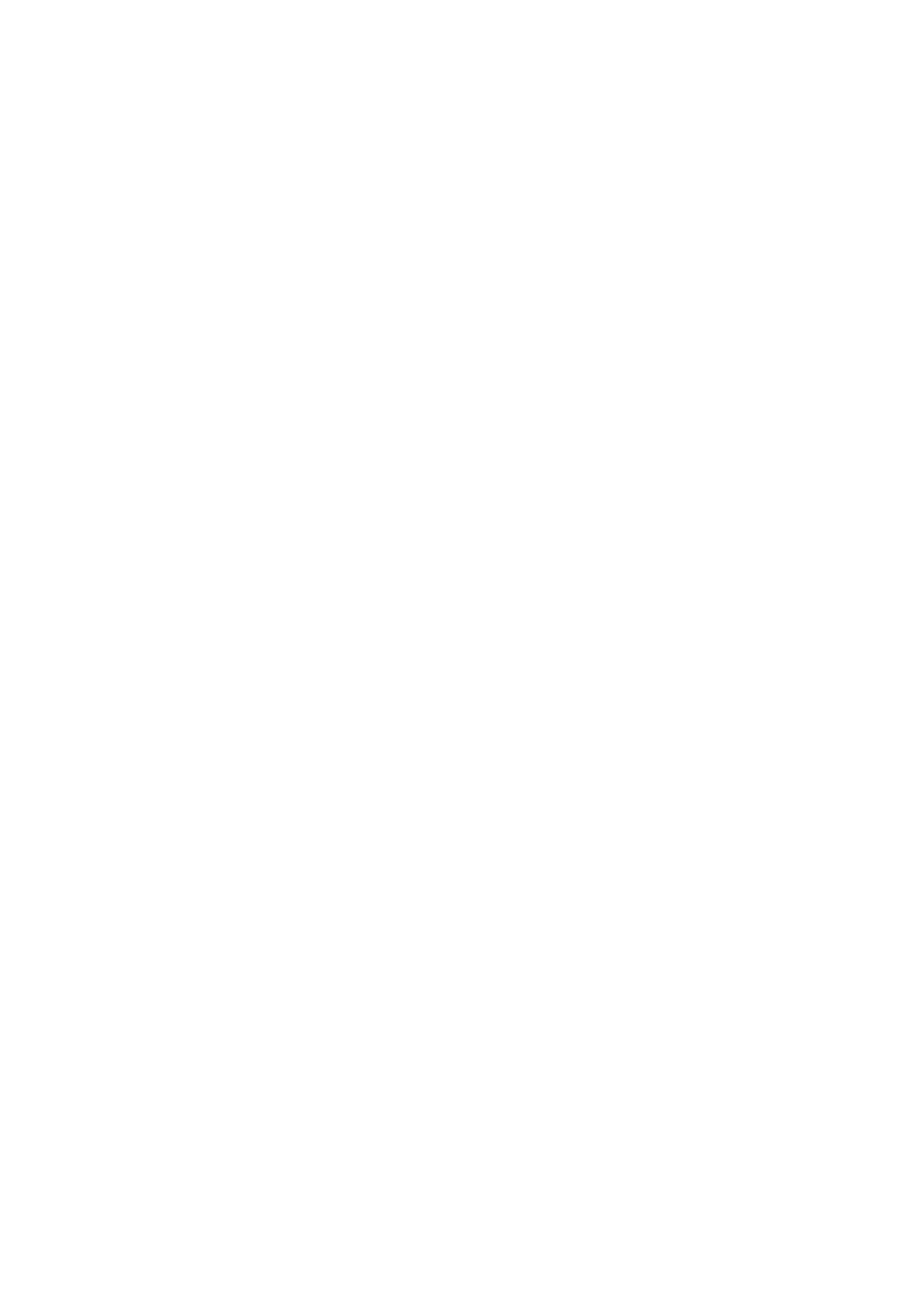Although the primary objective of this project was to identify metrics to assess readiness among soldiers and adult family members who receive BH care, our interviews offered an opportunity to document stakeholder perspectives on how readiness assessment could be improved. In this chapter, we describe findings from interviews with both BH experts and providers on the way to improve readiness assessment.

# **Behavioral Health Expert and Provider Views on Improving Readiness Assessment**

Following the discussion of indicators of readiness and ways to assess and measure it, we asked BH experts (*N* = 18) and BH providers (*N* = 24) what improvements could be made to how readiness is currently assessed for soldiers who receive BH care. Respondents had a number of suggestions that can be categorized into seven themes:

- improving the functioning and utility of measures and data systems
- improving communication between medical providers and the soldier's operational command
- improving provider consistency in following military policy or guidelines
- improving policies or guidelines
- increasing resources for providers
- improving prevention or increasing treatment for soldiers
- providing more support to families.

Within each of these themes, there was a small number of topics mentioned by several respondents and a wide variety of other suggestions that were mentioned by only one or two. In this section, we report on the specific topics mentioned by relatively larger numbers of respondents, but topics mentioned by just one or two are discussed at a higher level (i.e., groups of topics that form a subtheme within a theme), highlighting only a subset of the more specific suggestions for improvement.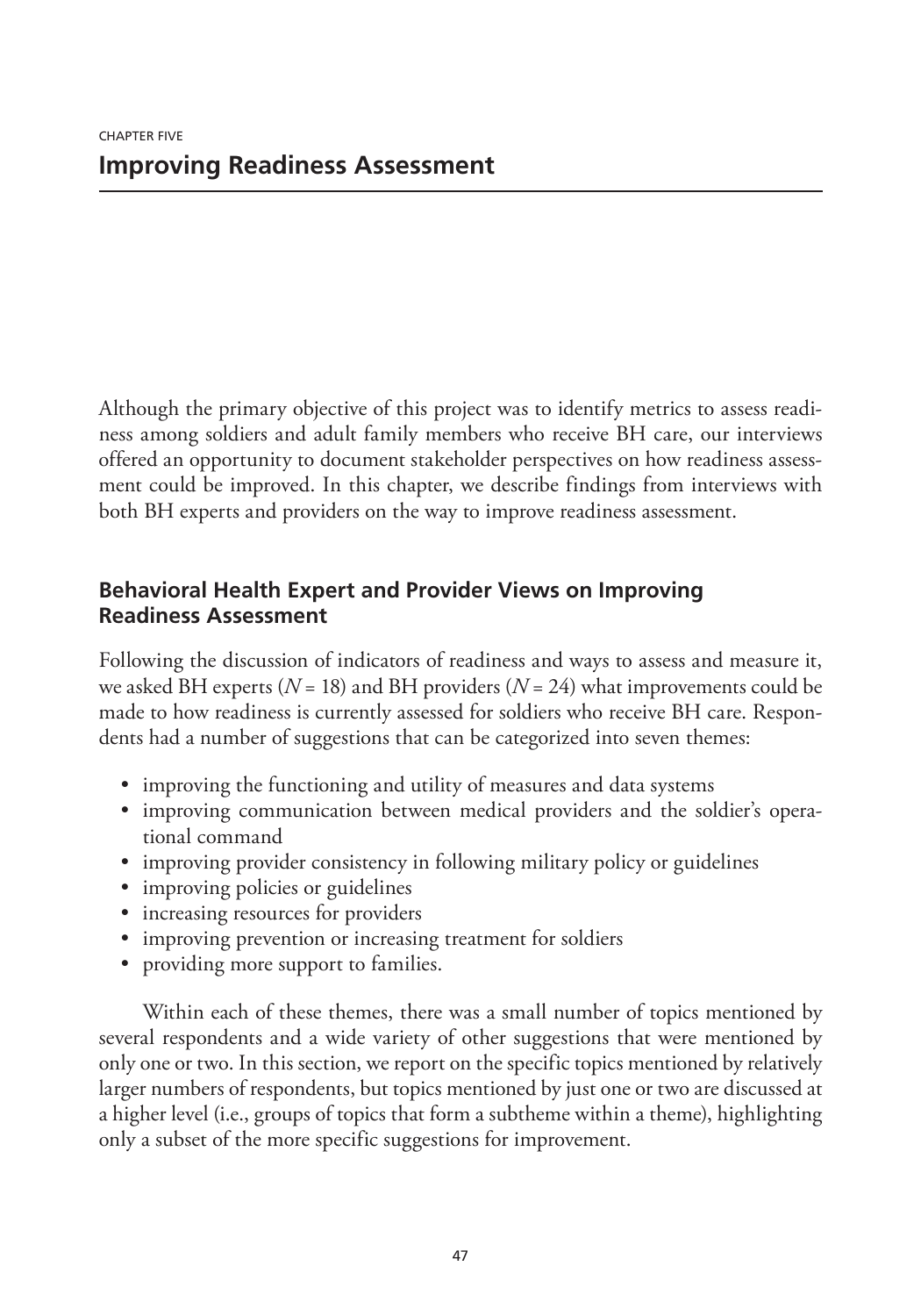#### **Utility of Data Systems**

The area mentioned most frequently for improvement was the functioning and utility of measures and data systems. Nearly all BH experts and almost 80 percent of BH providers had suggestions for improving measures and data systems for assessing readiness (BH experts,  $n = 17$ ; BH providers,  $n = 19$ ). The topics centered on specific data systems, such as BHDP and eProfile (BH experts, *n* = 12; BH providers, *n* = 16) and expanding the information available for making a readiness determination (BH experts,  $n = 16$ ; BH providers,  $n = 10$ ). Improvements to BHDP included expanding the BHDP portal (BH experts,  $n = 9$ ; BH providers,  $n = 14$ ), such as adding contact information for commanders and improving the performance of the system (e.g., reported to run slowly and not update graphs with screening tool data). Other suggestions related to expanding the information in BHDP about the soldier's MOS, identifying soldiers who might be at risk or need BH care based on prior history, and integrating BHDP and eProfile so that providers did not have to switch between systems during a patient encounter.

The second way respondents thought measures and data systems could be improved was by making more information available to the provider for making a readiness determination. The most common response in this area was about information on family members (BH experts, *n* = 7; BH providers, *n* = 16), including whether they are ready for the soldier to deploy, the level of support they required, and whether they are satisfied with military life. Knowing whether the family feels ready for the soldier to deploy supports an earlier interview finding about what readiness means for family members; many respondents indicated that if the adult family member cannot function independently (without the soldier), that would be an indicator that the adult family member is not ready. Another improvement that was suggested related to family readiness was the development of a profile system for adult family members. There were also a number of responses about additional data on soldiers that could improve the way readiness is assessed. For example, half of all BH experts recommended improving BH data collection, such as tracking the number of BH visits and including information about soldiers who had BH issues during a prior deployment or were medically evacuated for BH reasons (BH experts, *n* = 9; BH providers, *n* = 2). Other suggestions included collecting information on functioning (e.g., job performance) (BH experts, *n* = 5; BH providers, *n* = 2), financial stability (BH experts, *n* = 2; BH providers, *n* = 2), infractions and administrative actions (BH experts, *n* = 2; BH providers,  $n = 2$ ), and allowing the provider access to complete data for a full medical review when making a readiness determination (BH experts, *n* = 3; BH providers,  $n = 3$ ) (e.g., to identify potential red flags, such as past psychiatric hospitalizations). Finally, a number of respondents recommended collecting self-reports on whether the soldier feels ready to deploy (BH experts,  $n = 5$ ; BH providers,  $n = 2$ ) and whether the soldier wants to stay in the military (BH experts,  $n = 3$ ; BH providers,  $n = 2$ ).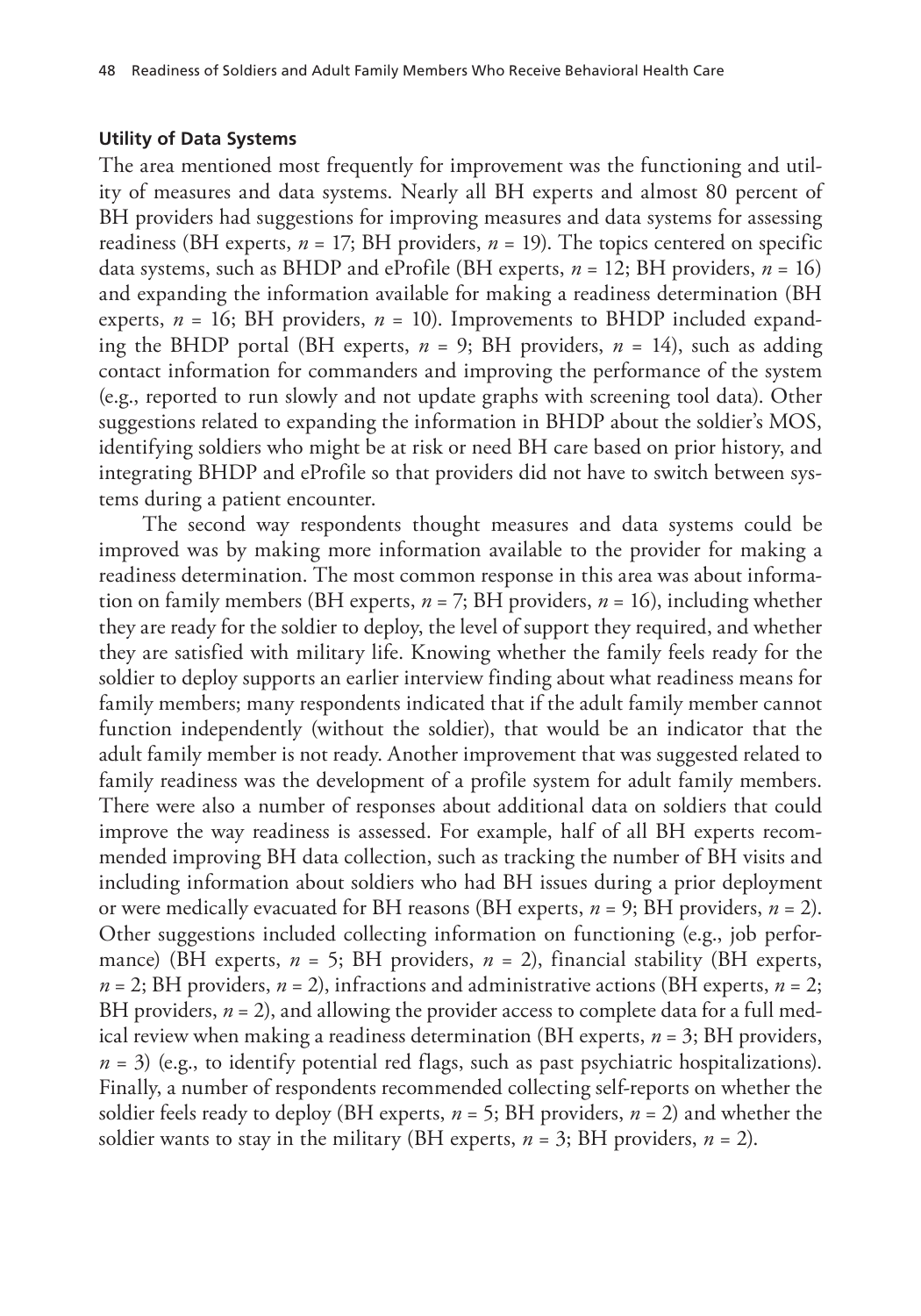## **Communication with Commanders**

The next most-discussed area for improving the way readiness is assessed pertained to the relationship between medical providers and the soldier's operational command. More than one-third of BH experts and BH providers (BH experts, *n* = 7; BH providers, *n* = 9) mentioned a possible improvement in this area, either related to communication between the medical providers and operational command (BH experts, *n* = 3; BH providers,  $n = 8$ ) or more generally about increased engagement between the two (BH experts,  $n = 4$ ; BH providers,  $n = 4$ ). BH experts and BH providers seemed to agree that improved communication (in general) between the medical provider and operational commander would help with assessing readiness (BH experts, *n* = 2; BH providers,  $n = 4$ ). Other suggestions related to communication mentioned by smaller numbers of respondents included earlier communication regarding where the soldier would be deploying (including the command's requirements for that location) and earlier communication regarding readiness concerns to avoid a situation where the soldier feels unable to deploy days before his or her assignment begins. Respondents also had some suggestions about how BH providers could engage the operational command. For example, respondents suggested it would be helpful if commanders had increased awareness about the potential value of BH care in supporting soldier readiness. Respondents mentioned that a reduced use of stigmatizing language related to BH care, in addition to better communication and mutual understanding of BH care, could help minimize differences in perspectives regarding a soldier's readiness.

## **Military Policy and Guidelines**

About 40 percent of BH experts and 20 percent of BH providers thought that another area for improvement was the consistency with which providers followed military policy or guidelines (BH experts, *n* = 7; BH providers, *n* = 5). Specifically, respondents reported variation in how providers applied profile standards (BH experts, *n* = 4; BH providers, *n* = 1), and they thought providers could benefit from additional education on the functional expectations for the soldier in the context of the military mission (BH experts,  $n = 5$ ; BH providers,  $n = 4$ ).

Half of BH providers recommended improvements in policy (BH experts, *n* = 2; BH providers,  $n = 12$ ), including both operational guidelines (BH experts,  $n = 2$ ; BH providers, *n* = 8) and medical guidelines (BH providers, *n* = 5). Improved screening at the time of enlistment was the policy-related suggestion mentioned by the largest number of respondents (BH experts,  $n = 1$ ; BH providers,  $n = 6$ ). Operational guidelines that respondents thought should be improved included harmonizing deployment standards (e.g., creating a common standard for all geographic locations) and reducing the wait time between when a soldier is deemed not ready and when they are removed from the military (if appropriate). One operational guideline for families that a respondent mentioned improving was making enrollment in the Exceptional Family Member Program (a program to support families with unique needs) provider driven rather than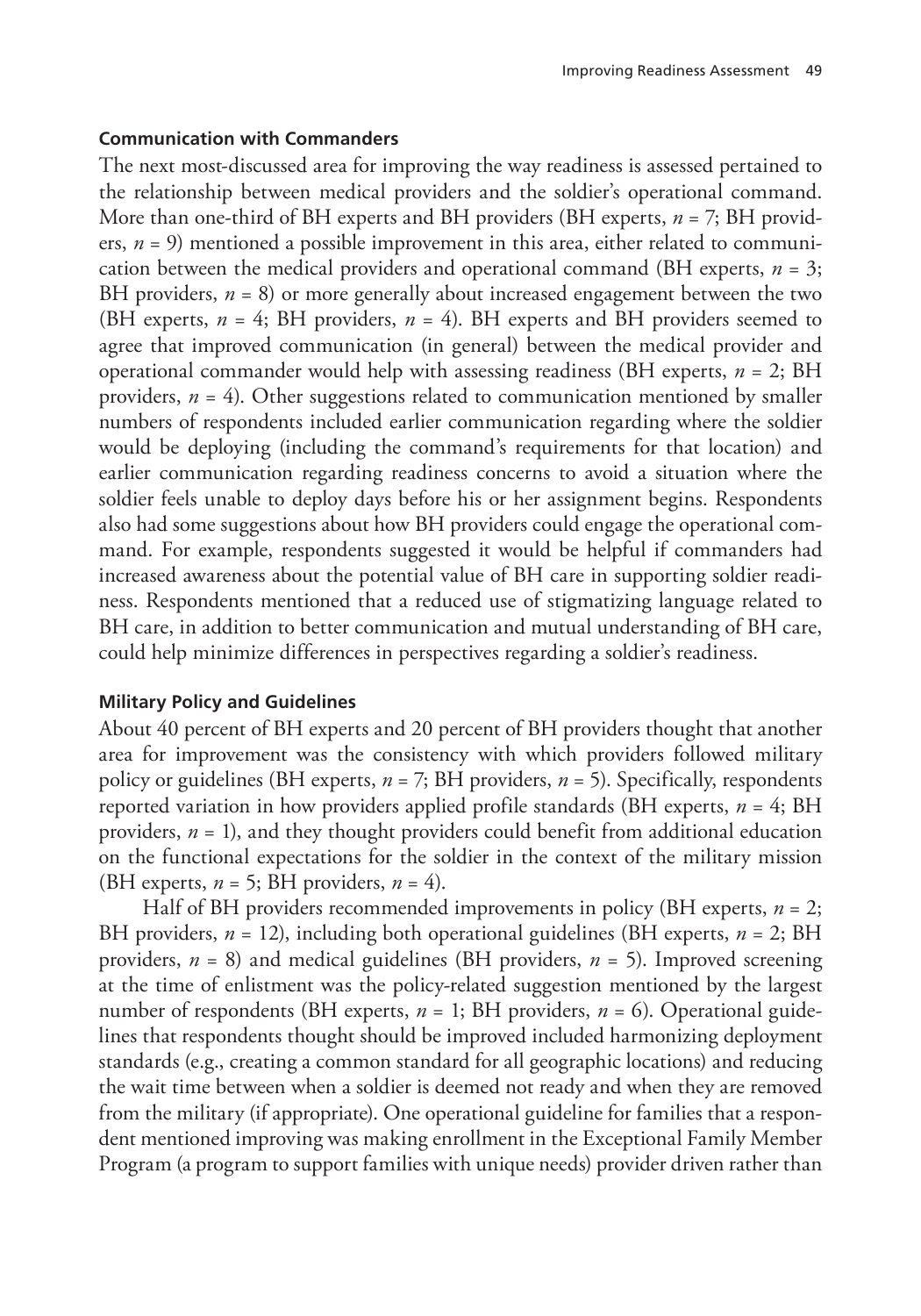soldier driven. This would allow providers the ability to enroll family members rather than relying on the soldier to initiate this process. A small number of respondents had other policy-related suggestions, such as allowing a review of BH care prior to reenlistment and harmonizing deployment policies with respect to medication treatment (e.g., across geographic commands). Another example that one interviewee mentioned was changing the timeline for substance use and deployment standards. Currently, Army policy states that soldiers who enroll in SUDCC cannot deploy for 12 months (USCENTCOM MOD 13, Tab A; U.S. Central Command, 2017); this policy can be a challenge for providers because severity of illness and response to treatment varies by soldier.

#### **Resources and Support Services**

The final three themes had a smaller number of overall responses, predominantly from BH providers. For example, one-fifth of BH providers thought additional resources should be made available for providers (BH experts,  $n = 1$ ; BH providers,  $n = 6$ ), such as more staff, computers, and the time and ability to do more psychological testing. A similar number of BH providers recommended increased prevention or treatment for soldiers (BH experts, *n* = 1; BH providers, *n* = 5). The most common suggestion within this theme was increased access to care for soldiers and family members (BH experts,  $n = 1$ ; BH providers,  $n = 4$ ), but other responses were about more prevention through psychoeducation for soldiers and getting soldiers who are identified as in need of care into treatment.

Although this question focused on improving readiness assessment for soldiers, the last theme was about providing more support to families (BH experts,  $n = 1$ ; BH providers, *n* = 3). BH experts and BH providers both thought families would benefit from additional education about what to expect regarding soldier deployment and the supportive resources available to them (BH experts,  $n = 1$ ; BH providers,  $n = 3$ ). Another suggestion in this area was to have families complete or be assessed by a readiness checklist prior to the soldier's deployment to assess the level of family readiness and, if needed, to target appropriate resources for the family. This last topic within this theme, although mentioned by a small number of respondents, relates to suggested improvements discussed earlier regarding additional data collection to supplement making a readiness determination, especially the recommendation to ask family members if they are ready for their soldier to deploy.

#### **Summary**

When asked about possible improvements to how readiness is assessed, BH experts and providers offered a wide range of ideas. The most common responses were to expand the information available in BHDP or improve the portal's utility and to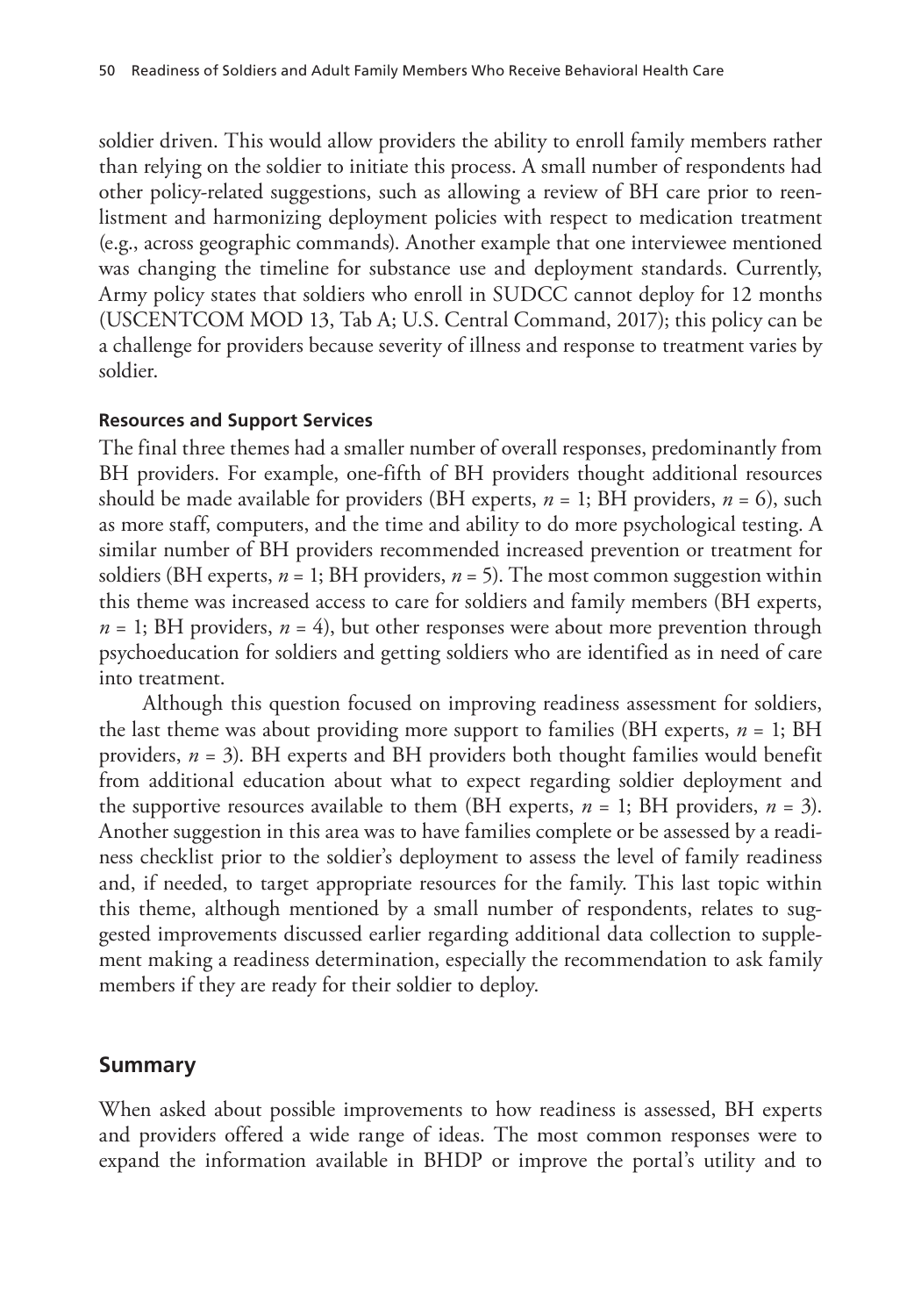increase the amount of information collected on family members. One suggested way to expand or improve BHDP was to add contact information for commanders, something that would support other recommendations to expand communication between the BH provider and the operational command. Other suggestions included improving the system's technical performance, collecting more information about the soldier's MOS (which would provide clarity on job requirements), and integrating BHDP with eProfile. There were other recommendations for additional data collection, such as the number of BH visits and whether the soldier experienced BH problems during a prior deployment or was medically evacuated for BH reasons. Along with expanding BHDP, these recommendations fall under a larger category of making more information available to support readiness determinations.

Finally, because there is not currently a way to measure family readiness, the suggestion to gather more information from families about factors that affect their readiness would help fill that gap. The most commonly suggested data concerned whether family members are satisfied with military life and whether they are ready for the soldier to deploy, but some respondents thought that a family profile should be created and that families should complete or be assessed on a checklist prior to the soldier's deployment to identify the need for resources to ensure readiness.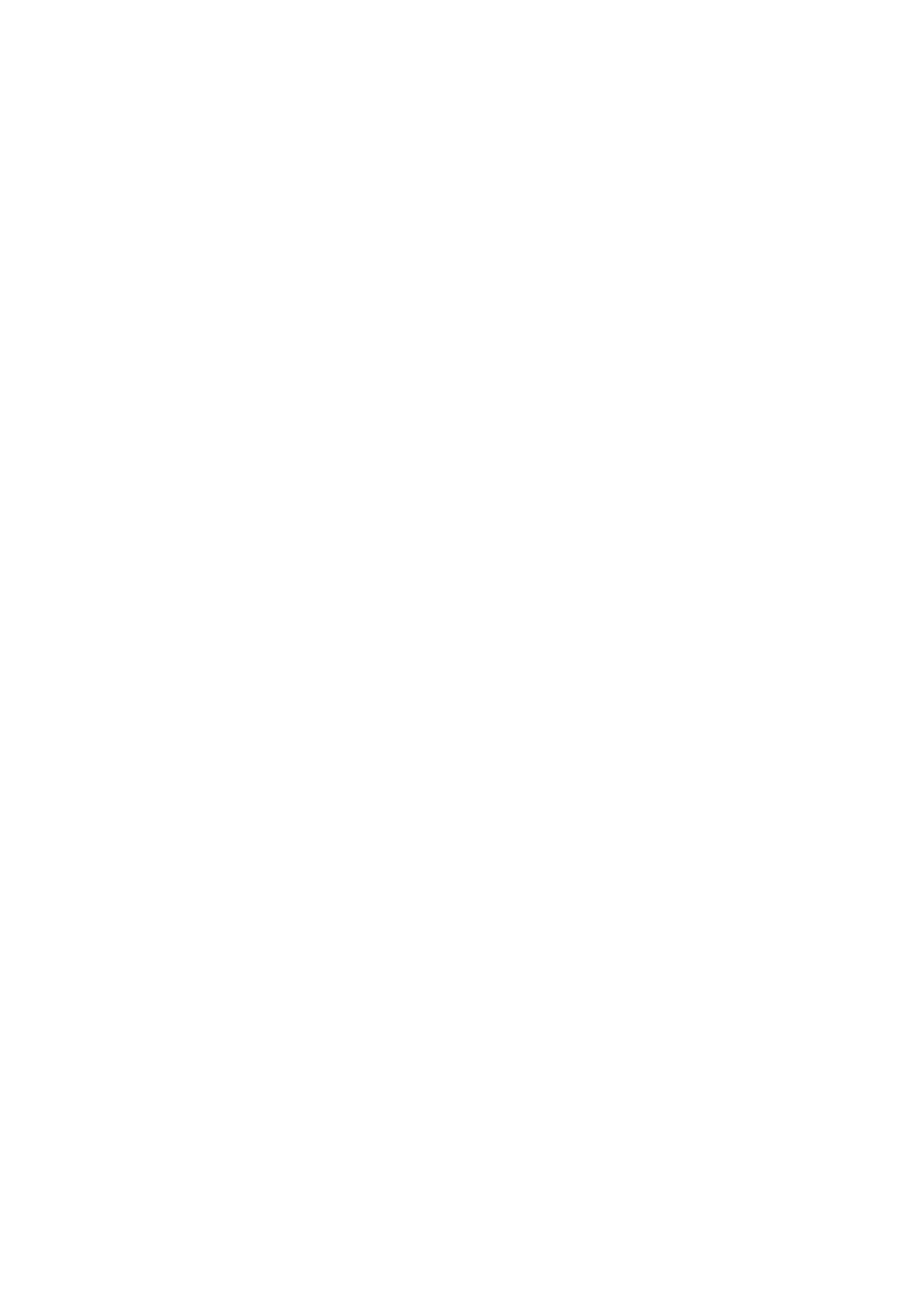In this chapter, we highlight the strengths and limitations of our project methods, highlight our main findings, and provide recommendations for how the Army can continue to improve outcomes for soldiers who receive BH care.

We employed several methods to help the Army identify potential approaches to measuring readiness for soldiers and adult family members who received BH care, which would, in turn, help assess the effectiveness of BH care in supporting readiness in this population. First, we defined the criteria by which we would evaluate a potential readiness metric. Then, we interviewed BH experts and providers on a range of topics, including indicators of readiness for both soldiers and adult family members, information used to make a readiness determination, how providers interact with commanders in assessing readiness, readiness metrics that could be derived from existing data, and ways to improve readiness assessment. We also conducted an independent search for existing data that could potentially support a readiness metric, searched the literature for instruments that have been used to assess the readiness of soldiers or adult family members, and conducted a supplemental search for instruments that measure functioning in the general population. We used all these sources of information to narrow down to two potential existing data sources that could support a soldier readiness metric and applied a set of criteria to evaluate example metrics to determine whether they could be recommended for implementation.

### **Strengths and Limitations**

There are several strengths associated with the methods we employed. With the interviews of BH experts and BH providers, we were able to discern and consider the input of stakeholders on various facets of readiness, its assessment, and potential improvements. When considering potential outcome metrics, we applied rigorous criteria to evaluate them based on their importance, feasibility, scientific acceptability, and usability. This is important given the challenges and costs of implementing any outcome metric and the risks associated with using metrics that are not psychometrically sound and perceived as usable.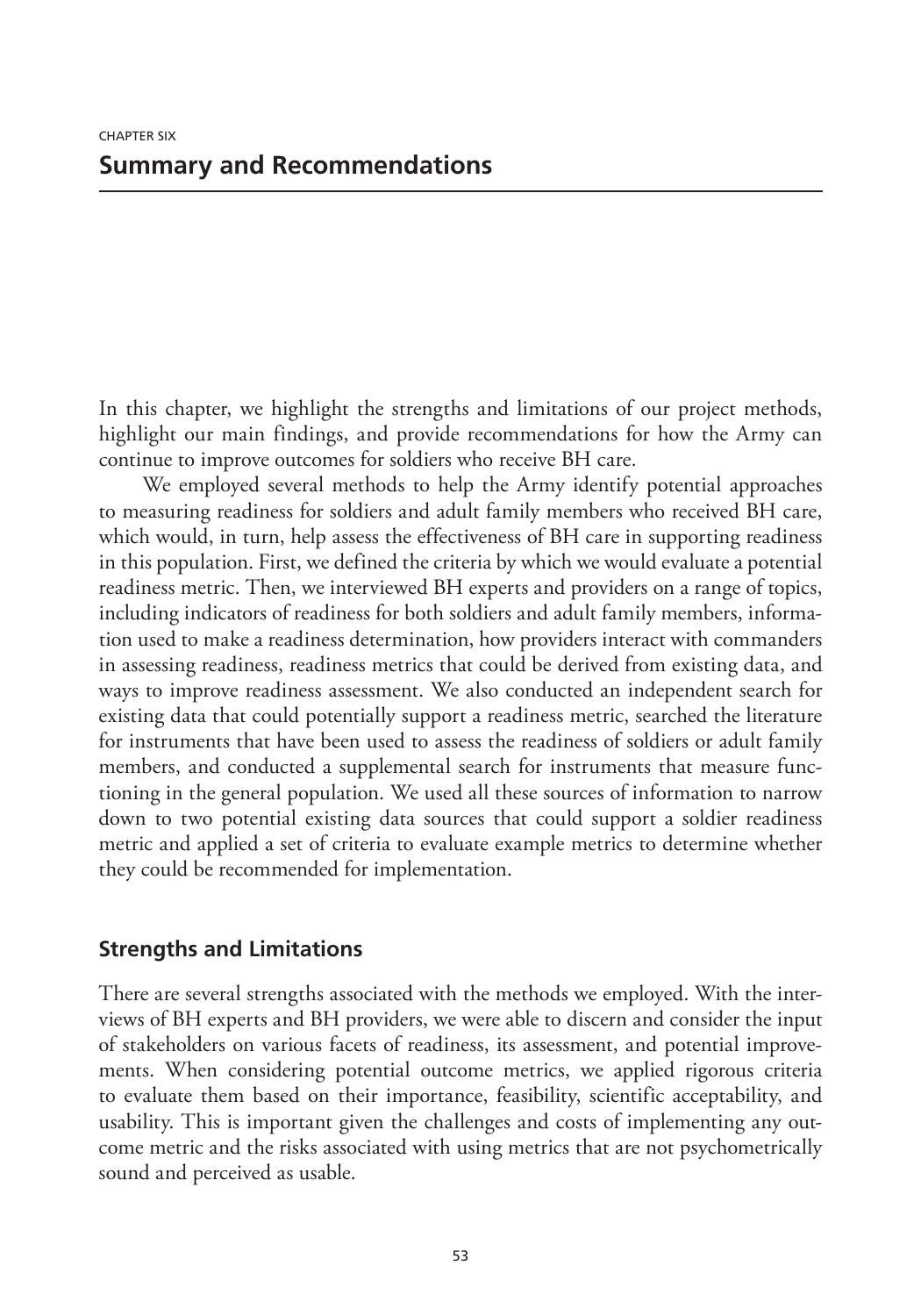There are also some limitations that should be noted. First, the project focused only on the readiness of soldiers and adult family members. This is a limitation in that the readiness of children and adolescents is a key part of overall family readiness. Second, because this project was sponsored by the Army, we focused on Army readiness policies and practices and interviewed Army BH experts and providers; therefore, our findings may not be applicable across other service branches. Third, our findings are based on a limited number of interviews, 18 BH experts and 24 BH providers, some of whom had little or no experience working with adult family members. We had hoped to interview commanders to understand the operational perspective on readiness, but we were unable to arrange those interviews within the project timeline. Further, perspectives of soldiers and adult family members would have also been useful. Finally, because readiness represents a unique type of functioning compared with that in the nonmilitary community, we applied strict criteria to our instrument search, such as requiring readiness to be mentioned in the project. Therefore, we may have missed some sources, particularly instruments used with adults outside of the military that could have warranted consideration. We did aim to overcome this limitation by conducting a supplemental search, which in the end produced results that were less applicable to a young, generally healthy military population.

### **Findings**

### **Stakeholders Reported That Psychiatric Symptoms, Diagnoses, Treatment, and Impaired Functioning Are Important Indicators of Lack of Readiness for Soldiers and Adult Family Members**

When asked about conceptual indicators of readiness, BH experts and BH providers cited psychiatric symptoms or diagnoses and related treatment as indicators of not being ready for both soldiers and adult family members. These included psychiatric symptoms related to risk (e.g., suicidal ideation) and specific BH diagnoses (e.g., PTSD, depression, SUD) with high symptom severity, need for intensive psychiatric treatment, or treatment with certain psychotropic medications. These responses reflected the Army's current policies regarding BH conditions and their potential negative impact on readiness. For soldiers and family members receiving care from an MTF, the Army uses BHDP to collect data on symptoms for several BH conditions (e.g., PTSD, depression, anxiety), as well as other BH-related symptoms (e.g., insomnia, couple satisfaction, general distress). Findings from stakeholder interviews highlight the importance of the Army's ongoing symptom monitoring as a key component of monitoring readiness for soldiers and adult family members.

However, the input regarding conceptual indicators of readiness also highlighted the significant role of multiple aspects of functioning, including occupational functioning (particularly for soldiers), social functioning, and general functioning (particu-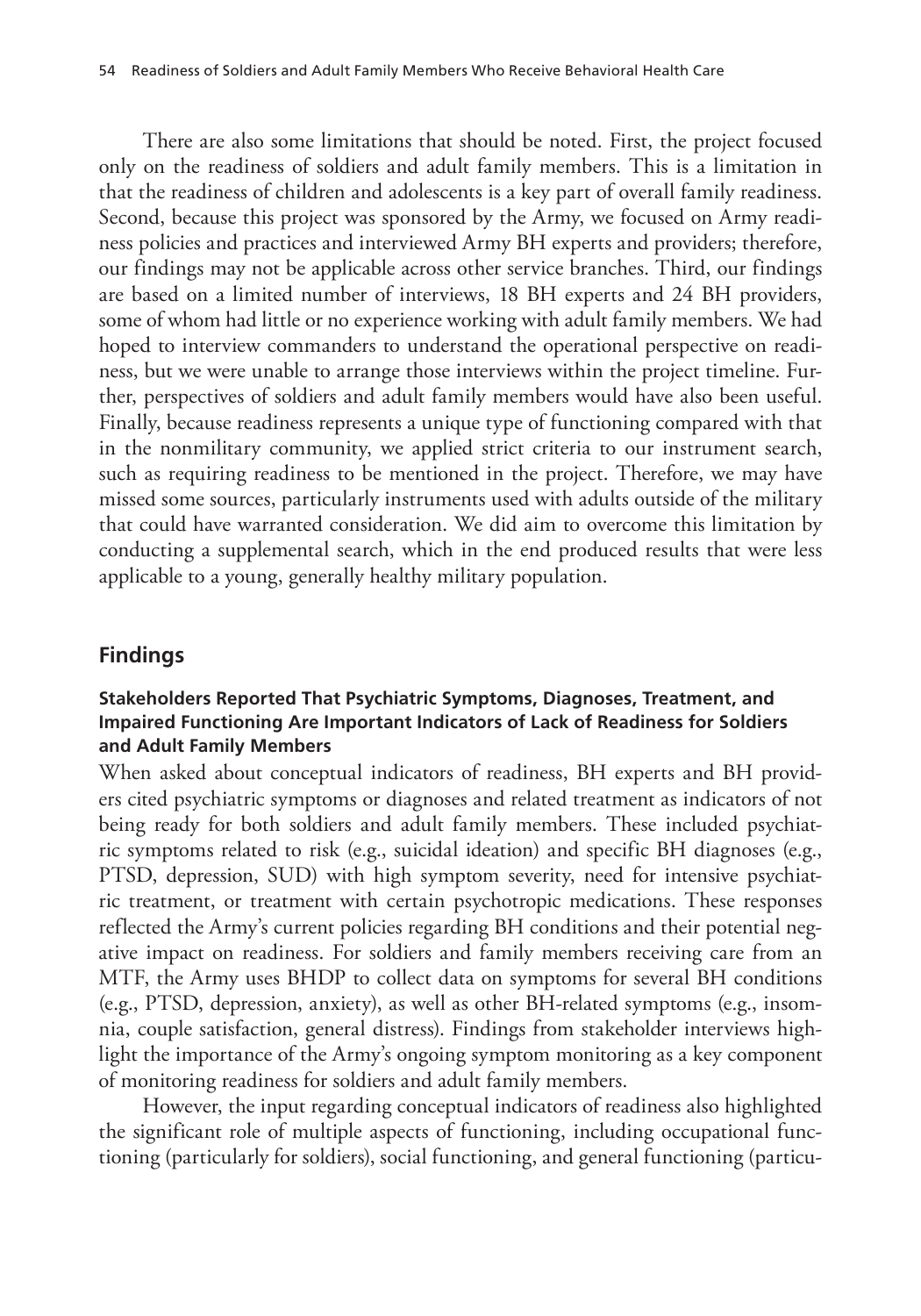larly for family members) related to readiness. Assessment of different aspects of functioning has been a focus of several published outcome metrics. For example, many of the NQF-endorsed outcome metrics focus on functioning in selected circumstances or populations, such as metrics to assess functioning after total knee replacement surgery, in those with rheumatoid arthritis, or for those in inpatient rehabilitation (National Quality Forum, 2019b). Other instruments used in general populations focus on more overall functioning, but with a focus on the impact of or disability related to physical and/or mental illness, such as the WHODAS 2.0 described earlier in this report. The Centers for Medicare and Medicaid Services is currently partnering with clinicians and professional societies to develop new meaningful quality measures, including outcome metrics. One metric in the conceptual stage, with an estimated date of completion of fall 2021, is improvement or maintenance of functioning for all patients seen for mental health and substance use care. This metric is being developed in collaboration with the American Psychiatric Association (Center for Clinical Standards and Quality, 2019).

In a separate effort, the American Psychological Association has developed a Mental and Behavioral Health Registry (MBHR) to collect clinical data about the health status of patients and to facilitate participation in value-based programs, such as the Centers for Medicare and Medicaid Services' Merit-Based Incentive Payment System (Wright et al., 2019). Assessment of functioning is also a priority for inclusion in the MBHR. To address the gap of measures of functioning for BH care, the American Psychological Association is incorporating patient-reported measures on three domains of functional impairment: pain, sleep, and social functioning in MBHR as non–Merit-Based Incentive Payment System measures (American Psychological Association, 2019).<sup>1</sup> The various efforts described here highlight the importance of assessing functioning but also indicate the ongoing challenges of measuring a construct that is multidimensional and complex and the absence of established outcome metrics that assess functioning in patients who receive BH care. In the case of the Army, the challenge of identifying a metric of functioning is further complicated by the unique demands the military places on soldiers and their adult family members.

### **No Existing Data Source or Patient Self-Report Instrument Met Criteria for Army-Wide Implementation of a Readiness Metric for Soldiers, but One Instrument Is Promising**

Implementation of an outcome metric can be challenging for an organization and involves an investment in resources to support those efforts. Collecting new data and developing a new metric using those data to monitor readiness would be a worthwhile effort if the instrument used and its associated outcome metric was scientifically tested and accepted (as valid, reliable, and sensitive to change) for its intended pur-

<sup>&</sup>lt;sup>1</sup> The MBHR measure focused on social functioning is referenced in Appendix F.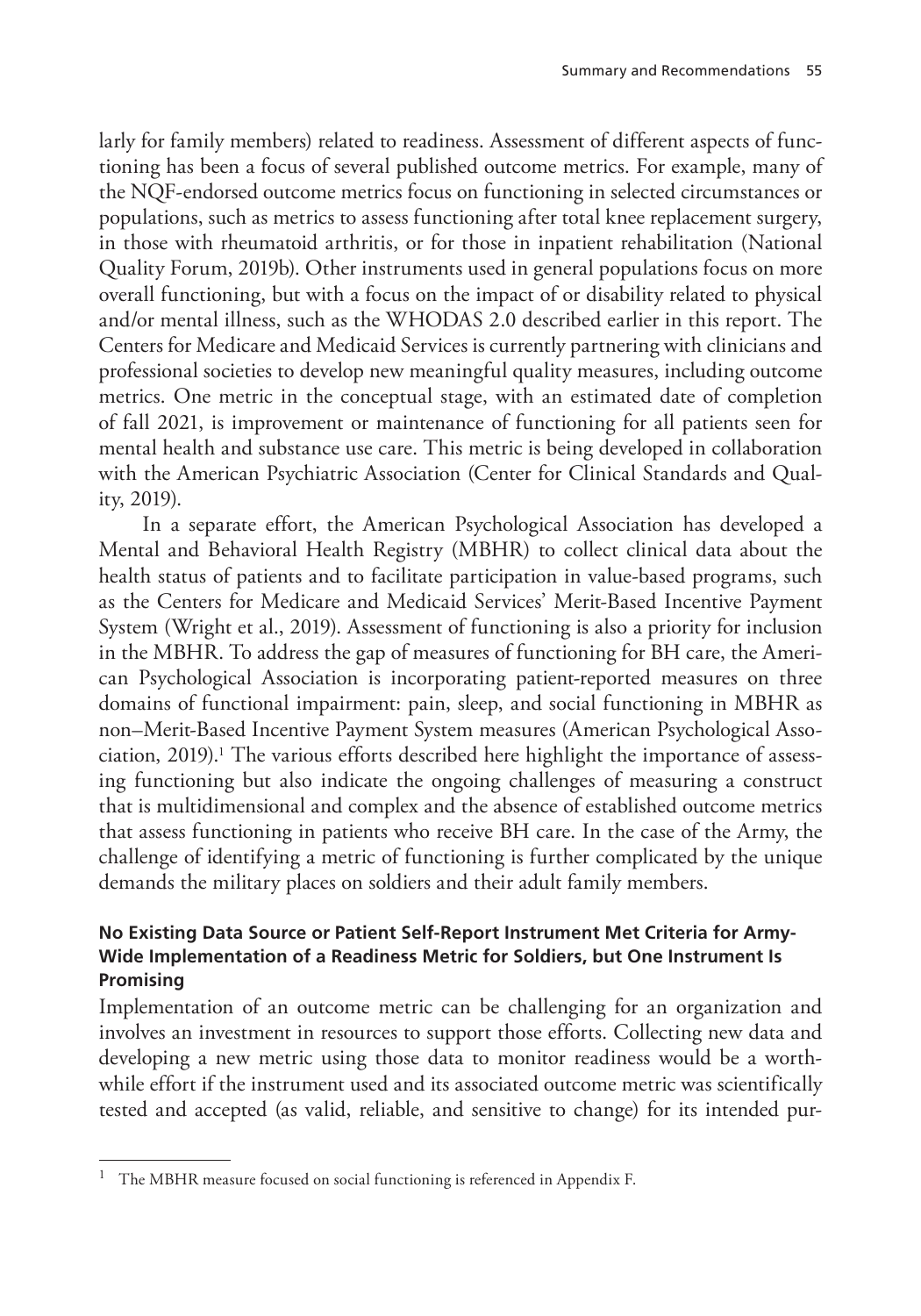pose. Therefore, we used rigorous criteria to evaluate whether any existing data sources would support a readiness metric for soldiers and/or adult family members.

We identified 15 existing data sources covering duty limitations (profiles), medical encounters, screeners and assessments, and other data related to health and readiness. We screened the 15 sources based on the population included in the data (soldiers, family members, active or reserve components), the frequency of data collection, applicability of the data to address readiness, and accessibility of the data to DHA leadership. Based on these criteria, we narrowed down the 15 existing data sources to 2 that could potentially support a readiness metric: the WRFIS contained within BHDP and profile data in eProfile.

We provided an example of how WRFIS data might be used to calculate a metric that assesses the percentage of soldiers receiving BH care with a threshold WRFIS severity score (i.e., indicating impairment in functioning) who have a meaningful improvement in the score within six months. The WRFIS (available in an original and short form) assesses important components of soldier readiness, is feasible to use, and appears valid and reliable (based on psychometric properties of the original form). Unfortunately, there are no data about either form of the instrument regarding sensitivity to change (i.e., scores improve over time in response to effective treatment), its usability as a clinical tool for providers to inform care for individual patients, and its applicability to assessing readiness. Therefore, before it could be implemented across the Army (or DoD-wide), some additional work is needed before the WRFIS could be used to assess readiness. Continuing the current work on assessing the psychometric properties of both the original and short version of the WRFIS will be valuable. Once these parameters are established, a pilot would be a useful way to test whether the WRFIS could support a readiness metric. Details of what this pilot could entail are summarized in Chapter Three. The results of the preliminary work on instrument psychometrics could inform the creation of a potential outcome metric to track soldier readiness using WRFIS data that could then be pilot tested.

An example of how profile data might be used to track soldier readiness would be the percentage of soldiers in BH care on a BH profile who are not on a BH profile six months later. However, like WRFIS data, any metric involving profiles is not yet ready for implementation. Our interviews with stakeholders and other existing research have identified some inconsistencies in how profiles are applied, leading to concerns about the reliability and validity of these data. For example, a recent review found that some soldiers who should have been on a profile, based on policy guidance, were not on a profile (Curley and Warner, 2017). Additional provider training to achieve greater consistency in how providers apply profiles would first need to be addressed.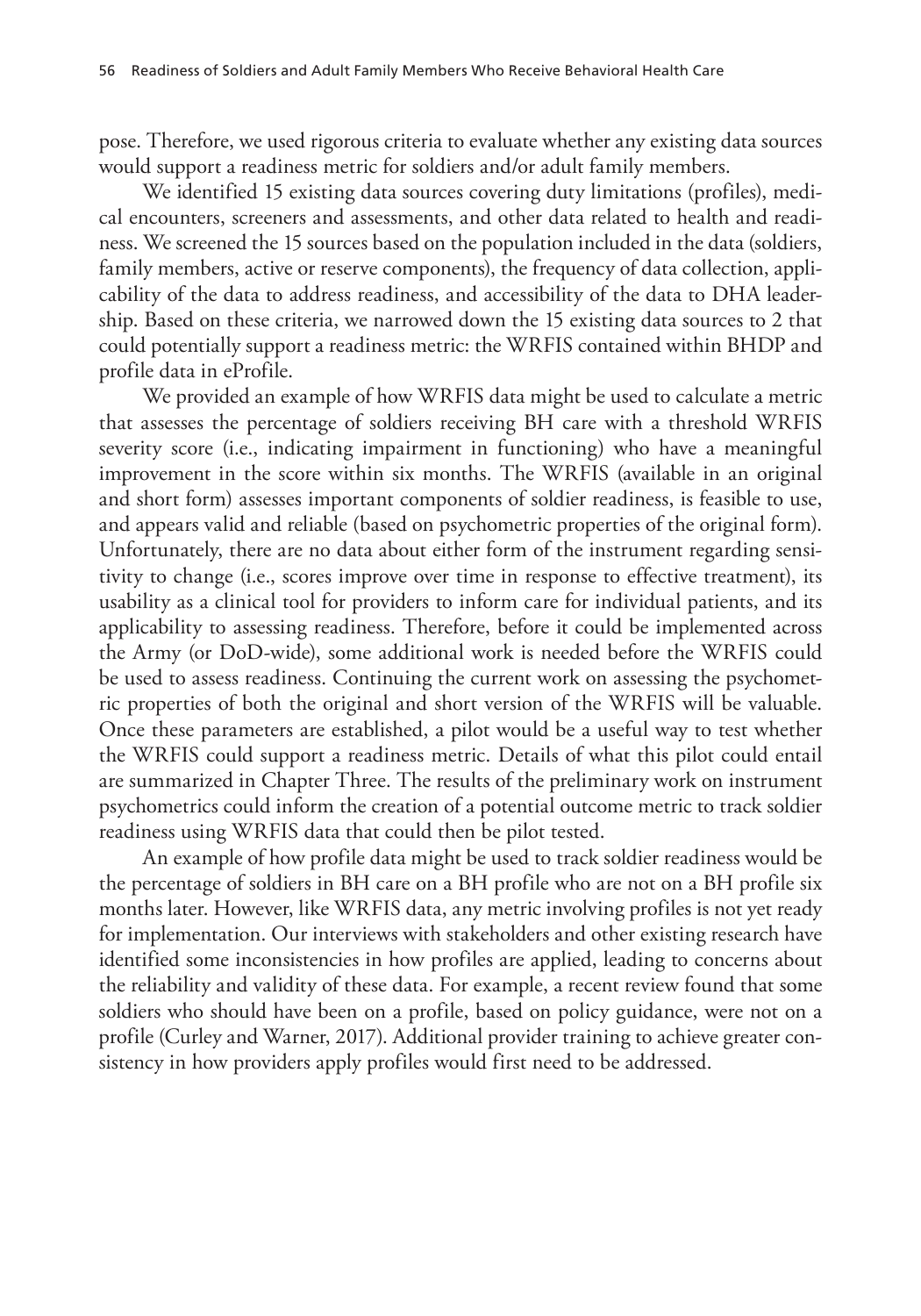### **No Existing Data Source or Patient Self-Report Instrument Met Criteria for Army-Wide Implementation of a Readiness Metric for Adult Family Members**

Neither the WRFIS nor profile data (both suggested as having potential for creating a readiness metric for soldiers) would support a readiness metric for adult family members. A recent qualitative analysis of indicators of family readiness identified 16 domains of functioning, including adult physical and mental health, social support, couple functioning, parenting/children's/family functioning, deployment-related experiences, finances and spouse employment, military life experiences, and accessibility of military services. Key findings highlighted the significance to family readiness of social support, marital quality and stability, and comprehensive programs to support all family members (Hawkins et al., 2018). The demands of military readiness on families are unique compared with the functional demands of civilian populations. Instruments to measure functioning in general populations tend to focus on limitations related to physical and mental health problems, including the impact on activities of daily living and instrumental activities of daily living, making them less relevant to military adult family members, who are likely to be young and in generally good health. In addition, the development of instruments to measure overall functioning, including in the context of BH care, is still evolving. Therefore, we found no existing self-report instrument to recommend for Army-wide implementation to monitor family readiness at this time.

### **Behavioral Health Providers Reported Some Variability in Assessing Readiness, but Behavioral Health Experts and Providers Offered Suggestions for Improving Readiness Assessment**

BH providers reported using similar information to assess readiness and when deciding whether to place a soldier on a profile, including occupational functioning, policy guidance, and collateral information, such as consulting with the soldier's command and, to a lesser extent, friends and family. The most common information used to assess readiness, however, was patient self-report measures and clinical interviews, which providers use to assess the patient's clinical presentation, determine diagnoses, and inform the treatment plan. Psychiatric symptoms and diagnoses, including risk and safety issues, are what the largest number of providers said they rely on for making a profile decision. Providers also mentioned that they consider current and past BH treatment, as documented in the medical record, when assessing readiness and making a profile decision. We asked BH providers if their view of soldier readiness ever differed from that of commanders. Most reported that differences in the roles and priorities of providers and commanders and differences in the way the soldier presents depending upon the setting do often result in different perspectives between the provider and commander.

When asked whether a soldier's specific duties inform the readiness decision and what influences whether a soldier is placed on a temporary or permanent profile, responses were more varied. The majority of providers responded that they rely on the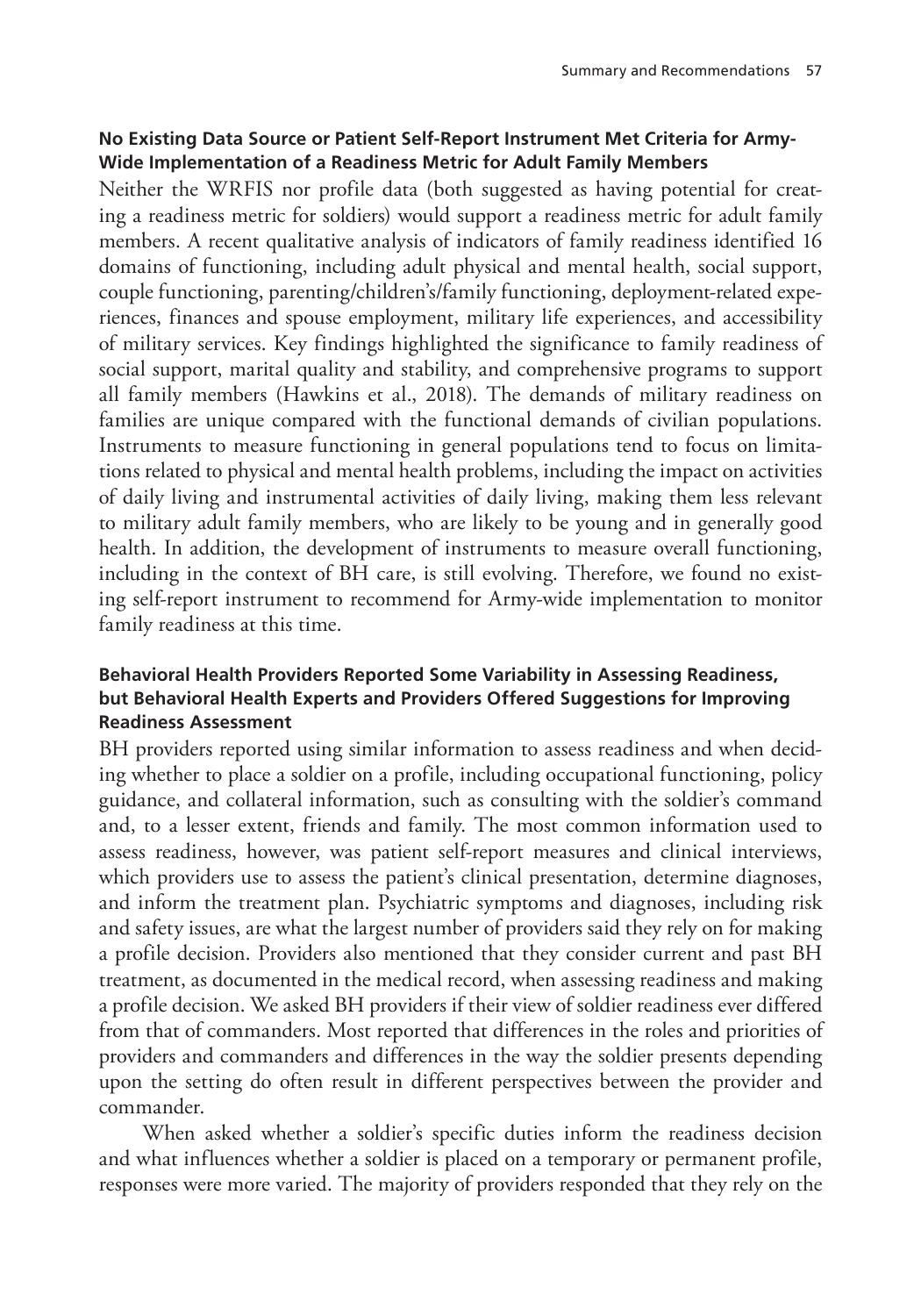soldier's MOS to determine specific duties, but some noted that MOS is too general to convey what the soldier must be able to do and instead rely on information from the command. Some providers felt that a soldier's specific duties are not relevant to assessing whether a soldier can deploy. Providers reported using a variety of information to determine whether to apply a permanent or temporary profile. Some generally use a temporary profile, especially during treatment, if there are concerns about how the soldier will perform during field training or because they could not or did not feel comfortable independently writing a permanent profile. On the other hand, some providers reported using permanent profiles if the soldier did not improve after being on a temporary profile, if they needed to be evaluated for disability, or if they were diagnosed with a chronic condition.

BH experts and BH providers had many suggestions for ways to improve the way readiness is assessed. Despite the variety of responses, two specific ideas stood out as having the most support, and many of the other ideas can be tied to these. The first is that BHDP should be improved for better performance technically and expanded to additional measures. There were also many other suggestions about gathering additional information about the soldier from other sources that is not currently included in or linked to BHDP but could be added to enhance the information that providers have when assessing readiness. The second idea mentioned by a large number of respondents was that more information should be collected about family members, including whether they are ready for their soldier to deploy. Other providers mentioned applying a checklist for the family (perhaps a self-evaluation or applied by a family support program) prior to deployment and developing a family profile system. All of these improvements would help to target needed family support services and fill a gap that exists today, which is that there is currently no means to measure family readiness.

### **Recommendations**

### **Recommendation 1. Conduct a Pilot Evaluation of a WRFIS-Based Soldier Readiness Metric**

The review of existing data sources revealed the inclusion of the 8-item WRFIS (which includes the items in the 6-item version) in BHDP. The original WRFIS was developed specifically to assess soldier functioning and assesses four domains including physical, occupational, personal, and social. We found the WRFIS to be a viable option for further work to develop a readiness metric. The WRFIS's specificity to soldier readiness and feasibility of use (e.g., brief length, currently available in BHDP, accessible to providers) are notable strengths. Further, we did not identify an alternative instrument suitable for soldiers and with adequate psychometric properties. Studies of the longer, 14-item WRFIS have indicated adequate validity and reliability of the instrument. Additional studies of the instrument and its short (6-item) version are currently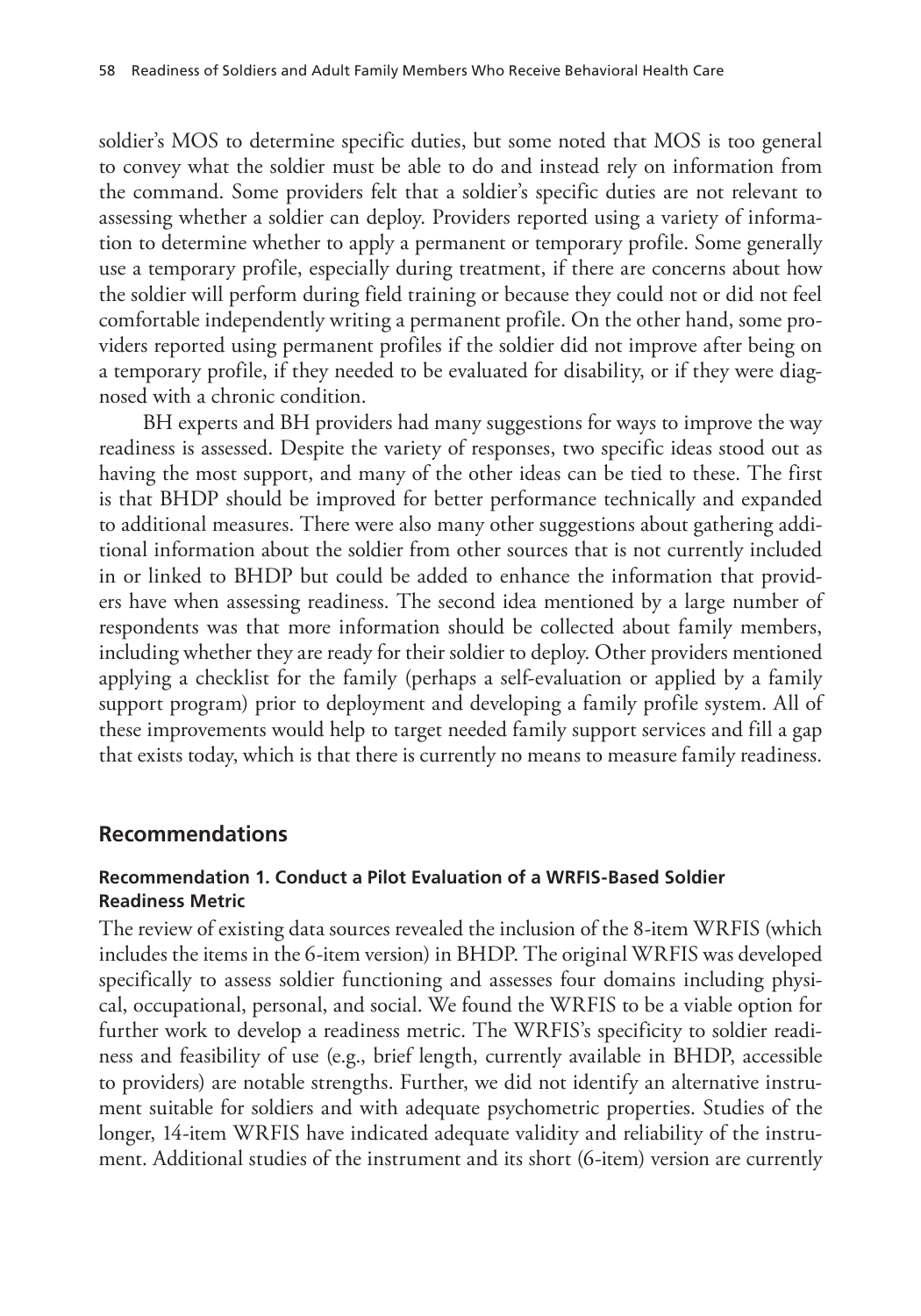in progress. We do not have current information about its level of use by providers. We recommend that the Army systematically test the use of the WRFIS as described in Chapter Three. Further testing would allow an assessment of the distribution of WRFIS scores, average change over time during BH care, and correlation with other symptoms scores. These analyses would guide the development of a potential metric to monitor soldier readiness that could be pilot tested in a defined population of those who receive Army BH care. These additional analyses would indicate the degree to which a WRFIS-based readiness metric is valid and sensitive to change. An approach for risk adjustment that takes into account differences in severity at treatment initiation would also need to be considered.

### **Recommendation 2. Increase Standardization in Applying Profiles and Continue B-REDI Training**

Profiles are used to communicate that a soldier has a medical condition that limits his or her ability to perform job-related duties. Therefore, profile data could be used to develop a metric that assesses and tracks soldier readiness. However, we learned during interviews that there are issues with the way profiles are applied. An Army assessment of whether BH profiles were being applied correctly determined that some soldiers who should have been on profiles were not (Curley and Warner, 2017). We recommend that before the Army considers using profile data to develop a readiness metric, steps should be taken to ensure that profiles are applied consistently across providers. Providers should receive additional training on when and how to place a soldier on a profile and continue provider decision support efforts. The B-REDI tool and associated training are an excellent example of the Army's efforts to standardize the application of profiles, and this effort should be continued.

### **Directions for Future Research**

The analyses presented in this report provide results that can guide the Army in improving outcomes for soldiers who receive BH care. These analyses also raised several questions that could be addressed in future research, including the following:

• *Conduct further development of the WRFIS.* We provide several next steps to evaluate the psychometrics properties of the WRFIS, along with a detailed plan to define a soldier readiness metric using WRFIS data. Additional research is needed to evaluate the WRFIS (particularly the short six-item version), including ensuring its psychometric properties are adequate, evaluating its clinical utility within a measurement-based care framework, and demonstrating that the instrument is sensitive to change.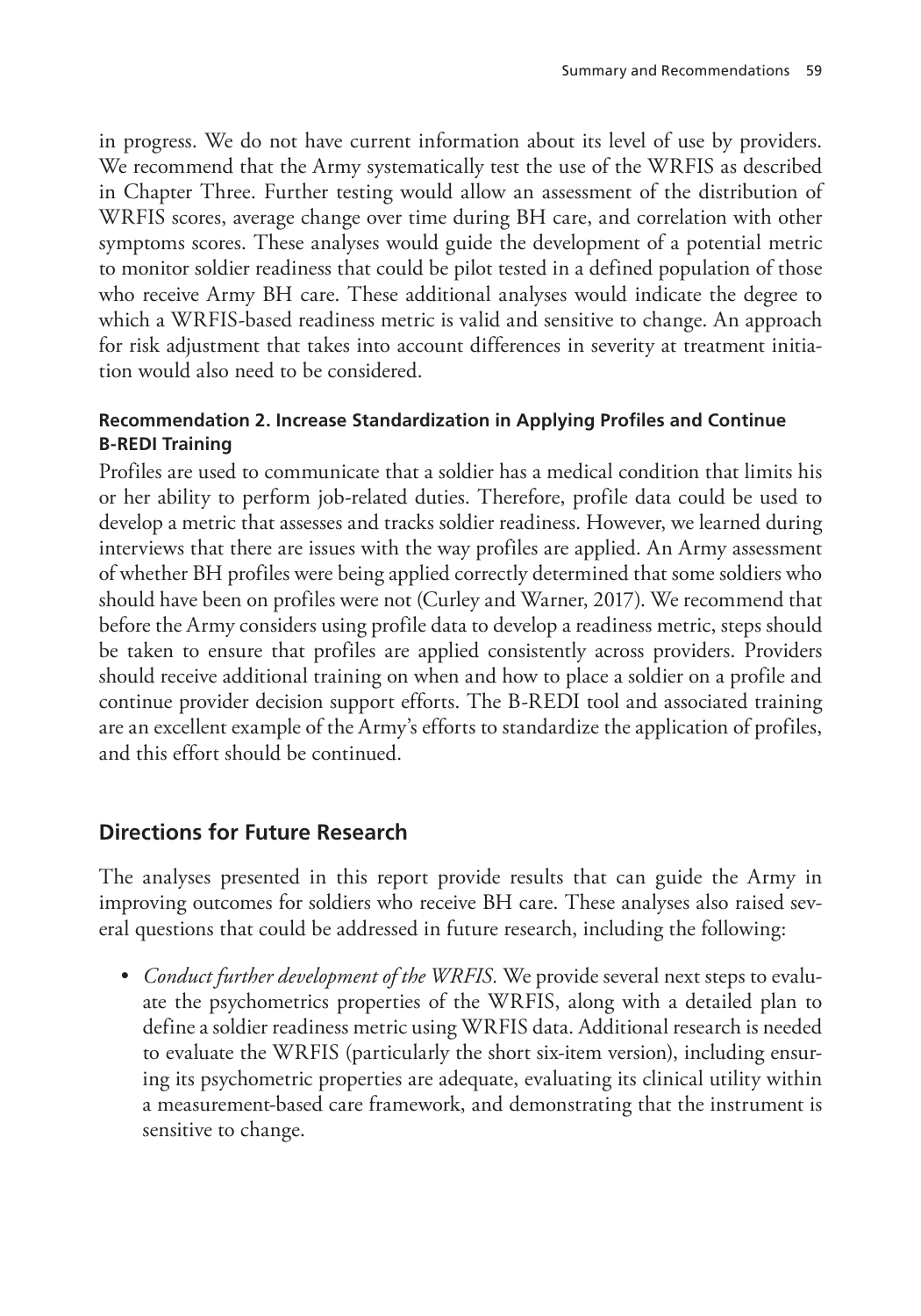- *Develop an instrument to assess readiness for adult family members.* Drawing on multiple data sources, including stakeholder interview and instrument search, this report highlights that the readiness of adult family members is a multidimensional construct. While readiness overlaps with functioning as typically conceived in civilians, there are unique aspects of the military family population and experience that warrant a readiness instrument specific to this population.
- *Assess the utility of profile data.* Profiles are a core strategy for communicating soldier readiness status to commanders. Yet there is limited information about the reliability and validity of profiles. Future research should evaluate the effectiveness of strategies to increase the reliability of applying profiles, such as B-REDI training. In addition, further evaluation of the validity of profiles is needed, such as examining how the presence or history of a profile predicts soldier service and BH outcomes. Further information is also needed on how effective BH care can affect whether a soldier remains on a profile (e.g., sensitivity to change).
- *Identify an approach to measuring the readiness of service members across service branches.* As noted in our limitations, we focused on identifying a potential readiness metric for soldiers, leading to a focus on Army providers, subject-matter experts, policies, and data systems. Administration of health care across service branches will be conducted by DHA, which has led to increased efforts to harmonize policies and oversight across the service branches. Additional research is needed to identify the commonalities and differences in definitions, policies, and practices related to medical readiness. This would support identifying potential metrics to assess service member readiness for service members who receive BH care through the MHS.
- *Capture other stakeholder perspectives to ensure outcome metrics in BH care assess important aspects of readiness.* Readiness is a multidimensional concept, and readiness outcome metrics within BH care should, if possible, assess aspects of readiness that are important across a variety of stakeholders. Conducting qualitative interviews with commanders and those who receive BH care (e.g., soldier, adult family members) would help to ensure that these metrics capture important aspects of readiness.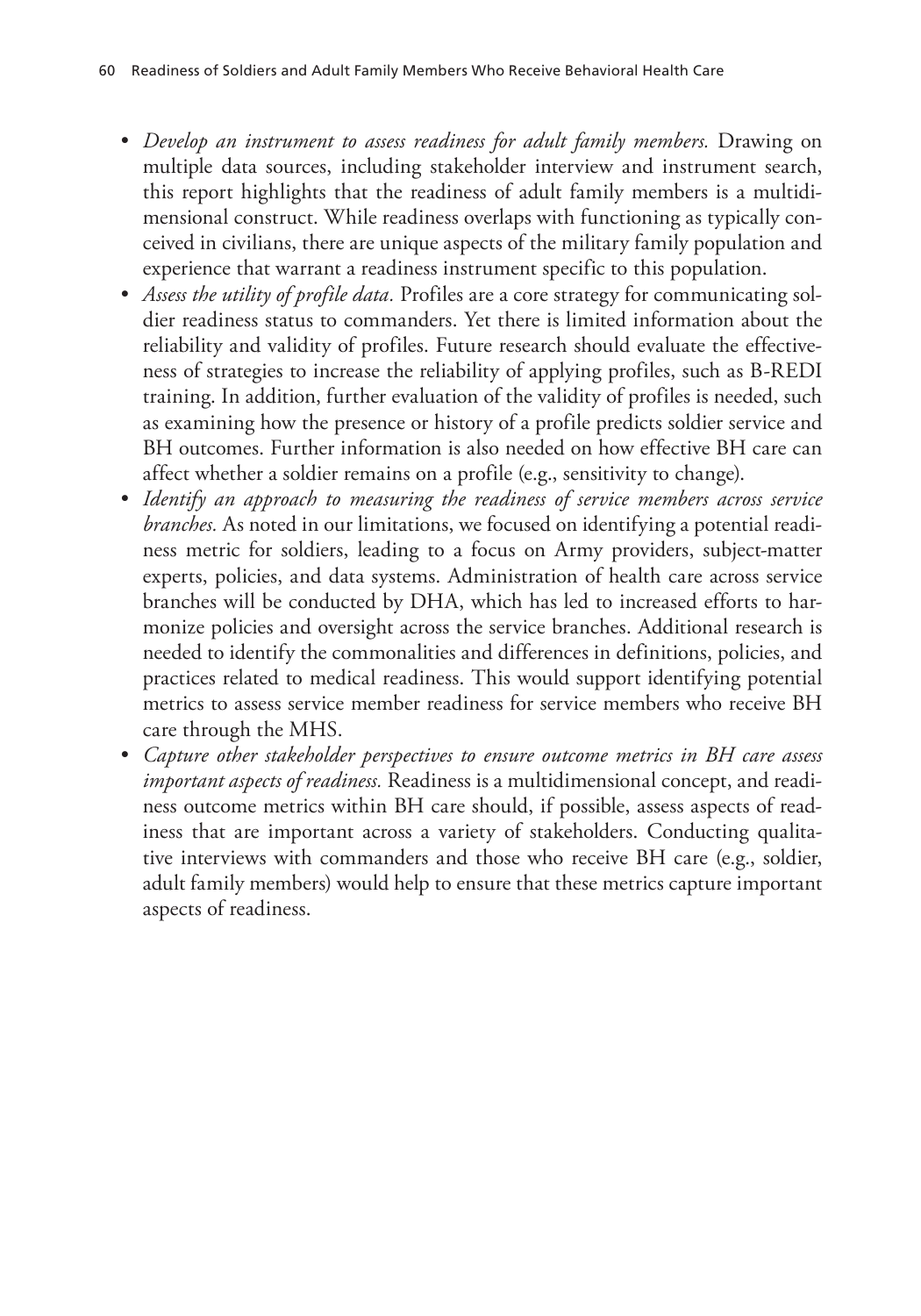**Table A.1 Ready Soldiers and Families: Readiness Policies as of May 24, 2019**

| <b>Document Title</b>                                                                                                                                                                        | <b>Publication Date or</b><br><b>Effective Date</b> | <b>Description</b>                                                                                                                                                                                                                                                                                                                                                                                |
|----------------------------------------------------------------------------------------------------------------------------------------------------------------------------------------------|-----------------------------------------------------|---------------------------------------------------------------------------------------------------------------------------------------------------------------------------------------------------------------------------------------------------------------------------------------------------------------------------------------------------------------------------------------------------|
| Army Directive 2019-12<br>Policy for Voluntary<br>Alcohol-Related Behavioral<br>Healthcare                                                                                                   | March 25, 2019                                      | Directive that describes "treating<br>Soldiers who are voluntarily seeking<br>alcohol-related behavioral healthcare.<br>By distinguishing voluntary behavioral<br>healthcare from mandatory enrolled<br>substance abuse treatment, the Army<br>will encourage Soldiers to seek help<br>earlier and will improve readiness by<br>decreasing unnecessary enrollment<br>and deployment limitations." |
| Office of the Surgeon<br>General (OTSG)/MEDCOM<br>Policy Memo 19-010<br>Department of the Army<br>Form 3822, Mental Status<br>Evaluation                                                     | February 8, 2019<br>(expiration: February 8, 2021)  | Policy memo to "provide guidance<br>for behavioral healthcare providers<br>and Military Treatment Facility<br>(MTF) commanders on the use of the<br>Department of the Army (DA) Form<br>3822 when conducting behavioral<br>health (BH) evaluations."                                                                                                                                              |
| OTSG/MEDCOM Policy<br>Memo 19-001<br><b>Behavioral Health Evaluations</b><br>for Administrative<br>Separations of Active Duty<br><b>Enlisted Soldiers under AR</b><br>635-200, 5-13 and 5-17 | January 3, 2019<br>(expiration: January 3, 2021)    | Policy memo to "outline procedures<br>for identification of candidates,<br>mandatory BH screening, evaluation,<br>and administrative review prior to<br>separations of Soldiers under AR 635-<br>200, Chapters 5-13 and 5-17 for BH<br>conditions, not for reasons of other<br>physical health conditions."                                                                                       |
| Army Directive 2018-11<br>Update to Redesign of<br>Personnel Readiness and<br><b>Medical Deployability</b>                                                                                   | September 10, 2018                                  | Directive that "establishes total<br>Army nondeployable goals, makes<br>the Medical Readiness Class (MRC) 4<br>population deployable, and revises two<br>of the MRCs established in reference 1b<br>to increase the accuracy and consistency<br>of medical readiness reporting for the<br>deployable force."                                                                                      |
| Army Regulation 600-8-101<br>Personnel-General<br><b>Personnel Readiness</b><br>Processing                                                                                                   | March 6, 2018                                       | "This regulation prescribes policy,<br>standards, and requirements for<br>performing the functions of<br>in-processing, out-processing,<br>the Soldier Readiness Program<br>and mobilization processing, and<br>deployment processing."                                                                                                                                                           |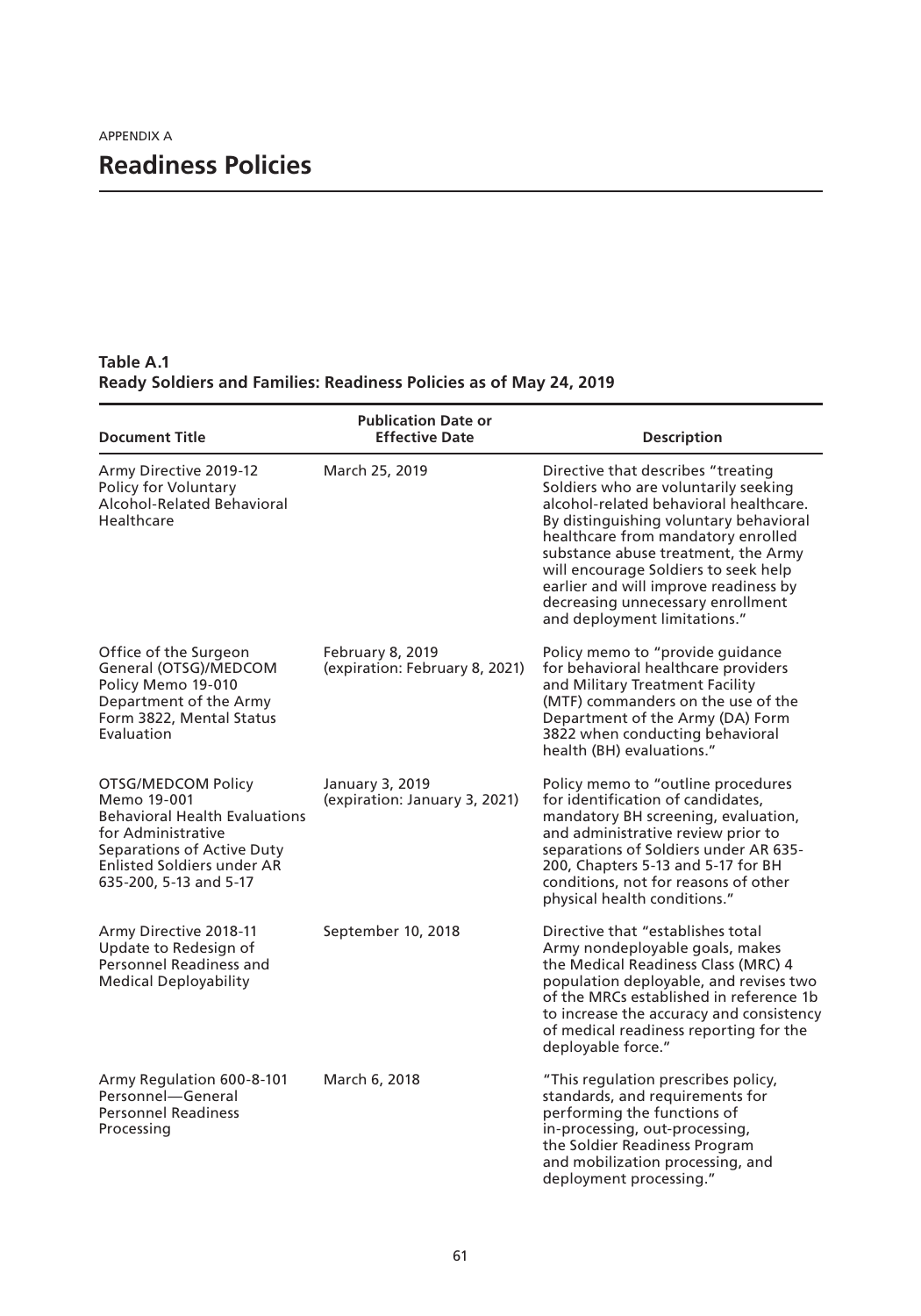| <b>Document Title</b>                                                                                                                                         | <b>Publication Date or</b><br><b>Effective Date</b>     | <b>Description</b>                                                                                                                                                                                                                                                                                                                   |
|---------------------------------------------------------------------------------------------------------------------------------------------------------------|---------------------------------------------------------|--------------------------------------------------------------------------------------------------------------------------------------------------------------------------------------------------------------------------------------------------------------------------------------------------------------------------------------|
| DoD Retention Policy for<br>Non-Deployable Service<br>Members                                                                                                 | February 14, 2018                                       | Policy to "identify changes to military<br>personnel policies necessary to provide<br>more ready and lethal forces."                                                                                                                                                                                                                 |
| OTSG/MEDCOM Policy<br>Memo 17-079<br><b>Behavioral Health eProfiling</b><br>Standardization Policy                                                            | December 28, 2017<br>(expiration: December 28,<br>2019) | Policy memo to "provide guidance on<br>issuing profiles for Army personnel<br>with behavioral health (BH) conditions<br>associated treatments to appropriately<br>inform Commanders of duty<br>limitation and treatment support<br>recommendations."                                                                                 |
| Army Regulation 40-501<br><b>Medical Services, Standards</b><br>of Medical Fitness                                                                            | June 14, 2017                                           | Regulation that "provides information<br>on medical fitness standards for<br>induction, enlistment, appointment,<br>retention, and related policies and<br>procedures."                                                                                                                                                              |
| OTSG/MEDCOM Policy<br>Memo 16-096<br>Behavioral Health At-Risk<br><b>Management Policy</b>                                                                    | November 15, 2016<br>(expiration: November 15,<br>2018) | Policy memo that "provides guidance<br>regarding incremental clinical and<br>case management, surveillance, and<br>command communication of behavioral<br>health (BH) cases seen within the<br><b>Behavioral Health Service Line (BHSL)</b><br>based on provider risk assessment<br>and available medical and command<br>resources." |
| OTSG/MEDCOM Policy<br>Memo 16-099<br>Transferring Behavioral<br><b>Health and Substance Use</b><br>Disorder Clinical Care or<br><b>Transitioning Soldiers</b> | November 15, 2016<br>(expiration: November 15,<br>2018) | Policy memo to "ensure continuity of<br>care for Soldiers involved in behavioral<br>health (BH) treatment to include<br>Substance Use Disorder Clinical Care<br>(SUDCC) during periods of transition."                                                                                                                               |
| OTSG/MEDCOM Policy<br>Memo 16-087<br><b>Release of Protected Health</b><br>Information (PHI) to Unit<br><b>Command Officials</b>                              | October 18, 2016<br>(expiration: October 18,<br>2018)   | Policy memo that "presents Office<br>of the Surgeon General and US Army<br>Medical Command (MEDCOM) policy<br>and general guidelines for disclosing<br>and accounting for the minimum<br>necessary Armed Forces members' PHI<br>to be disclosed to commanders and<br>other authorized unit officials."                               |
| Army Regulation 600-63<br>Personnel-General<br>Army Health Promotion                                                                                          | April 14, 2015                                          | This regulation "prescribes policy and<br>sets forth responsibilities for all aspects<br>of the Army Health Promotion Program<br>and implementation of 32 CFR 85."                                                                                                                                                                   |
| <b>DoD Clinical Practice</b><br><b>Guidance for Deployment-</b><br>Limiting Mental Disorder and<br><b>Psychotropic Medications</b>                            | October 7, 2013                                         | "This memorandum provides clinical<br>practice quidance on limitations of<br>deployment for Service members and<br>DoD civilians who have been diagnosed<br>with mental disorders or who are<br>prescribed psychotropic medication."                                                                                                 |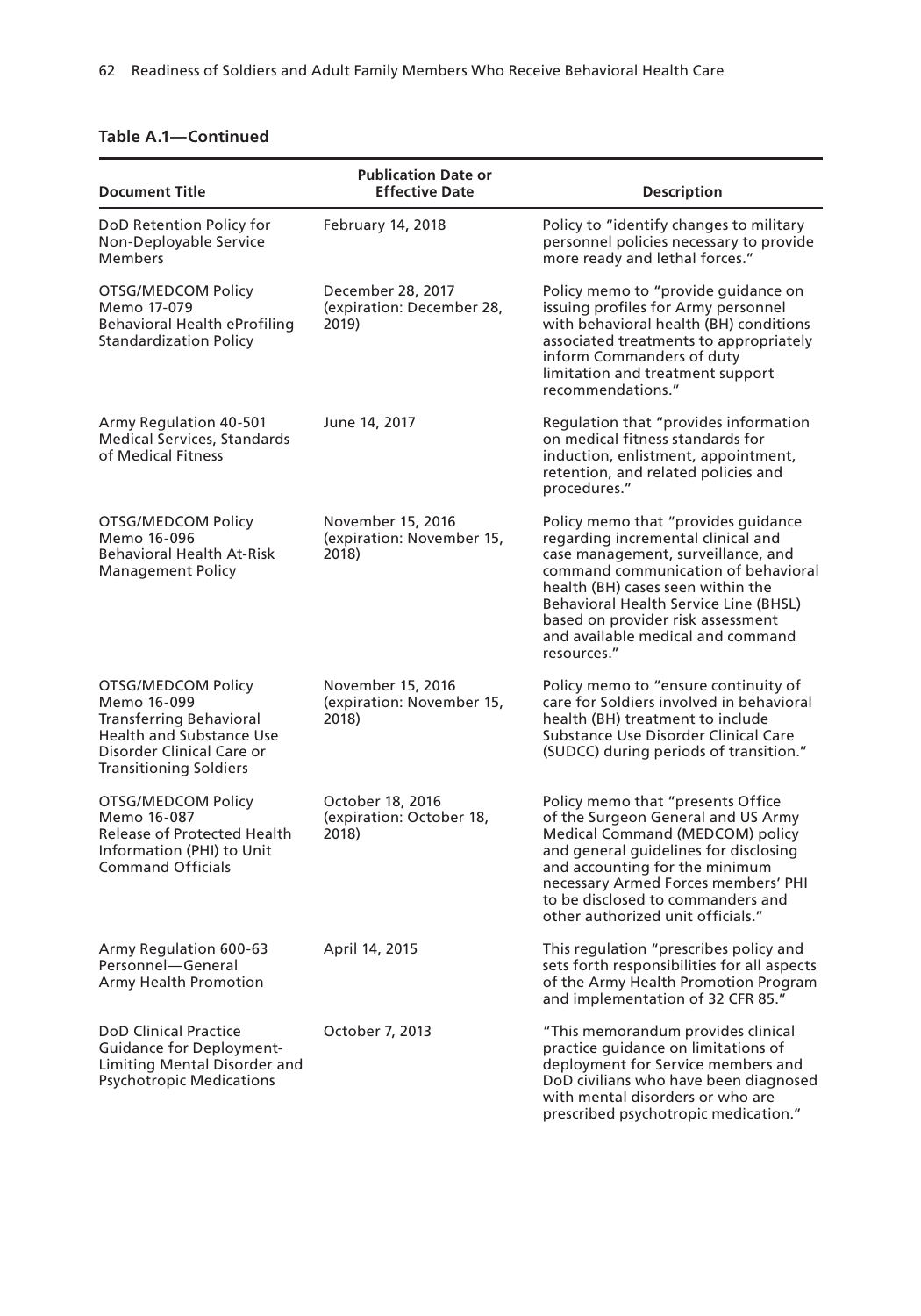| <b>Document Title</b>                                                                                                                                                    | <b>Publication Date or</b><br><b>Effective Date</b> | <b>Description</b>                                                                                                                                                                                                                                                                                                                                                                                                                                                                                                                                             |
|--------------------------------------------------------------------------------------------------------------------------------------------------------------------------|-----------------------------------------------------|----------------------------------------------------------------------------------------------------------------------------------------------------------------------------------------------------------------------------------------------------------------------------------------------------------------------------------------------------------------------------------------------------------------------------------------------------------------------------------------------------------------------------------------------------------------|
| DoD Instruction 6490.04<br><b>Mental Health Evaluations</b><br>of Members of the Military<br><b>Services</b>                                                             | March 4, 2013                                       | Instruction "establishing policy,<br>assigning responsibilities, and<br>prescribing procedures for the referral,<br>evaluation, treatment, and medical<br>and command management of Service<br>members who may require assessment<br>for mental health issues, psychiatric<br>hospitalization, and risk of imminent or<br>potential danger to self or others."                                                                                                                                                                                                 |
| DoD Instruction 6490.10<br>Continuity of Behavioral<br><b>Health Care for Transferring</b><br>and Transitioning Service<br>Members                                       | March 26, 2012                                      | Instruction that "establishes policy<br>for the Military Departments, assigns<br>responsibilities, and prescribes<br>quidelines for establishment of Military<br>Department policy and procedures to<br>ensure continuity of behavioral health<br>(BH) care at the losing and gaining<br>installations when Service members<br>transition from one health care provider<br>(HCP) to another when transferring to a<br>new duty station or transitioning out of<br>the Service."                                                                                |
| DoD Instruction 6490.08<br><b>Command Notification</b><br><b>Requirements to Dispel</b><br>Stigma in Providing Mental<br><b>Health Care to Service</b><br><b>Members</b> | August 17, 2011                                     | Instruction that "establishes policy,<br>assigns responsibilities, and prescribes<br>procedures for health care providers<br>for determining command notification<br>requirements" and to "foster a culture<br>of support in the provision of mental<br>health care and voluntarily sought<br>substance abuse education."                                                                                                                                                                                                                                      |
| DoD Instruction 6490.07<br>Deployment-Limiting Medical<br><b>Conditions for Service</b><br><b>Members and DoD Civilian</b><br>Employees                                  | <b>February 5, 2010</b>                             | Instruction that "establishes policy,<br>assigns responsibilities, and outlines<br>procedures for ensuring that service<br>members and civilian employees,"<br>including those in the U.S. Coast Guard,<br>"are medically able to accomplish their<br>duties in deployed environments."                                                                                                                                                                                                                                                                        |
| Army Regulation 614-30<br>Assignments, Details,<br>and Transfers<br><b>Overseas Service</b>                                                                              | April 11, 2007                                      | This regulation "prescribes policies<br>pertinent to overseas permanent<br>change of station moves, overseas tour<br>lengths, overseas tour curtailments,<br>time-on-station, eligibility for<br>overseas service criteria, voluntary and<br>involuntary overseas tour extension,<br>the Overseas Tour Extension Incentive<br>Program, and consecutive overseas<br>tours. It does not prescribe policies<br>pertinent to Soldiers' compensation and<br>entitlements for movement overseas<br>on permanent change of station /<br>temporary change of station." |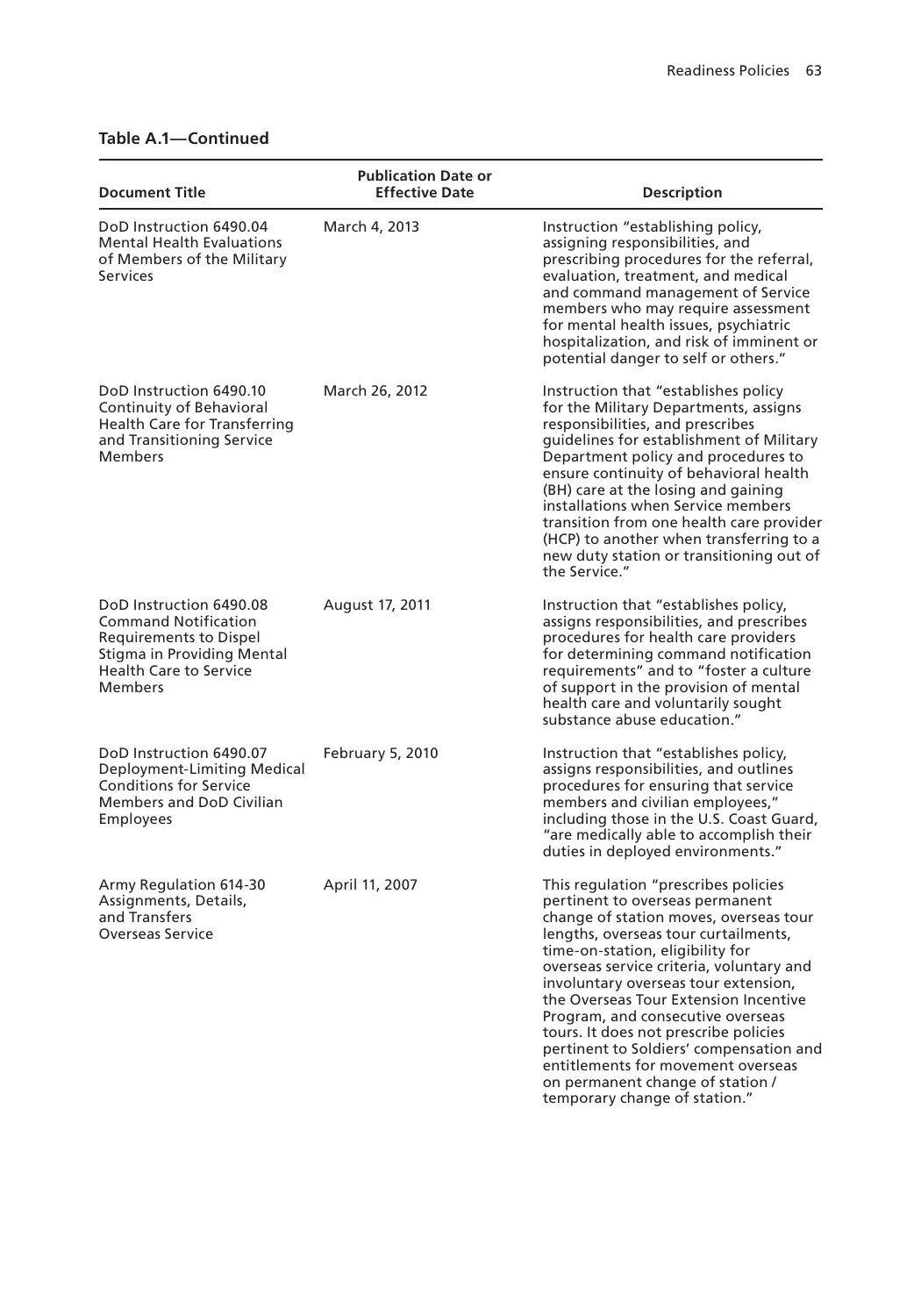| <b>Document Title</b>                                                                                         | <b>Publication Date or</b><br><b>Effective Date</b>                                         | <b>Description</b>                                                                                                                                                                                        |
|---------------------------------------------------------------------------------------------------------------|---------------------------------------------------------------------------------------------|-----------------------------------------------------------------------------------------------------------------------------------------------------------------------------------------------------------|
|                                                                                                               | <b>Combatant Commands Areas of Responsibility-Specific Force Health Protection Guidance</b> |                                                                                                                                                                                                           |
| U.S. Pacific Command<br>U.S. Forces Korea Reg 40-9                                                            | February 8, 2018                                                                            | Lists minimum requirements for<br>personnel who deploy to the U.S. Pacific<br>Command area of responsibility in<br>support of U.S. military operations.                                                   |
| U.S. Africa Command,<br>ACI 4200.09                                                                           | January 27, 2017                                                                            | Lists minimum requirements for<br>personnel who deploy to the U.S. Africa<br>Command area of responsibility in<br>support of U.S. military operations.                                                    |
| U.S. Southern Command,<br>SC Reg 40-501                                                                       | April 15, 2013                                                                              | Lists minimum requirements for<br>personnel who deploy to the<br>U.S. Southern Command area of<br>responsibility in support of U.S. military<br>operations.                                               |
| North American Aerospace<br>Defense Command and<br>U.S. Northern Command,<br>Instruction 44-163               | April 19, 2012                                                                              | Lists minimum requirements for<br>personnel who deploy to the North<br>American Aerospace Defense<br>Command / U.S. Northern Command<br>area of responsibility in support of U.S.<br>military operations. |
| U.S. European Command<br><b>General Administration</b><br>for Deployment Health<br><b>Protection Guidance</b> | No date listed                                                                              | Lists minimum requirements for<br>personnel who deploy to the<br>U.S. European Command area of<br>responsibility in support of U.S. military<br>operations.                                               |
| U.S. Central Command<br>(MOD Thirteen)                                                                        | No date listed                                                                              | Lists minimum requirements for<br>personnel who deploy to the U.S.<br>Central Command area of responsibility<br>in support of U.S. military operations.                                                   |
| U.S. Central Command<br>(MOD Thirteen) PPG-TAB A                                                              | No date listed                                                                              | "This PPG-TAB A accompanies MOD<br>THIRTEEN, Section 15.C. and provides<br>amplification of the minimal standards<br>of fitness for deployment to the<br>CENTCOM area of responsibility (AOR)."           |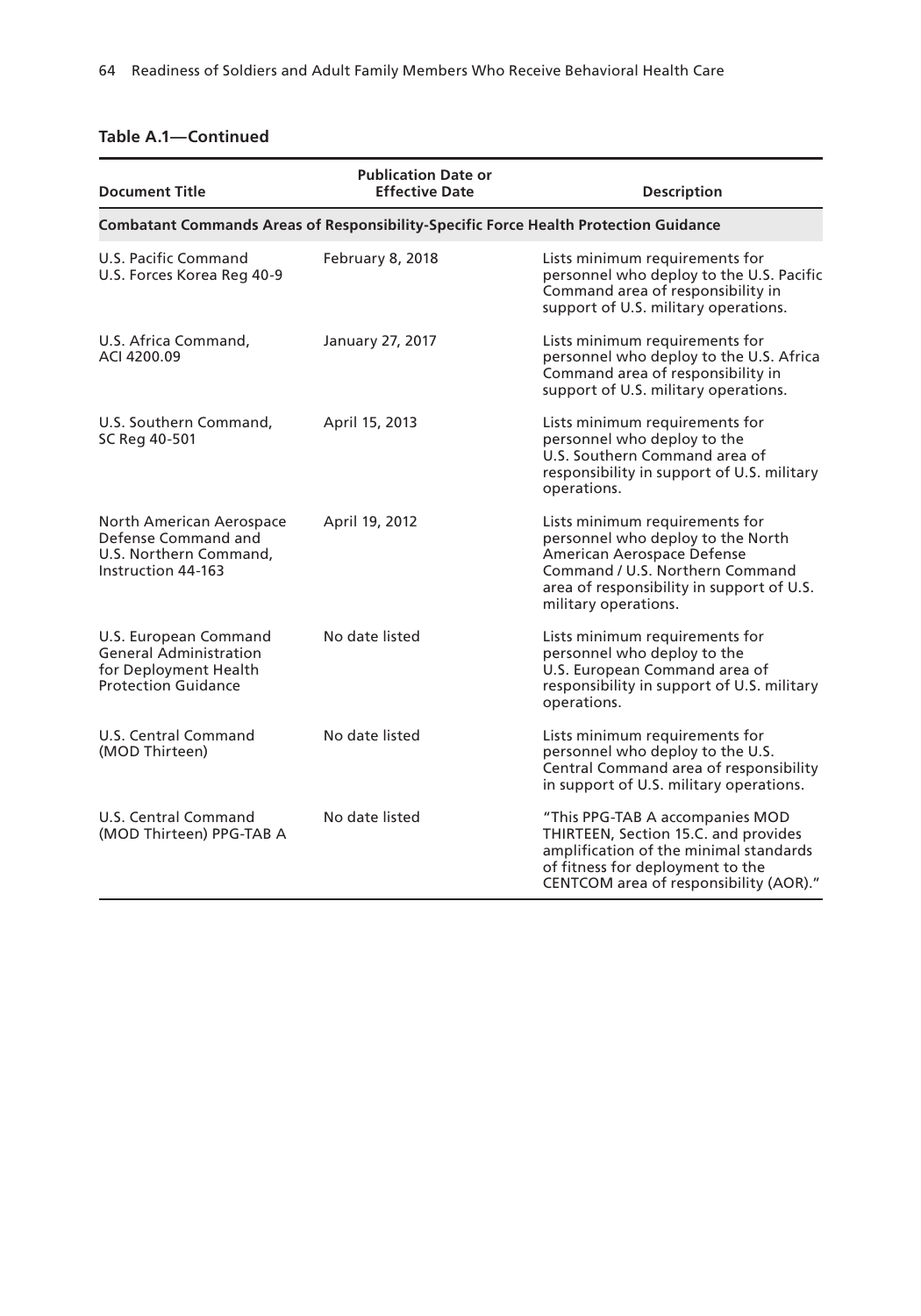### *Army Behavioral Health Expert Interview Guide*

### **Interviewee Characteristics**

### *Structured Questions*

Military service branch:

- **a.** Army
- **b.** Other branch -> not eligible for participation

### Status:

- **a.** Active duty
- **b.** DoD or Army civilian
- **c.** Contractor

### $Rank:$

What types of role(s) do they have? (mark all that apply)

- **a.** Clinical
- **b.** Administrative
- **c.** Other \_\_\_\_\_\_\_\_\_\_\_\_\_\_\_\_\_\_\_

Do you currently provide behavioral health care at an Army MTF?

- **a.** Yes
- **b.** No

Which types of clinics do you work in? (*circle all that apply*)

- **a.** Primary care
- **b.** Multidisciplinary outpatient BH
- **c.** CAFBHS
- **d.** SUDCC/Army Substance Abuse Program
- **e.** Embedded BH clinic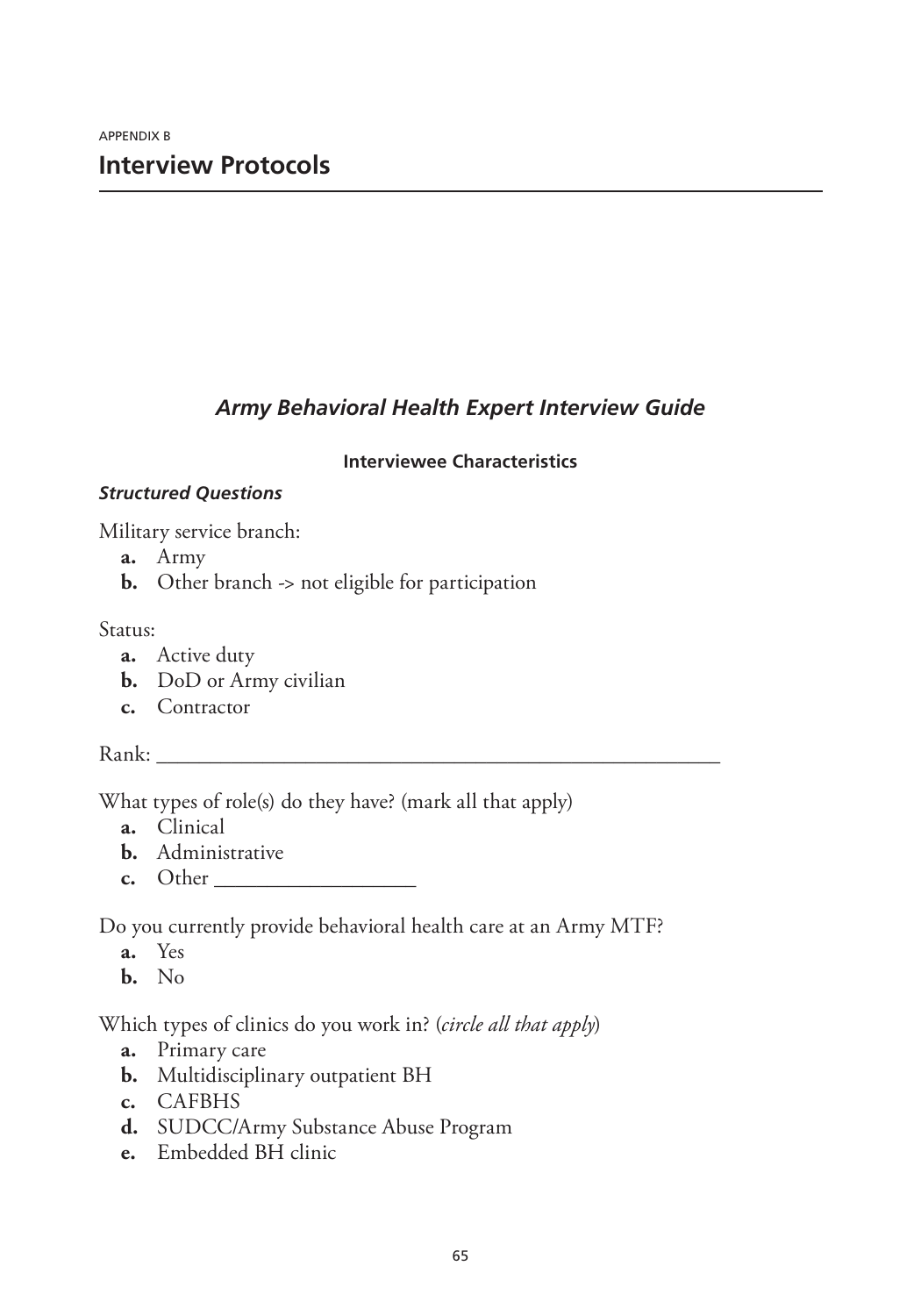- **f.** Inpatient/residential
- **g.** Intensive Outpatient Program
- **h.** Other: \_\_\_\_\_\_\_\_\_\_\_\_\_\_\_\_\_\_\_\_\_\_\_\_\_

What type of provider? (*INTERVIEWER: circle the one that aligns most closely*):

- **a.** Psychiatrist
- **b.** Psychologist
- **c.** Licensed social worker
- **d.** Other MA-level counselor
- **e.** Substance use disorder clinical care counselor
- **f.** Psychiatric advanced practice nurse (e.g., psychiatric nurse practitioner)
- **g.** Primary care practitioner
- **h.** Other: \_\_\_\_\_\_\_\_\_\_\_\_\_

Can you tell me about your role?

### **Indicators of Readiness for Soldiers in Need of Behavioral Health Care**

Prompt: One focus of this project is to identify metrics to assess readiness for soldiers who receive behavioral health care. For this purpose, we have defined *soldier readiness* as the ability to perform mission-essential tasks and deploy without limitations from a behavioral health condition.

### *Probe: Any concerns about this definition?*

Prompt: We are also working to identify metrics to assess family readiness for adult family members who receive behavioral health care. For this purpose, we have defined *family readiness* as the state of being prepared to effectively navigate the challenges of daily living experienced in the unique context of military service, to include: mobility and financial readiness, mobilization and deployment readiness, and personal and family life readiness.

### *Probe: Any concerns about this definition?*

Prompt: Let's focus first on soldiers who receive behavioral health care. What indicators do you believe suggest that Soldiers are *not ready*?

*Probe: Functional/job-related indicators that would signal that a soldier is not ready/ deployable? Probe: Interpersonal/interactions with command or other soldiers? Probe: Related to their behavioral health care (e.g., requirements of treatment, side effects of treatment)? Probe: Family/relationships? Others?*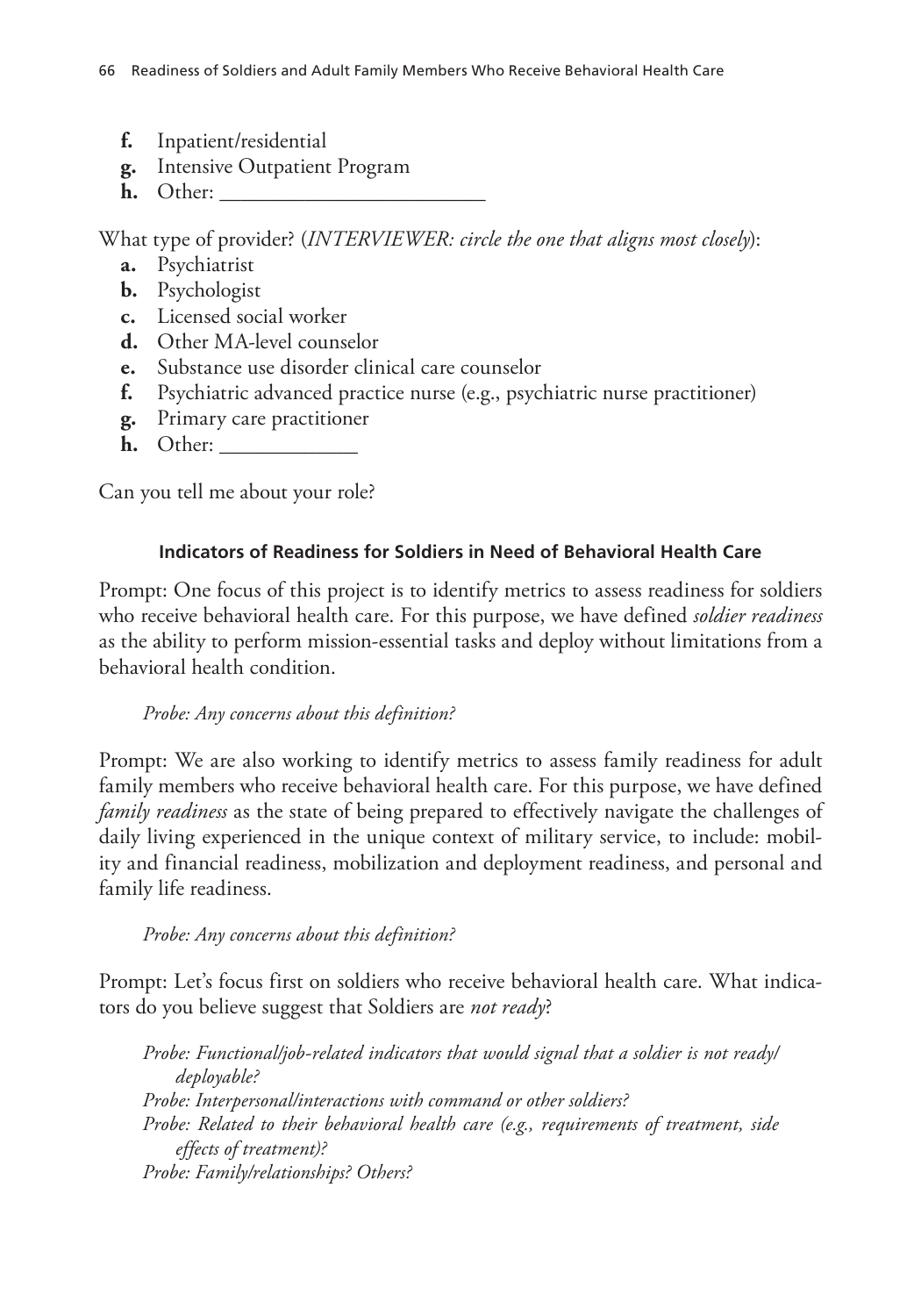Prompt: Now, consider adult family members who receive behavioral health care. What indicators do you believe suggest family member are *not ready*?

*Probe: Functional/job-related indicators? Probe: Interpersonal/interactions? Probe: Family/relationships? Others?*

### **Metrics of Readiness Following Behavioral Health Care**

Prompt: What existing data could support development of a metric to assess Soldier readiness or family readiness for those who have received behavioral health care? The goal of this metric would be to support evaluating the effectiveness of behavioral health care.

*Probe: Document each data source (how data are collected, where they reside, what they measure, how frequently are data collected, how closely they assess readiness, who uses/accesses the data). Assess strengths, weaknesses. Show summary list of data sources developed by RAND to address whether additional sources should be included.*

Prompt: Are you aware of any historical use of data to assess readiness of soldiers or families who have received behavioral health care?

Probe: Document each data source (how data are collected, where they reside, what *they measure, how frequently are data collected, how closely they assess readiness, who uses/accesses the data). Assess strengths, weaknesses.*

### **Improving Readiness Assessment**

Prompt: What improvements could be made to how readiness is assessed for soldiers who receive behavioral health care?

*Possible probes: Based on different factors or measures; assessed differently (e.g., more/less frequently); more informed by commanders, behavioral health providers, others. Possible probes: What new data collection is needed to better assess Soldier and family readiness? What specific measures are needed?*

### **Readiness-Related Policies**

Prompt: We are collecting readiness-related policies. Are there current or historical policies that we should include in our review?

*Probe: Include both soldier and family policies. Probe: May we have a copy of the policies, or can you tell us where we can find them?*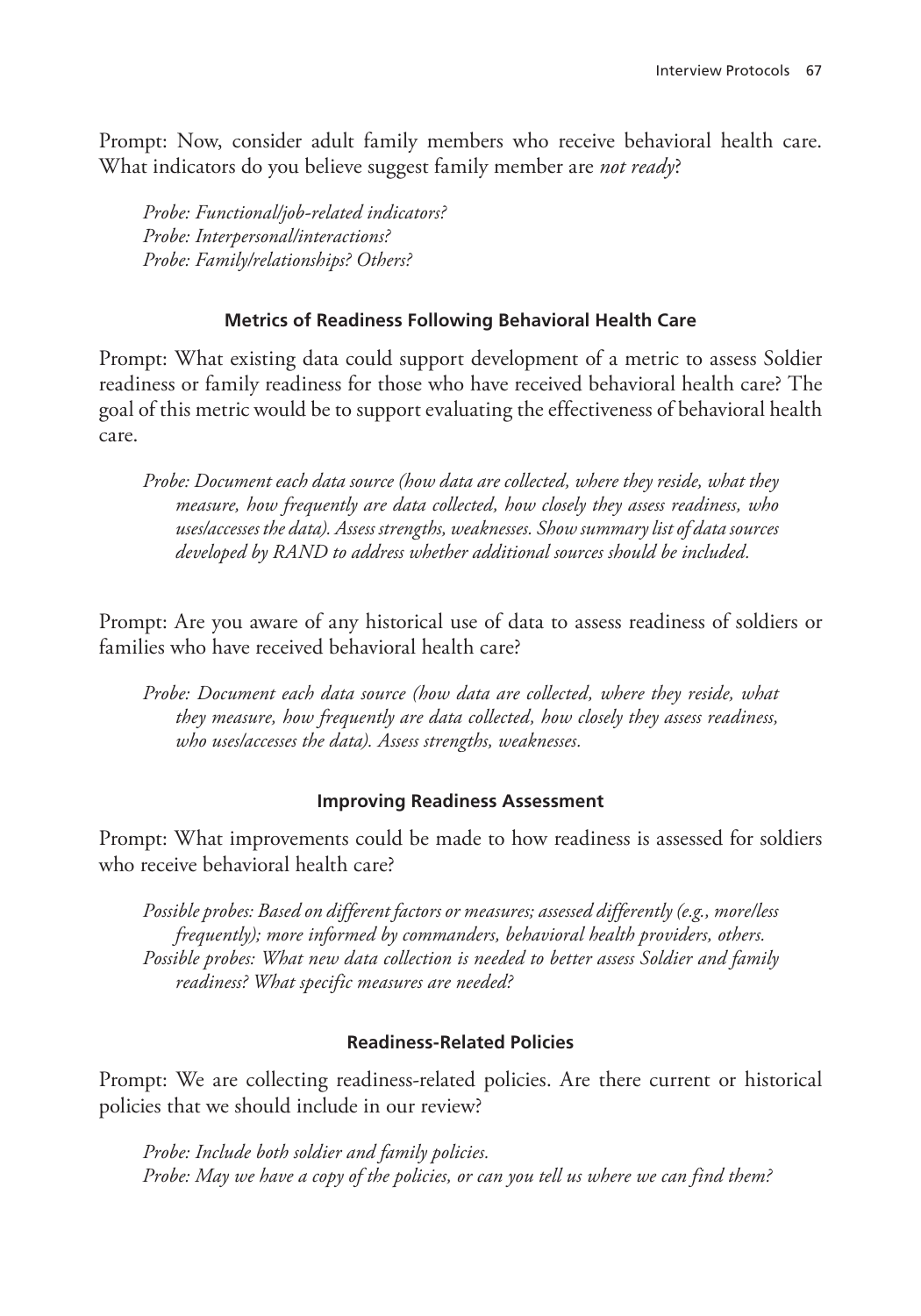### *Army Behavioral Health Provider Interview Guide*

### *Structured Questions*

Military service branch:

- **a.** Army
- **b.** Other branch -> not eligible for participation

Status:

- **a.** Active duty
- **b.** DoD or Army civilian
- **c.** Contractor

Rank: \_\_\_\_\_\_\_\_\_\_\_\_\_\_\_\_\_\_\_\_\_\_\_\_\_\_\_\_\_\_\_\_\_\_\_\_\_\_\_\_\_\_\_\_\_\_\_\_\_\_\_\_

Do you have clinical role, administrative role, or both?

- **a.** Clinical
- **b.** Administrative
- **c.** Both

Do you currently provide behavioral health care at an Army MTF?

- **a.** Yes
- **b.** No

Which types of clinics do you work in? (*circle all that apply*)

- **a.** Primary care
- **b.** Multidisciplinary outpatient BH
- **c.** CAFBHS
- **d.** SUDCC/Army Substance Abuse Program
- **e.** Embedded BH clinic
- **f.** Inpatient/residential
- **g.** Intensive Outpatient Program
- **h.** Other: \_\_\_\_\_\_\_\_\_\_\_\_\_\_\_\_\_\_\_\_\_\_\_\_\_

What type of provider? (*INTERVIEWER: circle the one that aligns most closely*):

- **a.** Psychiatrist
- **b.** Psychologist
- **c.** Licensed social worker
- **d.** Other MA-level counselor
- **e.** Substance use disorder clinical care counselor
- **f.** Psychiatric advanced practice nurse (e.g., psychiatric nurse practitioner)
- **g.** Primary care practitioner
- **h.** Other: \_\_\_\_\_\_\_\_\_\_\_\_\_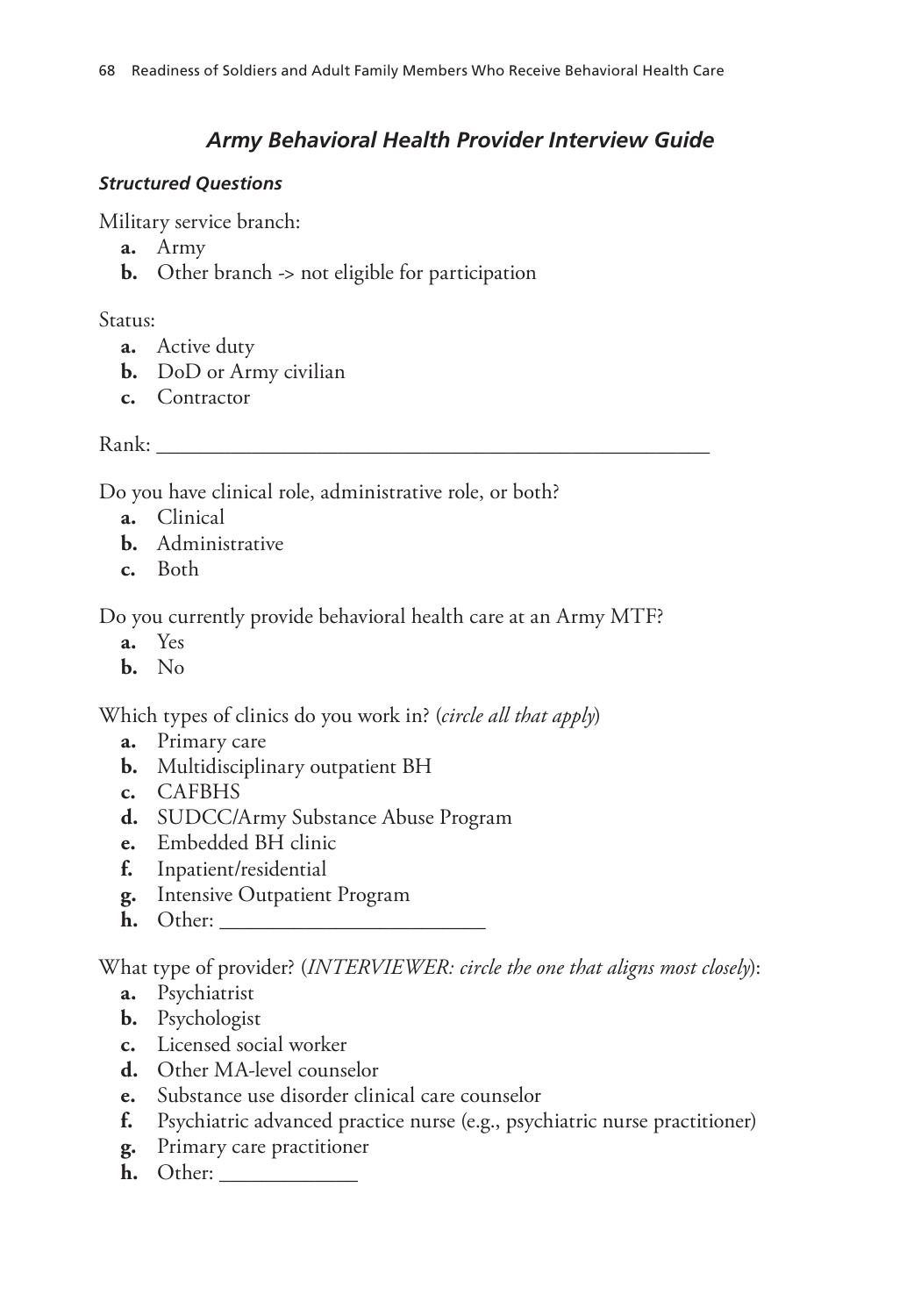Prompt: Can you tell me your current role/position?

*Probe: How long you've served in this role? Probe: What clinical activities are you currently routinely involved in (e.g., intake assessments, psychotherapy, medication management)? Probe: Do you assess and treat soldiers, family members? Probe: Do you decide when soldiers are medically ready during or following BH care?*

### **Indicators of Readiness for Soldiers in Need of Behavioral Health Care**

Prompt: One focus of this project is to identify metrics to assess readiness for soldiers who receive behavioral health care. For this purpose, we have defined *soldier readiness* as the ability to perform mission-essential tasks and deploy without limitations from a behavioral health condition.

### *Probe: Any concerns about this definition?*

Prompt: We are also working to identify metrics to assess family readiness for adult family members who receive behavioral health care. For this purpose, we have defined *family readiness* as the state of being prepared to effectively navigate the challenges of daily living experienced in the unique context of military service, to include: mobility and financial readiness, mobilization and deployment readiness, and personal and family life readiness.

### *Probe: Any concerns about this definition?*

Prompt: Let's focus first on soldiers for whom you provide behavioral health care. What indicators do you observe that suggest that Soldiers are *not ready*?

*Probe: Functional/job-related indicators that would signal that a soldier is not ready/ deployable? Probe: Interpersonal/interactions with command or other soldiers? Probe: Related to their behavioral health care (e.g., requirements of treatment, side effects of treatment)? Probe: Family/relationships? Others?*

Prompt: Now, consider adult family members who receive behavioral health care. What indicators do you observe that suggest family member are *not ready*?

*Probe: Functional/job-related indicators? Probe: Interpersonal/interactions? Probe: Family/relationships? Others?*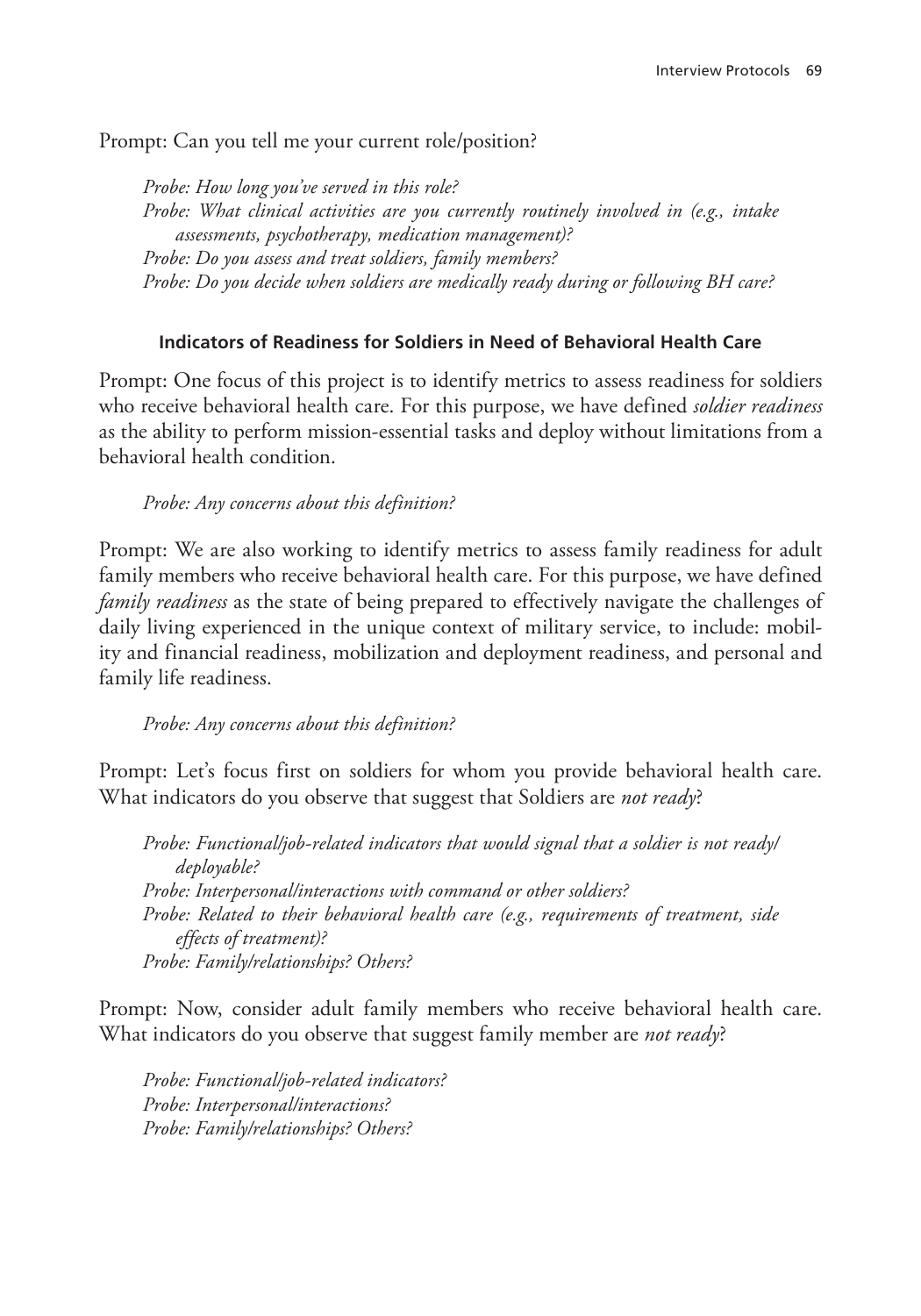### **Assessing Readiness**

Prompt: [If the provider indicates above that they make the decision about whether a soldier is ready] What information do you use to assess readiness for soldiers who have received behavioral health care?

*Probe: Patient-reported measures? Subjective assessment of readiness? Consultation with commander? Collateral information from family or fellow soldiers?*

[If time] Prompt: What influences whether you put a soldier on a profile? Does this vary based on the level or type of profile (temporary vs. permanent)?

*Probe: Influence of commander? Behavioral health provider? Probe: Time, competing demands? Probe: Severity of symptoms? Impact on performing duties? Probe: Soldier's response to treatment?*

### **Soldier Readiness and Interface with Commanders**

Prompt: When conducting an assessment or seeing a soldier for behavioral health treatment, do you assess the specific duties that a soldier needs to perform?

*Probe: Do you communicate with commanders about what an individual soldier needs to be able to do to be considered ready following behavioral health care?*

Prompt: Do you find that your view of readiness is different from that of commanders?

*Probe: How often have you encountered a situation where you assessed a soldier as ready, but in fact later learned they were not ready (e.g., couldn't perform day-today duties, sent home from deployment)? How often have you assessed a soldier as not ready, but the commander overruled you? Probe: What accounted for the differences in perspective? Probe: Have you ever felt pressure from a commander to change your assessment?*

### **Improving Readiness Assessment**

Prompt: In your role as a behavioral health care provider, what improvements could be made to how readiness is assessed for soldiers who receive behavioral health care?

*Possible probes: based on different factors or specific measures; assessed differently (e.g., more/less frequently); more informed by commanders, behavioral health providers, others.*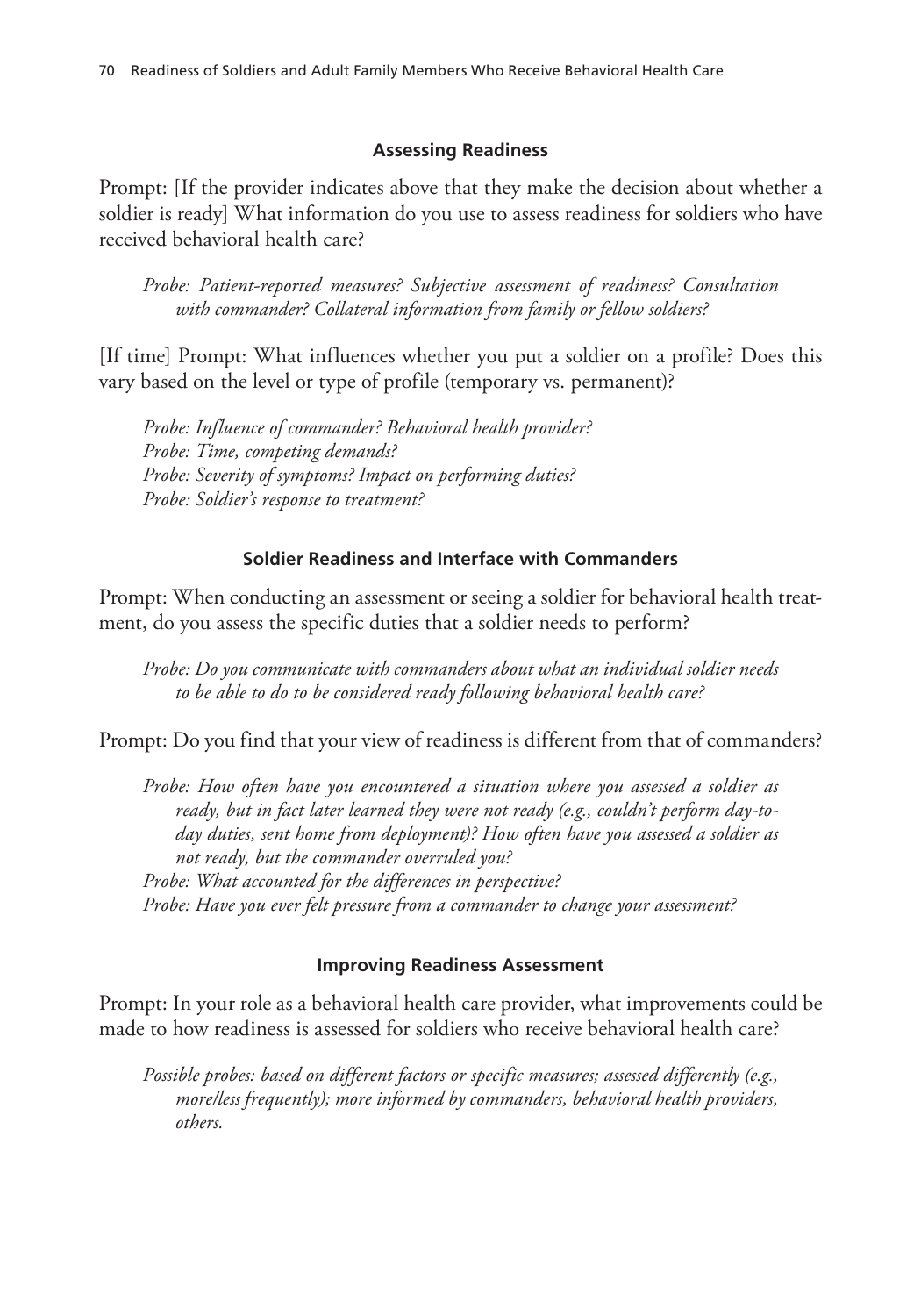### **Table C.1 Existing Data Sources Identified**

| <b>Existing Data Source</b>                                             | <b>Description</b>                                                                                                                                                               | <b>Reason for Inclusion/Exclusion</b>                                                                                                                                                                                                                                                                                         |
|-------------------------------------------------------------------------|----------------------------------------------------------------------------------------------------------------------------------------------------------------------------------|-------------------------------------------------------------------------------------------------------------------------------------------------------------------------------------------------------------------------------------------------------------------------------------------------------------------------------|
| <b>Database</b>                                                         |                                                                                                                                                                                  |                                                                                                                                                                                                                                                                                                                               |
| <b>Behavioral Health</b><br>Readiness Tool<br>(Curley and Warner, 2017) | Tool that can be used to identify<br>service members with BH<br>limitations (based on multiple<br>data sources) who are not on a BH<br>profile                                   | Excluded: This tool is specifically<br>focused on BH profiles, which are<br>covered by the inclusion of eProfile<br>data. This tool has been used in at<br>least one initiative to identify soldiers<br>who should be on a BH profile due to<br>more than minor limitations but are<br>not. Not a tool of readiness tracking. |
| MEDCHART:                                                               |                                                                                                                                                                                  |                                                                                                                                                                                                                                                                                                                               |
| <b>Health Readiness</b><br>Record                                       | <b>Repository for Army National</b><br>Guard and US Army Reserve<br>soldier medical documentation,<br>including BH                                                               | Excluded: Includes reservists only                                                                                                                                                                                                                                                                                            |
| <b>MODS</b>                                                             |                                                                                                                                                                                  |                                                                                                                                                                                                                                                                                                                               |
| <b>Behavioral Health</b><br>Data Portal (BHDP)<br>(U.S. Army, 2016a)    | Module within MODS designed<br>to track BH symptoms to inform<br>treatment and improve BH care                                                                                   | Included: The WRFIS within BHDP<br>measures occupational and personal/<br>social functional impairment for<br>military personnel. Not applicable<br>to family members                                                                                                                                                         |
| eProfile<br>(Womak Army<br>Medical Center,<br>undated)                  | Tracks soldiers who have been<br>identified as having a permanent<br>or temporary medical condition<br>that may result in medical<br>nonreadiness for deployment                 | Included: Because service members<br>are placed on a profile when they<br>are not ready, profiles could be used<br>to construct a metric measuring<br>readiness during and following<br>BH care; not applicable to family<br>members                                                                                          |
| <b>Medical Readiness</b><br><b>Assessment Tool</b><br>(U.S. Army, 2015) | Decision support and screening<br>tool designed to proactively<br>identify soldiers and units at risk<br>for targeted management to<br>promote and maintain soldier<br>readiness | Excluded: Model was approximately<br>80% accurate in predicting ability<br>to deploy in next six months. Based<br>on various health data elements,<br>both BH and non-BH. Model was not<br>widely used.                                                                                                                       |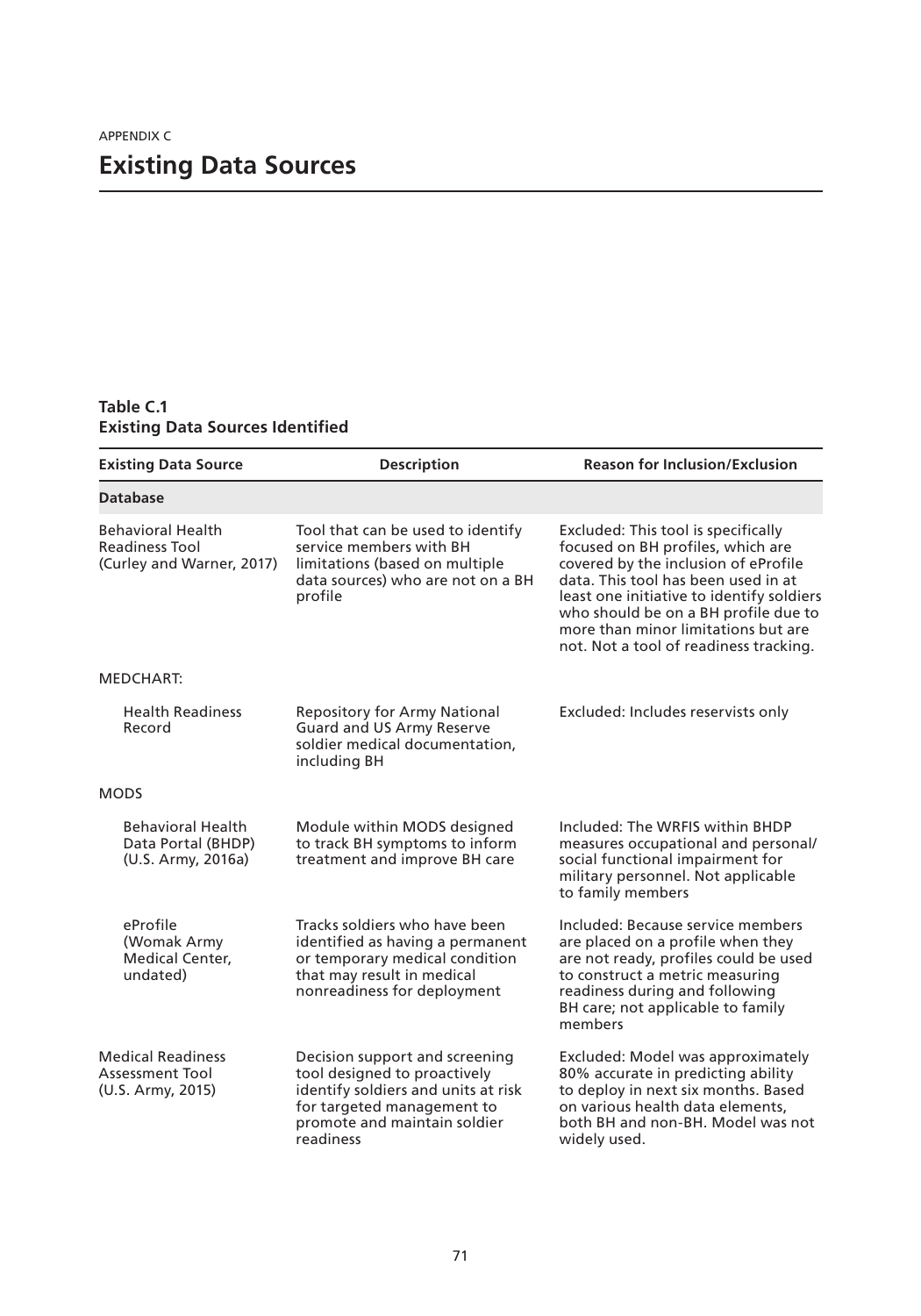| Table C.1-Continued |  |  |  |  |  |
|---------------------|--|--|--|--|--|
|---------------------|--|--|--|--|--|

(PHCoE, undated e)

| <b>Existing Data Source</b>                                                                                                         | <b>Description</b>                                                                                                                                                                                         | <b>Reason for Inclusion/Exclusion</b>                                                                                                                                                                                                                                                                                                                                                                                                                                           |
|-------------------------------------------------------------------------------------------------------------------------------------|------------------------------------------------------------------------------------------------------------------------------------------------------------------------------------------------------------|---------------------------------------------------------------------------------------------------------------------------------------------------------------------------------------------------------------------------------------------------------------------------------------------------------------------------------------------------------------------------------------------------------------------------------------------------------------------------------|
| <b>Medical Readiness</b><br>Portal<br>(Army Regulation<br>40-501-Medical Services,<br><b>Standards of Medical</b><br>Fitness, 2017) | Combines commander, senior<br>commander, health care, and<br>administrative portals, as well as<br>deployment health assessments<br>and Separation History and<br><b>Physical Examination applications</b> | Excluded: Served as a new venue for<br>communication between providers<br>and commanders and consolidates<br>applications into portals for ease<br>of use. Most promising elements<br>of Medical Readiness Portal are<br>considered elsewhere in the<br>evaluation of existing data sources<br>(e.g., e-Profile, physical health<br>assessments, Medical Assessment<br>Tool).                                                                                                   |
| <b>MHS Data Repository</b><br>(MHS, 2019)                                                                                           | Patient encounter and dispensed<br>medication data                                                                                                                                                         | Excluded: Administrative data about<br>patient encounters (e.g., diagnoses,<br>procedures, labs). The data alone are<br>not enough to measure readiness and<br>lack (uncoded) provider notes that<br>may refer to soldier readiness; family<br>members included.                                                                                                                                                                                                                |
| Personnel administrative<br>files                                                                                                   | Master or transaction files (e.g.,<br><b>Total Army Personnel Database)</b><br>that record individual and service<br>characteristics, including PULHES<br>and profiles                                     | <b>Excluded: Secondary indicators</b><br>of readiness could be measured<br>(e.g., promotion speed), but direct<br>measures of readiness are unlikely<br>to be derived from personnel files.                                                                                                                                                                                                                                                                                     |
| Veterans Tracking<br>Application (VTA)                                                                                              | Integrated Disability Evaluation<br>System, system of record                                                                                                                                               | Excluded: VTA is the system of record<br>for recording transactions of the<br><b>Integrated Disability Evaluation</b><br>System for soldiers whose fitness<br>to serve is under valuation. Not all<br>soldiers receiving behavioral health<br>care are in the Integrated Disability<br>Evaluation System. Although soldiers<br>in VTA are not medically ready, VTA<br>would not enable a valid metric of<br>readiness as defined by this project.<br>Family members not in VTA. |
| <b>Routinely Administered Assessments/Surveys</b>                                                                                   |                                                                                                                                                                                                            |                                                                                                                                                                                                                                                                                                                                                                                                                                                                                 |
| DHA (Psychological<br><b>Health Center of</b><br>Excellence [PHCoE],<br>undated a, undated b)                                       |                                                                                                                                                                                                            | Excluded: Deployment health<br>assessments (listed below) are tied<br>to deployments and are therefore<br>not administered often enough<br>to measure readiness during and<br>following BH care. Not applicable<br>to family members.                                                                                                                                                                                                                                           |
| <b>Predeployment Health</b><br>Assessment (Pre-DHA)<br>$\sqrt{N}$<br>۱۰ او مقصاد می                                                 | Self-assessment done within 120<br>days of the start of a deployment                                                                                                                                       |                                                                                                                                                                                                                                                                                                                                                                                                                                                                                 |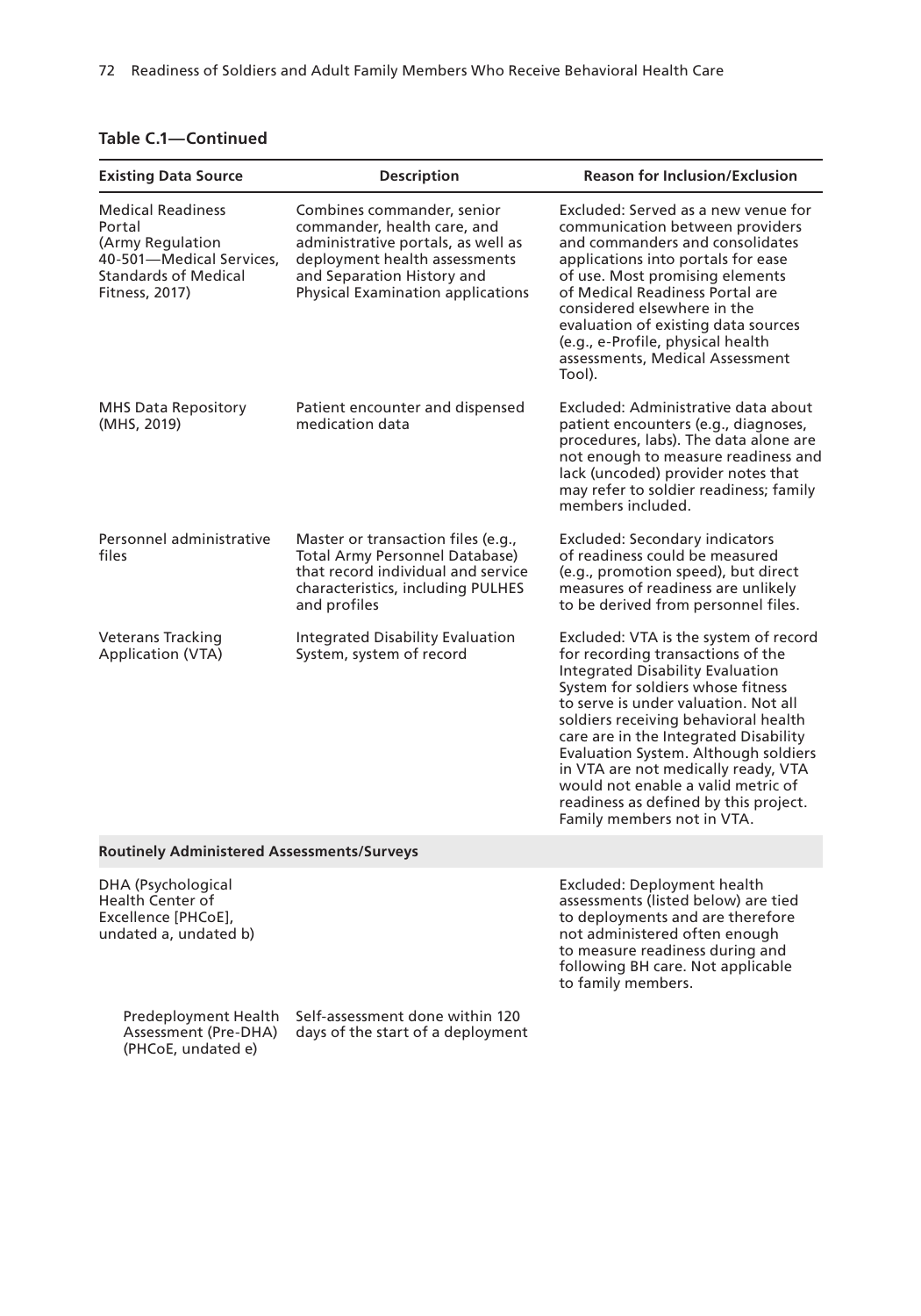|  |  | <b>Table C.1-Continued</b> |  |
|--|--|----------------------------|--|
|--|--|----------------------------|--|

| <b>Existing Data Source</b>                                                                      | <b>Description</b>                                                                                                                                                                                                                                                                                                                                                                                                                                         | <b>Reason for Inclusion/Exclusion</b>                                                                                                                                                                               |
|--------------------------------------------------------------------------------------------------|------------------------------------------------------------------------------------------------------------------------------------------------------------------------------------------------------------------------------------------------------------------------------------------------------------------------------------------------------------------------------------------------------------------------------------------------------------|---------------------------------------------------------------------------------------------------------------------------------------------------------------------------------------------------------------------|
| Post-deployment<br><b>Health Assessment</b><br>(PDHA)<br>(PHCoE, undated c)                      | Self-assessment completed<br>in-theater or within 30 days<br>of returning home, designed<br>"to review each deployer's<br>current health, mental health or<br>psychosocial issues commonly<br>associated with deployments,<br>special medications taken<br>during the deployment, possible<br>deployment-related occupational/<br>environmental exposures, and to<br>discuss deployment-related health<br>concerns"                                        |                                                                                                                                                                                                                     |
| Postdeployment<br><b>Health Reassessment</b><br>(PDHRA)<br>(MHS, undated b;<br>PHCoE, undated d) | Self-assessment 3–6 months<br>following deployment                                                                                                                                                                                                                                                                                                                                                                                                         |                                                                                                                                                                                                                     |
| Mental Health<br>Assessment<br>(MHS, undated a)                                                  | Postdeployment health screenings<br>designed to identify mental health<br>concerns                                                                                                                                                                                                                                                                                                                                                                         |                                                                                                                                                                                                                     |
| Periodic Health<br>Assessment<br>(U.S. Army Human<br>Resources Command,<br>2019)                 | Annual preventive screening tool<br>designed to improve reporting<br>and visibility of soldier Individual<br>Medical Readiness; includes self-<br>reported health status, review of<br>medical records, identification,<br>referral for current health, mental<br>health problems, identification<br>and management of occupational<br>health risks, preventive health<br>needs, and identification and<br>development of a plan to manage<br>health risks | <b>Excluded: Periodic Health Assessment</b><br>occurs annually, which is not frequent<br>enough to be used to construct<br>a readiness measure during and<br>following BH care. Not applicable to<br>family members |
| <b>PULHES</b>                                                                                    | Designation of functional capacity<br>in physical capacity/stamina (P),<br>upper extremities (U), lower<br>extremities (L), hearing/ear (H),<br>eyes (E), psychiatric (S)                                                                                                                                                                                                                                                                                  | Excluded: Score limited to area<br>and level of functional capacity or<br>impairment. No data about impact<br>on duties.                                                                                            |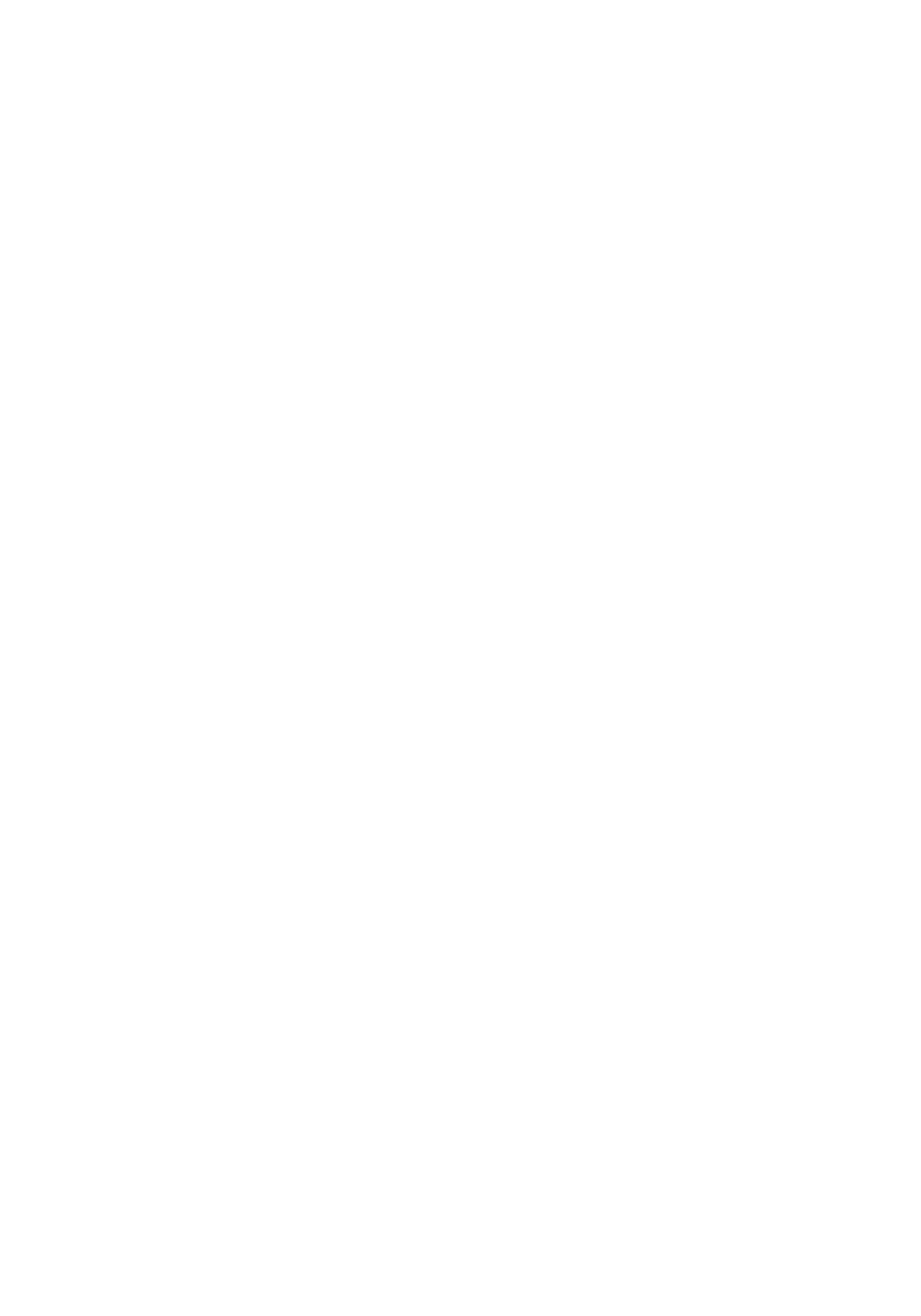*Solder Readiness Search:* Military OR soldier OR soldiers OR Army OR Air Force OR Navy OR Marine AND Readiness AND metric OR metrics OR measure OR measures OR survey OR instrument OR profile OR "screening tool" AND "physical functioning" OR "mental functioning" OR "cognitive functioning" OR "social functioning" OR anxiety OR depression OR PTSD OR "duty limitations" OR "return to duty" OR "lost duty time" OR "military absence" OR "Army commitment" OR retention OR "Medical evaluation board" OR "physical evaluation board" OR "other than honorable discharge" OR "serious discharge" OR "military discharge" OR "medical fitness" OR "fitness for duty" OR deployment OR deployments OR deployment health assessment OR deployability OR resilience OR "soldier readiness program" OR sleep OR attention OR memory OR "emotional functions" OR "perceptual functions" OR "higher level cognitive functions" OR "behavioral health" OR "mental health" OR "substance abuse" OR "substance use" OR "alcohol abuse" OR "alcohol use" OR "psychological health" OR "occupational stress" OR "physical health" OR "quality of life" OR "well-being" OR "well being" OR "wellbeing" OR "emotional well-being" OR "emotional well being" OR "emotional wellbeing" OR "morale" OR "moral injury"

*Family Readiness Search:* "military family" OR "military spouse" AND Readiness AND metric OR metrics OR measure OR measures OR survey OR instrument or profile OR "screening tool" AND "physical functioning" OR "mental functioning" OR "cognitive functioning" OR "social functioning" OR anxiety OR depression OR PTSD OR "military absence" OR "Army commitment" OR "medical fitness" OR deployment OR deployments OR deployability OR resilience OR "soldier readiness program" OR sleep OR attention OR memory OR "emotional functions" OR "perceptual functions" OR "higher level cognitive functions" OR "behavioral health" OR "mental health" OR "substance abuse" OR "substance use" OR "alcohol abuse" OR "alcohol use" OR "psychological health" OR "occupational stress" OR "physical health" OR "quality of life" OR "well-being" OR "well being" OR "wellbeing" OR "emotional well-being" OR "emotional well being" OR "emotional wellbeing" OR "morale" OR "moral injury" OR "family functioning" OR "daily living" OR financial OR social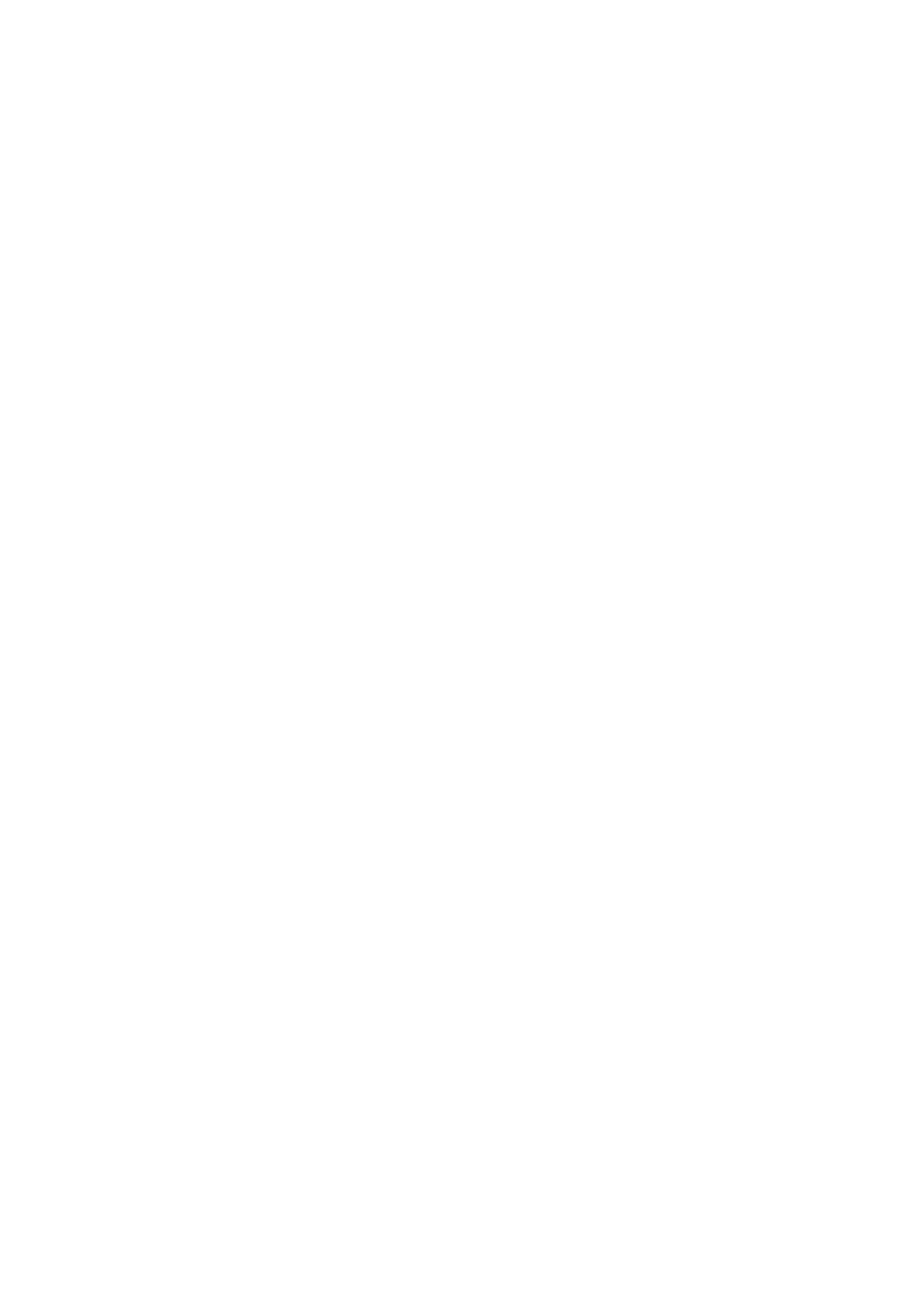## **Instruments Identified in the Instrument Search**

### **Table E.1 Summary of Instruments**

| Instrument                                                                                                                                    | <b>Description</b>                                                                                                                              | <b>Domain</b>                                        | <b>Decision</b><br><b>During</b><br>Initial<br><b>Screening</b> | Reason<br><b>Excluded</b>                                                                                    |
|-----------------------------------------------------------------------------------------------------------------------------------------------|-------------------------------------------------------------------------------------------------------------------------------------------------|------------------------------------------------------|-----------------------------------------------------------------|--------------------------------------------------------------------------------------------------------------|
| <b>Big Five Inventory</b><br>(Lee, Sudom, and<br>McCreary, 2011)                                                                              | Assesses personality factors<br>(agreeableness, conscientiousness,<br>extroversion, neuroticism, and<br>openness)                               | Psychological/<br>behavioral                         | Excluded                                                        | Exceeded 30-<br>item limit:<br>shorter BFI-10<br>exists, but not<br>recommended<br>by the BFI<br>originators |
| <b>Brief Insomnia</b><br>Ouestionnaire<br>(Klingaman et al.,<br>2018)                                                                         | Assesses degree of functional<br>impairment due to sleep problems                                                                               | Physical/<br>medical                                 | Excluded                                                        | Limited focus<br>(sleep)                                                                                     |
| Communication<br>Danger Signs Scale<br>(Erbes et al., 2017)                                                                                   | Assesses frequency of negative<br>interactions between partners                                                                                 | Psychological/<br>behavioral                         | Excluded                                                        | Limited<br>focus (couple<br>interaction)                                                                     |
| Confidence<br>Regarding<br>Promotions<br>(Booth-Kewley,<br>Dell'Acqua, and<br>Thomsen, 2017)                                                  | Assesses confidence in receiving<br>promotion                                                                                                   | Job/duty<br>related                                  | Excluded                                                        | Focused on<br>confidence in<br>being promoted<br>and single item                                             |
| Connor-Davidson<br><b>Resilience Scale</b><br>(Cunningham<br>et al., 2014)                                                                    | Assesses resiliency characteristics<br>or qualities across 17 domains of<br>functioning                                                         | Job/duty<br>related;<br>psychological/<br>behavioral | Included                                                        | Final exclusion:<br>proprietary tool                                                                         |
| <b>Coping Strategies</b><br>Scale<br>(Skomorovsky and<br>Stevens, 2013)                                                                       | Assesses several coping strategies,<br>including cognitive responses,<br>socioemotional responses, and<br>religious coping                      | Psychological/<br>behavioral                         | Excluded                                                        | Exceeded 30-<br>item limit                                                                                   |
| Deployment Risk<br>and Resilience<br>Inventory:<br>Concerns about<br>Life and Family<br><b>Disruptions Scale</b><br>(Polusny et al.,<br>2014) | Assesses the extent to which<br>soldiers were worried or<br>concerned about the impact of<br>the pending deployment on their<br>life and family | Psychological/<br>behavioral                         | Excluded                                                        | Limited focus<br>(deployment)                                                                                |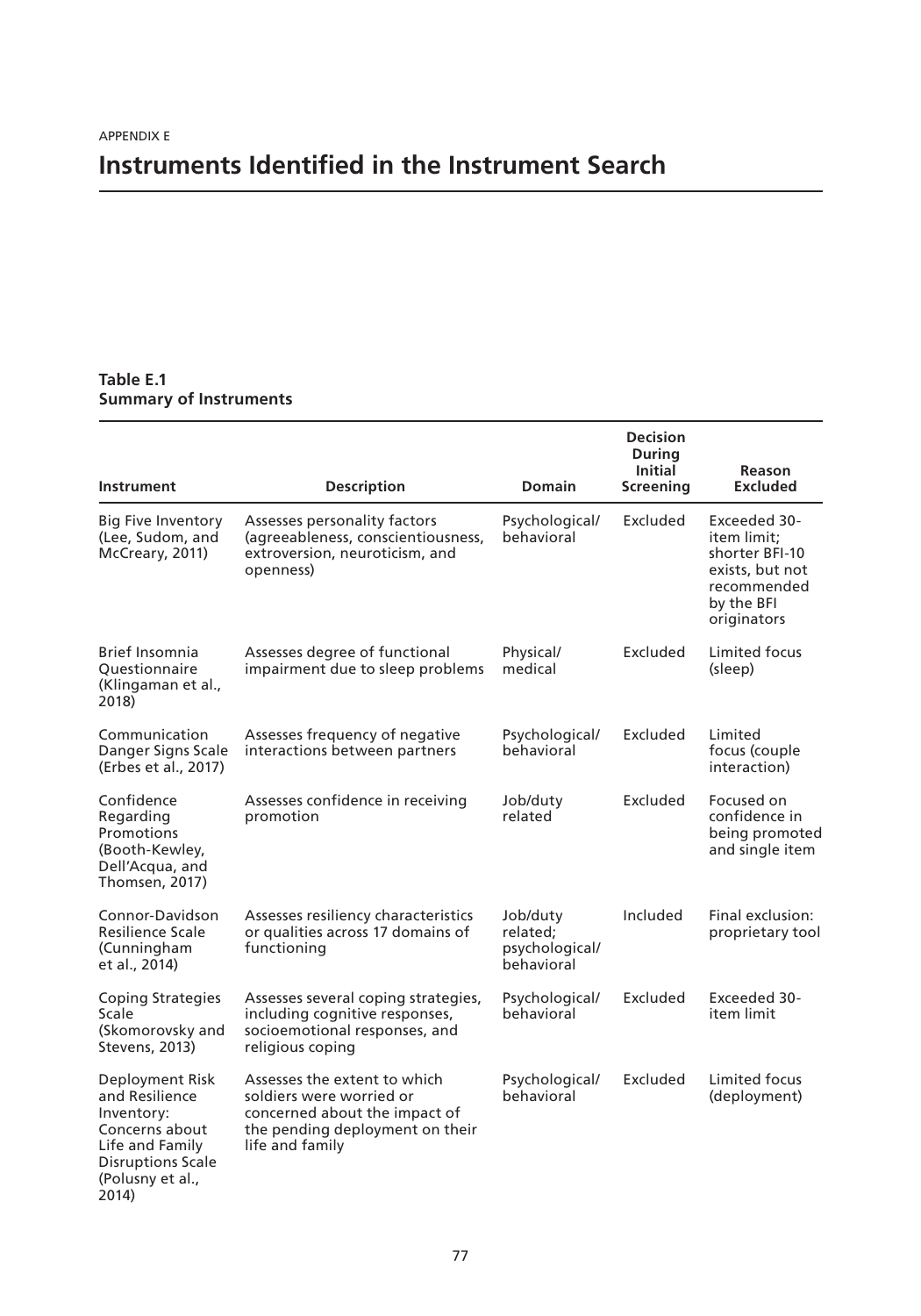| Instrument                                                                                                           | <b>Description</b>                                                                                                                                                                                  | <b>Domain</b>                                         | <b>Decision</b><br>During<br><b>Initial</b><br>Screening | Reason<br><b>Excluded</b>                                                          |
|----------------------------------------------------------------------------------------------------------------------|-----------------------------------------------------------------------------------------------------------------------------------------------------------------------------------------------------|-------------------------------------------------------|----------------------------------------------------------|------------------------------------------------------------------------------------|
| Deployment Risk<br>and Resilience<br>Inventory: Combat<br><b>Experiences Scale</b><br>(Polusny et al.,<br>2014)      | Assesses objective events<br>and circumstances regarding<br>stereotypical warzone<br>experiences, such as firing on<br>enemies and witnessing casualties<br>of war                                  | Job/duty<br>related                                   | Excluded                                                 | Limited focus<br>(combat<br>experiences)                                           |
| Deployment Risk<br>and Resilience<br>Inventory: Social<br><b>Support Scale</b><br>(Erbes et al., 2017)               | Assesses amount of assistance and<br>encouragement soldiers perceived<br>from unit leaders, other unit<br>members, and military in general                                                          | Psychological/<br>behavioral                          | Excluded                                                 | Limited focus<br>(social support)                                                  |
| Deployment Risk<br>and Resilience<br>Inventory:<br>Training and<br>Deployment<br>Preparation<br>(Erbes et al., 2017) | Assesses the extent to which<br>soldiers felt adequately trained to<br>perform duties on deployment,<br>sufficiently advised of upcoming<br>roles, and informed regarding<br>deployment environment | Job/duty<br>related                                   | Excluded                                                 | Limited focus<br>(training/<br>preparedness)                                       |
| Dyadic<br><b>Adjustment Scale</b><br>(Erbes et al., 2017)                                                            | Assesses agreement between<br>soldiers and partners on specific<br>values, frequency of their positive<br>interactions, and overall degree<br>of happiness in the relationship                      | Psychological/<br>behavioral                          | Excluded                                                 | Limited<br>focus (couple<br>interaction)                                           |
| Epworth<br><b>Sleepiness Scale</b><br>(Eliasson et al.,<br>2012)                                                     | Assesses symptoms of daytime<br>sleepiness                                                                                                                                                          | Physical/<br>medical                                  | Excluded                                                 | Limited focus<br>(sleep)                                                           |
| Family Index of<br>Coherence<br>(Vasilas, 2010)                                                                      | Assesses degree to which families<br>feel committed to the military<br>lifestyle and mission, and how<br>much they feel they can count<br>on the military in times of need                          | Psychological/<br>behavioral                          | Excluded                                                 | Limited<br>focus (family<br>coherence)                                             |
| Fatigue Scale<br>(Eliasson et al.,<br>2012)                                                                          | Assesses degree of fatigue                                                                                                                                                                          | Physical/<br>medical                                  | Excluded                                                 | Limited focus<br>(fatigue)                                                         |
| Global Assessment<br>Tool (Lentino<br>et al., 2013)                                                                  | Assesses soldier's emotional,<br>social, spiritual, and family<br>fitness                                                                                                                           | Physical/<br>medical;<br>psychological/<br>behavioral | Excluded                                                 | Exceeded 30-<br>item limit,<br>not linked<br>to individual<br>soldier or<br>spouse |
| Hardiness scale<br>(adapted from<br>Dispositional<br>Resilience Scale)<br>(Lee, Sudom, and                           | Assesses hardiness                                                                                                                                                                                  | Psychological/<br>behavioral                          | Included                                                 | Final exclusion:<br>proprietary tool                                               |

McCreary, 2011)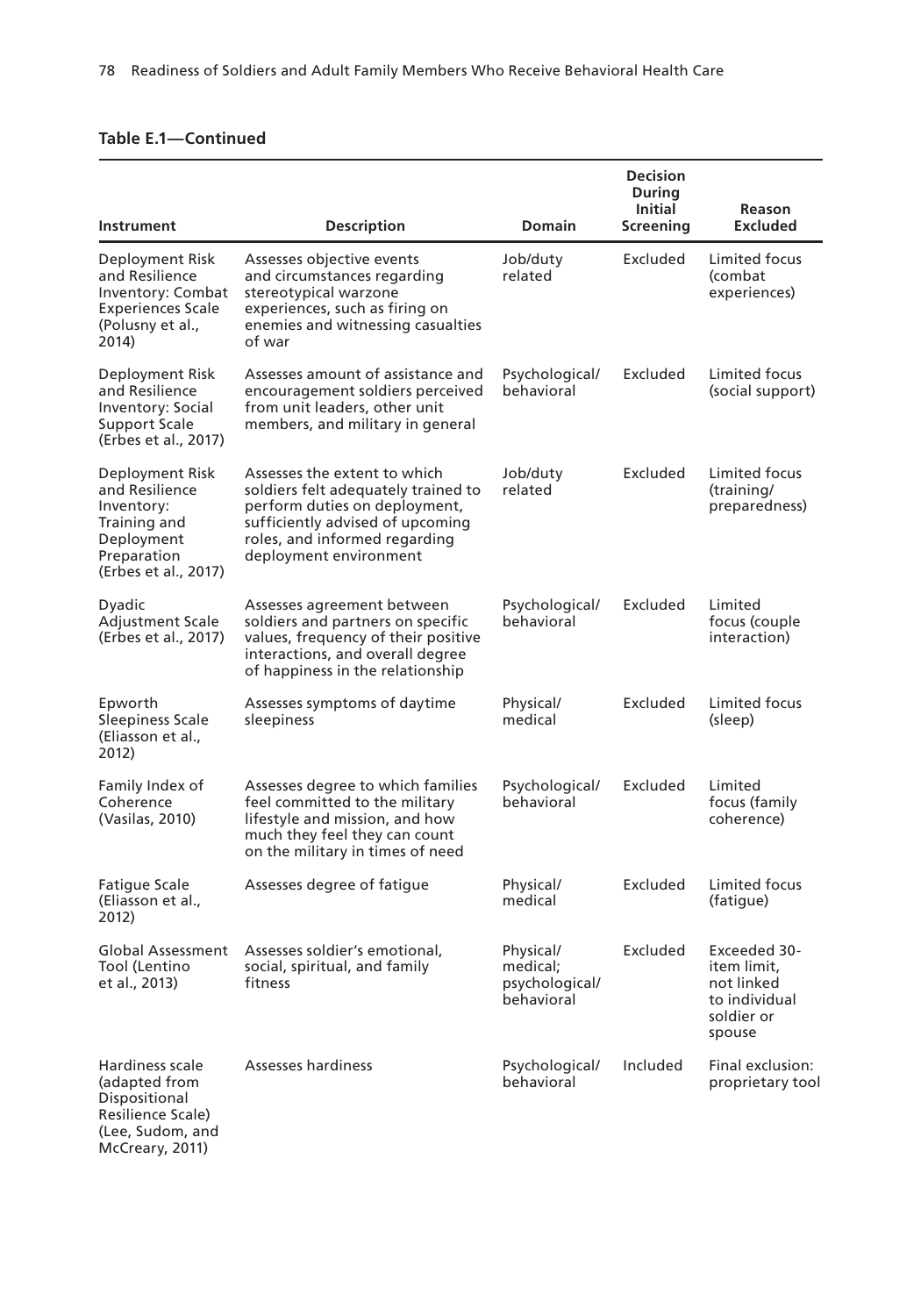|                                                                                                                                  |                                                                                                                                                                                                                                          |                                                      | <b>Decision</b><br>During   |                                                                  |
|----------------------------------------------------------------------------------------------------------------------------------|------------------------------------------------------------------------------------------------------------------------------------------------------------------------------------------------------------------------------------------|------------------------------------------------------|-----------------------------|------------------------------------------------------------------|
| Instrument                                                                                                                       | <b>Description</b>                                                                                                                                                                                                                       | <b>Domain</b>                                        | <b>Initial</b><br>Screening | Reason<br><b>Excluded</b>                                        |
| Lost Work Days<br>(Seelig et al.,<br>2016)                                                                                       | Assesses days unable to work<br>or perform your usual activities<br>because of illness or injury                                                                                                                                         | Job/duty<br>related                                  | Excluded                    | Limited focus<br>(lost work days)                                |
| <b>Medical Outcomes</b><br>Study Social<br><b>Support Survey</b><br>(Erbes et al., 2017)                                         | Assess social support                                                                                                                                                                                                                    | Psychological/<br>behavioral                         | Excluded                    | Limited focus<br>(social support)                                |
| Mediterranean<br>Diet<br>Questionnaire<br>(Eliasson et al.,<br>2012)                                                             | Assesses adherence to a<br>Mediterranean-style diet                                                                                                                                                                                      | Physical/<br>medical                                 | Excluded                    | Limited focus<br>(diet)                                          |
| <b>Military Hardiness</b><br>Scale (adapted<br>from Dolan<br>and Adler's<br>18-item scale)<br>(Skomorovsky<br>and Stevens, 2013) | Assesses military-specific<br>commitment, military-specific<br>challenge, and military-specific<br>control                                                                                                                               | Job/duty<br>related;<br>psychological/<br>behavioral | Excluded                    | Limited focus<br>(military<br>commitment<br>and<br>satisfaction) |
| Navy Quality of<br>Life Survey<br>(Kehle et al., 2011)                                                                           | Assesses leisure and recreation,<br>friends and friendship,<br>relationship with relatives,<br>marriage/intimate relationships,<br>relationships with children,<br>standard of living, and overall<br>satisfaction with life experiences | Job/duty<br>related;<br>psychological/<br>behavioral | Excluded                    | Exceeded 30-<br>item limit                                       |
| Occupational<br>Self-Efficacy<br>(Booth-Kewley,<br>Dell'Acqua, and<br>Thomsen, 2017)                                             | Assesses corpsman's occupational<br>self-efficacy                                                                                                                                                                                        | Psychological/<br>behavioral;<br>job/duty<br>related | Excluded                    | Limited focus<br>(corpsman<br>tasks)                             |
| Organizational<br>Commitment<br>(Booth-Kewley,<br>Dell'Acqua, and<br>Thomsen, 2017)                                              | Assesses affective organizational<br>commitment                                                                                                                                                                                          | Psychological/<br>behavioral;<br>job/duty<br>related | Excluded                    | Limited focus<br>(organizational<br>commitment)                  |
| Perceived<br>Occupational<br>Stress (Booth-<br>Kewley,<br>Dell'Acqua, and<br>Thomsen, 2017)                                      | Assesses dearee of stress<br>experienced at work or while<br>carrying out military duties                                                                                                                                                | Job/duty<br>related                                  | Excluded                    | Limited focus<br>(job stress)                                    |
| <b>Perceived Stress</b><br>Scale (Eliasson<br>et al., 2012)                                                                      | Assesses frequency of certain<br>experiences of stress in the last<br>month and the degree to which<br>situations are appraised as<br>stressful                                                                                          | Job/duty<br>related                                  | Excluded                    | Limited focus<br>(stress)                                        |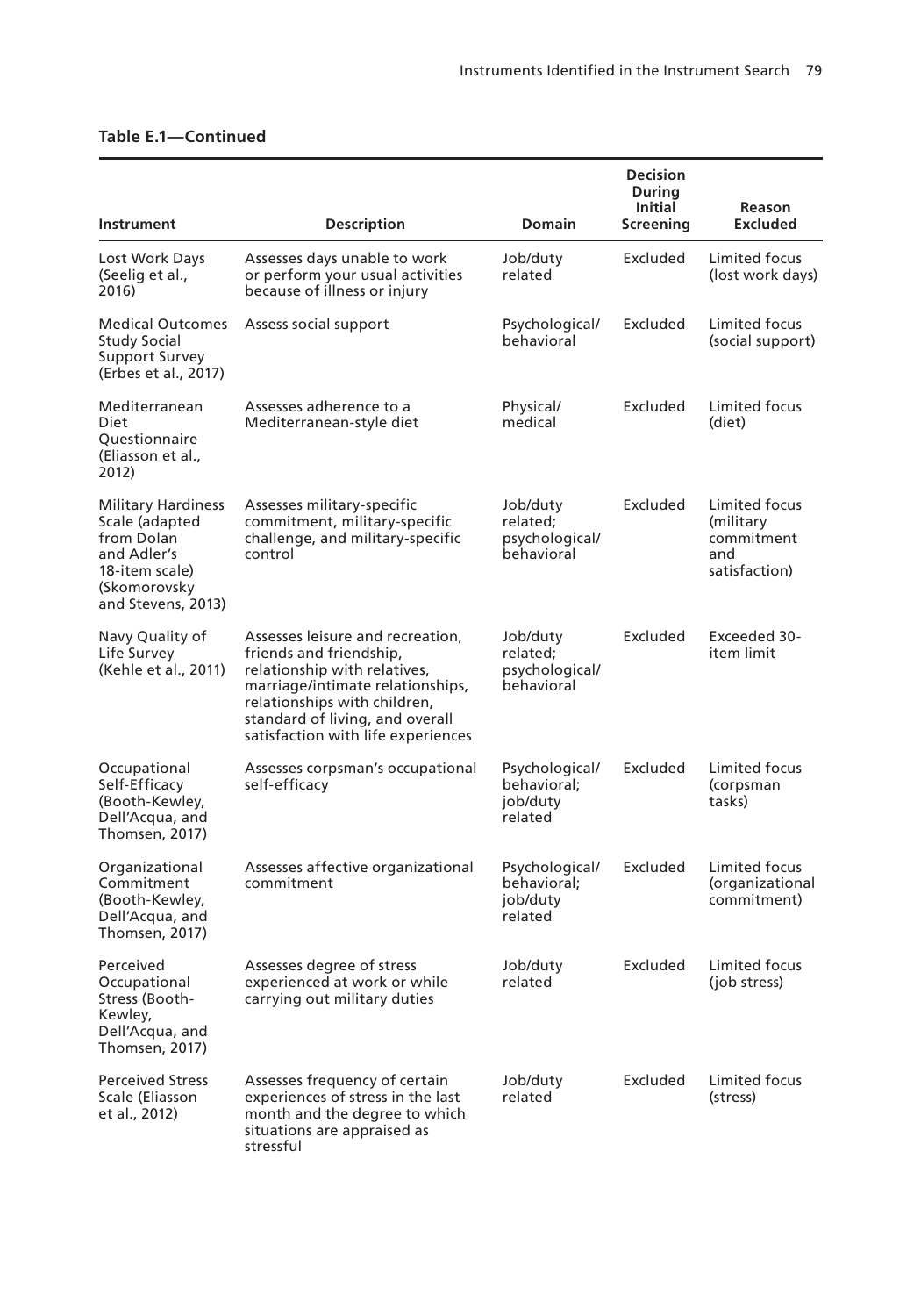|                                                                                                               |                                                                                                                                                    |                                                       | <b>Decision</b><br>During<br><b>Initial</b> | Reason                                       |
|---------------------------------------------------------------------------------------------------------------|----------------------------------------------------------------------------------------------------------------------------------------------------|-------------------------------------------------------|---------------------------------------------|----------------------------------------------|
| Instrument                                                                                                    | <b>Description</b>                                                                                                                                 | <b>Domain</b>                                         | Screening                                   | <b>Excluded</b>                              |
| Pittsburgh Sleep<br>Quality Index<br>(Eliasson et al.,<br>2012)                                               | Assesses sleep quality and<br>disturbances                                                                                                         | Physical/<br>medical                                  | Excluded                                    | Limited focus<br>(sleep)                     |
| Positive and<br><b>Negative Affect</b><br>Schedule (Lee,<br>Sudom, and<br>McCreary, 2011)                     | Assesses positive and negative<br>affect                                                                                                           | Physical/<br>medical;<br>psychological/<br>behavioral | Excluded                                    | Limited focus<br>(affect)                    |
| Positive Bonding<br>Scale (Erbes et al.,<br>2017)                                                             | Assesses couple's rating of extent<br>of agreement on items related to<br>their friendship, fun, felt support,<br>and intimacy                     | Psychological/<br>behavioral                          | Excluded                                    | Limited<br>focus (couple<br>interaction)     |
| Positive<br>Perceptions of<br><b>Corpsman Training</b><br>(Booth-Kewley,<br>Dell'Acqua, and<br>Thomsen, 2017) | Assesses the degree the Navy is<br>providing the necessary training<br>to have a successful career as a<br>Corpsman                                | Job/duty<br>related                                   | Excluded                                    | Limited focus<br>(training)                  |
| Post-Deployment<br>Social Support<br>Scale<br>(Cunningham<br>et al., 2014)                                    | Assesses postdeployment<br>emotional support and<br>instrumental assistance provided<br>by family, friends, coworkers,<br>employers, and community | Job/duty<br>related;<br>psychological/<br>behavioral  | Excluded                                    | Limited focus<br>(social support)            |
| Pre-deployment<br>family stressors<br>scale (Polusny<br>et al., 2014)                                         | Assesses range of stressful events<br>(e.g., loved one passed away,<br>financial problems, relationship<br>infidelity)                             | Psychological/<br>behavioral                          | Excluded                                    | Limited focus<br>(stressful<br>events)       |
| Pre-deployment<br>family survey<br>(Polusny et al.,<br>2014)                                                  | Assesses family members concerns<br>related to soldier's upcoming<br>deployment                                                                    | Psychological/<br>behavioral                          | Excluded                                    | Limited focus<br>(parental<br>concerns)      |
| Preservice<br>Motivation<br>to Become<br>a Corpsman<br>(Booth-Kewley,<br>Dell'Acqua. and<br>Thomsen, 2017)    | Assesses preservice motivation<br>to become a corpsman                                                                                             | Job/duty<br>related                                   | Excluded                                    | Limited focus<br>(vocational<br>interest)    |
| <b>Prior Stressors</b><br>Scale (Erbes et al.,<br>2017)                                                       | Assesses traumatic or stressful<br>events                                                                                                          | Psychological/<br>behavioral                          | Excluded                                    | Limited focus<br>(prior stressful<br>events) |
| <b>Revised Life</b><br><b>Orientation Test</b><br>(Lee, Sudom, and<br>McCreary, 2011)                         | Assesses optimism                                                                                                                                  | Psychological/<br>hehavioral                          | Excluded                                    | Limited focus<br>(optimism)                  |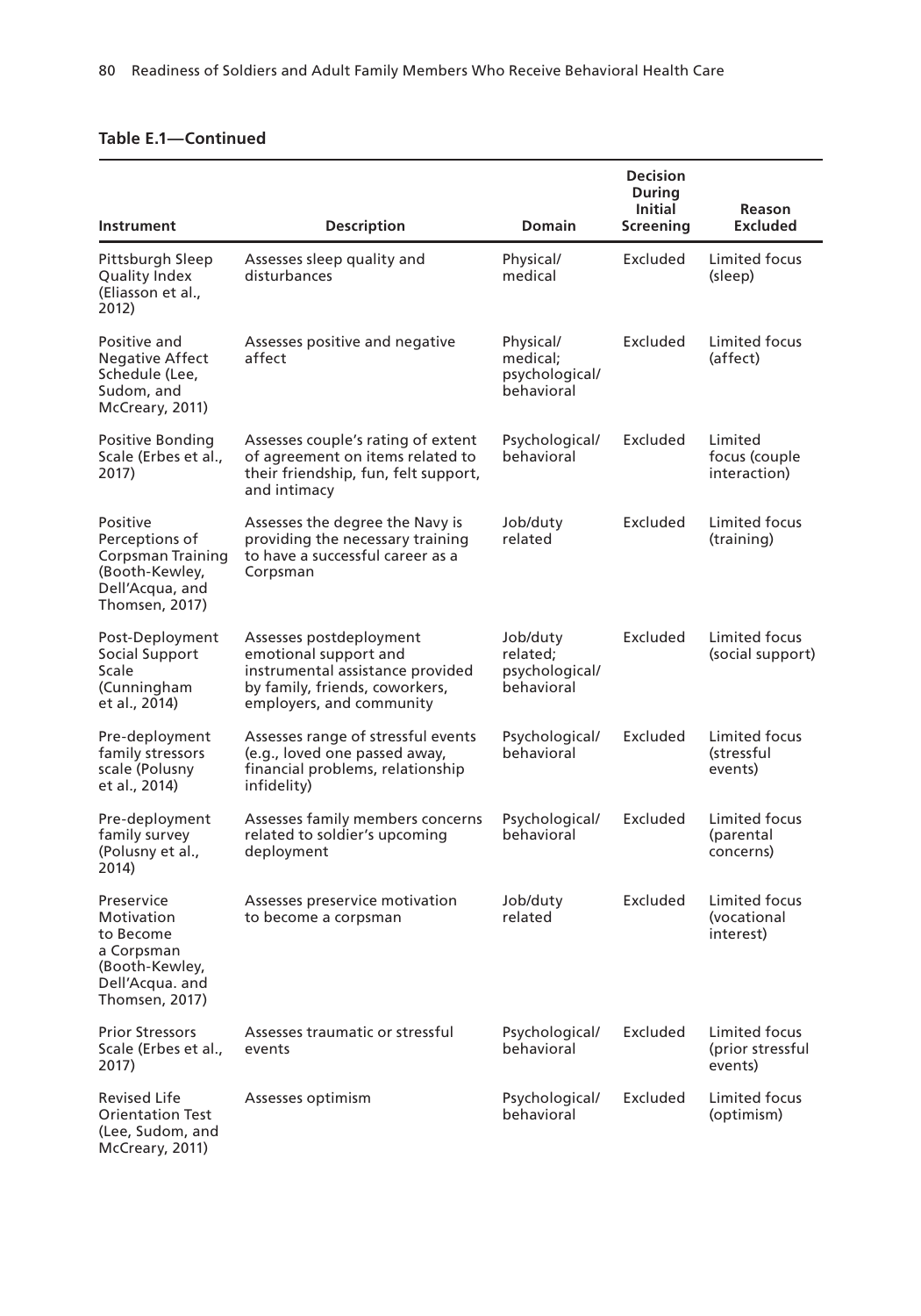|                                                                                                              |                                                                                                                                                                                                                                                  |                                                       | <b>Decision</b><br>During<br><b>Initial</b> | Reason                                             |
|--------------------------------------------------------------------------------------------------------------|--------------------------------------------------------------------------------------------------------------------------------------------------------------------------------------------------------------------------------------------------|-------------------------------------------------------|---------------------------------------------|----------------------------------------------------|
| Instrument                                                                                                   | <b>Description</b>                                                                                                                                                                                                                               | <b>Domain</b>                                         | Screening                                   | <b>Excluded</b>                                    |
| Satisfaction<br>with Life Scale<br>(Skomorovsky and<br>Stevens, 2013)                                        | Assesses global life satisfaction                                                                                                                                                                                                                | Psychological/<br>behavioral                          | Excluded                                    | Limited<br>focus (life<br>satisfaction)            |
| Self-esteem<br>measure (Lee,<br>Sudom and<br>McCreary, 2011)                                                 | Assesses self-esteem                                                                                                                                                                                                                             | Psychological/<br>behavioral                          | Excluded                                    | Limited focus<br>(self-esteem)                     |
| Self-Rated<br>General Health<br>(Seelig et al.,<br>2016)                                                     | Assesses self-report of general<br>health                                                                                                                                                                                                        | Physical/<br>medical                                  | Excluded                                    | Limited focus<br>(single item of<br>global health) |
| Self-report health<br>status (Saffari<br>et al., 2015)                                                       | Assesses perceived health status                                                                                                                                                                                                                 | Physical/<br>medical                                  | Excluded                                    | Limited focus<br>(single item of<br>global health) |
| Short form-36<br>health survey<br>(Saffari et al.,<br>2015)                                                  | Assesses eight domains: physical<br>activity, role limitations because<br>of physical difficulties, bodily<br>pain, general health, vitality,<br>social functioning, role limitations<br>because of emotional difficulties,<br>and mental health | Physical/<br>medical;<br>psychological/<br>behavioral | Excluded                                    | Exceeded 30-<br>item limit                         |
| Sleep duration<br>(Seelig et al.,<br>2016)                                                                   | Assesses average nightly sleep                                                                                                                                                                                                                   | Physical/<br>medical                                  | Excluded                                    | Limited focus<br>(sleep)                           |
| Sleep quality<br>(short version<br>Pittsburgh<br>Insomnia Rating<br>Scale) (Lentino<br>et al., 2013)         | Assesses sleep quality                                                                                                                                                                                                                           | Physical/<br>medical                                  | Excluded                                    | Limited focus<br>(sleep)                           |
| Sleep<br>questionnaire<br>(Miller, Shattuck,<br>and Matsangas,<br>2011)                                      | Assesses sleep hygiene during<br>deployment                                                                                                                                                                                                      | Physical/<br>medical                                  | Excluded                                    | Limited focus<br>(sleep)                           |
| Social Adjustment<br>Scale-Self-Report<br>(Kehle et al., 2011)                                               | Assesses functioning in six areas:<br>work, social and leisure activities,<br>relationships with family, role as<br>marital partner, parental role,<br>and role within the family unit<br>including economic functioning                         | Job/duty<br>related;<br>psychological/<br>behavioral  |                                             | Excluded Exceeded 30-<br>item limit                |
| Social<br>Readjustment<br>Rating Scale-<br>Schedule of Recent<br>Experiences<br>(Cunningham<br>et al., 2014) | Assesses exposure to life events<br>commonly reported as stressful<br>and that also require personal<br>adjustment                                                                                                                               | Job/duty<br>related:<br>psychological/<br>behavioral  | Excluded                                    | Exceeded 30-<br>item limit                         |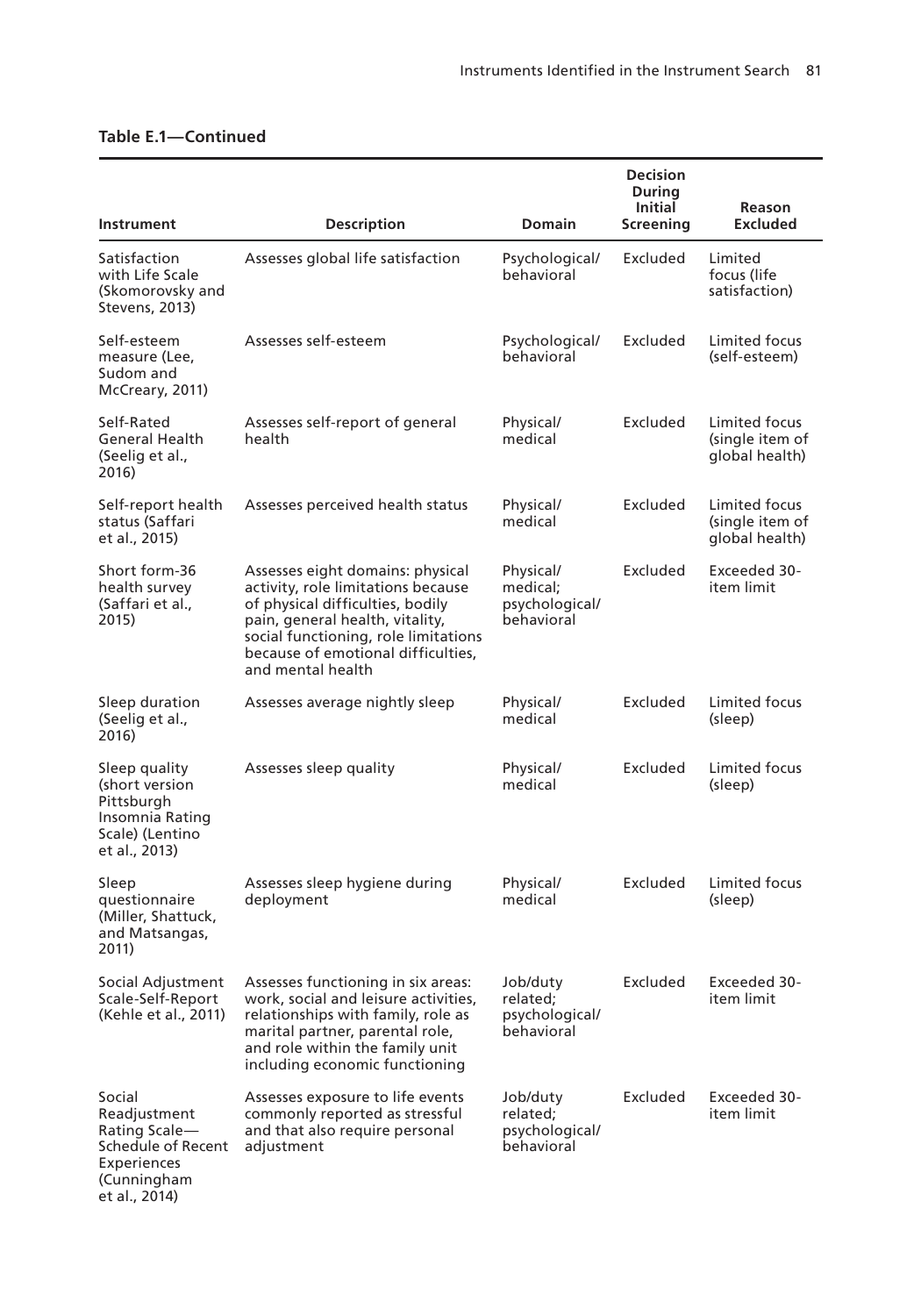| Instrument                                                                                   | <b>Description</b>                                                                  | Domain                                               | <b>Decision</b><br><b>During</b><br>Initial<br><b>Screening</b> | Reason<br><b>Excluded</b>                       |
|----------------------------------------------------------------------------------------------|-------------------------------------------------------------------------------------|------------------------------------------------------|-----------------------------------------------------------------|-------------------------------------------------|
| Unit leadership<br>(Klingaman et al.,<br>2018)                                               | Assesses unit member and<br>leadership support                                      | Job/duty<br>related;<br>psychological/<br>behavioral | Excluded                                                        | Limited focus<br>(unit support)                 |
| Social Support for<br>Corpsman Career<br>(Booth-Kewley,<br>Dell'Acqua, and<br>Thomsen, 2017) | Assesses soldiers support from<br>family and friends for their Navy<br>career plans | Job/duty<br>related                                  | Excluded                                                        | Limited focus<br>(career support)               |
| Social Support<br>Index (Vasilas,<br>2010)                                                   | Assesses the degree to which<br>families are integrated into the<br>community       | Psychological/<br>behavioral                         | Excluded                                                        | Limited focus<br>(social support)               |
| Social Support<br>Survey (Lee,<br>Sudom, and<br>McCreary, 2011)                              | Assesses various types of social<br>support                                         | Psychological/<br>behavioral                         | Excluded                                                        | Limited focus<br>(social support)               |
| Task-Specific<br>Self-Efficacy<br>(Booth-Kewley,<br>Dell'Acqua, and<br>Thomsen, 2017)        | Confidence in one's ability to<br>execute specific occupational tasks               | Job/duty<br>related:<br>psychological/<br>behavioral | Excluded                                                        | Limited focus<br>(specific skill<br>competency) |

NOTE: Citation refers to the article of origin from the instrument search and not the instrument reference.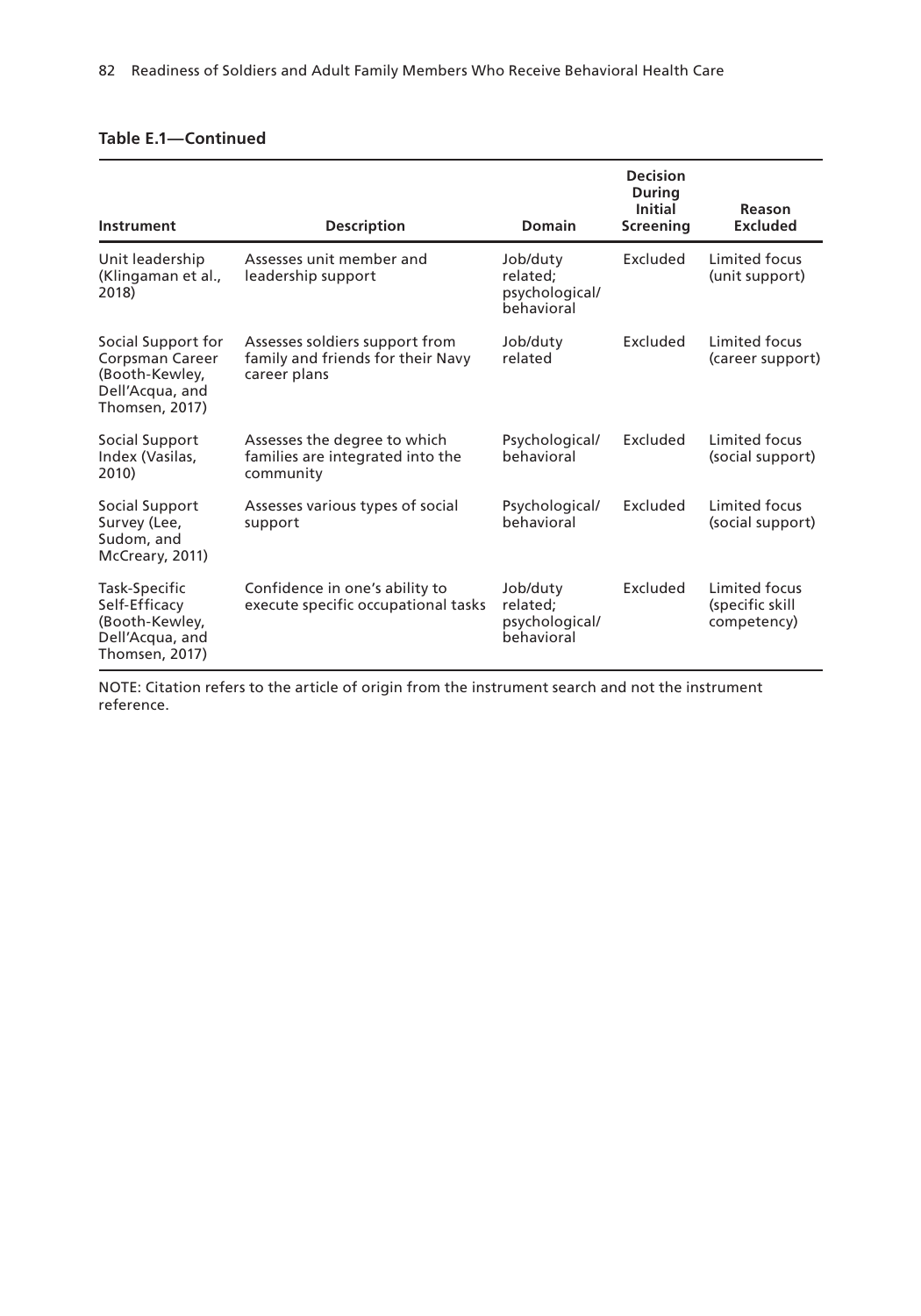# **Instruments from Supplemental Search**

### **Table F.1 Summary of Instruments from Supplemental Search**

| Instrument                                                                                                                           | <b>Description</b>                                                                                                                                                                             | Source of<br><b>Recommendation</b>          | Decision<br><b>During</b><br><b>Initial</b><br><b>Screening</b> | <b>Reason</b><br><b>Excluded</b>                                                                |
|--------------------------------------------------------------------------------------------------------------------------------------|------------------------------------------------------------------------------------------------------------------------------------------------------------------------------------------------|---------------------------------------------|-----------------------------------------------------------------|-------------------------------------------------------------------------------------------------|
| Ability to Participate<br>in Social Roles and<br>Activities-Short<br>Form 8a (American<br>Psychological<br>Association, 2019)        | Level of trouble with<br>leisure, family, work, and<br>social activities (PROMIS<br>item bank: 8 items)                                                                                        | American<br>Psychological<br>Association    | Excluded                                                        | Primary focus<br>on social roles                                                                |
| Daily Living<br>Activities (Scott and<br>Presmanes, 2001)                                                                            | Impact of physical and<br>mental health limitations<br>on 20 activities (20 items)                                                                                                             | Kennedy Forum                               | Excluded                                                        | Provider<br>assessment,<br>focus on<br>severe mental<br>disorders                               |
| <b>Functional Health</b><br>Survey (Institute<br>for Healthcare<br>Improvement,<br>2019a)                                            | Patient self-report of<br>physical and emotional<br>health (6 items)                                                                                                                           | Institute for<br>Healthcare<br>Improvement  | Excluded                                                        | Focus on<br>physical and<br>mental health<br>limitations,<br>no social<br>functioning           |
| International<br>Classification<br>of Functioning,<br>Disability, and Health<br>Checklist (World<br>Health Organization,<br>undated) | Functioning, disability, and<br>health; coded with body<br>functioning, body structure,<br>activities and participation,<br>and environmental factors<br>with qualifiers denoting<br>magnitude | World Health<br>Organization                | Excluded                                                        | Provider<br>assessment,<br>complex<br>coding,<br>exceeded<br>30 items                           |
| <b>PROMIS</b><br>(Northwestern University, 2019)                                                                                     |                                                                                                                                                                                                |                                             |                                                                 |                                                                                                 |
| <b>PROMIS Global</b><br>Health                                                                                                       | Patient self-report of general<br>health, physical health,<br>mental health, social/work,<br>fatique, pain (10 items)                                                                          |                                             |                                                                 |                                                                                                 |
| PROMIS-29<br>Profile                                                                                                                 | A collection of 4-item short<br>forms assessing physical<br>functioning, anxiety,<br>depression, fatique, pain,<br>sleep disturbance, social<br>roles (29 items)                               | Subject-<br>matter expert<br>recommendation | Included                                                        | Final exclusion:<br>Focus on<br>difficulties due<br>to physical/<br>mental health<br>conditions |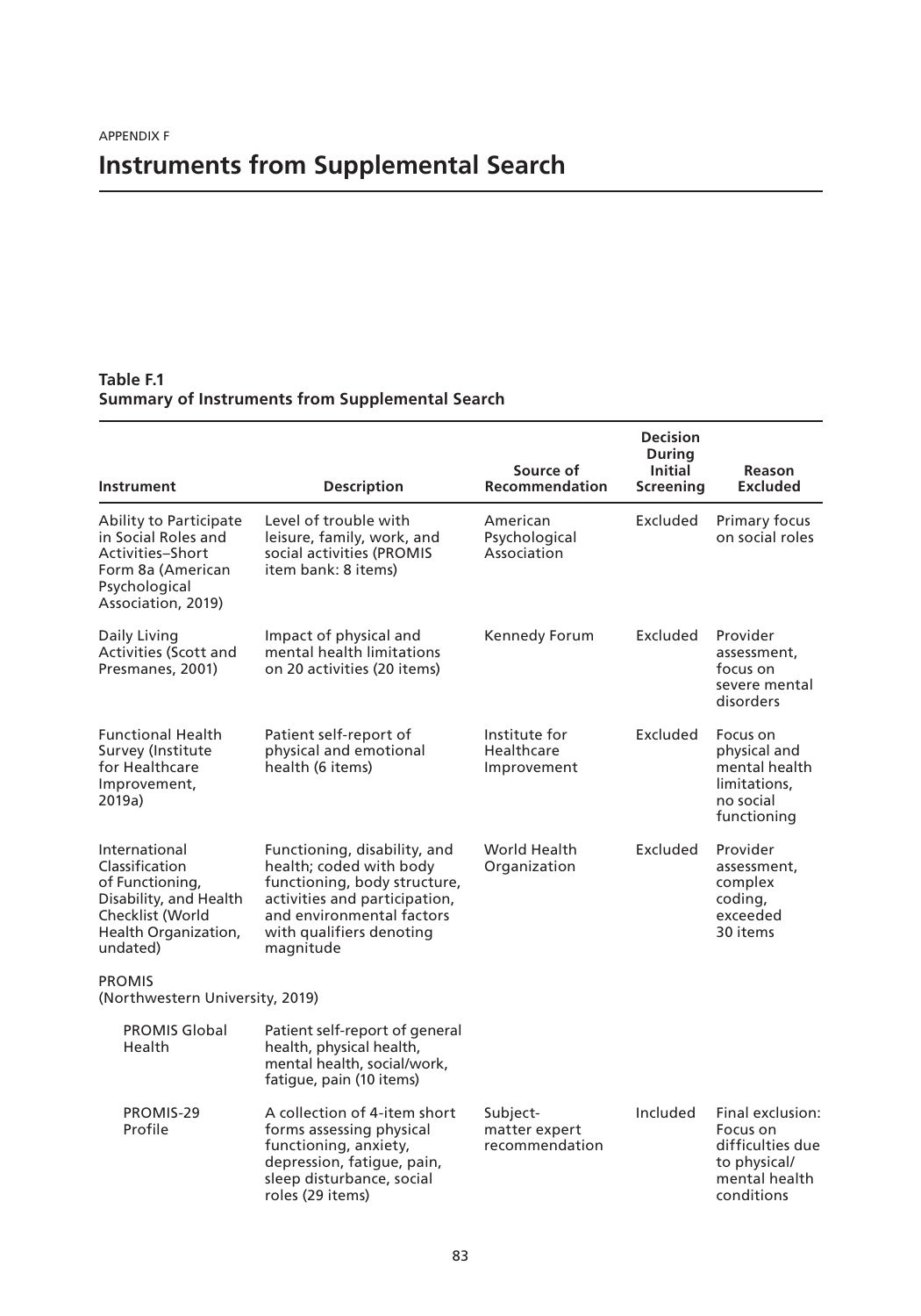| Instrument                                                                                                                                       | <b>Description</b>                                                                                 | Source of<br>Recommendation                                                                   | <b>Decision</b><br><b>During</b><br><b>Initial</b><br>Screening | Reason<br><b>Excluded</b>                                                                       |
|--------------------------------------------------------------------------------------------------------------------------------------------------|----------------------------------------------------------------------------------------------------|-----------------------------------------------------------------------------------------------|-----------------------------------------------------------------|-------------------------------------------------------------------------------------------------|
| Short Form Survey,<br><b>Medical Outcomes</b><br>Study (including<br>related Veteran<br>RAND surveys)<br>(Ware, Sherbourne,<br>and Davies, 1992) | Patient self-report of<br>physical and mental health,<br>pain, occupational, social<br>(20 items)  | Subject-<br>matter expert<br>recommendation                                                   | Excluded                                                        | Complicated<br>scoring                                                                          |
| Social Support<br>Survey, Medical<br><b>Outcomes Outcome</b><br>Study (Moser et al.,<br>2012)                                                    | Patient self-report measure<br>of social support (8 or 19<br>items)                                | International<br>Consortium for<br><b>Health Outcomes</b><br>Measurement                      | Excluded                                                        | Limited to<br>social support                                                                    |
| World Health<br>Organization<br>Disability<br>Assessment<br>Schedule, 2.0<br>(World Health<br>Organization, 2010)                                | Patient self-report of<br>physical, emotional, social/<br>occupational functioning<br>$(12$ items) | International<br>Consortium for<br><b>Health Outcomes</b><br>Measurement and<br>Kennedy Forum | Included                                                        | Final exclusion:<br>Focus on<br>difficulties due<br>to physical/<br>mental health<br>conditions |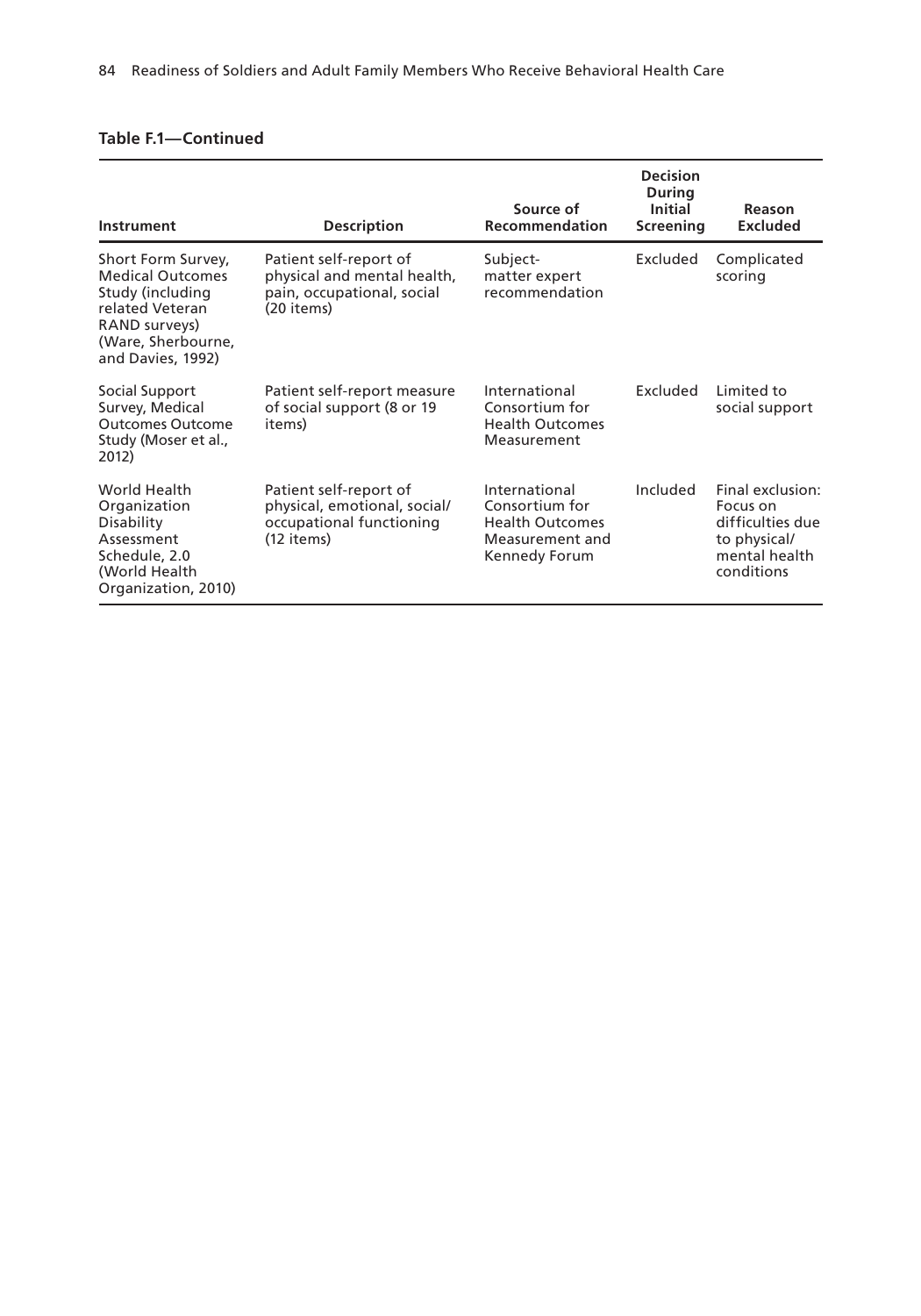### **References**

Adirim, Terry, "A Military Health System for the Twenty-First Century," *Health Affairs*, Vol. 38, [No. 8, 2019, pp. 1268–1273.](https://www.apaservices.org/practice/reimbursement/health-registry/measures)

Adrian, Amanda L., Amy B. Adler, Jeffrey L. Thomas, and Thomas W. Britt, "Integrating New Soldiers: The Role of Leaders and Unit Members," *Military Psychology*, Vol. 30, No. 2, 2018, pp. 131–141.

American Psychological Association, "Mental and Behavioral Health Registry (MBHR)," webpage, 2019. As of August 20, 2019: https://www.apaservices.org/practice/reimbursement/health-registry/measures

Army Regulation 40-501, *Medical Services, Standards of Medical Fitness*, Washington, D.C.: [Headquarters, Department of the Arm](https://www.hardiness-resilience.com)y, 2017.

Bartone, Paul T., "Test-Retest Reliability of the Dispositional Resilience Scale-15: A Brief Hardiness Scale," *Psychological Reports*, Vol. 101, No. 3, 2007, pp. 943–944.

———, "Hardiness-Resilience: Research and Background Information on the Dispositional Resilience Scale (DRS)," webpage, September 20, 2008. As of August 6, 2019: https://www.hardiness-resilience.com

[Booth-Kewley, Stephanie, Renée G. Dell'Ac](https://doi.org/10.1177/2333393617742282)qua, and Cynthia J. Thomsen, "Factors Affecting Organizational Commitment in Navy Corpsmen," *Military Medicine*, Vol. 182, No. 7, 2017, [pp. e1794–e1800.](http://www.cd-risc.com)

Bradshaw, Carmel, Sandra Atkinson, and Owen Doody, "Employing a Qualitative Description Approach in Health Care Research," *Global Qualitative Nursing Research*, Vol. 4, 2017, pp. 1–8. As of March 14, 2020: https://doi.org/10.1177/2333393617742282

CDRISC, homepage, undated. As of August 6, 2019:

http://www.cd-risc.com

Cella, David, William Riley, Arthur Stone, Nan Rothrock, Bryce Reeve, Susan Yount, Dagmar [Amtmann, Rita Bode, Daniel Buysse, and Seung Choi, "Initial Adult Health Item B](https://www.cms.gov/Medicare/Quality-Payment-Program/Measure-Development/Measure-development)anks and First Wave Testing of the Patient-Reported Outcomes Measurement Information System (PROMIS™) Network: 2005–2008," *Journal of Clinical Epidemiology*, Vol. 63, No. 11, 2010, pp. 1179–1194.

Center for Clinical Standards and Quality, Centers for Medicare and Medicaid Services, *CMS Quality Measure Development Plan 2019 Annual Report*, Baltimore, Md.: Centers for Medicare and Medicaid Services, 2019. As of March 14, 2020:

https://www.cms.gov/Medicare/Quality-Payment-Program/Measure-Development/ Measure-development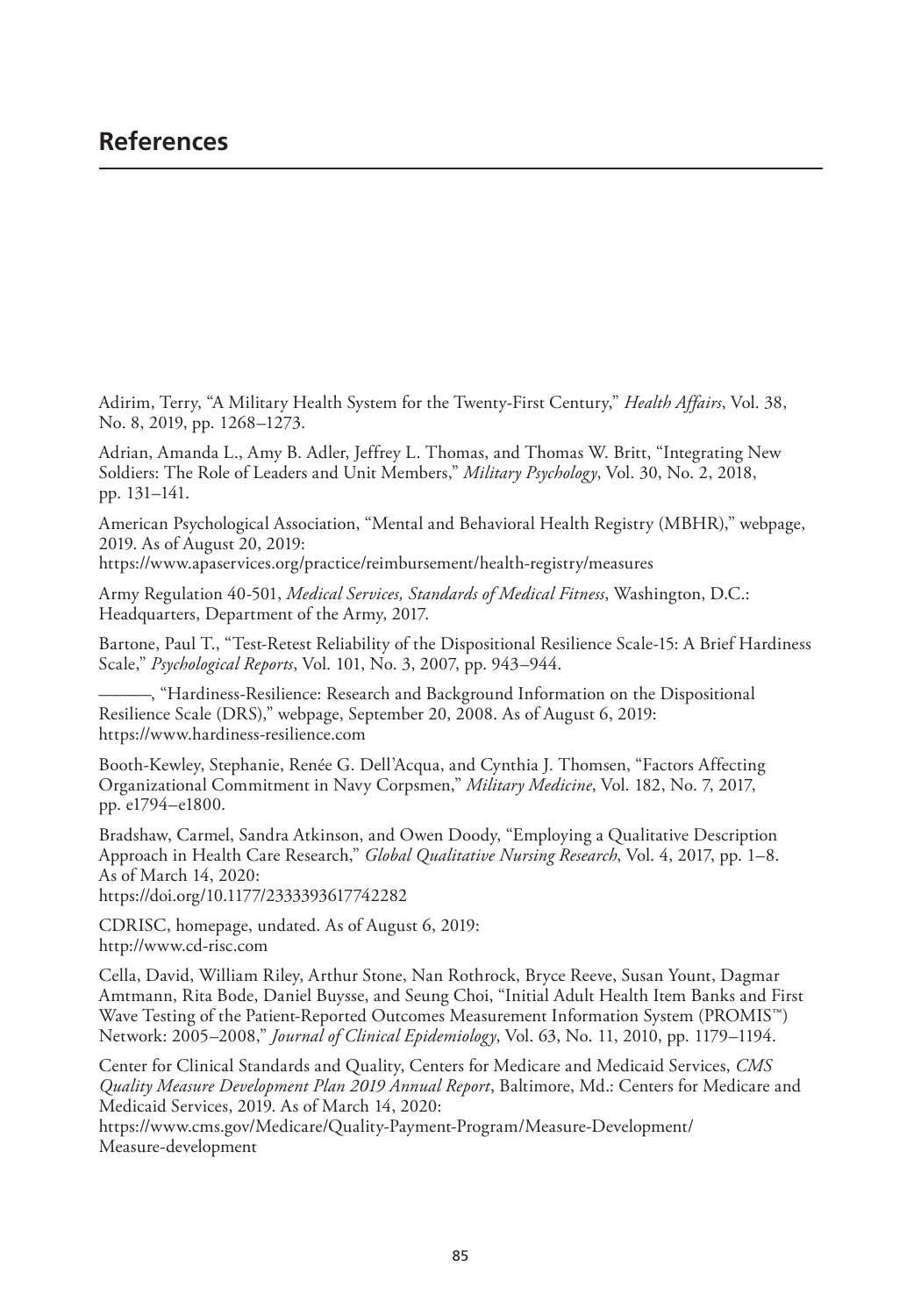[86 Readiness of Soldiers and Adult Family Members Who Receive Behavioral Health Care](https://www.jcs.mil/Portals/36/Documents/Library/Instructions/3405_01.pdf?ver=2016-02-05-175032-517)

Chairman of the Joint Chiefs of Staff Instruction 3405.01, *Chairman's Total Force Fitness Framework*, September 1, 2011. As of August 2, 2019:

https://www.jcs.mil/Portals/36/Documents/Library/Instructions/3405\_01.pdf?ver=2016-02-05 -175032-517

Chandra, Anita, Sandraluz Lara-Cinisomo, Lisa H. Jaycox, Terri Tanielian, Rachel M. Burns, Teague Ruder, and Bing Han, "Children on the Homefront: The Experience of Children from Military Families," *Pediatrics*, Vol. 125, No. 1, 2010, pp. 16–25.

Connor, Kathryn M., and Jonathan R. T. Davidson, "Development of a New Resilience Scale: The Connor-Davidson Resilience Scale (CD-RISC)," *Depression and Anxiety*, Vol. 18, No. 2, 2003, pp. 76–82.

Cronrath, Corey M., Joseph Venezia, Titus J. Rund, Timothy H. Cho, Nicole M. Solana, and Jennifer A. Benincasa, "Medical Redeployment in Soldiers With and Without Medical Deployment Waivers," *Military Medicine*, Vol. 182, No. 3–4, 2017, pp. e1704–e1708.

Crouch, Coleen, Justin M. Curley, Jamie T. Carreno, and Joshua E. Wilk, "Return to Duty Practices of Army Behavioral Health Providers in Garrison," *Military Medicine*, Vol. 183, No. 11–12, 2018, pp. e617–e623.

Cunningham, Craig A., Bryan A. Weber, Beverly L. Roberts, Tracy S. Hejmanowski, Wayne D. Griffin, and Barbara J. Lutz, "The Role of Resilience and Social Support in Predicting Postdeployment Adjustment in Otherwise Healthy Navy Personnel," *Military Medicine*, Vol. 179, No. 9, 2014, pp. 979–985.

Curley, Justin M., *The Behavioral Health Readiness Evaluation and Decision-Making Instrument (B-REDI) Study*, Kissimmee, Fla.: Military Health System Research Symposium, August 2019.

[Curley, Justin M., Coleen Crouch, and Joshua E.](https://health.mil/Search-Results?query=6490.01) Wilk, "Minor Behavioral Health Readiness and Profiling Barriers in the US Army," *Military Medicine*, Vol. 183, No. 9–10, 2018, pp. e297–e301.

Curley, Justin M., and Christopher H. Warner, "Improving Awareness of Behavioral Health Readiness," *Military Medicine*[, Vol. 182, No. 7, 201](https://www.Health.mil/Reference-Center/Policies)7, pp. e1738–e1746.

Defense Health Agency, "Defense Health Agency Procedural Instruction 6490.01: Behavioral Health (BH) Treatment and Outcomes Monitoring," 2018. As of August 2, 2019: https://health.mil/Search-Results?query=6490.01

———, "DHA Procedures Manual, Clinical Quality Management in the Military Health System, [Number 6025.13, Volumes 6 and 7," 2019. As of Septembe](https://health.mil/Reference-Center/Reports/2016/09/13/Plan-for-Development-of-Procedures-to-Measure)r 5, 2019: https://www.Health.mil/Reference-Center/Policies

Department of Defense, "Report to Armed Services Committees of the Senate and House of Representatives: Section 729 of the National Defense Authorization Act for Fiscal Year 2016 (Public [Law 114-92\); Plan for Development of Procedures to Measure Data on Mental Hea](https://www.esd.whs.mil/Portals/54/Documents/DD/issuances/dodi/134222p.pdf)lth Care Provided by the Department of Defense," September 2016. As of May 18, 2018: https://health.mil/Reference-Center/Reports/2016/09/13/ [Plan-for-Development-of-Procedures-to-Measure](https://www.esd.whs.mil/Portals/54/Documents/DD/issuances/dodi/602519p.pdf)

Department of Defense Instruction 1342.22, *Military Family Readiness*, Washington, D.C.: U.S. Department of Defense, July 3, 2012. As of August 2, 2019: https://www.esd.whs.mil/Portals/54/Documents/DD/issuances/dodi/134222p.pdf

Department of Defense Instruction 6025.19, *Individual Medical Readiness (IMR)*, Washington, D.C.: U.S. Department of Defense, June 9, 2014. As of August 5, 2019: https://www.esd.whs.mil/Portals/54/Documents/DD/issuances/dodi/602519p.pdf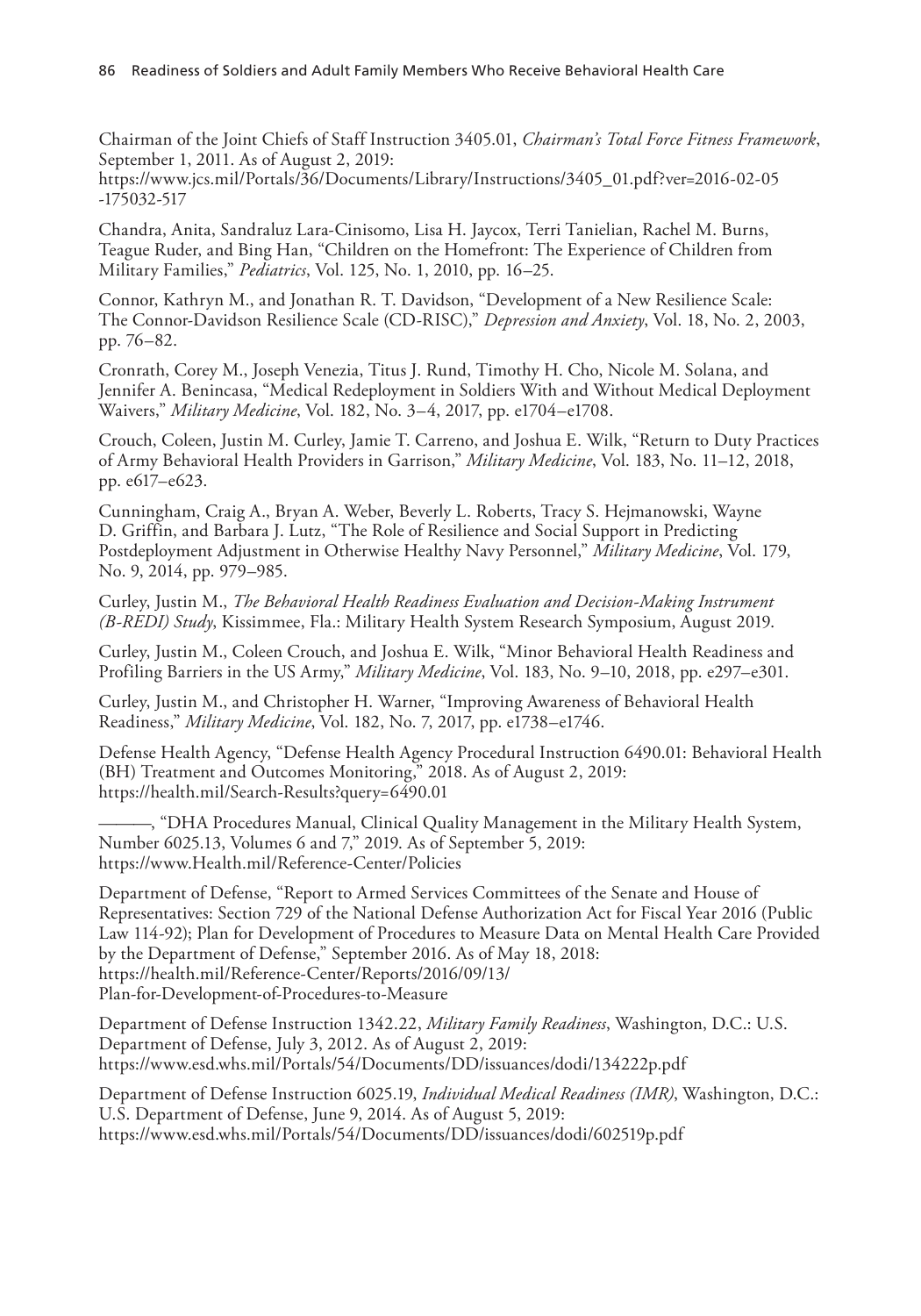References 87

Department of Defense Instruction 6490.07, *Deployment-Limiting Medical Conditions for Service Members and DoD Civilian Employees*[, Washington, D.C.: U.S. Department of Defense, February 5,](https://www.pdhealth.mil/sites/default/files/images/mental-health-disorder-prevalence-among-active-duty-service-members-508.pdf)  2010. As of March 15, 2020:

https://www.esd.whs.mil/Portals/54/Documents/DD/issuances/dodi/649007p.pdf

Deployment Health Clinical Center, *Mental Health Disorder Prevalence Among Active Duty Service Members in the Military Health System, Fiscal Years 2005–2016*, Falls Church, Va.: Deployment Health Clinical Center, Psychological Health Center of Excellence, 2017. As of August 2, 2019: https://www.pdhealth.mil/sites/default/files/images/mental-health-disorder-prevalence-among-active -duty-service-members-508.pdf

DoD—*See* Department of Defense.

Donabedian, Avedis, "The Quality of Care: How Can It Be Assessed?" *JAMA*, Vol. 260, No. 12, 1988, pp. 1743–1748.

Duffy, Farifteh, "Contractor Center for Military Psychiatry and Neuroscience Walter Reed Army Institute of Research," email to Kimberly Hepner, July 18, 2019.

Eaton, Karen M., Charles W. Hoge, Stephen C. Messer, Allison A. Whitt, Oscar A. Cabrera, Dennis McGurk, Anthony Cox, and Carl A. Castro, "Prevalence of Mental Health Problems, Treatment Need, and Barriers to Care Among Primary Care–Seeking Spouses of Military Service Members Involved in Iraq and Afghanistan Deployments," *Military Medicine*, Vol. 173, No. 11, 2008, pp. 1051–1056.

Eliasson, Arn, Mariam Kashani, Georgia Dela Cruz, and Marina Vernalis, "Readiness and Associated Health Behaviors and Symptoms in Recently Deployed Army National Guard Soldiers," *Military Medicine*, Vol. 177, No. 11, 2012, pp. 1254–1260.

Erbes, Christopher R., Mark Kramer, Paul A. Arbisi, David DeGarmo, and Melissa A. Polusny, "Characterizing Spouse/Partner Depression and Alcohol Problems over the Course of Military Deployment," *Journal of Consulting and Clinical Psychology*, Vol. 85, No. 4, 2017, pp. 297–308.

[Harding, Kelli Jane, A. John Rush, Melissa Arbuckle](https://apps.dtic.mil/dtic/tr/fulltext/u2/1050341.pdf), Madhukar H. Trivedi, and Harold Alan Pincus, "Measurement-Based Care in Psychiatric Practice: A Policy Framework for Implementation," *Journal of Clinical Psychiatry*, Vol. 72, No. 8, 2011, pp. 1136–1143.

Hawkins, Stacy Ann, Annie Condon, Jacob N. Hawkins, Kristine Liu, Yxsel Melendrez Ramirez, Marisa M. Nihill, and Jackson Tolins, *What We Know About Military Family Readiness: Evidence from 2007–2017*, Monterey, Calif.: Research Facilitation Laboratory, 2018. As of August 5, 2019: https://apps.dtic.mil/dtic/tr/fulltext/u2/1050341.pdf

Hays, Ron D., Jakob B. Bjorner, Dennis A. Revicki, Karen L. Spritzer, and David Cella, "Development of Physical and Mental Health Summary Scores from the Patient-Reported Outcomes [Measurement Information System \(PROMIS\) Global Items](https://www.rand.org/pubs/research_reports/RR1692.html)," *Quality of Life Research*, Vol. 18, No. 7, 2009, pp. 873–880.

Hepner, Kimberly A., Coreen Farris, Carrie M. Farmer, Praise O. Iyiewuare, Terri Tanielian, Asa Wilks, Michael Robbins, Susan M. Paddock, and Harold Alan Pincus, *Delivering Clinical Practice Guideline–Concordant Care for PTSD and Major Depression in Military Treatment Facilities*, Santa Monica, Calif.: RAND Corporation, RR-1692-OSD, 2017. As of September 23, 2019: https://www.rand.org/pubs/research\_reports/RR1692.html

Herrell, Richard K., Edward N. Edens, Lyndon A. Riviere, Jeffrey L. Thomas, Paul D. Bliese, and Charles W. Hoge, "Assessing Functional Impairment in a Working Military Population: The Walter Reed Functional Impairment Scale," *Psychological Services*, Vol. 11, No. 3, 2014, p. 254.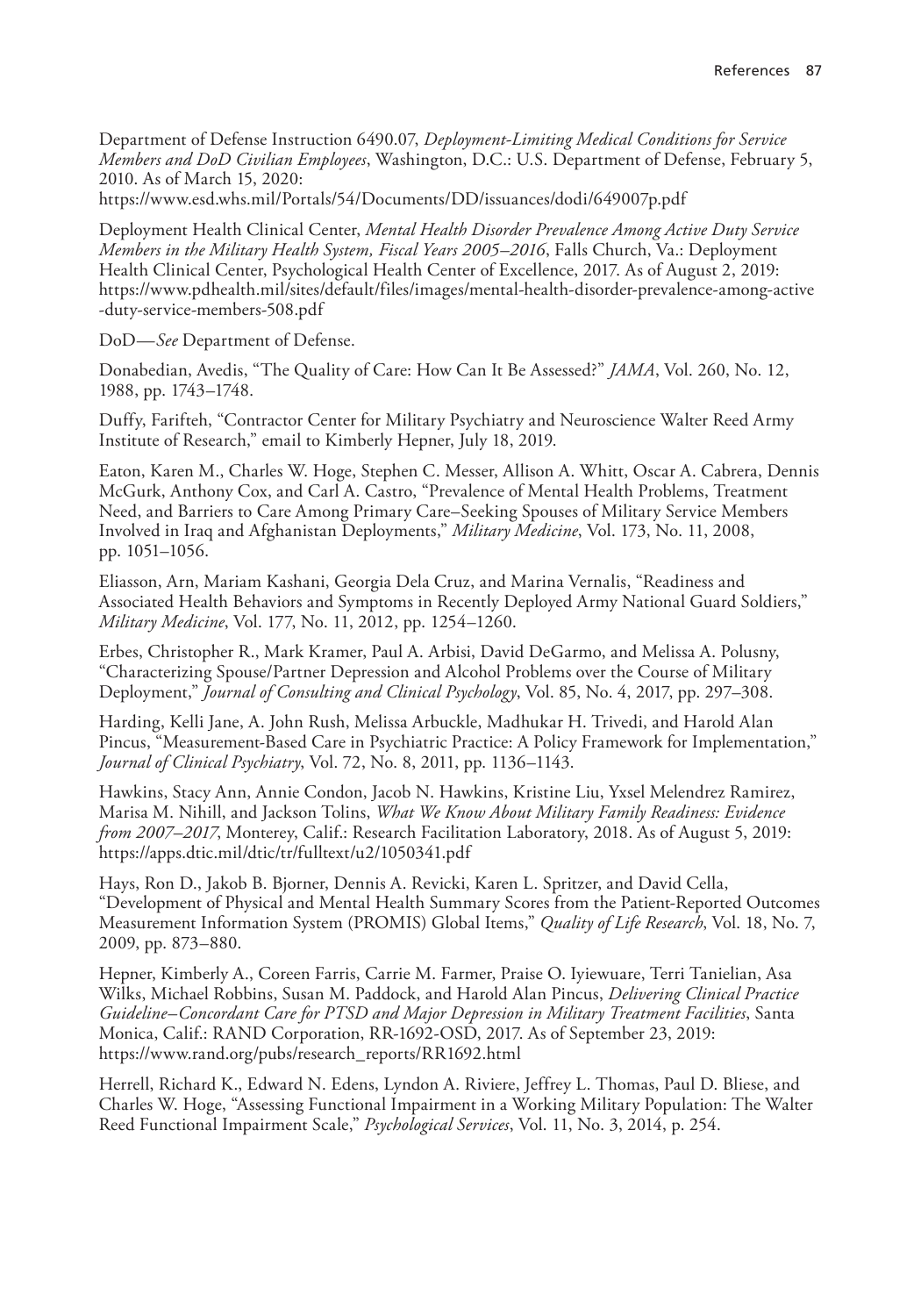88 Readiness of Soldiers and Adult Family Members Who Receive Behavioral Health Care

[Hoge, Charles W., Christopher G. Ivany, Edward A. Brusher, Millard D. Brown](http://www.ihi.org/resources/Pages/Measures/FHS6PatientQuestionnaires.aspx) III, John C. Shero, Amy B. Adler, Christopher H. Warner, and David T. Orman, "Transformation of Mental Health [Care for US Soldiers and Families During the Iraq and Afghanistan Wars: Where Scienc](http://www.ihi.org/resources/Pages/Tools/Quality-Improvement-Essentials-Toolkit.aspx)e and Politics Intersect," *American Journal of Psychiatry*, Vol. 173, No. 4, 2015, pp. 334–343.

Institute for Healthcare Improvement, "Functional Health Survey–6 (FHS-6) Patient Questionnaires," 2019a. As of August 6, 2019: [http://www.ihi.org/resources/Pages/Measures/FHS6PatientQuestionnaires.aspx](https://www.jointcommission.org/assets/1/6/Revised_Outcome_Measures_Standard.pdf)

[———, "Quality Improvement E](http://www.jointcommision.org/)ssentials Toolkit," 2019b. As of August 21, 2019: http://www.ihi.org/resources/Pages/Tools/Quality-Improvement-Essentials-Toolkit.aspx

The Joint Commission, "Revised Outcome Measures Standard: Behavioral Health Care Accreditation Program," undated. As of August 21, 2019: https://www.jointcommission.org/assets/1/6/Revised\_Outcome\_Measures\_Standard.pdf

———, homepage, 2020. As of August 5, 2019: http://www.jointcommision.org/

Kehle, Shannon M., Madhavi K. Reddy, Amanda G. Ferrier-Auerbach, Christopher R. Erbes, Paul A. Arbisi, and Melissa A. Polusny, "Psychiatric Diagnoses, Comorbidity, and Functioning in National Guard Troops Deployed to Iraq," *Journal of Psychiatric Research*, Vol. 45, No. 1, 2011, pp. 126–132.

Klingaman, Elizabeth A., Janeese A. Brownlow, Elaine M. Boland, Caterina Mosti, and Philip R. Gehrman, "Prevalence, Predictors and Correlates of Insomnia in US Army Soldiers," *Journal of Sleep Research*, Vol. 27, No. 3, 2018, p. e12612.

Larson, Mary Jo, Beth A. Mohr, Rachel Sayko Adams, Grant Ritter, Jennifer Perloff, Thomas V. Williams, Diana D. Jeffery, and Christopher Tompkins, "Association of Military Deployment of a Parent or Spouse and Changes in Dependent Use of Health Care Services," *Medical Care*, Vol. 50, No. 9, 2012, pp. 821–828.

Lee, Jennifer E. C., Kerry A. Sudom, and Donald R. McCreary, "Higher-Order Model of Resilience in the Canadian Forces," *Canadian Journal of Behavioural Science / Revue canadienne des sciences du comportement,* Vol. 43, No. 3, 2011, p. 222.

Lee, Yena, Joshua D. Rosenblat, Jung Goo Lee, Nicole E. Carmona, Mehala Subramaniapillai, Margarita Shekotikhina, Rodrigo B. Mansur, Elisa Brietzke, Jae-Hon Lee, Roger C. Ho, Samantha J. Yim, and Roger S. McIntyre, "Efficacy of Antidepressants on Measures of Workplace Functioning in Major Depressive Disorder: A Systematic Review," *Journal of Affective Disorders*, Vol. 227, February, 2018, pp. 406–415.

Lentino, Cynthia V., Dianna L. Purvis, Kaitlin J. Murphy, and Patricia A. Deuster, "Sleep as a Component of the Performance Triad: The Importance of Sleep in a Military Population," *US Army Medical Department Journal*, 2013, pp. 98–108.

[Lester, Patricia, Kris Peterson, James Reeve](https://doi.org/10.1186/s13012-014-0118-8)s, Larry Knauss, Dorie Glover, Catherine Mogil, Naihua Duan, William Saltzman, Robert Pynoos, and Katherine Wilt, "The Long War and Parental Combat Deployment: Effects on Military Children and At-Home Spouses," *Journal of the American Academy of Child and Adolescent Psychiatry*, Vol. 49, No. 4, 2010, pp. 310–320.

Martinez, Ruben G., Cara C. Lewis, and Bryan J. Weiner, "Instrumentation Issues in Implementation Science," *Implementation Science: IS*, Vol. 9, 2014. As of March 14, 2020: https://doi.org/10.1186/s13012-014-0118-8

Meadows, Sarah O., Megan K. Beckett, Kirby Bowling, Daniela Golinelli, Michael P. Fisher, Laurie T. Martin, Lisa S. Meredith, and Karen Chan Osilla, "Family Resilience in the Military: Definitions, Models, and Policies," *RAND Health Quarterly*, Vol. 5, No. 3, 2016.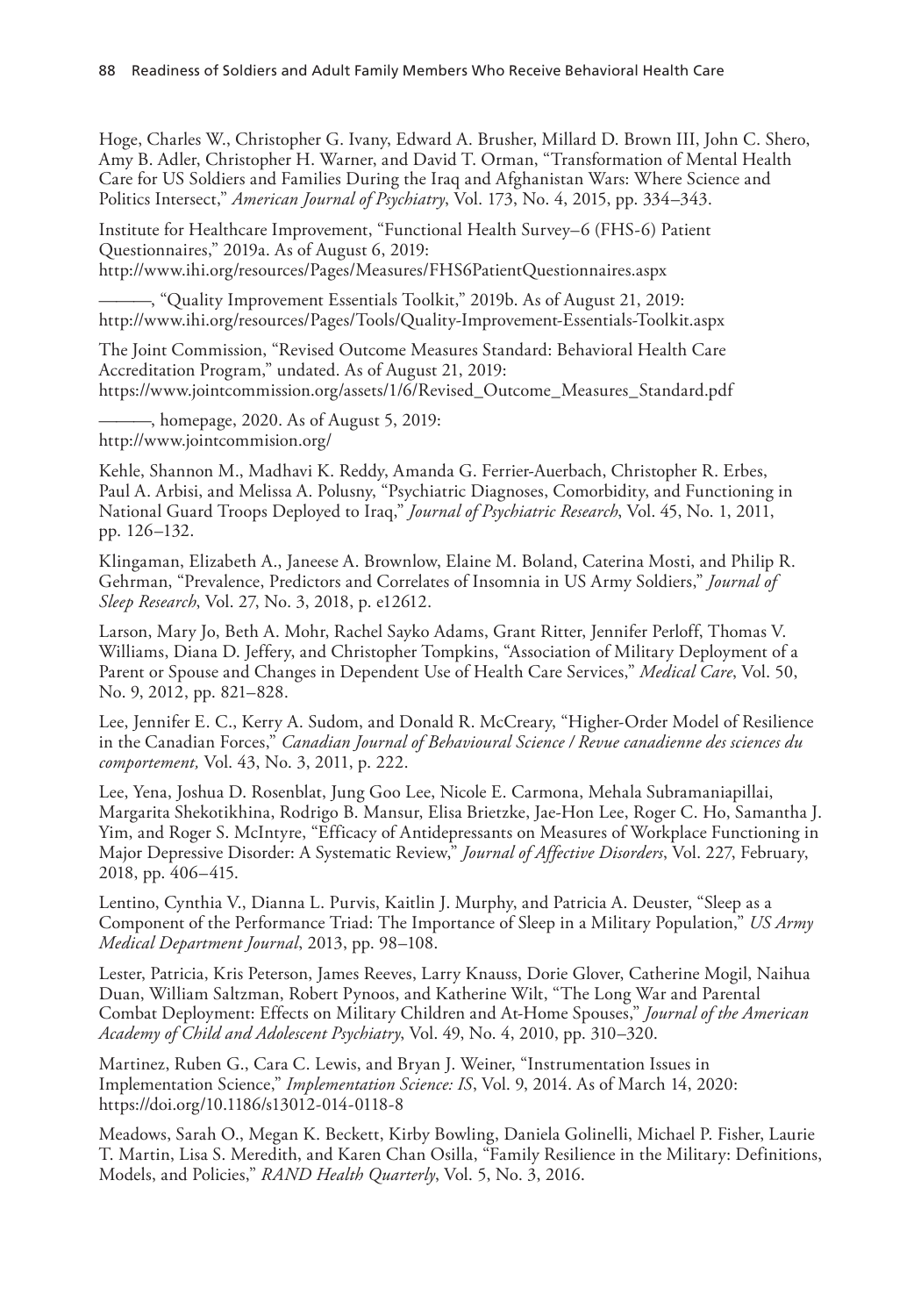Meadows, Sarah O., Charles C. Engel, Rebecca L. Collins, Robin L. Beckman, Matthew Cefalu, [Jennifer Hawes-Dawson, Molly Doyle, Amii M. Kress, Lisa Sontag-Padilla, Rajeev Ramchand,](https://health.mil/Military-Health-Topics/Health-Readiness/Reserve-Health-Readiness-Program/Our-Services/Mental-Health-Assessment)  and Kayla M. Williams, "2015 Department of Defense Health Related Behaviors Survey (HRBS)," *RAND Health Quarterly*, Vol. 8, No. 2, 2018, p. 5.

MHS—*See* [Military Health System.](https://health.mil/Military-Health-Topics/Health-Readiness/Reserve-Health-Readiness-Program/Our-Services/PDHRA)

Military Health System, "Mental Health Assessment," webpage, undated a. As of August 6, 2019: [https://health.mil/Military-Health-Topics/Health-Readiness/Reserve-Health-Readiness-Program](https://www.health.mil/Military-Health-Topics/Technology/Clinical-Support/Military-Health-System-Data-Repository)/ Our-Services/Mental-Health-Assessment

———, "Post-Deployment Health Reassessment," webpage, undated b. As of August 6, 2019: https://health.mil/Military-Health-Topics/Health-Readiness/Reserve-Health-Readiness-Program/ Our-Services/PDHRA

———, "Military Health System Data Repository," webpage, 2019. As of August 21, 2019: https://www.health.mil/Military-Health-Topics/Technology/Clinical-Support/Military-Health [-System-Data-Repository](https://www.army.mil/e2/downloads/rv7/standto/docs/army_readiness_guidance.pdf)

Miller, Nita Lewis, Lawrence G. Shattuck, and Panagiotis Matsangas, "Sleep and Fatigue Issues in Continuous Operations: A Survey of US Army Officers," *Behavioral Sleep Medicine*, Vol. 9, No. 1, 2011, pp. 53–65.

Milley, Mark A., General, U.S. Army, "Army Readiness Guidance, Calendar Year 2016–17," memorandum to all Army leaders, 2016. As of August 21, 2019: https://www.army.mil/e2/downloads/rv7/standto/docs/army\_readiness\_guidance.pdf

Moser, André, Andreas E. Stuck, Rebecca A. Silliman, Patricia A. Ganz, and Kerri M. Clough-[Gorr, "The Eight-Item Modified Medical Outcomes Study Social Support Survey: Psychomet](https://www.nap.edu/catalog/25380/strengthening-the-military-family-readiness-system-for-a-changing-american-society)ric Evaluation Showed Excellent Performance," *Journal of Clinical Epidemiology*, Vol. 65, No. 10, 2012, pp. 1107–1116.

National Academies of Sciences, Engineering, and Medicine, *Strengthening the Military Family [Readiness System for a Changing American Society](https://qi.elft.nhs.uk/resource/the-model-for-understanding-success-in-quality-2/)*, Washington, D.C.: National Academies Press, 2019. As of August 5, 2019:

https://www.nap.edu/catalog/25380/strengthening-the-military-family-readiness-system-for-a [-changing-american-society](http://www.qualityforum.org/Measuring_Performance/ABCs_of_Measurement.aspx)

National Health Service, East London Foundation Trust, "The Model for Understanding Success [in Quality \(MUSIQ\)," webpage, 2019. As of Augus](https://www.qualityforum.org/QPS/QPSTool.aspx)t 21, 2019: https://qi.elft.nhs.uk/resource/the-model-for-understanding-success-in-quality-2/

[National Quality Forum,](https://www.qualityforum.org/QPS/QPSTool.aspx) *The ABCs of Measurement*, Washington, D.C.: National Quality Forum, 2018. As of August 5, 2019:

http://www.qualityforum.org/Measuring\_Performance/ABCs\_of\_Measurement.aspx

-, "NQF Measure #1884," webpage, 2019a. As of August 29, 2019: https://www.qualityforum.org/QPS/QPSTool.aspx

———, "Quality Positioning System," webpage, 2019b. As of August 29, 2019: https://www.qualityforum.org/QPS/QPSTool.aspx

Neergaard, Mette Asbjoern, Frede Olesen, Rikke Sand Andersen, and Jens Sondergaard, "Qualitative Description—the Poor Cousin of Health Research?" *BMC Medical Research Methodology*, Vol. 9, No. 1, 2009, p. 52.

Nindl, Bradley C., Daniel C. Billing, Jace R. Drain, Meaghan E. Beckner, Julie Greeves, Herbert Groeller, Hilde K. Teien, Samuele Marcora, Anthony Moffitt, and Tara Reilly, "Perspectives on Resilience for Military Readiness and Preparedness: Report of an International Military Physiology Roundtable," *Journal of Science and Medicine in Sport*, Vol. 21, No. 11, 2018, pp. 1116–1124.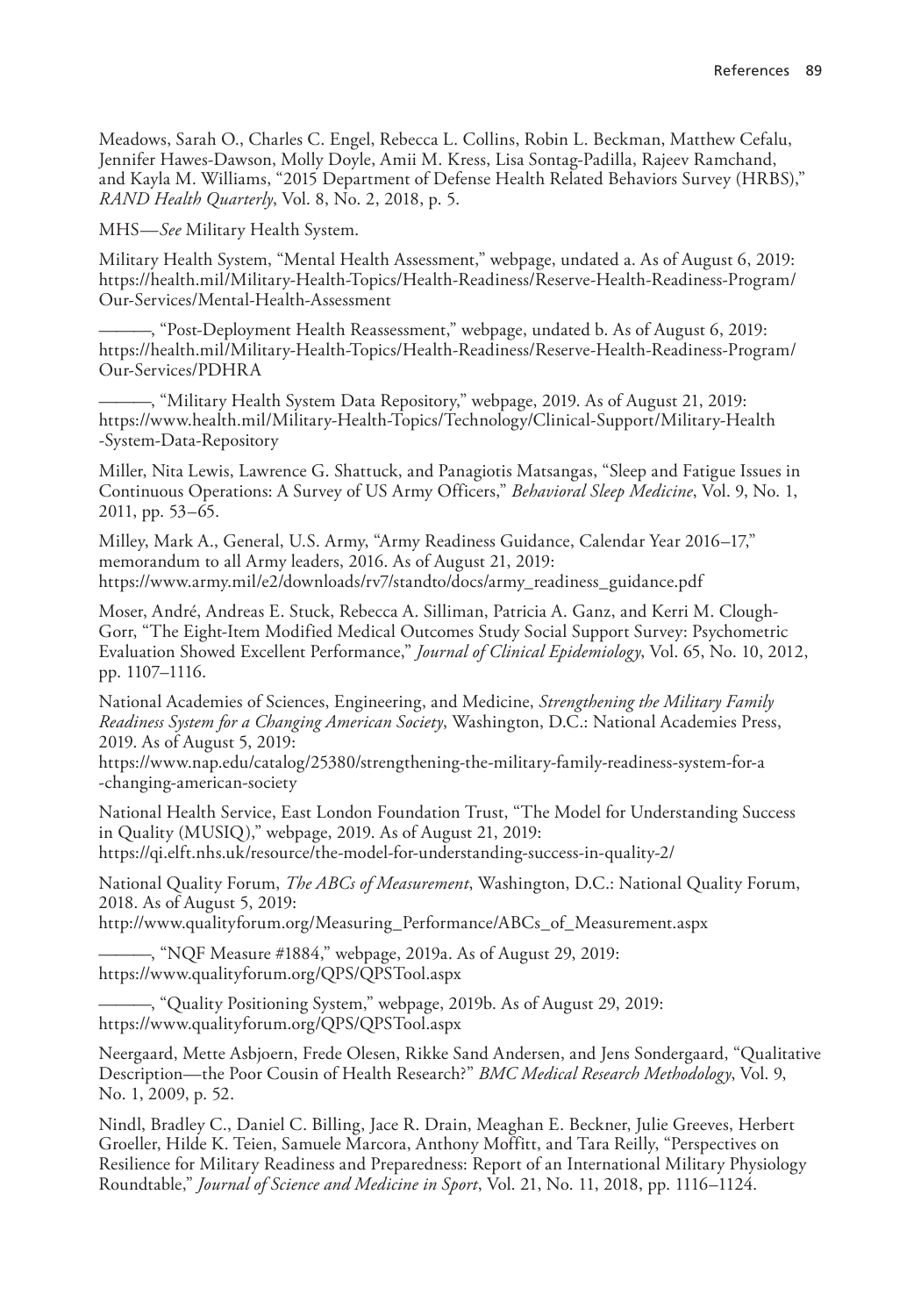90 Readiness of Soldiers and Adult Family Members Who Receive Behavioral Health Care

Northwestern University, "Health Measures—PROMIS," webpage, 2019. As of August 6, 2019: http://www.healthmeasures.net/explore-measurement-systems/promis

PHCoE—*See* Psychological Health Center of Excellence.

Polusny, Melissa A., Christopher R. Erbes, Emily Hagel Campbell, Hannah Fairman, Mark Kramer, [and Alexandria K. Johnson, "Pre-Deployment Well-Being Among Single an](https://www.pdhealth.mil/clinical-guidance/deployment-health-assessments)d Partnered National Guard Soldiers: The Role of Their Parents, Social Support, and Stressors," in Shelley MacDermid Wadsworth and David S. Riggs, eds., *Military Deployment and Its Consequences for Families*, New [York: Springer, 2014, pp. 151–172.](https://www.health.mil/Military-Health-Topics/Health-Readiness/Reserve-Health-Readiness-Program/Our-Services/PHA)

Psychological Health Center of Excellence, "Deployment Health Assessments," webpage, undated a. As of August 6, 2019: [https://www.pdhealth.mil/clinical-guidance/deployment-health-assessments](https://health.mil/Military-Health-Topics/Combat-Support/Public-Health/Deployment-Health)

-, "Periodic Health Assessment," webpage, undated b. As of August 21, 2019: [https://www.health.mil/Military-Health-Topics/Health-Readiness/](https://health.mil/Military-Health-Topics/Health-Readiness/Reserve-Health-Readiness-Program/Our-Services/PDHRA) Reserve-Health-Readiness-Program/Our-Services/PHA

[———, "Post-Deployment Health Assessment," webpage, undated c. As of August 6, 2019:](https://health.mil/Military-Health-Topics/Combat-Support/Public-Health/Deployment-Health)  https://health.mil/Military-Health-Topics/Combat-Support/Public-Health/Deployment-Health

———, "Post-Deployment Health Reassessment," webpage, undated d. As of August 6, 2019: https://health.mil/Military-Health-Topics/Health-Readiness/Reserve-Health-Readiness-Program/ Our-Services/PDHRA

———, "Pre-Deployment Health Assessment," webpage, undated e. As of August 6, 2019: https://health.mil/Military-Health-Topics/Combat-Support/Public-Health/Deployment-Health

Saffari, Mohsen, Harold G. Koenig, Amir H. Pakpour, and Mohammad Gamal Sehlo, "Health Related Quality of Life Among Military Personnel: What Socio-Demographic Factors Are Important?" *[Applied Research in Quality of Life](https://armypubs.army.mil/epubs/DR_pubs/DR_a/pdf/web/ARN12904_AD2018_11_Final.pdf)*, Vol. 10, No. 1, 2015, pp. 63–76.

Scott, Roger L., and Willa S. Presmanes, "Reliability and Validity of the Daily Living Activities Scale: A Functional Assessment Measure for Severe Mental Disorders," *Research on Social Work Practice*, Vol. 11, No. 3, 2001, pp. 373–389.

Secretary of the Army, "Army Directive 2018-11 Update to Redesign of Personnel Readiness and Medical Deployability," 2018. As of August 5, 2019: https://armypubs.army.mil/epubs/DR\_pubs/DR\_a/pdf/web/ARN12904\_AD2018\_11\_Final.pdf

Seelig, Amber D., Isabel G. Jacobson, Carrie J. Donoho, Daniel W. Trone, Nancy F. Crum-Cianflone, and Thomas J. Balkin, "Sleep and Health Resilience Metrics in a Large Military Cohort," *Sleep*, Vol. 39, No. 5, 2016, pp. 1111–1120.

Skomorovsky, Alla, and Sonya Stevens, "Testing a Resilience Model Among Canadian Forces Recruits," *Military Medicine*, Vol. 178, No. 8, 2013, pp. 829–837.

Slade, Mike, Paul McCrone, Elizabeth Kuipers, Morven Leese, Sharon Cahill, Alberto Parabiaghi, Stefan Priebe, and Graham Thornicroft, "Use of Standardised Outcome Measures in Adult Mental Health Services: Randomised Controlled Trial," *British Journal of Psychiatry*, Vol. 189, No. 4, 2006, pp. 330–336.

Spiro, A., III, W. H. Rogers, S. Qian, and L. Kazis, *Imputing Physical and Mental Summary Scores (PCS and MCS) for the "Veterans RAND 12 Item Health Survey" (VR-12—Formerly Called the Veterans SF-12) in the Context of Missing Data*, Baltimore, Md.: Center for Medicare and Medicaid Services, National Committee for Quality Assurance, 2004.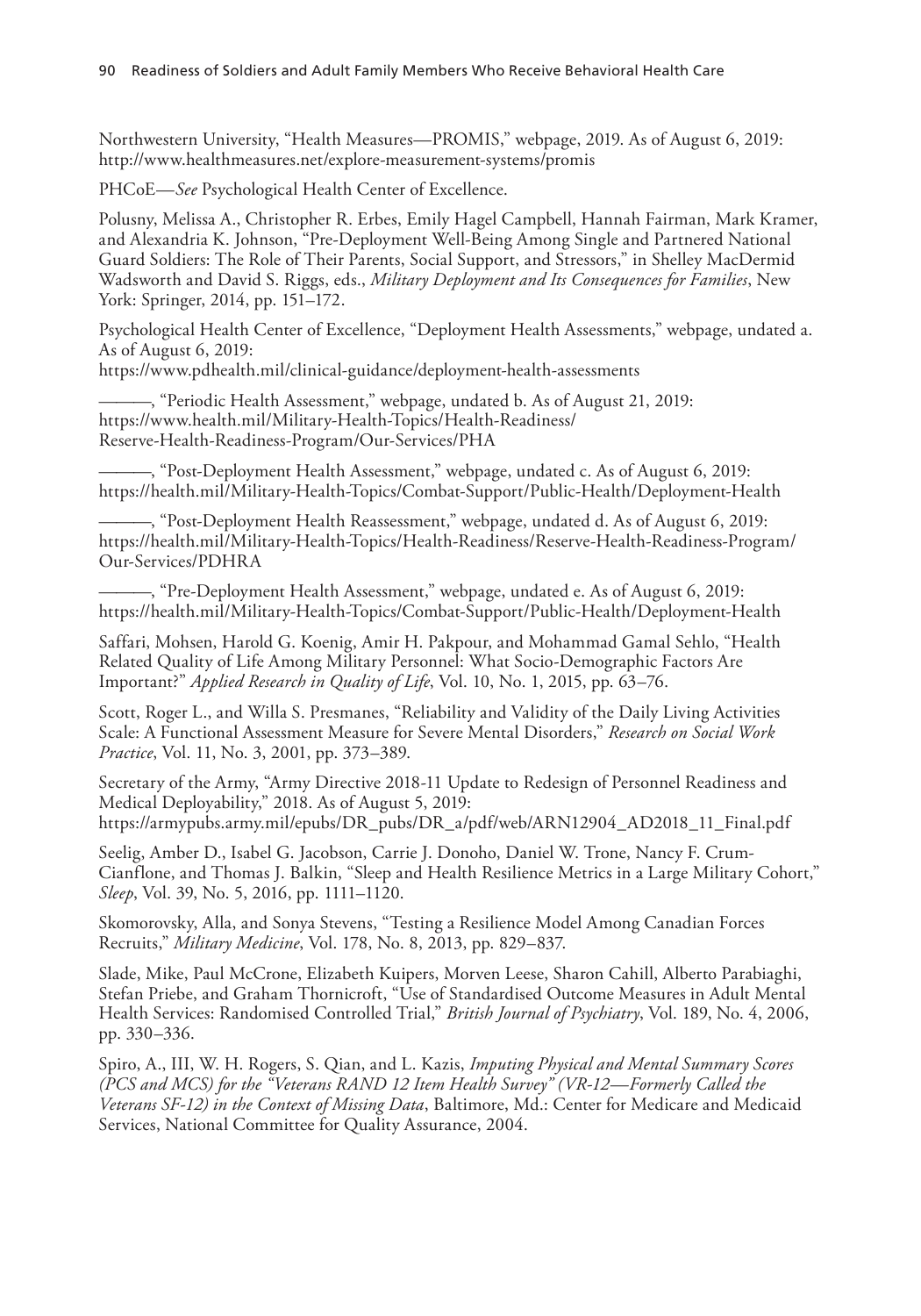Spitzer, Robert L., Kurt Kroenke, Janet B. W. Williams, and Patient Health Questionnaire Primary Care Study Group, "Validation and Utility of a Self-Report Version of PRIME-MD: The PHQ Primary Care Study," *JAMA*, Vol. 282, No. 18, 1999, pp. 1737–1744.

Steenkamp, Maria M., Nida H. Corry, Meng Qian, Meng Li, Hope Seib McMaster, John A. Fairbank, Valerie A. Stander, Laura Hollahan, and Charles R. Marmar, "Prevalence of Psychiatric Morbidity in United States Military Spouses: The Millennium Cohort Family Study," *Depression and Anxiety*, Vol. 35, No. 9, 2018, pp. 815–829.

Stein, Bradley D., Alyce S. Adams, and David A. Chambers, "A Learning Behavioral Health Care System: Opportunities to Enhance Research," *Psychiatric Services*, Vol. 67, No. 9, 2016, [pp. 1019–1022.](https://www.army.mil/article/159086/medical_readiness_assessment_tool_mrat)

Trivedi, Madhukar H., David W. Morris, Stephen R. Wisniewski, Ira Lesser, Andrew A. Nierenberg, [Ella Daly, Benji T. Kurian, Bradley N. Gaynes, G. K. Balasubramani, and A. John R](https://armymedicine.health.mil/Behavioral-Health/Behavioral-Data-Health-Portal)ush, "Increase in Work Productivity of Depressed Individuals with Improvement in Depressive Symptom Severity," *American Journal of Psychiatry*, Vol. 170, No. 6, 2013, pp. 633–641.

U.S. Army, "Medical Readiness Assessment Tool (MRAT)," webpage, 2015. As of August 21, 2019: https://www.army.mil/article/159086/medical\_readiness\_assessment\_tool\_mrat

-, "Behavioral Data Health Portal," webpage, 2016a. As of August 5, 2019: https://armymedicine.health.mil/Behavioral-Health/Behavioral-Data-Health-Portal

———, *[US Army Memorandum: Behavioral Health At-Risk Management Policy, Pol](https://www.hrc.army.mil/content/Periodic%20Health%20Assessment%20(PHA))icy Memo 16-096*, 2016b.

———, *US Army Memorandum: Behavioral Health eProfiling Standardization Policy, Policy Memo [17-079](https://phc.amedd.army.mil/Periodical%20Library/2018HealthoftheForceReport.pdf)*, 2017.

U.S. Army Human Resources Command, "Periodic Health Assessment," webpage, 2019. As of August 21, 2019:

https://www.hrc.army.mil/content/Periodic%20Health%20Assessment%20(PHA)

U.S. Army Public Health Center, *2018 Health of the Force*, Gunpowder, Md.: Army Public Health Center, 2018. As of August 2, 2019:

https://phc.amedd.army.mil/Periodical%20Library/2018HealthoftheForceReport.pdf

U.S. Central Command, "231245Z MAR 17 MOD Thirteen to USCENTCOM Individual Protection and Individual-Unit Deployment Policy," 2017.

Vasilas, Cynthia Nikki, *Critical Needs and Level of Support for the Military Spouse: A Comparative Study of the National Guard and Active Army During the Iraq war (Dissertation)*, Auburn, Ala.: Auburn University, 2010.

Ware, John E., Cathy D. Sherbourne, and Allyson R. Davies, "Developing and Testing the MOS [20-Item Short-Form Health Survey: A General](https://doi.org/10.1177%2F1609406917712131) Population Application," in Anita L. Stewart and John E. Ware, eds., *Measuring Functioning and Well-Being: The Medical Outcomes Study Approach*, Durham, N.C.: Duke University Press, 1992, pp. 277–290.

Watkins, Daphne C., "Rapid and Rigorous Qualitative Data Analysis: The 'RADaR' Technique for Applied Research," *International Journal of Qualitative Methods*, Vol. 16, No. 1, 2017. As of March 14, 2020:

https://doi.org/10.1177%2F1609406917712131

Wooten, Nikki R., Jordan A. Brittingham, Ronald O. Pitner, Abbas S. Tavakoli, Diana D. Jeffery, and K. Sue Haddock, "Purchased Behavioral Health Care Received by Military Health System Beneficiaries in Civilian Medical Facilities, 2000–2014," *Military Medicine*, Vol. 183, No. 7–8, 2018, pp. e278–e290.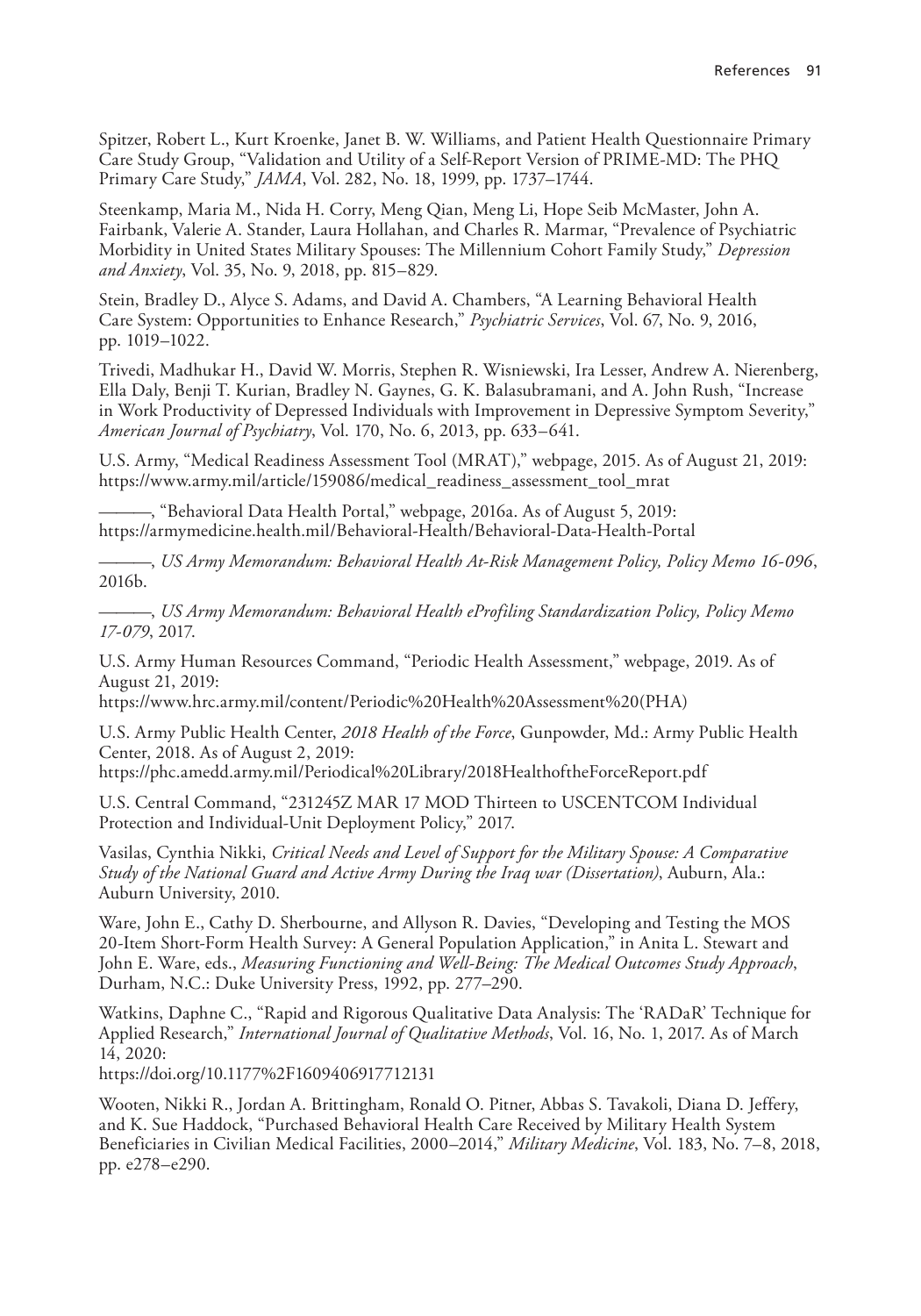## 92 Readiness of Soldiers and Adult Family Members Who Receive Behavioral Health Care

Womak Army Medical Center, homepage, undated. As of August 5, 2019: https://www.wamc.amedd.army.mil/HealthcareServices/SitePages/e-Profile.aspx

World Health Organization, "ICF Checklist, Version 2.1a, Clinician Form for International Classification of Functioning, Disability and Health," undated. As of August 6, 2019: https://www.who.int/classifications/icf/icfchecklist.pdf?ua=1

———, *[Measuring Health and Disability: Manua](https://psycnet.apa.org/doi/10.1037/ser0000347)l for WHO Disability Assessment Schedule WHODAS 2.0*, Geneva, Switzerland: World Health Organization, 2010.

Wright, Caroline V., Carol Goodheart, David Bard, Bruce L. Bobbitt, Zeeshan Butt, Kathleen Lysell, Dean McKay, and Kari Stephens, "Promoting Measurement-Based Care and Quality Measure Development: The APA Mental and Behavioral Health Registry Initiative," *Psychological Services*, 2019, advance online publication. As of March 14, 2020: https://psycnet.apa.org/doi/10.1037/ser0000347